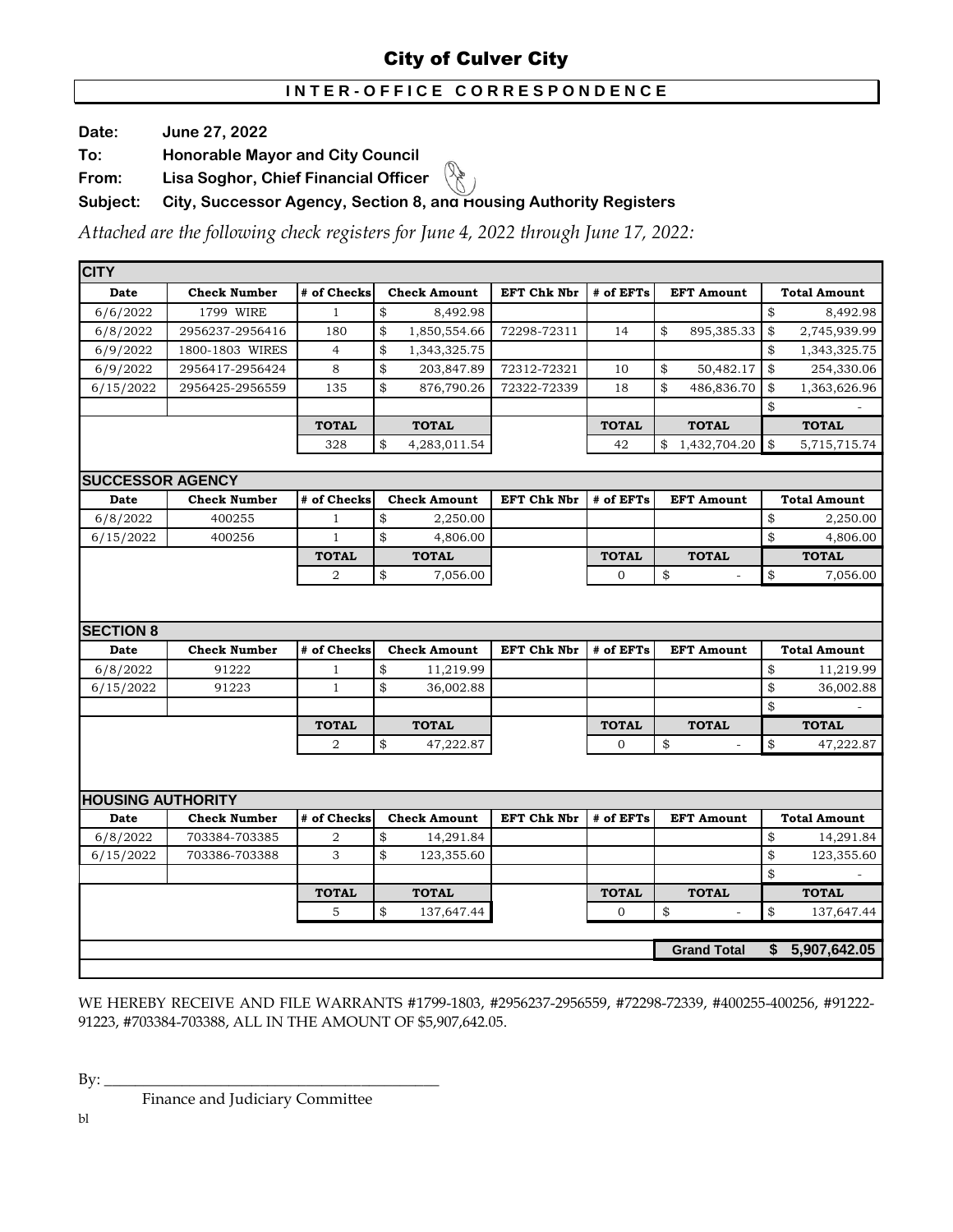| CULVER CITY |                                               |                                                                                                   |                                                       |                                          |                                  |                                               | apcshdsb                                                                                |
|-------------|-----------------------------------------------|---------------------------------------------------------------------------------------------------|-------------------------------------------------------|------------------------------------------|----------------------------------|-----------------------------------------------|-----------------------------------------------------------------------------------------|
| 103110      |                                               |                                                                                                   |                                                       | INV DATE                                 | PO.                              | CHECK RUN                                     | <b>NET</b>                                                                              |
|             |                                               |                                                                                                   |                                                       |                                          |                                  | 060622WR                                      | 8,492.98                                                                                |
|             |                                               |                                                                                                   |                                                       |                                          |                                  | 1799 TOTAL:                                   | 8,492.98                                                                                |
|             |                                               |                                                                                                   |                                                       |                                          |                                  |                                               | 8,492.98                                                                                |
|             |                                               |                                                                                                   |                                                       |                                          |                                  |                                               |                                                                                         |
|             |                                               |                                                                                                   |                                                       |                                          |                                  |                                               |                                                                                         |
|             | CASH ACCOUNT: 999<br>Invoice: 0014350952-WIRE | A/P CASH DISBURSEMENTS JOURNAL<br>TYPE VENDOR NAME<br>1799 06/06/2022 WIRE 103652 Bank of America | Cash - City Main Checking<br>8,492.98 10114100 619100 | NUMBER OF CHECKS<br>TOTAL WIRE TRANSFERS | INVOICE DTL DESC<br><b>COUNT</b> | 05/16/2022<br>Fiscal Services<br><b>CHECK</b> | Bank Analysis for April 2022 - WIRE<br>*** CASH ACCOUNT TOTAL ***<br>AMOUNT<br>8,492.98 |

\*\*\* GRAND TOTAL \*\*\* 8,492.98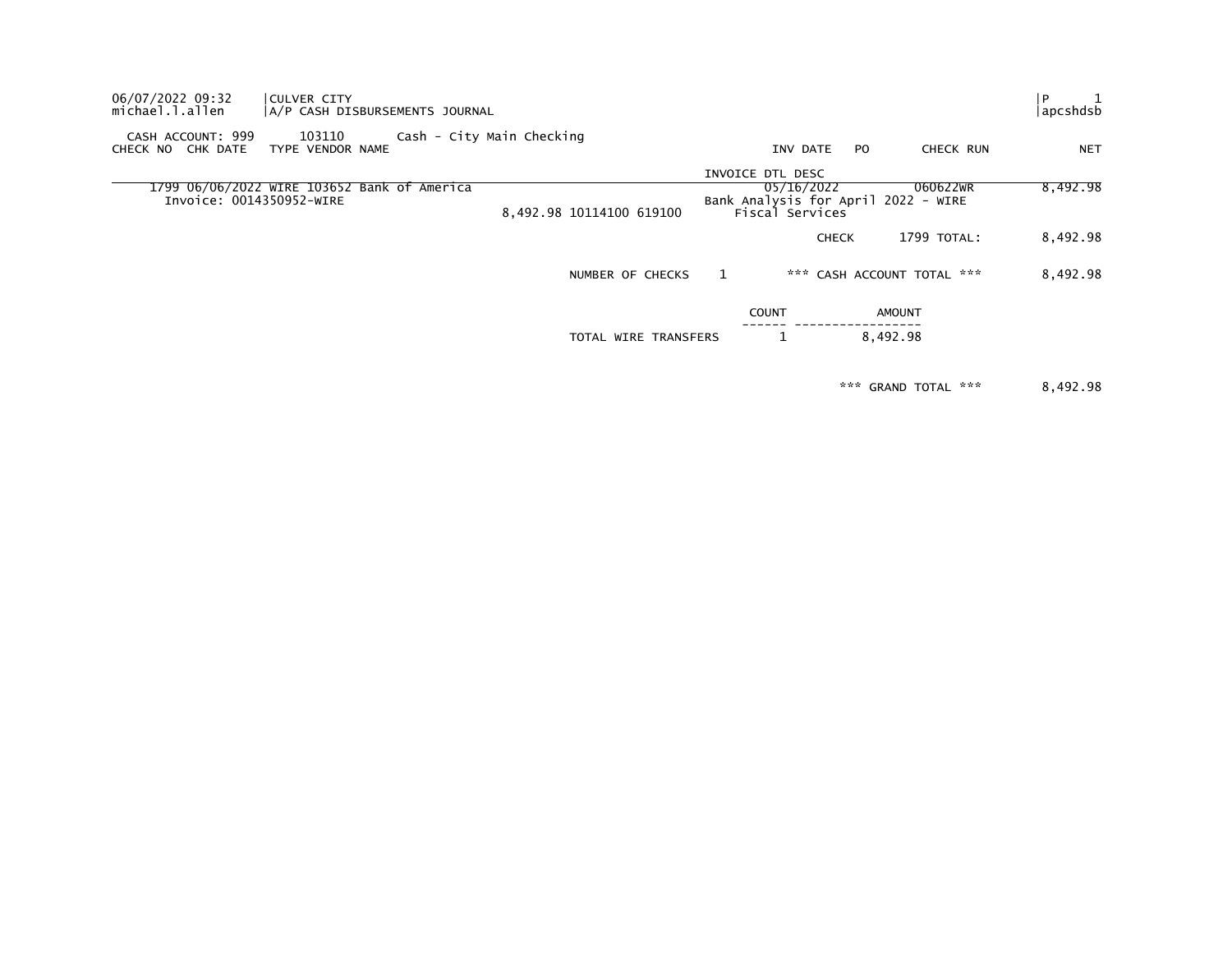| 06/08/2022 14:30<br>CULVER CITY<br>michael.l.allen                                 | A/P CASH DISBURSEMENTS JOURNAL   |                                                                                                                                                                                                      | l P.<br>1<br> apcshdsb                                                                                                                                                                                                                                                                                 |
|------------------------------------------------------------------------------------|----------------------------------|------------------------------------------------------------------------------------------------------------------------------------------------------------------------------------------------------|--------------------------------------------------------------------------------------------------------------------------------------------------------------------------------------------------------------------------------------------------------------------------------------------------------|
| CASH ACCOUNT: 999<br>CHECK NO CHK DATE TYPE VENDOR NAME                            | 103110 Cash - City Main Checking |                                                                                                                                                                                                      | INV DATE PO<br>CHECK RUN<br><b>NET</b>                                                                                                                                                                                                                                                                 |
|                                                                                    |                                  |                                                                                                                                                                                                      | INVOICE DTL DESC                                                                                                                                                                                                                                                                                       |
| 72298 06/08/2022 EFT 110832 Amazon Capitol Services Inc<br>Invoice: 1WJQ-3QDL-PCVC |                                  | 396.88 10130220 514100                                                                                                                                                                               | 05/25/2022 22203277 060822CC 396.88<br>ITEM: WristCo 3/4" Tyvek, Wristbands, the Plunge<br>Departmental Special Supplies                                                                                                                                                                               |
|                                                                                    |                                  |                                                                                                                                                                                                      |                                                                                                                                                                                                                                                                                                        |
| Invoice: 1MV1-XX3P-9MJC                                                            | Amazon Capitol Services Inc      | 53.75 41445904 514100                                                                                                                                                                                | 04/27/2022 22203017 060822CC<br>53.75<br>ITEM: Cable Matters 2-Pack Retractable Ethernet<br>Departmental Special Supplies                                                                                                                                                                              |
|                                                                                    | Amazon Capitol Services Inc      |                                                                                                                                                                                                      | 05/03/2022 22203068 060822CC<br>152.13                                                                                                                                                                                                                                                                 |
| Invoice: 17K4-1NLW-DJ9N                                                            |                                  | 152.13 20260400 514100                                                                                                                                                                               | Nobelwell office chair Ergonomic office chair high<br>Departmental Special Supplies                                                                                                                                                                                                                    |
|                                                                                    | Amazon Capitol Services Inc      |                                                                                                                                                                                                      | 05/26/2022 22203308 060822CC<br>321.88                                                                                                                                                                                                                                                                 |
| Invoice: 1JLL-TWF1-PXRW                                                            |                                  | 321.88 30870400 600100                                                                                                                                                                               | Replacement Nozzle, Husky 173310N-03 New VIII<br>R&M - Building                                                                                                                                                                                                                                        |
|                                                                                    | Amazon Capitol Services Inc      |                                                                                                                                                                                                      | 159.38<br>05/24/2022 22203274 060822CC                                                                                                                                                                                                                                                                 |
| Invoice: 1WJQ-3QDL-4CVJ                                                            |                                  | 15.32 10130400 512100<br>49.59 10130400 514100<br>11.01 10130400 514100<br>12.12 10130400 514100<br>30.84 10130400 514100<br>15.42 10130400 514100<br>13.40 10130400 514100<br>11.68 10130400 514100 | ITEM: 300 PCS Stickers Pack, (50-850Pcs/Pack)<br>Office Expense<br>Departmental Special Supplies<br>Departmental Special Supplies<br>Departmental Special Supplies<br>Departmental Special Supplies<br>Departmental Special Supplies<br>Departmental Special Supplies<br>Departmental Special Supplies |
|                                                                                    | Amazon Capitol Services Inc      |                                                                                                                                                                                                      | 05/19/2022 22203196 060822CC<br>828.83                                                                                                                                                                                                                                                                 |
| Invoice: 196R-F4LV-MCPC                                                            |                                  | 513.00 10130400 514100<br>18.73 10130400 514100<br>237.58 10130400 514100<br>59.52 10130400 514100                                                                                                   | ITEM: MASTERCANOPY Replacement Pop Up Canopy Top<br>Departmental Special Supplies<br>Departmental Special Supplies<br>Departmental Special Supplies<br>Departmental Special Supplies                                                                                                                   |
|                                                                                    |                                  |                                                                                                                                                                                                      | 72298 TOTAL:<br>1,912.85<br><b>CHECK</b>                                                                                                                                                                                                                                                               |
| 72299 06/08/2022 EFT 101167 Clean Energy Renewable Fuels<br>Invoice: CE10001386    |                                  | 31,588.76 30870400 520120                                                                                                                                                                            | 05/20/2022 22200730 060822CC<br>31,588.76<br>CNG (Compress Natural Gas) - April 2022<br>Petroleum Products - Natural G                                                                                                                                                                                 |
|                                                                                    |                                  |                                                                                                                                                                                                      | 31,588.76<br><b>CHECK</b><br>72299 TOTAL:                                                                                                                                                                                                                                                              |
| 72300 06/08/2022 EFT 108843 Clever Devices Ltd<br>Invoice: PCN00000481A            |                                  |                                                                                                                                                                                                      | 05/03/2022 060822CC<br>$-6, 304.12$<br>Credit memo to reverse Sales Tax, Inv. #PI00003398                                                                                                                                                                                                              |
|                                                                                    |                                  | -6,304.12 20370300 732120                                                                                                                                                                            | Departmental Special Equipment                                                                                                                                                                                                                                                                         |
| Invoice: PI00004416                                                                | Clever Devices Ltd               | 69,718.40 20370318 619800                                                                                                                                                                            | 06/02/2022 060822CC<br>69,718.40<br>PM5b & PM5a Phase 1 Schedule Go Live /Output-MTRAM<br>Other Contractual Services                                                                                                                                                                                   |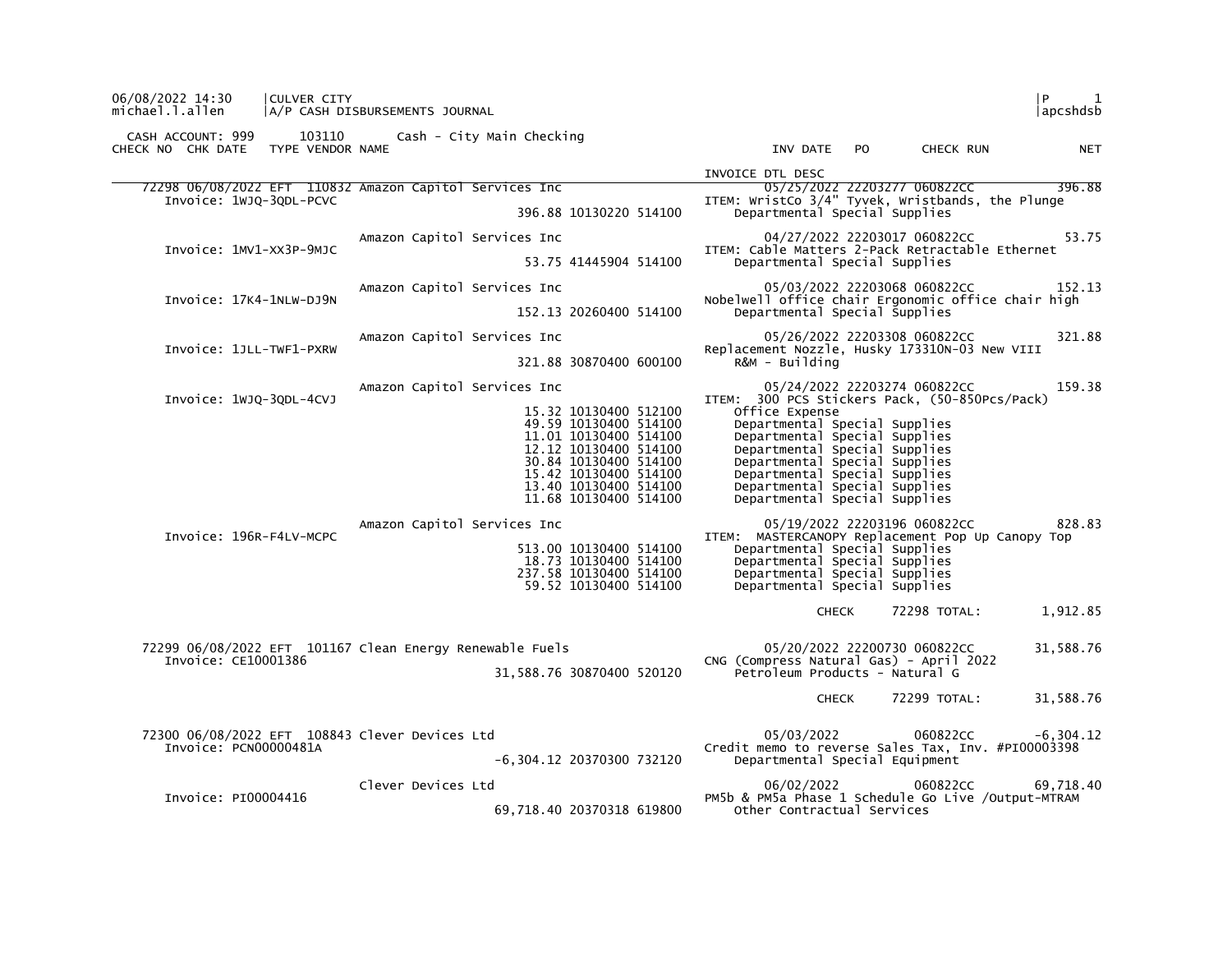| P<br>apcshdsb |                              |     |                                                                                                                               |                           | CULVER CITY<br>A/P CASH DISBURSEMENTS JOURNAL                | 06/08/2022 14:30<br>michael.l.allen                     |
|---------------|------------------------------|-----|-------------------------------------------------------------------------------------------------------------------------------|---------------------------|--------------------------------------------------------------|---------------------------------------------------------|
| <b>NET</b>    | CHECK RUN                    | PO. | INV DATE                                                                                                                      |                           | 103110 Cash - City Main Checking                             | CASH ACCOUNT: 999<br>CHECK NO CHK DATE TYPE VENDOR NAME |
|               |                              |     | INVOICE DTL DESC                                                                                                              |                           |                                                              |                                                         |
| 63,414.28     | 72300 TOTAL:                 |     | <b>CHECK</b>                                                                                                                  |                           |                                                              |                                                         |
| 1,161.84      | 05/02/2022 22203132 060822CC |     | Station 3 Fitness Equipment<br>Departmental Special Equipment                                                                 | 1,161.84 10145200 732120  | 72301 06/08/2022 EFT 100092 Culver City Firefighters #1927   | Invoice: 20220003                                       |
| 1,161.84      | 72301 TOTAL:                 |     | <b>CHECK</b>                                                                                                                  |                           |                                                              |                                                         |
|               |                              |     |                                                                                                                               |                           |                                                              |                                                         |
| 440.00        | 01/06/2022 22201697 060822CC |     | Operator Inspections 4th Qtr. 2021, Oct. - Dec.                                                                               |                           | 72302 06/08/2022 EFT 102306 Fleming Environmental Inc        | Invoice: 18134                                          |
|               |                              |     | Other Contractual Services                                                                                                    | 440.00 30870400 619800    |                                                              |                                                         |
| 485.00        | 03/23/2022 22201697 060822CC |     | Operator Inspection 1st Qtr. 2022, Jan.-Mar. &AQMD                                                                            |                           | Fleming Environmental Inc                                    | Invoice: 18419                                          |
|               |                              |     | Other Contractual Services                                                                                                    | 485.00 30870400 619800    |                                                              |                                                         |
| 904.60        | 03/31/2022 22201697 060822CC |     | Svc Call-3/29/22, Transportation Yard, L-6 Alarm                                                                              |                           | Fleming Environmental Inc                                    | Invoice: 18455                                          |
|               |                              |     | Other Contractual Services                                                                                                    | 904.60 30870400 619800    |                                                              |                                                         |
| 1.488.97      | 01/10/2022 22201697 060822CC |     | Service Call 12/27/21, L-1 Alarm, Remove Liquid<br>Other Contractual Services                                                 | 1,488.97 30870400 619800  | Fleming Environmental Inc                                    | Invoice: 18177                                          |
| 3,318.57      | 72302 TOTAL:                 |     | <b>CHECK</b>                                                                                                                  |                           |                                                              |                                                         |
| 18,817.80     | 060822CC                     |     | 05/31/2022<br>Mgmt. System Fees for Parking Meters - May 2022<br>Other Contractual Services                                   | 18,817.80 10160260 619800 | 72303 06/08/2022 EFT 105017 IPS Group Inc                    | Invoice: INV72278                                       |
| 18,817.80     | 72303 TOTAL:                 |     | <b>CHECK</b>                                                                                                                  |                           |                                                              |                                                         |
| 5,062.50      | 060822CC                     |     | 05/26/2022<br>Landscape Architect Consultant<br>Other Contractual Services                                                    | 5,062.50 10130300 619800  | 72304 06/08/2022 EFT 108306 Linda T. Endler                  | Invoice: 1560                                           |
| 5,062.50      | 72304 TOTAL:                 |     | CHECK                                                                                                                         |                           |                                                              |                                                         |
| 5.118.97      | 060822CC                     |     | 05/23/2022<br>Construction Mgmt. & Inspection Service- Apr 2022<br>5,118.97 43480000 730100PR002 Improvements other than Bldg |                           | 72305 06/08/2022 EFT 108913 Michael Baker International, Inc | Invoice: 1148076A                                       |
| 5,118.97      | 72305 TOTAL:                 |     | <b>CHECK</b>                                                                                                                  |                           |                                                              |                                                         |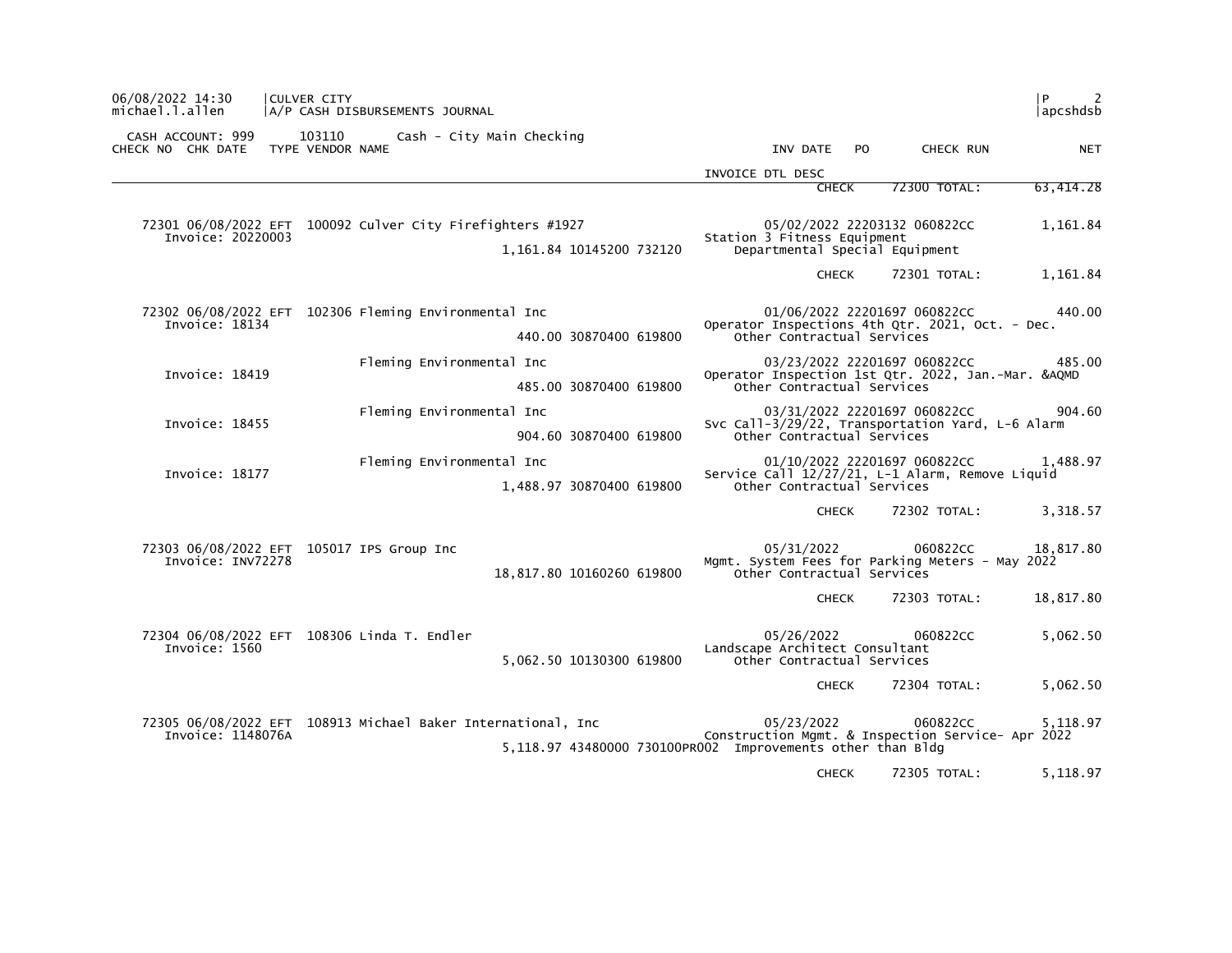| l P<br>3<br>  apcshdsb |                                                                                   |                                                                                                                                           |                          |                           | A/P CASH DISBURSEMENTS JOURNAL                     | <b>CULVER CITY</b>         |                                        | 06/08/2022 14:30<br>michael.l.allen |
|------------------------|-----------------------------------------------------------------------------------|-------------------------------------------------------------------------------------------------------------------------------------------|--------------------------|---------------------------|----------------------------------------------------|----------------------------|----------------------------------------|-------------------------------------|
| <b>NET</b>             | CHECK RUN                                                                         | INV DATE PO                                                                                                                               |                          | Cash - City Main Checking |                                                    | 103110<br>TYPE VENDOR NAME | CASH ACCOUNT: 999<br>CHECK NO CHK DATE |                                     |
|                        |                                                                                   | INVOICE DTL DESC                                                                                                                          |                          |                           |                                                    |                            |                                        |                                     |
| 670,122.71             | 060822CC<br>PPE 04/30/2022, Higuera Street Bridge Replacement                     | 05/04/2022<br>593,259.64 42380000 730100PZ553 Improvements other than Bldg<br>76,863.07 48580000 730100PZ553 Improvements other than Bldg |                          |                           | 72306 06/08/2022 EFT 110478 Ortiz Enterprises Inc  |                            | Invoice: 7A                            |                                     |
| 670, 122.71            | 72306 TOTAL:                                                                      | <b>CHECK</b>                                                                                                                              |                          |                           |                                                    |                            |                                        |                                     |
| 32, 131.05             | 060822CC<br>PPE 04/30/2022, Ballona Creek Bike Path Project                       | 04/29/2022<br>24,098.29 42380000 730100PZ964 Improvements other than Bldg<br>8,032.76 42080000 730100PZ964 Improvements other than Bldg   |                          |                           | 72307 06/08/2022 EFT 110478 Ortiz Enterprises Inc  |                            | Invoice: 7B                            |                                     |
| 32,131.05              | 72307 TOTAL:                                                                      | <b>CHECK</b>                                                                                                                              |                          |                           |                                                    |                            |                                        |                                     |
| 16,701.48              | 060822CC<br>Ortiz Enterprises, Escrow #1088, A/C 5805004790                       | 05/19/2022<br>16,701.48 43480000 730100PR002 Improvements other than Bldg                                                                 |                          |                           | 72308 06/08/2022 EFT 110478 Ortiz Enterprises      |                            | Invoice: PR-002-27-RET                 |                                     |
| 16,701.48              | 72308 TOTAL:                                                                      | <b>CHECK</b>                                                                                                                              |                          |                           |                                                    |                            |                                        |                                     |
| 110.25                 | 03/29/2022 22203102 060822CC<br>RMA Diagnostic Fee, Defective DVR-Super cap leak  | Equip Maint Charges                                                                                                                       | 110.25 20370200 600800   |                           | 72309 06/08/2022 EFT 109989 Seon Design USA Corp.  |                            | Invoice: 168282                        |                                     |
| 2,808.63               | 03/15/2022 22202409 060822CC<br>Exterior IP Camera, 2MP, Freight/Shipping         | R&M - Equipment                                                                                                                           | 2,808.63 30870400 600200 |                           | Seon Design USA Corp.                              |                            | Invoice: 167759                        |                                     |
| 2,918.88               | 72309 TOTAL:                                                                      | <b>CHECK</b>                                                                                                                              |                          |                           |                                                    |                            |                                        |                                     |
| 26,645.11              | 060822CC<br>La Ballona Safe Routes to School - Feb 2022                           | 03/01/2022<br>26,645.11 42380000 730100PL006 Improvements other than Bldg                                                                 |                          |                           | 72310 06/08/2022 EFT 110665 Toro Enterprises, Inc. |                            | Invoice: 15375                         |                                     |
| 26,645.11              | 72310 TOTAL:                                                                      | <b>CHECK</b>                                                                                                                              |                          |                           |                                                    |                            |                                        |                                     |
| $-787.50$              | 05/25/2022 22203301 060822CC<br>Vantage F3 Robot - Police /Grant, Credit/Discount | Departmental Special Equipment                                                                                                            | -787.50 41440936 732120  |                           | 72311 06/08/2022 EFT 111229 Transcend Robotics Inc |                            | Invoice: 2393CR                        |                                     |
| 17,258.03              | 05/25/2022 22203301 060822CC                                                      | Vantage F3 Robot - Police Dept/Grant<br>Departmental Special Equipment                                                                    |                          | 17,258.03 41440936 732120 | Transcend Robotics Inc                             |                            | Invoice: 2393                          |                                     |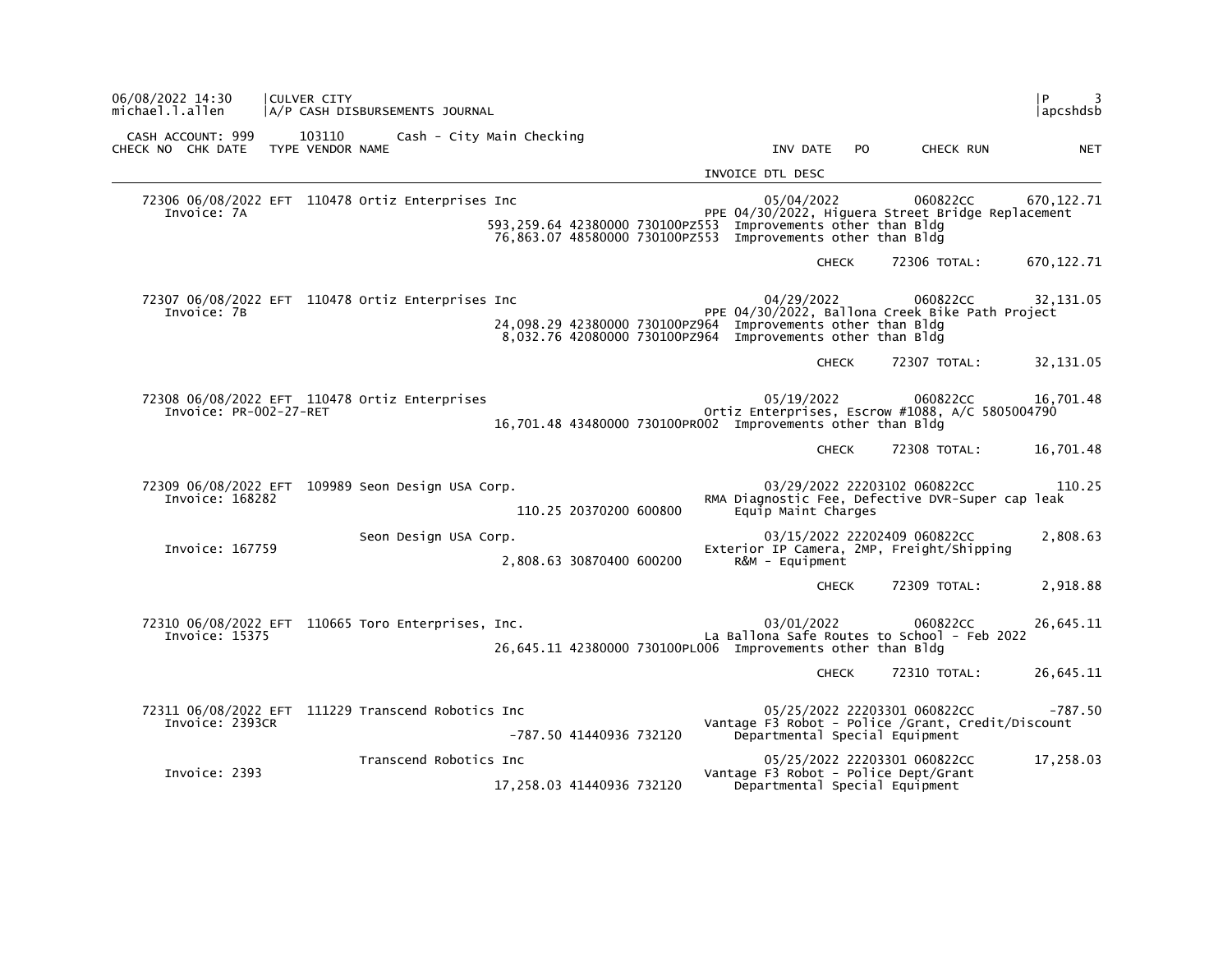| 06/08/2022 14:30<br>michael.l.allen                                            | CULVER CITY                | A/P CASH DISBURSEMENTS JOURNAL |                                                                    |                                                                        |     |                              | P<br>4<br> apcshdsb |
|--------------------------------------------------------------------------------|----------------------------|--------------------------------|--------------------------------------------------------------------|------------------------------------------------------------------------|-----|------------------------------|---------------------|
| CASH ACCOUNT: 999<br>CHECK NO CHK DATE                                         | 103110<br>TYPE VENDOR NAME |                                | Cash - City Main Checking                                          | INV DATE                                                               | PO. | CHECK RUN                    | <b>NET</b>          |
|                                                                                |                            |                                |                                                                    | INVOICE DTL DESC                                                       |     |                              |                     |
|                                                                                |                            |                                |                                                                    | <b>CHECK</b>                                                           |     | 72311 TOTAL:                 | 16,470.53           |
| 2956237 06/08/2022 PRTD 101168 Adamson Police Products<br>Invoice: INV377872   |                            |                                | 956.39 31014600 600900                                             | $P/N - 825/BK2019TAH15 PB450L4 - 4 LIGHTED WHEREN I$<br>Central Stores |     | 05/20/2022 22203264 060822CC | 956.39              |
|                                                                                |                            |                                |                                                                    | <b>CHECK</b>                                                           |     | 2956237 TOTAL:               | 956.39              |
| Invoice: 220664                                                                |                            |                                | 2956238 06/08/2022 PRTD 100871 Advanced Infrastructure Technologie | SEWER EQUIPMENT                                                        |     | 05/25/2022 22203130 060822CC | 5,102.83            |
|                                                                                |                            |                                | 5,102.83 20460300 514600                                           | Small Tools & Equipment                                                |     |                              |                     |
|                                                                                |                            |                                |                                                                    | <b>CHECK</b>                                                           |     | 2956238 TOTAL:               | 5,102.83            |
| 2956239 06/08/2022 PRTD 107656 Air Exchange Inc<br>Invoice: 91606110           |                            |                                | 2,840.51 10145200 600200                                           | 12/08/2021<br>Labor and Parts<br>$R&M - \text{Equi}$ pment             |     | 060822CC                     | 2,840.51            |
| Invoice: 91606111                                                              |                            | Air Exchange Inc               | 1,266.30 10145200 600200                                           | 12/08/2021<br>Labor and Parts<br>R&M - Equipment                       |     | 060822CC                     | 1,266.30            |
| Invoice: 91606117                                                              |                            | Air Exchange Inc               | 1,681.32 10145200 600200                                           | 12/09/2021<br>Labor and Parts<br>$R\&M - \text{Equi}$                  |     | 060822CC                     | 1,681.32            |
|                                                                                |                            |                                |                                                                    | <b>CHECK</b>                                                           |     | 2956239 TOTAL:               | 5,788.13            |
| 2956240 06/08/2022 PRTD 109065 Airgas USA LLC<br>Invoice: 9126075894           |                            |                                | 261.50 31014600 600900                                             | Skullerz Dagr Safety Glasses / Sunglasses Black An<br>Central Stores   |     | 05/20/2022 22203312 060822CC | 261.50              |
| Invoice: 9125988065                                                            |                            | Airgas USA LLC                 | 357.21 31014600 600900                                             | GLASSES SAFETY SMOKE LENS BLACK FRAME SMITH & WESS<br>Central Stores   |     | 05/18/2022 22203313 060822CC | 357.21              |
|                                                                                |                            |                                |                                                                    | <b>CHECK</b>                                                           |     | 2956240 TOTAL:               | 618.71              |
| 2956241 06/08/2022 PRTD 108009 Alpine Technology Corporation<br>Invoice: 11710 |                            |                                | 933.00 20260410 732160                                             | 5/23/22, RAMS Software Support, Alpine Live<br>IT Equipment - Software |     | 05/23/2022 22200649 060822CC | 933.00              |
|                                                                                |                            |                                |                                                                    | <b>CHECK</b>                                                           |     | 2956241 TOTAL:               | 933.00              |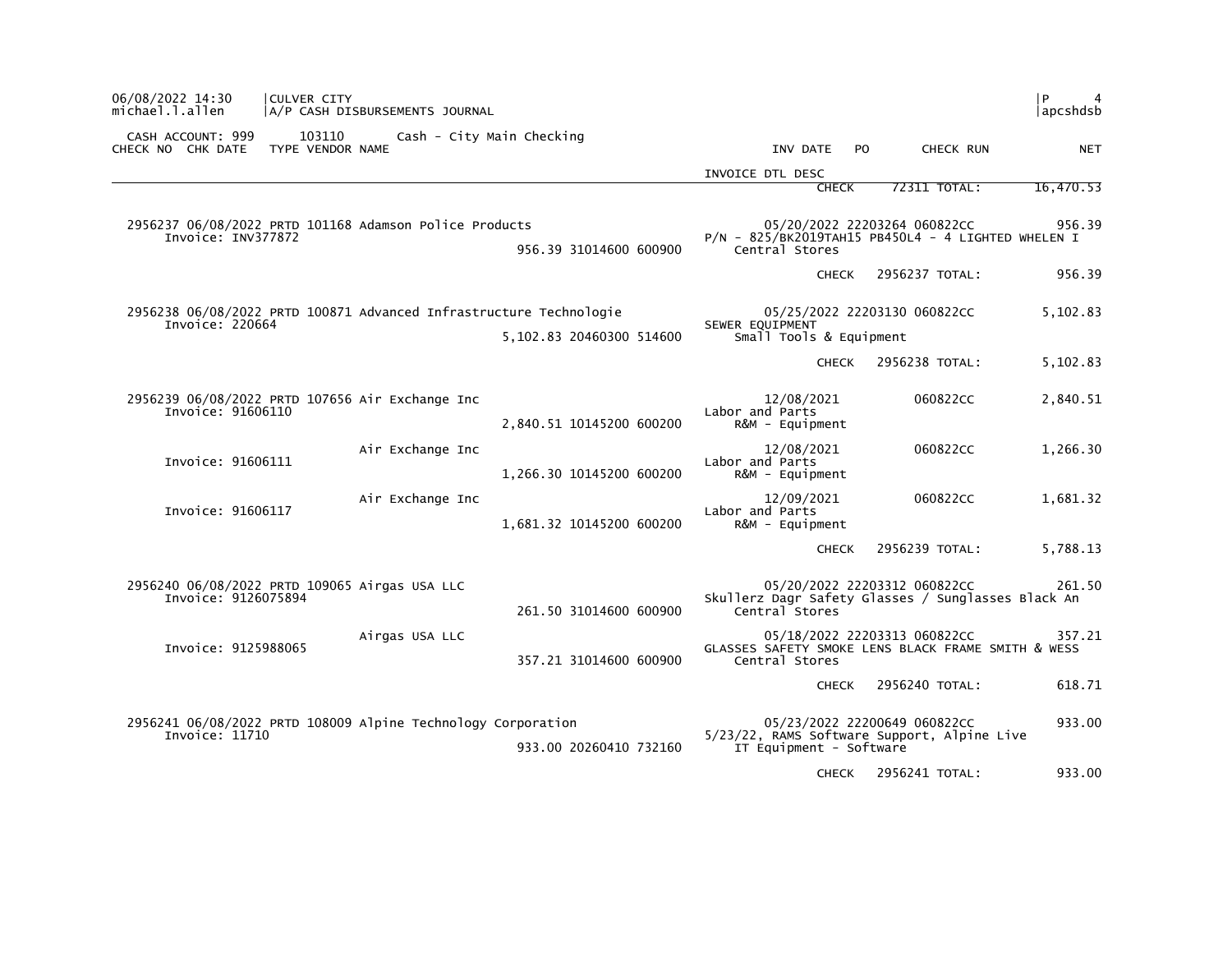| 06/08/2022 14:30<br><b>CULVER CITY</b><br>michael.l.allen<br>A/P CASH DISBURSEMENTS JOURNAL |                                                                                                                                |                                                                                                            |                              | l P<br> apcshdsb |
|---------------------------------------------------------------------------------------------|--------------------------------------------------------------------------------------------------------------------------------|------------------------------------------------------------------------------------------------------------|------------------------------|------------------|
| CASH ACCOUNT: 999<br>103110<br>CHECK NO CHK DATE TYPE VENDOR NAME                           | Cash - City Main Checking                                                                                                      | INV DATE<br>PO.                                                                                            | CHECK RUN                    | <b>NET</b>       |
|                                                                                             |                                                                                                                                | INVOICE DTL DESC                                                                                           |                              |                  |
| 2956242 06/08/2022 PRTD 111044 Ameron Pole Products LLC<br>Invoice: 120977                  | 9.778.58 10160240 600200                                                                                                       | Streetlight Equipment<br>$R&M - \text{Equi}$                                                               | 03/17/2022 22200489 060822CC | 9,778.58         |
|                                                                                             |                                                                                                                                | <b>CHECK</b>                                                                                               | 2956242 TOTAL:               | 9,778.58         |
| 2956243 06/08/2022 PRTD 105751 Brent Arney<br>Invoice: HSE615                               | 995.00 10140200 516100                                                                                                         | Tuition HSE615 Fundamental of Recovery<br>Training & Education                                             | 05/31/2022 22203243 060822CC | 995.00           |
|                                                                                             |                                                                                                                                | <b>CHECK</b>                                                                                               | 2956243 TOTAL:               | 995.00           |
| 2956244 06/08/2022 PRTD 105707 Arrowhead Forensics<br>Invoice: 148230                       | 404.47 10140200 514100                                                                                                         | Forensics Unit supplies<br>Departmental Special Supplies                                                   | 05/19/2022 22203184 060822CC | 404.47           |
|                                                                                             |                                                                                                                                | <b>CHECK</b>                                                                                               | 2956244 TOTAL:               | 404.47           |
| 2956245 06/08/2022 PRTD 100503 AT and T<br>Invoice: 000018250465                            | 376.72 10140200 512400                                                                                                         | ACCt# CLAPDCULVERCI<br>Communications                                                                      | 05/27/2022 22200412 060822CC | 376.72           |
|                                                                                             |                                                                                                                                | <b>CHECK</b>                                                                                               | 2956245 TOTAL:               | 376.72           |
| 2956246 06/08/2022 PRTD 100503 AT and T<br>Invoice: 000018104629                            | 22.38 10160230 512400<br>11,438.63 31016100 512400<br>63.78 47555310 512400<br>285.30 47555380 512400<br>84.48 47555580 512400 | Acct# 9391048171<br>Communications<br>Communications<br>Communications<br>Communications<br>Communications | 04/27/2022 22200446 060822CC | 11,894.57        |
|                                                                                             |                                                                                                                                | <b>CHECK</b>                                                                                               | 2956246 TOTAL:               | 11,894.57        |
| 2956247 06/08/2022 PRTD 100503 AT and T<br>Invoice: 000018249391                            | 22.43 10160230 512400<br>11,416.69 31016100 512400<br>63.93 47555310 512400<br>286.42 47555380 512400<br>84.68 47555580 512400 | ACCt#9391048171<br>Communications<br>Communications<br>Communications<br>Communications<br>Communications  | 05/27/2022 22200446 060822CC | 11,874.15        |
|                                                                                             |                                                                                                                                | <b>CHECK</b>                                                                                               | 2956247 TOTAL:               | 11,874.15        |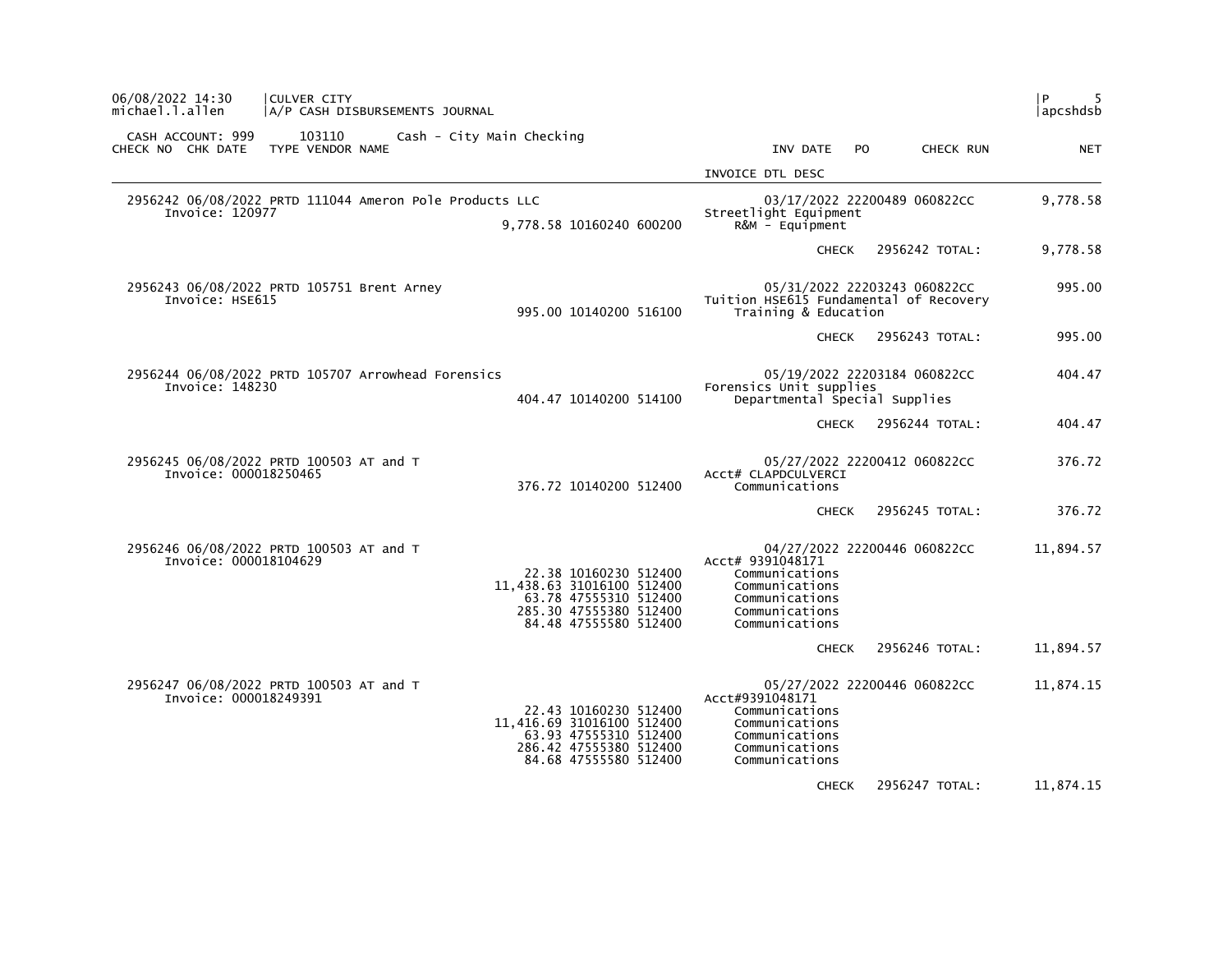| 06/08/2022 14:30<br>michael.l.allen    | CULVER CITY<br> A/P CASH DISBURSEMENTS JOURNAL                                   |                 |                           |                                                |                                                                                                                                 |              |     |                              | l P.<br>6<br> apcshdsb |
|----------------------------------------|----------------------------------------------------------------------------------|-----------------|---------------------------|------------------------------------------------|---------------------------------------------------------------------------------------------------------------------------------|--------------|-----|------------------------------|------------------------|
| CASH ACCOUNT: 999<br>CHECK NO CHK DATE | 103110<br>TYPE VENDOR NAME                                                       |                 | Cash - City Main Checking |                                                | INV DATE                                                                                                                        |              | PO. | CHECK RUN                    | <b>NET</b>             |
|                                        |                                                                                  |                 |                           |                                                | INVOICE DTL DESC                                                                                                                |              |     |                              |                        |
|                                        | 2956248 06/08/2022 PRTD 101070 AT and T Mobility<br>Invoice: 870459777x05162022  |                 |                           | 54.14 20460300 512400                          | Acct# 870459777<br>Communications                                                                                               |              |     | 05/08/2022 22200192 060822CC | 54.14                  |
|                                        |                                                                                  |                 |                           |                                                |                                                                                                                                 |              |     | CHECK 2956248 TOTAL:         | 54.14                  |
|                                        | 2956249 06/08/2022 PRTD 101070 AT and T Mobility<br>Invoice: 287259052171x051622 |                 |                           | 111.14 10160250 512400                         | Acct# 287259052171 X 05162022<br>Communications                                                                                 |              |     | 05/08/2022 22200538 060822CC | 111.14                 |
|                                        |                                                                                  |                 |                           |                                                |                                                                                                                                 | CHECK        |     | 2956249 TOTAL:               | 111.14                 |
|                                        | 2956250 06/08/2022 PRTD 101070 AT and T Mobility<br>Invoice: 993189474X05192022  |                 |                           | 30.34 10160240 512400                          | Acct# 993189474<br>Communications                                                                                               |              |     | 05/11/2022 22200539 060822CC | 30.34                  |
|                                        |                                                                                  |                 |                           |                                                |                                                                                                                                 | CHECK        |     | 2956250 TOTAL:               | 30.34                  |
|                                        | 2956251 06/08/2022 PRTD 101070 AT and T Mobility<br>Invoice: 829477976x05192022  |                 |                           | 139.96 10160250 512400                         | Acct# 829477976<br>Communications                                                                                               |              |     | 05/11/2022 22200538 060822CC | 139.96                 |
|                                        |                                                                                  |                 |                           |                                                |                                                                                                                                 | CHECK        |     | 2956251 TOTAL:               | 139.96                 |
| Invoice: 550239                        | 2956252 06/08/2022 PRTD 101391 B and M Lawn and Garden Inc                       |                 |                           |                                                | AUTO PARTS                                                                                                                      |              |     | 05/10/2022 22203181 060822CC | 70.62                  |
|                                        |                                                                                  |                 |                           | 54.62 31014600 600900<br>16.00 31014600 600900 | Central Stores<br>Central Stores                                                                                                |              |     |                              |                        |
|                                        |                                                                                  |                 |                           |                                                |                                                                                                                                 | <b>CHECK</b> |     | 2956252 TOTAL:               | 70.62                  |
| Invoice: 15375-RET                     | 2956253 06/08/2022 PRTD 110603 Banner Bank                                       |                 |                           |                                                | 03/01/2022<br>Escrow #1722, Toro Enterprises, ATPL5240(034) PL006<br>1,402.39 42380000 730100PL006 Improvements other than Bldg |              |     | 060822CC                     | 1,402.39               |
|                                        |                                                                                  |                 |                           |                                                |                                                                                                                                 | CHECK        |     | 2956253 TOTAL:               | 1,402.39               |
| Invoice: 46075                         | 2956254 06/08/2022 PRTD 101080 Becnel Uniforms                                   |                 |                           | 690.79 20370200 550110                         | 05/13/2022<br>Becnel Uniforms - Brandi Mitchell<br>Uniforms                                                                     |              |     | 060822CC                     | 690.79                 |
| Invoice: 46076                         |                                                                                  | Becnel Uniforms |                           |                                                | 05/13/2022<br>Becnel Uniforms - Michael Nasir                                                                                   |              |     | 060822CC                     | 583.20                 |
|                                        |                                                                                  |                 |                           | 583.20 20370200 550110                         | Uniforms                                                                                                                        |              |     |                              |                        |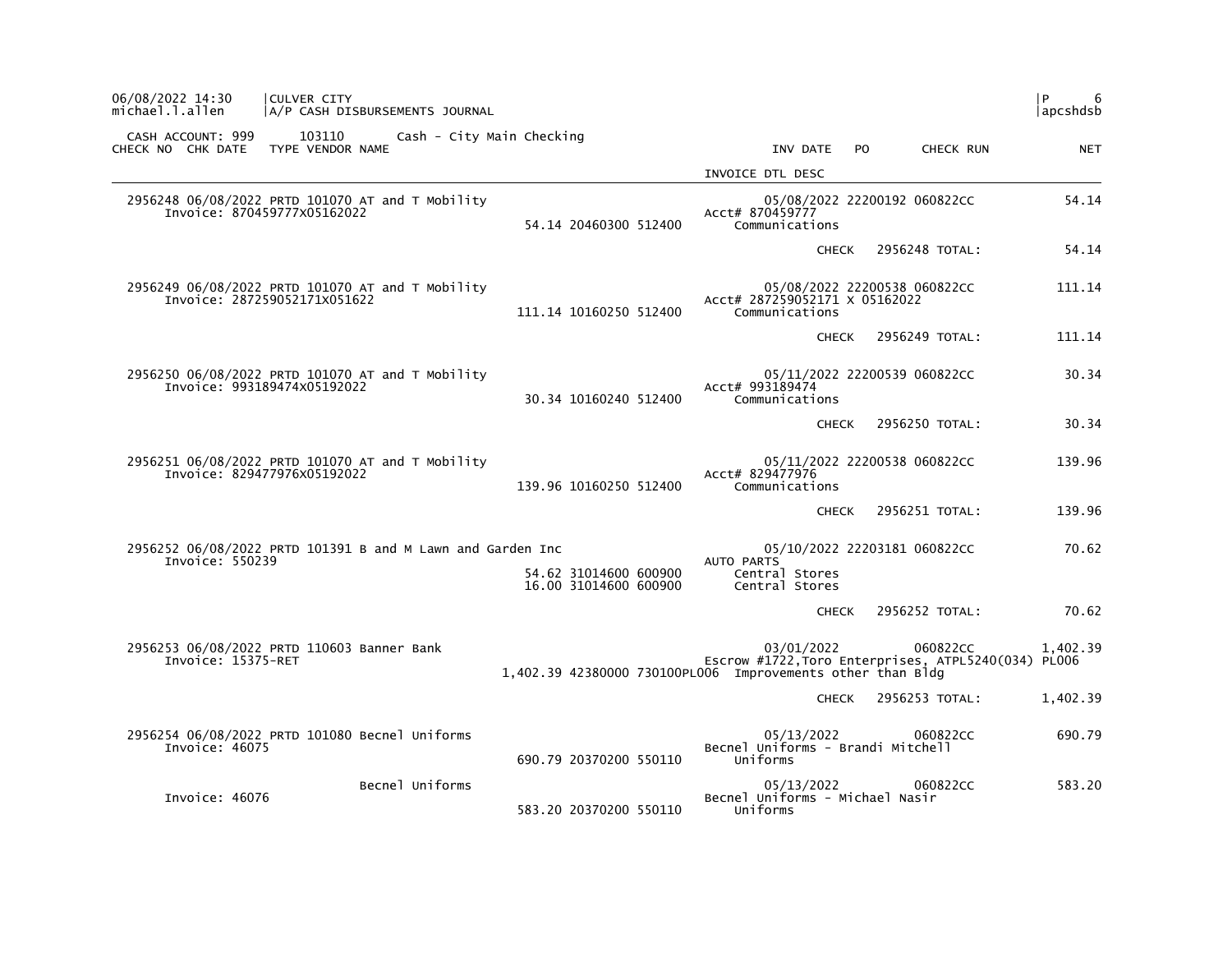| 06/08/2022 14:30<br>michael.l.allen                                           | <b>CULVER CITY</b>         | A/P CASH DISBURSEMENTS JOURNAL |                                                                                                                            |                                                                                |              |     |                              |                      | apcshdsb   |
|-------------------------------------------------------------------------------|----------------------------|--------------------------------|----------------------------------------------------------------------------------------------------------------------------|--------------------------------------------------------------------------------|--------------|-----|------------------------------|----------------------|------------|
| CASH ACCOUNT: 999<br>CHECK NO CHK DATE                                        | 103110<br>TYPE VENDOR NAME | Cash - City Main Checking      |                                                                                                                            |                                                                                | INV DATE     | PO. |                              | CHECK RUN            | <b>NET</b> |
|                                                                               |                            |                                |                                                                                                                            | INVOICE DTL DESC                                                               |              |     |                              |                      |            |
| Invoice: 46077                                                                |                            | Becnel Uniforms                | 507.37 20370200 550110                                                                                                     | Becnel Uniforms - M Manuel<br>Uniforms                                         | 05/13/2022   |     |                              | 060822CC             | 507.37     |
| Invoice: 46077CR                                                              |                            | Becnel Uniforms                | -57.37 20370200 550110                                                                                                     | Becnel Uniforms - M Manuel, Credit Memo<br>Uniforms                            | 05/13/2022   |     |                              | 060822CC             | $-57.37$   |
|                                                                               |                            |                                |                                                                                                                            |                                                                                | <b>CHECK</b> |     |                              | 2956254 TOTAL:       | 1,723.99   |
| 2956255 06/08/2022 PRTD 111237 Beignet Box Mobile LLC<br>Invoice: 1352        |                            |                                | 2,450.38 20370200 516600                                                                                                   | Beignets - Employee Appreciation - $6/9/2022$<br>Special Events & Meetings     |              |     | 05/19/2022 22203397 060822CC |                      | 2,450.38   |
|                                                                               |                            |                                |                                                                                                                            |                                                                                |              |     | CHECK 2956255 TOTAL:         |                      | 2,450.38   |
| 2956256 06/08/2022 PRTD 102983 Best Best and Krieger<br>Invoice: 935254       |                            |                                | 3,053.00 10113100 611600                                                                                                   | Prof. Svcs. - April 2022, Telecommunications<br>Legal Services - Miscellaneous | 05/17/2022   |     |                              | 060822CC             | 3.053.00   |
|                                                                               |                            |                                |                                                                                                                            |                                                                                |              |     |                              | CHECK 2956256 TOTAL: | 3,053.00   |
| 2956257 06/08/2022 PRTD 110961 Biggs Cardosa Associates Inc<br>Invoice: 84072 |                            |                                | 77,345.45 42380000 730100PZ553 Improvements other than Bldg<br>10,020.92 48580000 730100PZ553 Improvements other than Bldg | Prof. Svc. Apr. 22, Higuera Street Bridge Replace                              | 05/05/2022   |     |                              | 060822CC             | 87,366.37  |
|                                                                               |                            |                                |                                                                                                                            |                                                                                | <b>CHECK</b> |     |                              | 2956257 TOTAL:       | 87,366.37  |
| 2956258 06/08/2022 PRTD 100932 Bound Tree Medical<br>Invoice: 84533961        |                            |                                | 90.38 10145300 514100                                                                                                      | C4 Midazolam<br>Departmental Special Supplies                                  |              |     | 05/23/2022 22203267 060822CC |                      | 90.38      |
|                                                                               |                            |                                |                                                                                                                            |                                                                                |              |     | CHECK 2956258 TOTAL:         |                      | 90.38      |
| 2956259 06/08/2022 PRTD 108202 Brett Nagel<br>Invoice: 032122-032422REIMB     |                            |                                | 425.00 10145200 516210                                                                                                     | Captain Exam Requirement S-404 Safety<br>Certification Training                |              |     | 03/31/2022 22203179 060822CC |                      | 425.00     |
|                                                                               |                            |                                |                                                                                                                            |                                                                                |              |     | CHECK 2956259 TOTAL:         |                      | 425.00     |
| 2956260 06/08/2022 PRTD 105887 Derek Brown<br>Invoice: 050122-051522REIMB     |                            |                                | 189.24 10140200 516600                                                                                                     | National Police Washington DC<br>Special Events & Meetings                     |              |     | 05/31/2022 22203354 060822CC |                      | 189.24     |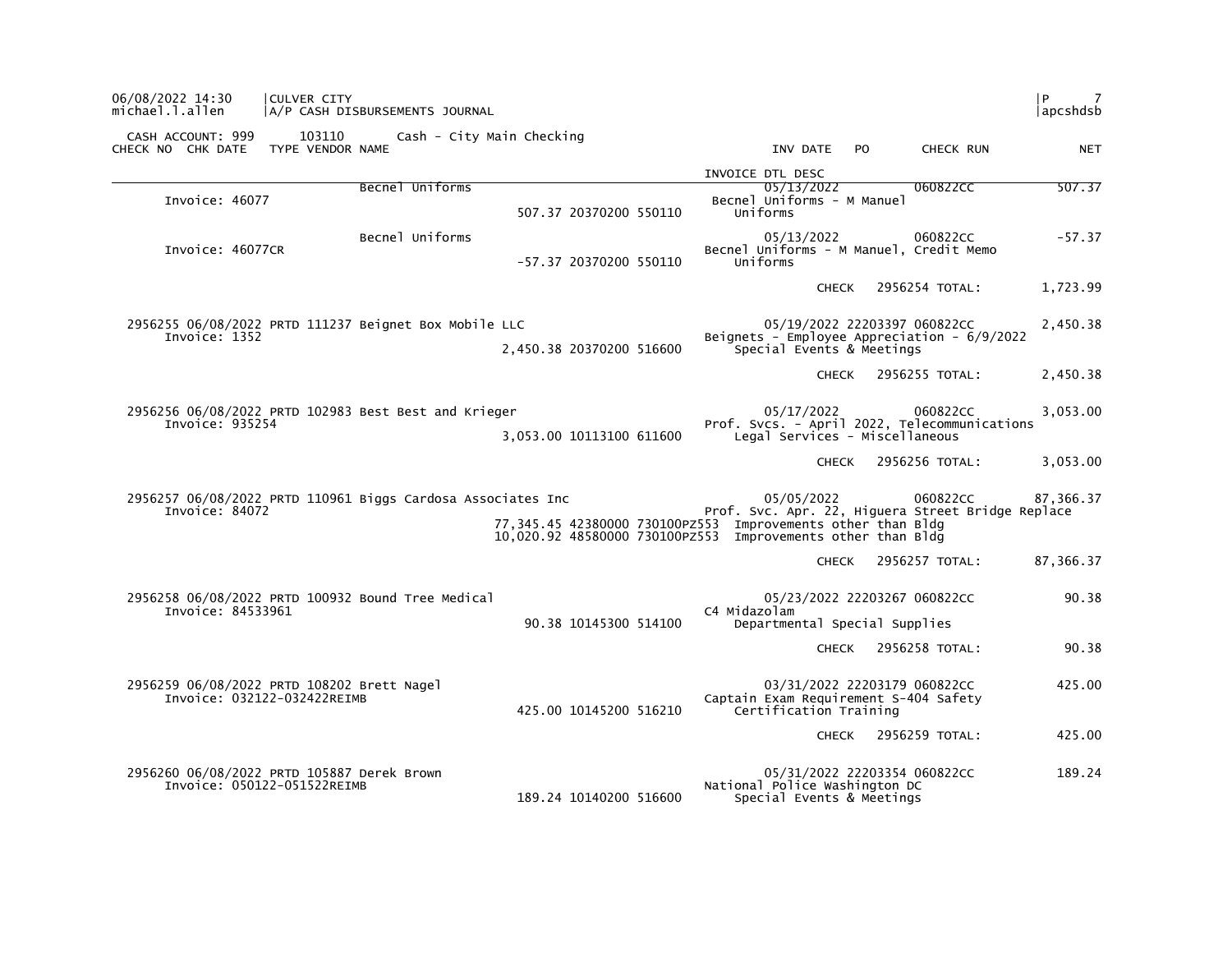| 06/08/2022 14:30<br>michael.l.allen                                          | CULVER CITY                | A/P CASH DISBURSEMENTS JOURNAL                     |                          |                                                            |                                                                                 | l P<br>8<br> apcshdsb |
|------------------------------------------------------------------------------|----------------------------|----------------------------------------------------|--------------------------|------------------------------------------------------------|---------------------------------------------------------------------------------|-----------------------|
| CASH ACCOUNT: 999<br>CHECK NO CHK DATE                                       | 103110<br>TYPE VENDOR NAME | Cash - City Main Checking                          |                          | INV DATE                                                   | CHECK RUN<br>PO.                                                                | NET                   |
|                                                                              |                            |                                                    |                          | INVOICE DTL DESC                                           |                                                                                 |                       |
|                                                                              |                            |                                                    |                          | <b>CHECK</b>                                               | 2956260 TOTAL:                                                                  | 189.24                |
| 2956261 06/08/2022 PRTD 105801 Chris Caraballo<br>Invoice: 06132022-06152022 |                            |                                                    | 478.19 10140200 516100   | Training & Education                                       | 05/31/2022 22203353 060822CC<br>SLI Class, Session 5, Sheraton Garden Grove, CA | 478.19                |
|                                                                              |                            |                                                    |                          | <b>CHECK</b>                                               | 2956261 TOTAL:                                                                  | 478.19                |
| Invoice: 1781                                                                |                            | 2956262 06/08/2022 PRTD 111106 Cencal Holdings Inc | 4,190.75 10145200 732120 | Gurney Locking System                                      | 05/25/2022 22201672 060822CC<br>Departmental Special Equipment                  | 4,190.75              |
|                                                                              |                            |                                                    |                          | <b>CHECK</b>                                               | 2956262 TOTAL:                                                                  | 4,190.75              |
| Invoice: 43738                                                               |                            | 2956263 06/08/2022 PRTD 110122 CEPA Operations Inc | 250.00 10140200 600200   | 05/23/2022<br>$R&M - \text{Equi}$ pment                    | 060822CC<br>CEPA Operations Inc. - Testing - Fume Hoods                         | 250.00                |
|                                                                              |                            |                                                    |                          | <b>CHECK</b>                                               | 2956263 TOTAL:                                                                  | 250.00                |
| 2956264 06/08/2022 PRTD 108562 Ching Chan<br>Invoice: 050122-050422REIMB     |                            |                                                    | 136.11 20370100 516500   | APTA Conference May 1-4, 2022<br>Conferences & Conventions | 05/09/2022 22203273 060822CC                                                    | 136.11                |
|                                                                              |                            |                                                    |                          | CHECK                                                      | 2956264 TOTAL:                                                                  | 136.11                |
| Invoice: 1527125881-0522                                                     |                            | 2956265 06/08/2022 PRTD 104385 City of Los Angeles | 49.14 47555100 513000    | 152-712-5881<br>Utilities                                  | 05/04/2022 22200814 060822CC                                                    | 49.14                 |
| Invoice: 5492576676-0522                                                     |                            | City of Los Angeles                                | 14.33 47555100 513000    | 549-257-6676<br>Utilities                                  | 05/04/2022 22200814 060822CC                                                    | 14.33                 |
| Invoice: 6509851000-0522                                                     |                            | City of Los Angeles                                | 120.70 47555100 513000   | 650-985-1000<br>Utilities                                  | 05/04/2022 22200814 060822CC                                                    | 120.70                |
| Invoice: 7871941000-0522                                                     |                            | City of Los Angeles                                | 73.13 42516520 513120    | 787-194-1000<br>Utilities - Water                          | 05/19/2022 22200863 060822CC                                                    | 73.13                 |
| Invoice: 7971941000-0522                                                     |                            | City of Los Angeles                                | 82.93 42516510 513120    | 797-194-1000<br>Utilities - Water                          | 05/19/2022 22200542 060822CC                                                    | 82.93                 |
|                                                                              |                            | City of Los Angeles                                |                          | 05/19/2022                                                 | 060822CC                                                                        | 7.92                  |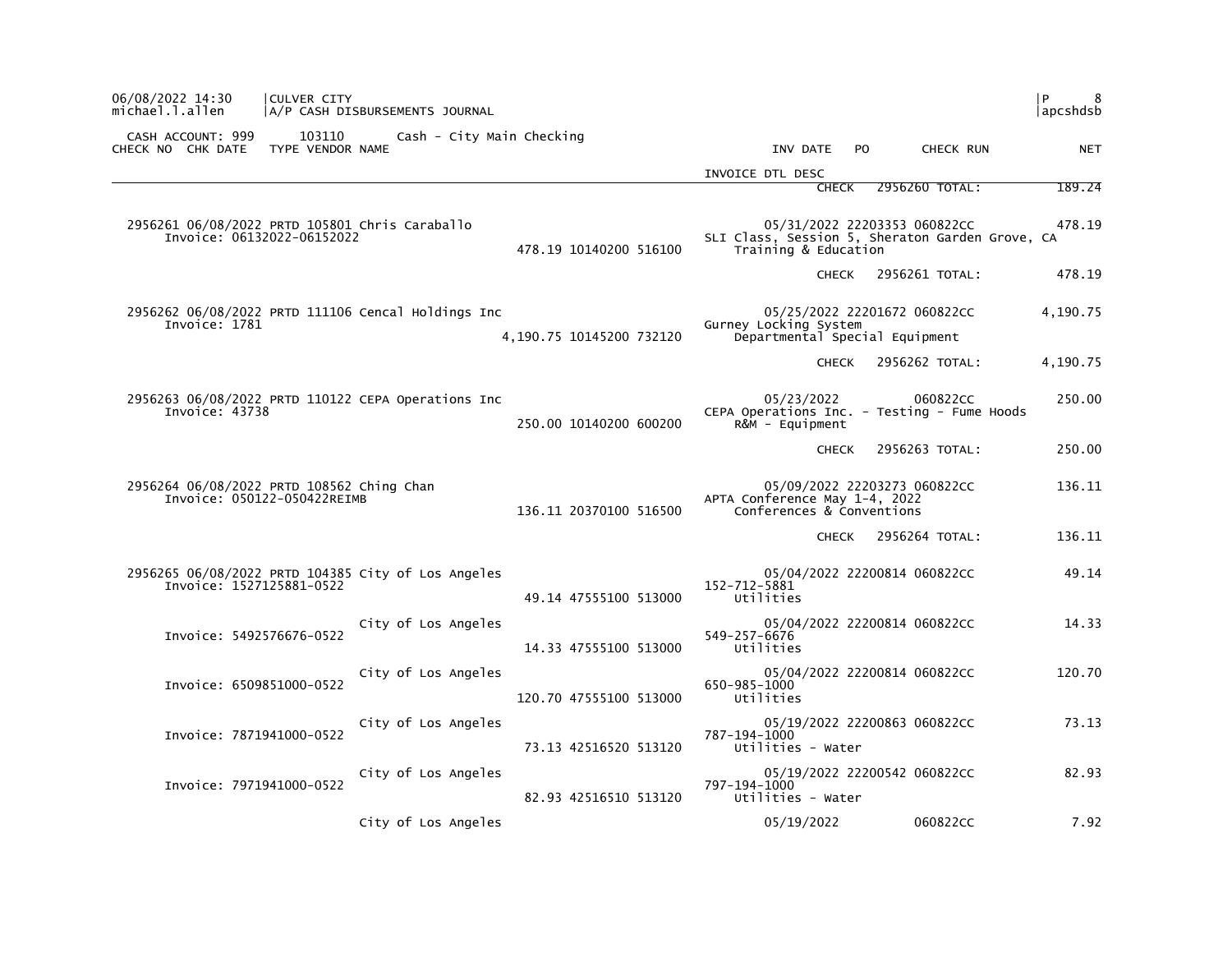| 06/08/2022 14:30<br>michael.l.allen                                 | CULVER CITY | A/P CASH DISBURSEMENTS JOURNAL                                     |                                                    |                                                                                                                                 | 9<br>l P<br> apcshdsb |
|---------------------------------------------------------------------|-------------|--------------------------------------------------------------------|----------------------------------------------------|---------------------------------------------------------------------------------------------------------------------------------|-----------------------|
| CASH ACCOUNT: 999<br>CHECK NO CHK DATE TYPE VENDOR NAME             | 103110      | Cash - City Main Checking                                          |                                                    | INV DATE<br>CHECK RUN<br>PO.                                                                                                    | <b>NET</b>            |
|                                                                     |             |                                                                    |                                                    | INVOICE DTL DESC                                                                                                                |                       |
| Invoice: 0951951000-0522                                            |             |                                                                    | 7.92 10116100 513000                               | 095-195-1000<br>Utilities                                                                                                       |                       |
| Invoice: 7861951000-0522                                            |             | City of Los Angeles                                                | 1,111.16 10116100 513000                           | 05/19/2022<br>060822CC<br>786-195-1000<br>Utilities                                                                             | 1,111.16              |
| Invoice: 3961951000-0522                                            |             | City of Los Angeles                                                | 160.76 10116100 513100                             | 05/19/2022 22200150 060822CC<br>396-195-1000<br>Utilities - Electrical                                                          | 160.76                |
| Invoice: 2300100000-0522                                            |             | City of Los Angeles                                                | 356.02 10116100 513100                             | 05/31/2022 22200150 060822CC<br>230-010-0000<br>Utilities - Electrical                                                          | 356.02                |
|                                                                     |             |                                                                    |                                                    | CHECK 2956265 TOTAL:                                                                                                            | 1,976.09              |
| Invoice: PW-Mar/Apr-2022                                            |             | 2956266 06/08/2022 PRTD 104385 City of Los Angeles                 | 21,927.85 20460300 517500                          | 05/24/2022 22201283 060822CC<br>Amalgamated Systems Sewerage Agreement<br>Contributions to Agencies                             | 21,927.85             |
|                                                                     |             |                                                                    |                                                    | CHECK 2956266 TOTAL:                                                                                                            | 21,927.85             |
| 2956267 06/08/2022 PRTD 100989 CleanStreet Inc<br>Invoice: 102824CS |             |                                                                    | 2,280.00 10160460 619800<br>530.00 20260410 615100 | 04/30/2022<br>060822CC<br>Pressure Washing Service for April 2022<br>Other Contractual Services<br>Refuse Disp Services - Trash | 2,810.00              |
|                                                                     |             |                                                                    |                                                    | CHECK 2956267 TOTAL:                                                                                                            | 2,810.00              |
| Invoice: 51751                                                      |             | 2956268 06/08/2022 PRTD 101034 Colantuono, Highsmith & Whatley, PC | 492.34 10113100 611600                             | 05/16/2022<br>060822CC<br>Professional Services - April 2022<br>Legal Services - Miscellaneous                                  | 492.34                |
|                                                                     |             |                                                                    |                                                    | 2956268 TOTAL:<br><b>CHECK</b>                                                                                                  | 492.34                |
| 2956269 06/08/2022 PRTD 100078 Completes Plus<br>Invoice: 01BV7408  |             |                                                                    | 587.35 31014600 600900                             | 06/01/2022 22200138 060822CC<br>AUTO/MEDIUM TRUCK PARTS AND SU<br>Central Stores                                                | 587.35                |
| Invoice: 01BV6194                                                   |             | Completes Plus                                                     | 451.94 31014600 600900                             | 05/28/2022 22200138 060822CC<br>AUTO/MEDIUM TRUCK PARTS AND SU<br>Central Stores                                                | 451.94                |
| Invoice: 01BV5809                                                   |             | Completes Plus                                                     | 226.41 31014600 600900                             | 05/27/2022 22200138 060822CC<br>AUTO/MEDIUM TRUCK PARTS AND SU<br>Central Stores                                                | 226.41                |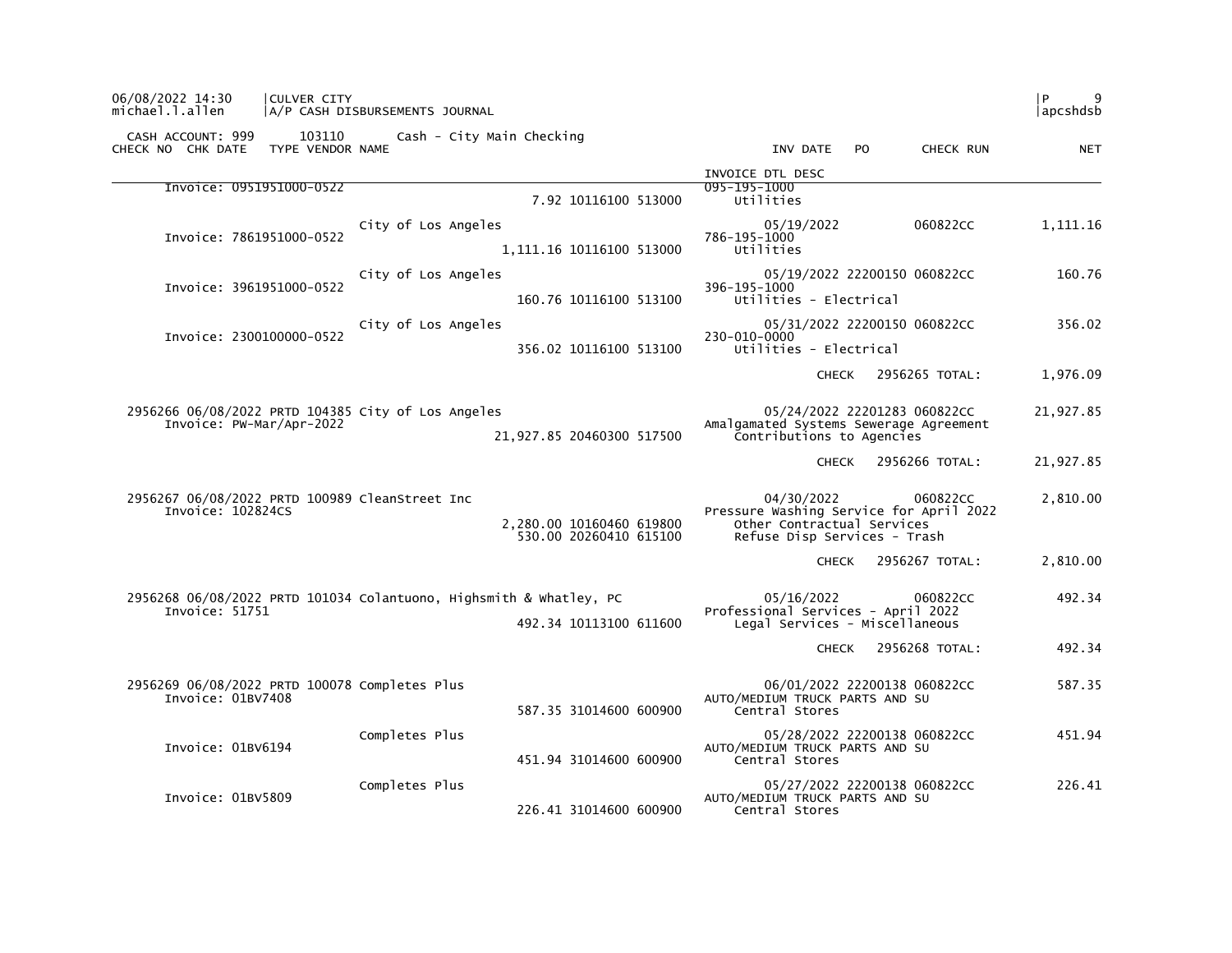## 06/08/2022 14:30 | CULVER CITY | 10 michael.l.allen |A/P CASH DISBURSEMENTS JOURNAL |apcshdsb

|                                                                                    |                       |                                                 | INVOICE DTL DESC                                                                                                  |           |
|------------------------------------------------------------------------------------|-----------------------|-------------------------------------------------|-------------------------------------------------------------------------------------------------------------------|-----------|
| Invoice: 01BV5413                                                                  | Completes Plus        | 258.77 31014600 600900                          | 05/27/2022 22200138 060822CC<br>AUTO/MEDIUM TRUCK PARTS AND SU<br>Central Stores                                  | 258.77    |
| Invoice: 01BV5560                                                                  | Completes Plus        | 9.42 31014600 600900                            | 05/27/2022 22200138 060822CC<br>AUTO/MEDIUM TRUCK PARTS AND SU<br>Central Stores                                  | 9.42      |
| Invoice: 01BV5605                                                                  | Completes Plus        | 514.26 31014600 600900                          | 05/27/2022 22200138 060822CC<br>AUTO/MEDIUM TRUCK PARTS AND SU<br>Central Stores                                  | 514.26    |
| Invoice: 01BV8020                                                                  | Completes Plus        | 34.45 31014600 600900                           | 06/01/2022 22200138 060822CC<br>AUTO/MEDIUM TRUCK PARTS AND SU<br>Central Stores                                  | 34.45     |
| Invoice: 01BV4611                                                                  | Completes Plus        | $-105.69$ 31014600 600900                       | 05/25/2022 22200138 060822CC<br>CREDIT MEMO<br>Central Stores                                                     | $-105.69$ |
|                                                                                    |                       |                                                 | 2956269 TOTAL:<br><b>CHECK</b>                                                                                    | 1,976.91  |
| 2956270 06/08/2022 PRTD 102442 Control Inc<br>Invoice: 3682064                     |                       | 36.97 10140200 514100<br>240.39 10140200 514100 | 03/18/2022 22202513 060822CC<br>Meter Coin Bags<br>Departmental Special Supplies<br>Departmental Special Supplies | 277.36    |
|                                                                                    |                       |                                                 | CHECK 2956270 TOTAL:                                                                                              | 277.36    |
| 2956271 06/08/2022 PRTD 100707 County of Los Angeles<br>Invoice: IN1115816         |                       | 672.00 10160230 600100                          | 05/10/2022 22203282 060822CC<br>Public Swimming Pool Moderation Risk I<br>R&M - Building                          | 672.00    |
| Invoice: IN1106877                                                                 | County of Los Angeles | 672.00 10160230 619800                          | 05/10/2022 22203282 060822CC<br>Public Swimming Pool Moderate I<br>Other Contractual Services                     | 672.00    |
|                                                                                    |                       |                                                 | 2956271 TOTAL:<br>CHECK                                                                                           | 1,344.00  |
| 2956272 06/08/2022 PRTD 100707 County of Los Angeles<br>Invoice: April 2022        |                       | 1,688.96 10140200 619800                        | 05/25/2022<br>060822CC<br>Animal Housing Cost Month of April 2022<br>Other Contractual Services                   | 1,688.96  |
|                                                                                    |                       |                                                 | 2956272 TOTAL:<br>CHECK                                                                                           | 1,688.96  |
| 2956273 06/08/2022 PRTD 100707 County of Los Angeles<br>Invoice: RE-PW-22041105837 |                       | 4,659.68 20260410 615100                        | 04/11/2022 22203361 060822CC<br>Solid Waste Management Fee<br>Refuse Disp Services - Trash                        | 4,659.68  |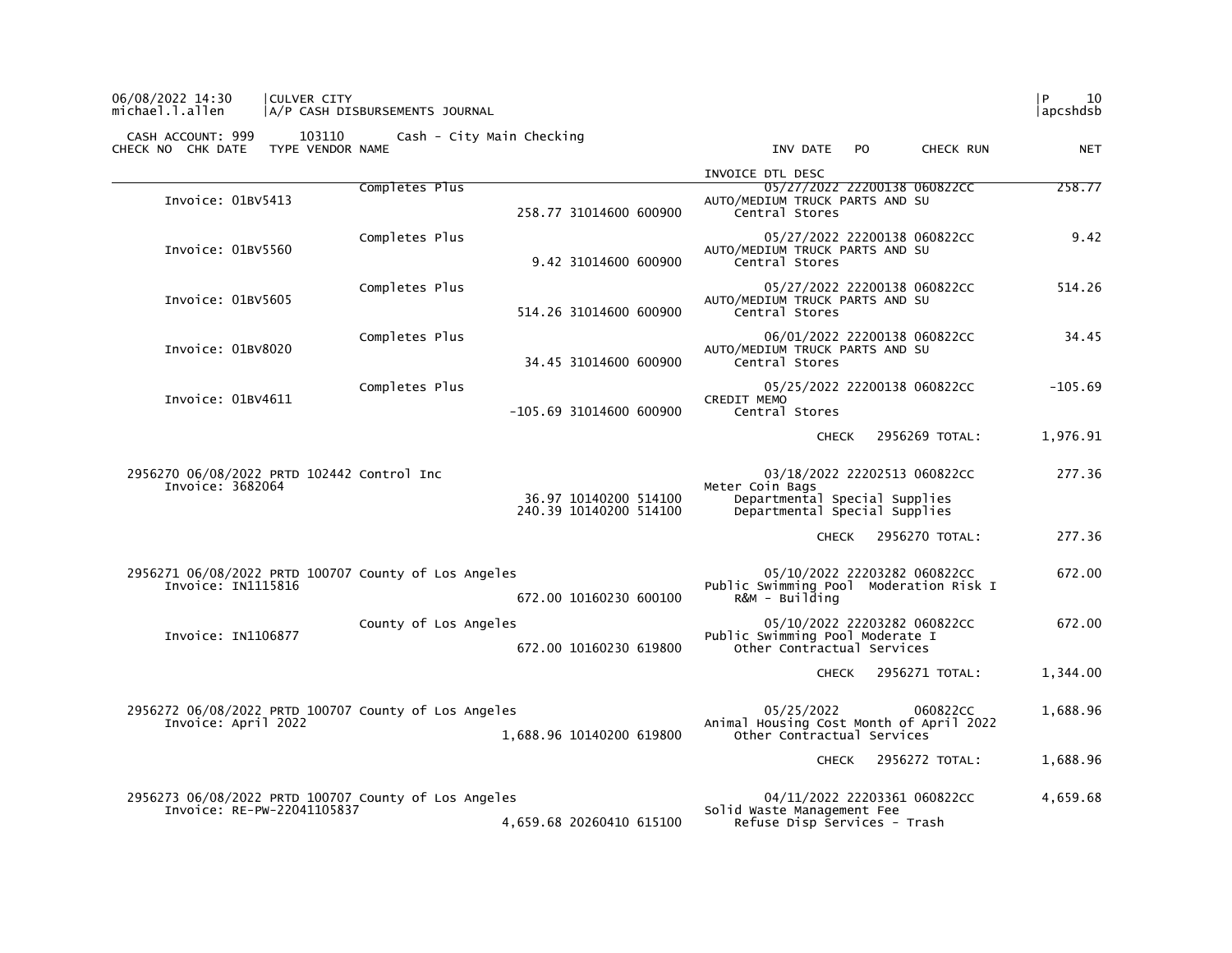| 06/08/2022 14:30<br>michael.l.allen                     | <b>CULVER CITY</b><br>A/P CASH DISBURSEMENTS JOURNAL                                      |                                                                                                                           |        |                                                                               |                              | l P<br>11<br> apcshdsb                                                      |
|---------------------------------------------------------|-------------------------------------------------------------------------------------------|---------------------------------------------------------------------------------------------------------------------------|--------|-------------------------------------------------------------------------------|------------------------------|-----------------------------------------------------------------------------|
| CASH ACCOUNT: 999<br>CHECK NO CHK DATE TYPE VENDOR NAME | 103110 Cash - City Main Checking                                                          |                                                                                                                           |        | INV DATE                                                                      | CHECK RUN<br>PO.             | <b>NET</b>                                                                  |
|                                                         |                                                                                           |                                                                                                                           |        | INVOICE DTL DESC                                                              |                              |                                                                             |
|                                                         |                                                                                           |                                                                                                                           |        | <b>CHECK</b>                                                                  | 2956273 TOTAL:               | 4,659.68                                                                    |
|                                                         | 2956274 06/08/2022 PRTD 100707 County of Los Angeles<br>Invoice: RE-PW-22050906486-R      | 4,992.17 20260410 615100                                                                                                  |        | Solid Waste Management Fee<br>Refuse Disp Services - Trash                    | 05/09/2022 22203361 060822CC | 4,992.17                                                                    |
|                                                         |                                                                                           |                                                                                                                           |        |                                                                               | CHECK 2956274 TOTAL:         | 4,992.17                                                                    |
| Invoice: RE-PW-22050906203                              | 2956275 06/08/2022 PRTD 100707 County of Los Angeles                                      | 187.77 43480000 730100PZ497 Improvements other than Bldg                                                                  |        | PW Flood Control                                                              | 05/09/2022 22203361 060822CC | 187.77                                                                      |
|                                                         |                                                                                           |                                                                                                                           |        | <b>CHECK</b>                                                                  | 2956275 TOTAL:               | 187.77                                                                      |
| Invoice: 222833BL                                       | 2956276 06/08/2022 PRTD 100707 County of Los Angeles                                      | 456.06 10140200 619800                                                                                                    |        | 05/13/2022<br>Inmate Meal Services - April 2022<br>Other Contractual Services | 060822CC                     | 456.06                                                                      |
|                                                         |                                                                                           |                                                                                                                           |        | <b>CHECK</b>                                                                  | 2956276 TOTAL:               | 456.06                                                                      |
| Invoice: 4617-005                                       | 2956277 06/08/2022 PRTD 101502 Crosstown Electrical and Data Inc                          | 9,579.09 20380000 619800PB002 other Contractual Services                                                                  |        | 05/10/2022<br>Install Heavy Vehicle Charger, T&M Billings                     | 060822CC                     | 9,579.09                                                                    |
| Invoice: 4477-006                                       | Crosstown Electrical and Data Inc                                                         | 75,454.87 20524500 619800                                                                                                 |        | 05/05/2022<br>Other Contractual Services                                      |                              | 060822cc<br>75,454.87<br>Network Wide TS Systems Project - CCO No1, Extra W |
| Invoice: 4477-007                                       | Crosstown Electrical and Data Inc                                                         | 68,224.75 42080000 730100PL008 Improvements other than Bldg<br>3,899.67 42080000 730100PZ684 Improvements other than Bldg |        | 05/05/2022                                                                    | 060822CC                     | 72,124.42<br>Network Wide TS Systems Project - CCO No2, Extra W             |
| Invoice: 4477-008                                       | Crosstown Electrical and Data Inc                                                         | 28,974.27 42080000 730100PL008 Improvements other than Bldg<br>205.25 42080000 730100PZ684 Improvements other than Bldg   |        | 05/05/2022<br>Network Wide TS Systems Project - Retention Bill                | 060822CC                     | 29,179.52                                                                   |
|                                                         |                                                                                           |                                                                                                                           |        | <b>CHECK</b>                                                                  | 2956277 TOTAL:               | 186, 337.90                                                                 |
|                                                         | 2956278 06/08/2022 PRTD 109668 Culver City Arts District<br>Invoice: CCADBID Memo 4.30.22 | 2,753.58 425                                                                                                              | 212455 | 04/30/2022<br>Business Improvement District<br>Arts Business Improv District  | 060822CC                     | 2,753.58                                                                    |
|                                                         |                                                                                           |                                                                                                                           |        |                                                                               |                              |                                                                             |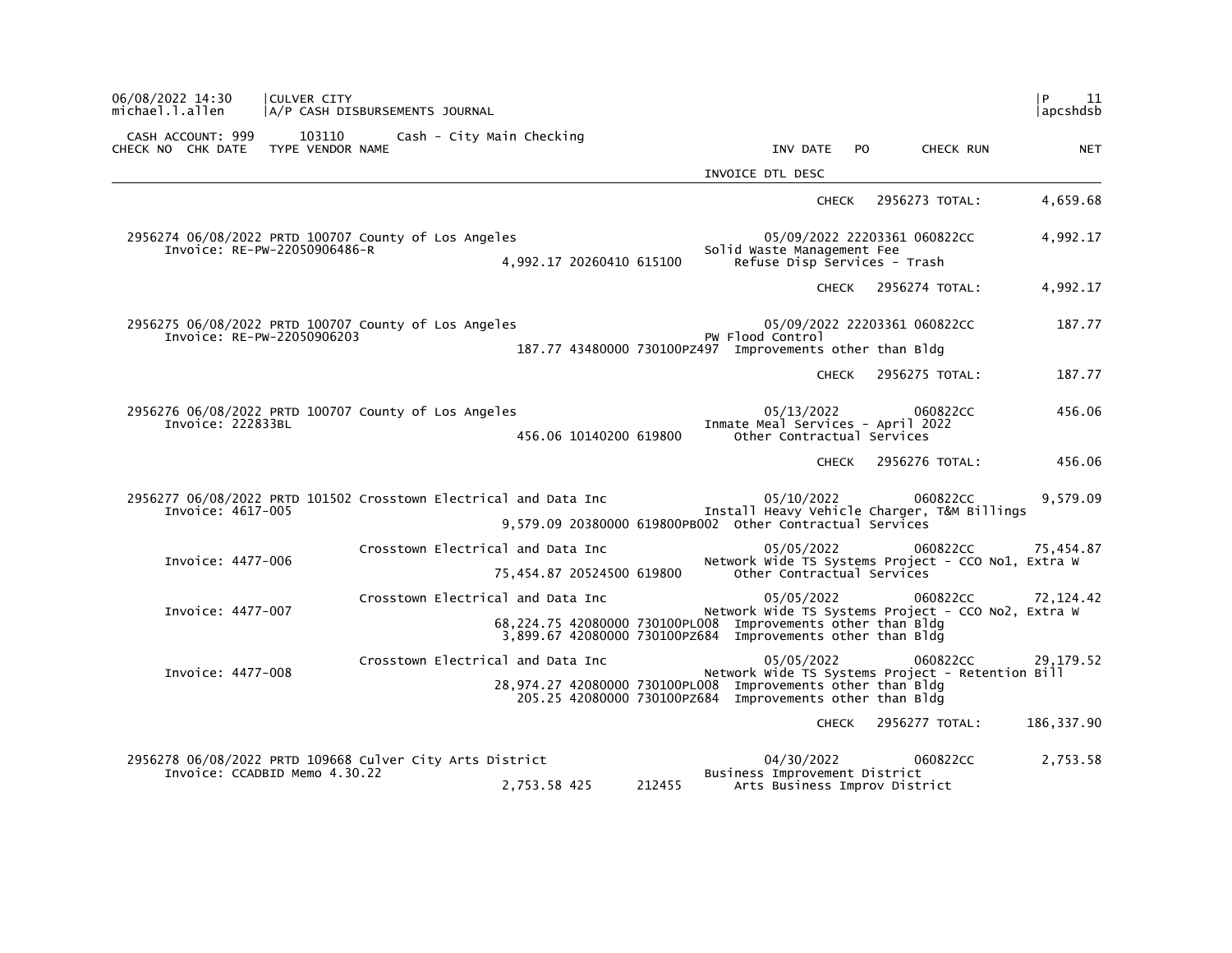| 06/08/2022 14:30<br> CULVER CITY<br>michael.l.allen                         | A/P CASH DISBURSEMENTS JOURNAL                                                               |                                                                                                                                   | l P<br>12<br> apcshdsb |
|-----------------------------------------------------------------------------|----------------------------------------------------------------------------------------------|-----------------------------------------------------------------------------------------------------------------------------------|------------------------|
| CASH ACCOUNT: 999<br>103110<br>TYPE VENDOR NAME<br>CHECK NO CHK DATE        | Cash - City Main Checking                                                                    | INV DATE<br>PO.<br>CHECK RUN                                                                                                      | <b>NET</b>             |
|                                                                             |                                                                                              | INVOICE DTL DESC                                                                                                                  |                        |
|                                                                             |                                                                                              | 2956278 TOTAL:<br><b>CHECK</b>                                                                                                    | 2,753.58               |
| Invoice: CCBID-3-20220430                                                   | 2956279 06/08/2022 PRTD 100486 Culver City Downtown Business Assn<br>13,616.68 101<br>212450 | 04/30/2022<br>060822CC<br>BID Disbursement No. 3 of 2022<br>Business Improvement District                                         | 13,616.68              |
|                                                                             |                                                                                              | 2956279 TOTAL:<br><b>CHECK</b>                                                                                                    | 13,616.68              |
| Invoice: 76223                                                              | 2956280 06/08/2022 PRTD 100093 Culver City Industrial Hardware<br>175.37 10160210 514100     | 05/23/2022 22203329 060822CC<br>street maint supplies - Ace Better Roller<br>Departmental Special Supplies                        | 175.37                 |
| Invoice: 76156                                                              | Culver City Industrial Hardware<br>31.96 10130300 514100                                     | 05/16/2022 22203335 060822CC<br>EQUIPMENT AND SUPPLIES: PARKS - Tank Sprayer<br>Departmental Special Supplies                     | 31.96                  |
| Invoice: 76099                                                              | Culver City Industrial Hardware<br>16.82 10130300 514100                                     | 05/10/2022 22203336 060822CC<br>EQUIPMENT AND SUPPLIES: PARKS - Plstc Bucket<br>Departmental Special Supplies                     | 16.82                  |
|                                                                             |                                                                                              | 2956280 TOTAL:<br><b>CHECK</b>                                                                                                    | 224.15                 |
| 2956281 06/08/2022 PRTD 101464 Cummins Cal Pacific LLC<br>Invoice: X1-36633 | 1,618.70 31014600 600900                                                                     | 04/15/2022 22200157 060822CC<br>CUMMINS ENGINE PARTS AND SUPPL<br>Central Stores                                                  | 1,618.70               |
| Invoice: X5-55596                                                           | Cummins Cal Pacific LLC<br>9,808.75 31014600 600900                                          | 06/02/2022 22200157 060822CC<br>CUMMINS ENGINE PARTS AND SUPPL<br>Central Stores                                                  | 9,808.75               |
| Invoice: 07-41352                                                           | Cummins Cal Pacific LLC<br>750.00 30870400 732160                                            | 05/24/2022 22203315 060822CC<br>Quickserve Online Kit<br>IT Equipment - Software                                                  | 750.00                 |
|                                                                             |                                                                                              | 2956281 TOTAL:<br><b>CHECK</b>                                                                                                    | 12, 177.45             |
| 2956282 06/08/2022 PRTD 109432 CWE<br>Invoice: 22232                        |                                                                                              | 05/25/2022<br>060822CC<br>Professional Services Feb-Apr 2022<br>22,756.25 43480000 730100PR001 Improvements other than Bldg       | 22,756.25              |
| Invoice: 22216                                                              | <b>CWE</b>                                                                                   | 05/18/2022<br>060822CC<br>Mesmer Low Diversion Project Mar-Apr 2022<br>7,643.00 43480000 730100PR005 Improvements other than Bldg | 7,643.00               |
|                                                                             |                                                                                              | <b>CHECK</b><br>2956282 TOTAL:                                                                                                    | 30,399.25              |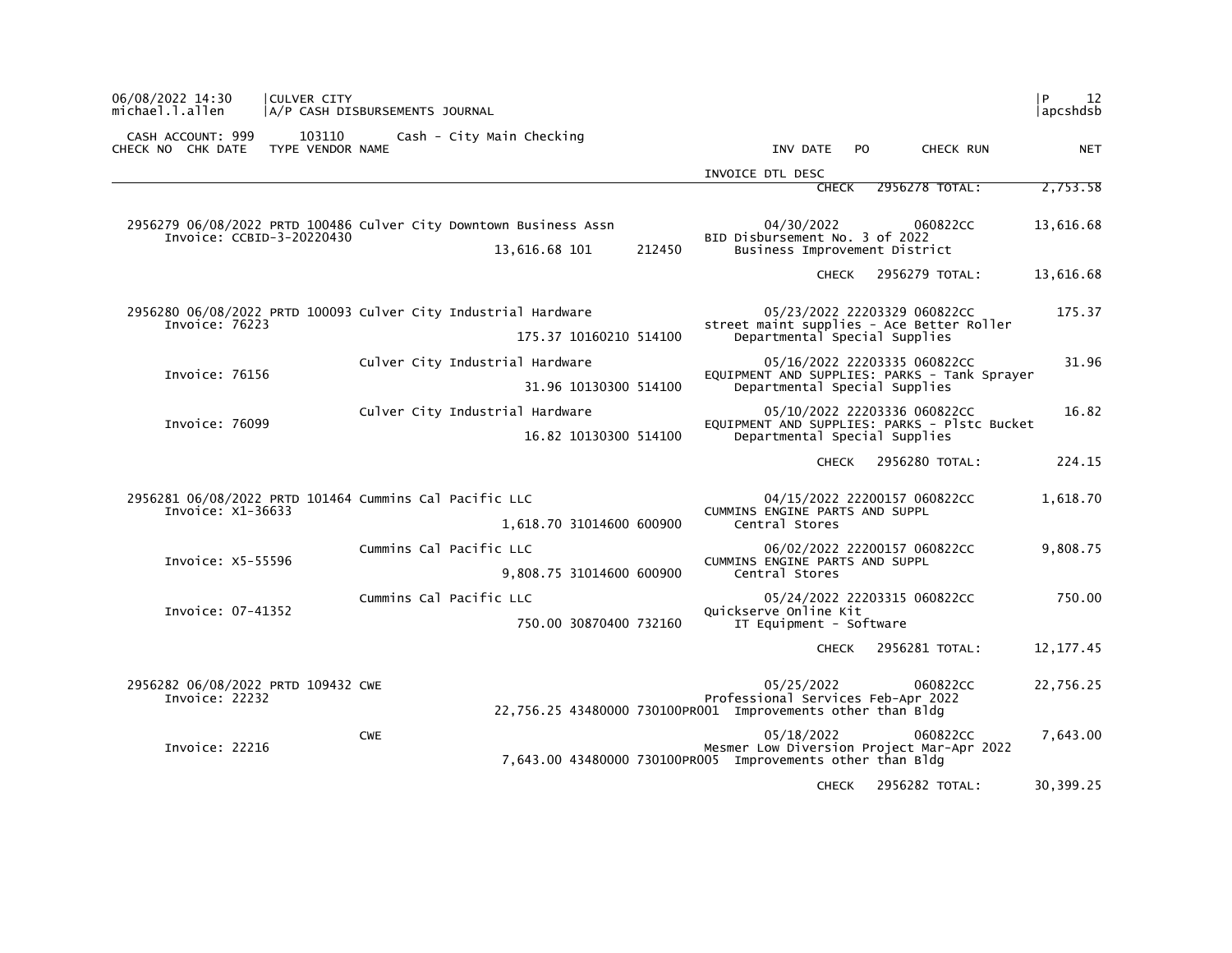| 06/08/2022 14:30<br>CULVER CITY<br>michael.l.allen                                  | A/P CASH DISBURSEMENTS JOURNAL |                           |                                                                       |                              | 13<br>P<br> apcshdsb |
|-------------------------------------------------------------------------------------|--------------------------------|---------------------------|-----------------------------------------------------------------------|------------------------------|----------------------|
| CASH ACCOUNT: 999<br>103110<br>CHECK NO CHK DATE<br>TYPE VENDOR NAME                | Cash - City Main Checking      |                           | INV DATE                                                              | <b>PO</b><br>CHECK RUN       | <b>NET</b>           |
|                                                                                     |                                |                           | INVOICE DTL DESC                                                      |                              |                      |
| 2956283 06/08/2022 PRTD 100478 Dell Marketing LP<br>Invoice: 10585991670            |                                | 11,082.10 10130260 732150 | Computers for Teen Center<br>IT Equipment - Hardware                  | 05/23/2022 22203143 060822CC | 11,082.10            |
| Invoice: 10576452478                                                                | Dell Marketing LP              | 6,650.66 20370300 732150  | Transportation Laptops - Assoc<br>IT Equipment - Hardware             | 04/13/2022 22202172 060822CC | 6,650.66             |
|                                                                                     |                                |                           | <b>CHECK</b>                                                          | 2956283 TOTAL:               | 17,732.76            |
| 2956284 06/08/2022 PRTD 107761 Derek Scharlin<br>Invoice: 042522-042922REIMB        |                                | 170.24 10140200 516100    | Traffic Collison Investigation Palm Desert CA<br>Training & Education | 05/26/2022 22203238 060822CC | 170.24               |
|                                                                                     |                                |                           | <b>CHECK</b>                                                          | 2956284 TOTAL:               | 170.24               |
| 2956285 06/08/2022 PRTD 101254 WM Corporate Services Inc<br>Invoice: 0052971-2510-5 |                                | 53,558.55 20260410 615100 | Refuse land Account<br>Refuse Disp Services - Trash                   | 05/16/2022 22200240 060822CC | 53,558.55            |
| Invoice: 0019718-2780-1                                                             | WM Corporate Services Inc      | 10,469.24 20260410 615100 | Refuse land Account<br>Refuse Disp Services - Trash                   | 05/16/2022 22200088 060822CC | 10,469.24            |
| Invoice: 0019744-2780-7                                                             | WM Corporate Services Inc      | 5,840.00 20260410 615100  | Refuse land Account<br>Refuse Disp Services - Trash                   | 05/23/2022 22200088 060822CC | 5,840.00             |
|                                                                                     |                                |                           | <b>CHECK</b>                                                          | 2956285 TOTAL:               | 69,867.79            |
| 2956286 06/08/2022 PRTD 100512 Eddings Bros Auto Parts Inc<br>Invoice: 879075       |                                | 1,792.49 31014600 600900  | AUTO / MEDIUM TRUCK PARTS AND<br>Central Stores                       | 06/02/2022 22200136 060822CC | 1,792.49             |
| Invoice: 878954                                                                     | Eddings Bros Auto Parts Inc    | 3,828.20 31014600 600900  | AUTO / MEDIUM TRUCK PARTS AND<br>Central Stores                       | 06/01/2022 22200136 060822CC | 3,828.20             |
| Invoice: 878695                                                                     | Eddings Bros Auto Parts Inc    | 186.08 31014600 600900    | AUTO / MEDIUM TRUCK PARTS AND<br>Central Stores                       | 05/27/2022 22200136 060822CC | 186.08               |
| Invoice: 878682                                                                     | Eddings Bros Auto Parts Inc    | 172.92 31014600 600900    | AUTO / MEDIUM TRUCK PARTS AND<br>Central Stores                       | 05/27/2022 22200136 060822CC | 172.92               |
| Invoice: 878678                                                                     | Eddings Bros Auto Parts Inc    |                           | AUTO / MEDIUM TRUCK PARTS AND                                         | 05/27/2022 22200136 060822CC | 243.32               |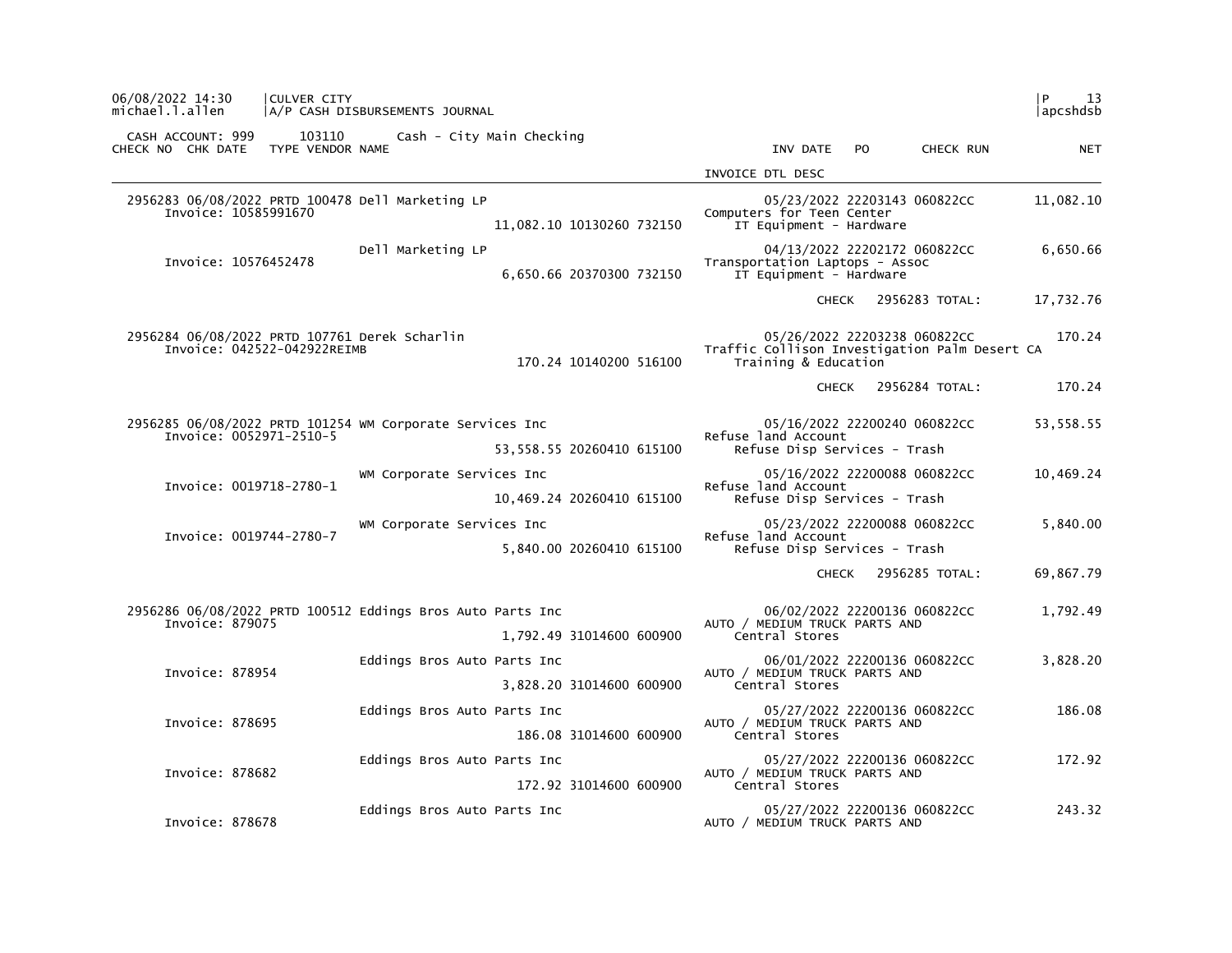| 06/08/2022 14:30<br>michael.l.allen                                                 | CULVER CITY                | A/P CASH DISBURSEMENTS JOURNAL      |  |                                                 |  |                                                                                                                             |              |     |                                                                                      | l P<br>14<br> apcshdsb |
|-------------------------------------------------------------------------------------|----------------------------|-------------------------------------|--|-------------------------------------------------|--|-----------------------------------------------------------------------------------------------------------------------------|--------------|-----|--------------------------------------------------------------------------------------|------------------------|
| CASH ACCOUNT: 999<br>CHECK NO CHK DATE                                              | 103110<br>TYPE VENDOR NAME | Cash - City Main Checking           |  |                                                 |  |                                                                                                                             | INV DATE     | PO. | CHECK RUN                                                                            | <b>NET</b>             |
|                                                                                     |                            |                                     |  |                                                 |  | INVOICE DTL DESC                                                                                                            |              |     |                                                                                      |                        |
|                                                                                     |                            |                                     |  | 243.32 31014600 600900                          |  | Central Stores                                                                                                              |              |     |                                                                                      |                        |
|                                                                                     |                            |                                     |  |                                                 |  |                                                                                                                             | <b>CHECK</b> |     | 2956286 TOTAL:                                                                       | 6,223.01               |
| 2956287 06/08/2022 PRTD 109269 Elecnor Belco Electric, Inc.<br>Invoice: 14-0521-008 |                            |                                     |  |                                                 |  |                                                                                                                             | 03/01/2022   |     | 060822CC<br>February 2022, Traffic Signal Left Turn Phasing                          | 119,900.22             |
|                                                                                     |                            |                                     |  |                                                 |  | 105,550.12 42380000 730100PL007 Improvements other than Bldg<br>14,350.10 42080000 730100PZ429 Improvements other than Bldg |              |     |                                                                                      |                        |
|                                                                                     |                            |                                     |  |                                                 |  |                                                                                                                             | <b>CHECK</b> |     | 2956287 TOTAL:                                                                       | 119,900.22             |
| 2956288 06/08/2022 PRTD 111091 ESO Solutions Inc<br>Invoice: ESO-79305              |                            |                                     |  | 900.00 10145600 732160                          |  | IT Equipment - Software                                                                                                     |              |     | 05/02/2022 22203221 060822CC<br>FD - InspectER App - Level 3, $6/1/22$ - $5/31/2023$ | 900.00                 |
|                                                                                     |                            |                                     |  |                                                 |  |                                                                                                                             | <b>CHECK</b> |     | 2956288 TOTAL:                                                                       | 900.00                 |
| 2956289 06/08/2022 PRTD 100126 Firefighters' Safety Center<br>Invoice: 28857        |                            |                                     |  |                                                 |  | Firefighters Boots                                                                                                          |              |     | 04/29/2022 22203006 060822CC                                                         | 1,785.13               |
|                                                                                     |                            |                                     |  | 1,785.13 10145200 550110                        |  | Uniforms                                                                                                                    |              |     |                                                                                      |                        |
|                                                                                     |                            | Firefighters' Safety Center         |  |                                                 |  |                                                                                                                             |              |     | 04/29/2022 22203014 060822CC                                                         | 428.41                 |
| Invoice: 28856                                                                      |                            |                                     |  | 428.41 10145300 517950                          |  | AP Uniform and Boots                                                                                                        |              |     | Ambulance Operator Program Exp                                                       |                        |
| Invoice: 28855                                                                      |                            | Firefighters' Safety Center         |  |                                                 |  | Firefighter Boots                                                                                                           |              |     | 04/29/2022 22203012 060822CC                                                         | 426.00                 |
|                                                                                     |                            |                                     |  | 426.00 10145200 550110                          |  | Uniforms                                                                                                                    |              |     |                                                                                      |                        |
|                                                                                     |                            |                                     |  |                                                 |  |                                                                                                                             | CHECK        |     | 2956289 TOTAL:                                                                       | 2,639.54               |
| 2956290 06/08/2022 PRTD 108118 First Advantage LNS Occupational He                  |                            |                                     |  |                                                 |  |                                                                                                                             | 03/31/2022   |     | 060822CC                                                                             | 171.00                 |
| Invoice: 2514002203                                                                 |                            |                                     |  | 17.10 30922200 619600<br>153.90 20370200 614100 |  | MRO Service - DOT Testing<br>Drug Testing Program<br>Medical Services                                                       |              |     |                                                                                      |                        |
| Invoice: 2512852202                                                                 |                            | First Advantage LNS Occupational He |  |                                                 |  | MRO Service - DOT Testing                                                                                                   | 02/28/2022   |     | 060822CC                                                                             | 68.40                  |
|                                                                                     |                            |                                     |  | 59.85 20370200 614100<br>8.55 30922200 619600   |  | Medical Services<br>Drug Testing Program                                                                                    |              |     |                                                                                      |                        |
| Invoice: 2513492204                                                                 |                            | First Advantage LNS Occupational He |  |                                                 |  |                                                                                                                             | 04/30/2022   |     | 060822CC                                                                             | 183.75                 |
|                                                                                     |                            |                                     |  | 17.66 30922200 619600<br>166.09 20370200 614100 |  | MSR Service & DOT Testing<br>Drug Testing Program<br>Medical Services                                                       |              |     |                                                                                      |                        |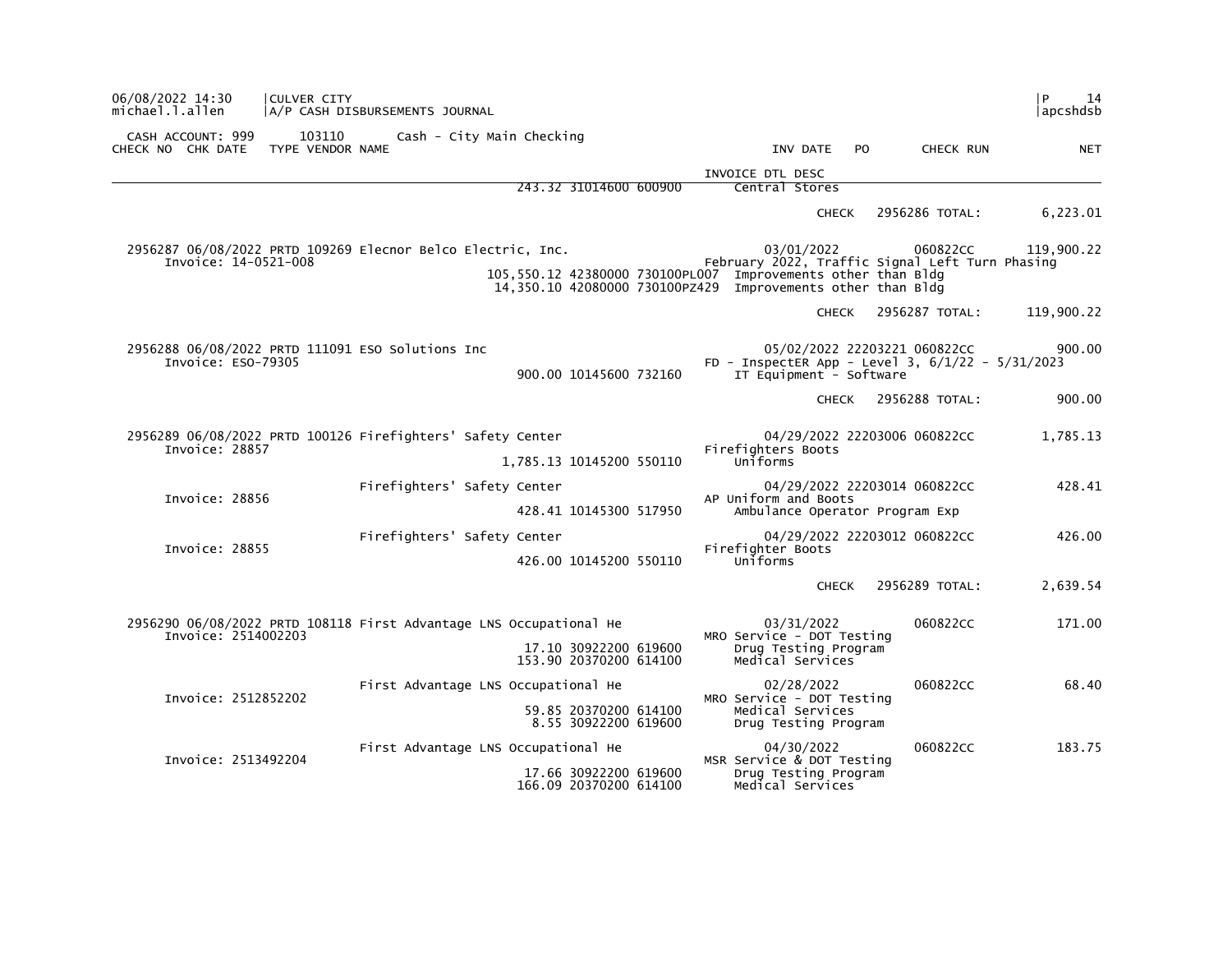| P<br>15<br> apcshdsb |                              |                                                                                                 |                          | 06/08/2022 14:30<br>CULVER CITY<br>michael.l.allen<br>A/P CASH DISBURSEMENTS JOURNAL              |
|----------------------|------------------------------|-------------------------------------------------------------------------------------------------|--------------------------|---------------------------------------------------------------------------------------------------|
| <b>NET</b>           | CHECK RUN                    | INV DATE<br>P <sub>O</sub>                                                                      |                          | CASH ACCOUNT: 999<br>103110<br>Cash - City Main Checking<br>TYPE VENDOR NAME<br>CHECK NO CHK DATE |
|                      |                              | INVOICE DTL DESC                                                                                |                          |                                                                                                   |
| 423.15               | 2956290 TOTAL:               | <b>CHECK</b>                                                                                    |                          |                                                                                                   |
| 2,512.65             | 05/18/2022 22203201 060822CC | FITNESS EQUIPMENT<br>Departmental Special Supplies                                              | 2,512.65 20370200 514100 | 2956291 06/08/2022 PRTD 111226 Fitness Edge Exercise Equipment Inc<br>Invoice: 1260               |
| 2,512.65             | 2956291 TOTAL:               | <b>CHECK</b>                                                                                    |                          |                                                                                                   |
| 7,884.00             | 060822CC                     | 03/31/2022<br>OnCall Bin Repair, Metal Repair - March 2022<br>Departmental Special Equipment    | 7,884.00 20260400 732120 | 2956292 06/08/2022 PRTD 110875 Fleetgenius LLC<br>Invoice: 43250                                  |
| 7,884.00             | 2956292 TOTAL:               | <b>CHECK</b>                                                                                    |                          |                                                                                                   |
| 1,560.00             | 060822CC                     | 04/28/2022<br>Scale Service<br>Other Contractual Services                                       | 1,560.00 20260410 619800 | 2956293 06/08/2022 PRTD 110731 Flynn Scale Service<br>Invoice: $1-8727$                           |
| 1,560.00             | 2956293 TOTAL:               | <b>CHECK</b>                                                                                    |                          |                                                                                                   |
| 3,104.76             | 06/06/2022 22203396 060822CC | Food Cart - Employee Appreciation - 6/9/2022<br>Special Events & Meetings                       | 3,104.76 20370200 516600 | 2956294 06/08/2022 PRTD 111180 Food Fiesta Carts<br>Invoice: 220609FiestaFoodCart                 |
| 3,104.76             | 2956294 TOTAL:               | <b>CHECK</b>                                                                                    |                          |                                                                                                   |
| 250.00               | 060822CC                     | 01/10/2022<br>Subrogation Contract - Recovery File GHC0036219<br>City Property Damages Recovery | 250.00 10116100 370710   | 2956295 06/08/2022 PRTD 110377 George Hills Company<br>Invoice: INV1021797                        |
| 250.00               | 2956295 TOTAL:               | <b>CHECK</b>                                                                                    |                          |                                                                                                   |
| 1,990.01             | 05/27/2022 22203263 060822CC | sewer maint supplies, Super Sorb, Odor Beads<br>Departmental Special Supplies                   | 1,990.01 20460300 514100 | 2956296 06/08/2022 PRTD 106020 Golden Bell Products, Inc<br>Invoice: 17906                        |
| 1,990.01             | 2956296 TOTAL:               | <b>CHECK</b>                                                                                    |                          |                                                                                                   |
| 500.00               | 01/10/2022 22203276 060822CC | 3846 Cardiff Ave. - Annual Carbon Monoxide Testing<br>R&M - Building                            | 500.00 10160230 600100   | 2956297 06/08/2022 PRTD 101146 Golden State Electric<br>Invoice: 43600                            |
| 500.00               | 01/10/2022 22203276 060822CC | 3844 Watseka Ave - Annual Carbon Monoxide Testing<br>R&M - Building                             | 500.00 10160230 600100   | Golden State Electric<br>Invoice: 43599                                                           |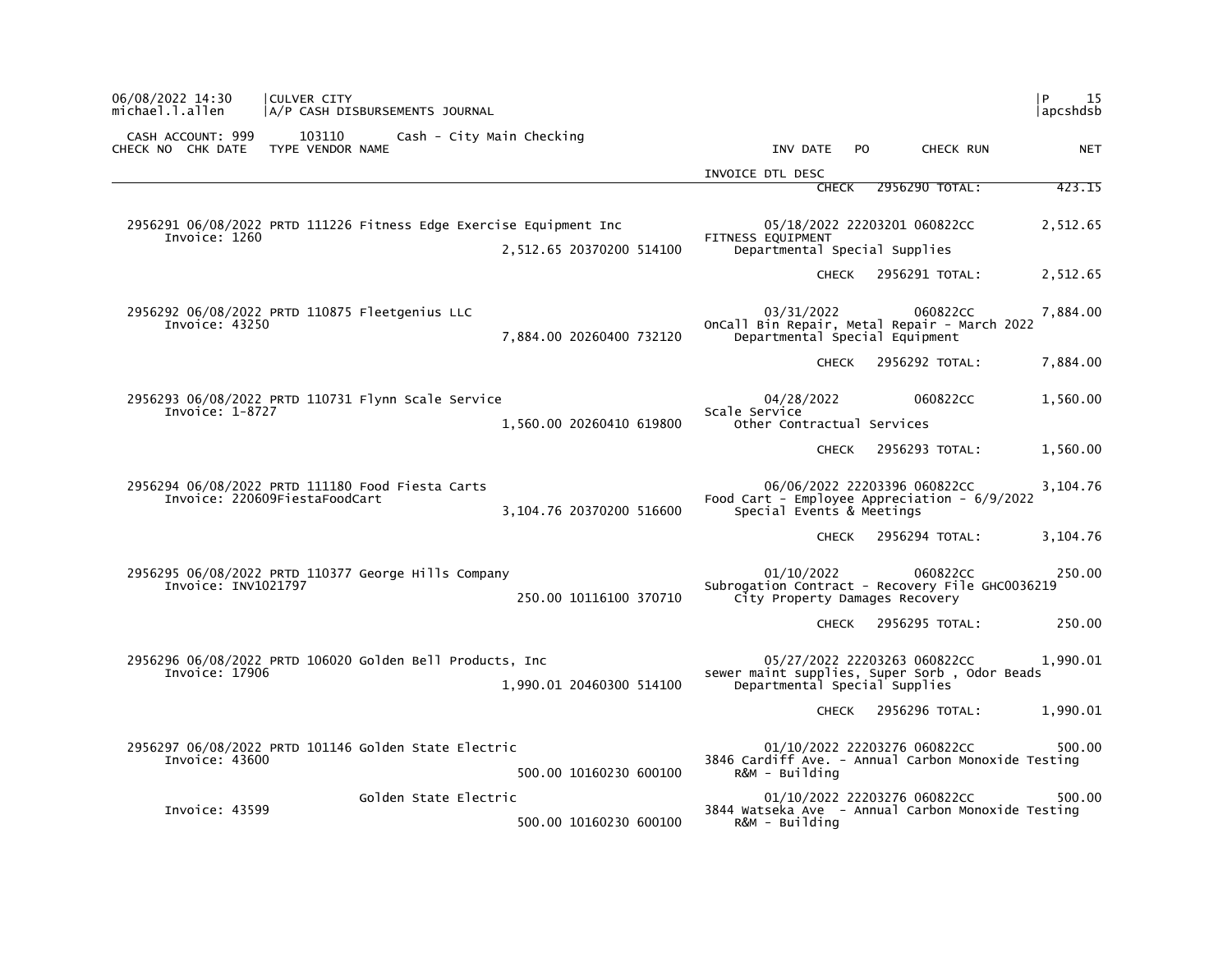| 06/08/2022 14:30<br>CULVER CITY<br>michael.l.allen                                     | A/P CASH DISBURSEMENTS JOURNAL                         |                                        |                                                                                    | l P<br>16<br> apcshdsb |
|----------------------------------------------------------------------------------------|--------------------------------------------------------|----------------------------------------|------------------------------------------------------------------------------------|------------------------|
| CASH ACCOUNT: 999<br>103110<br>TYPE VENDOR NAME<br>CHECK NO CHK DATE                   | Cash - City Main Checking                              | INV DATE<br>PO.                        | CHECK RUN                                                                          | <b>NET</b>             |
|                                                                                        |                                                        | INVOICE DTL DESC                       |                                                                                    |                        |
| Invoice: 43598                                                                         | Golden State Electric<br>500.00 10160230 600100        | $R&M - Building$                       | 01/10/2022 22203276 060822CC<br>9505 Jefferson B1 - Annual Carbon Monoxide Testing | 500.00                 |
|                                                                                        |                                                        | <b>CHECK</b>                           | 2956297 TOTAL:                                                                     | 1,500.00               |
| 2956298 06/08/2022 PRTD 101418 Golden State Water Company<br>Invoice: 94244348333-0522 | 144.90 10116100 513000                                 | 05/17/2022<br>94244348333<br>Utilities | 060822CC                                                                           | 144.90                 |
| Invoice: 16419200007-0522                                                              | Golden State Water Company<br>34.45 10116100 513000    | 05/17/2022<br>16419200007<br>Utilities | 060822CC                                                                           | 34.45                  |
| Invoice: 06419200008-0522                                                              | Golden State Water Company<br>686.99 10116100 513000   | 05/17/2022<br>6419200008<br>Utilities  | 060822CC                                                                           | 686.99                 |
| Invoice: 94611200000-0522                                                              | Golden State Water Company<br>27.75 10116100 513000    | 05/18/2022<br>94611200000<br>Utilities | 060822CC                                                                           | 27.75                  |
| Invoice: 18417045152-0522                                                              | Golden State Water Company<br>22.49 10116100 513000    | 05/17/2022<br>18417045152<br>Utilities | 060822CC                                                                           | 22.49                  |
| Invoice: 19714100005-0522                                                              | Golden State Water Company<br>302.22 10116100 513000   | 05/17/2022<br>19714100005<br>Utilities | 060822CC                                                                           | 302.22                 |
| Invoice: 94814100007-0522                                                              | Golden State Water Company<br>221.99 10116100 513000   | 05/17/2022<br>94814100007<br>Utilities | 060822CC                                                                           | 221.99                 |
| Invoice: 83814100000-0522                                                              | Golden State Water Company<br>3,013.86 10116100 513000 | 05/16/2022<br>83814100000<br>Utilities | 060822CC                                                                           | 3.013.86               |
| Invoice: 93814100009-0522                                                              | Golden State Water Company<br>516.16 10116100 513000   | 05/16/2022<br>93814100009<br>Utilities | 060822CC                                                                           | 516.16                 |
| Invoice: 08714100008-0522                                                              | Golden State Water Company<br>347.01 10116100 513000   | 05/17/2022<br>8714100008<br>Utilities  | 060822CC                                                                           | 347.01                 |
| Invoice: 84450500008-0522                                                              | Golden State Water Company<br>1,464.83 10116100 513000 | 05/17/2022<br>84450500008<br>Utilities | 060822CC                                                                           | 1,464.83               |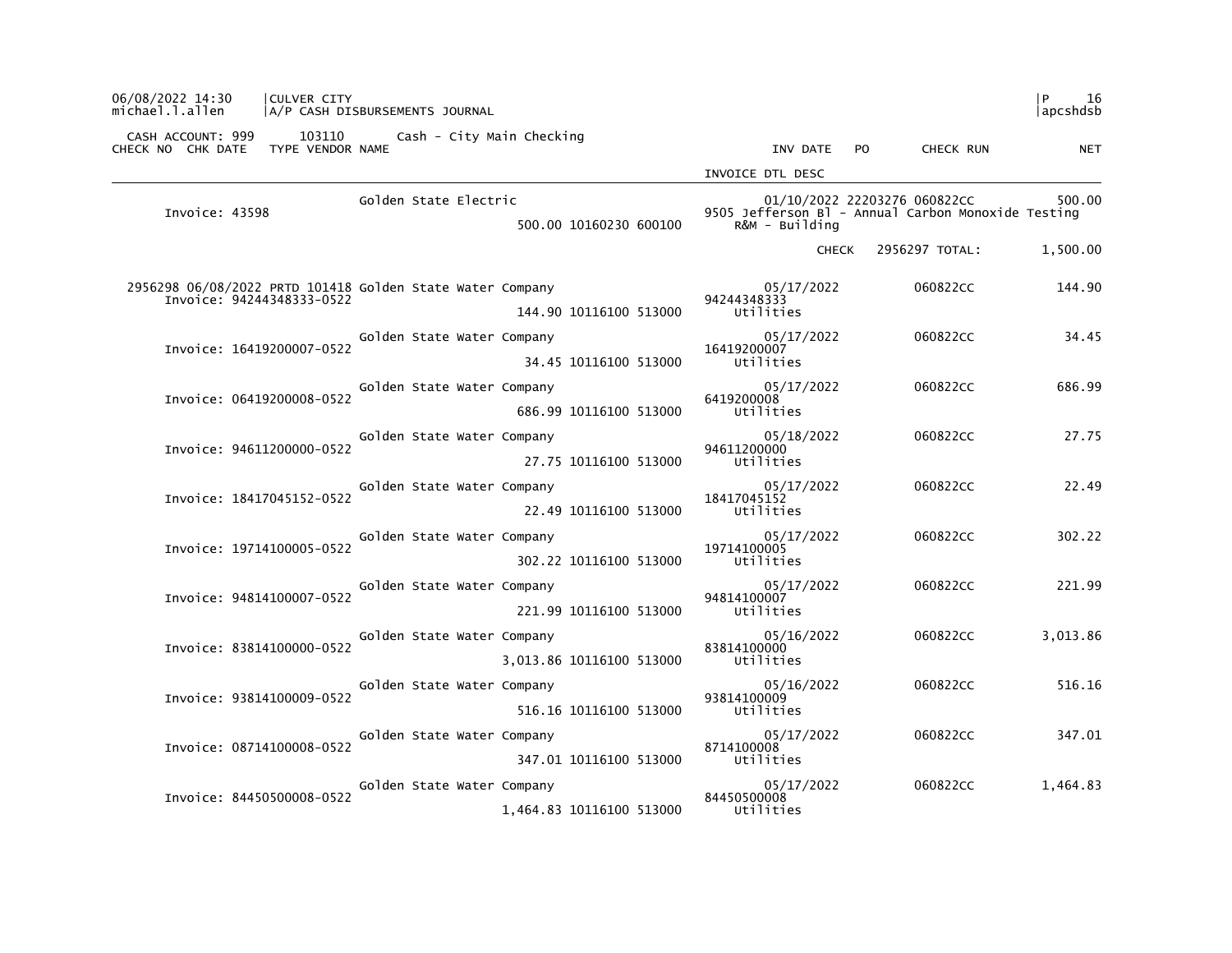| 06/08/2022 14:30<br><b>CULVER CITY</b><br>michael.l.allen<br> A/P CASH DISBURSEMENTS JOURNAL |                                                    | l P<br>17<br>lapcshdsb |
|----------------------------------------------------------------------------------------------|----------------------------------------------------|------------------------|
| CASH ACCOUNT: 999 103110 Cash - City Main Checking<br>TYPE VENDOR NAME<br>CHECK NO CHK DATE  | INV DATE PO<br>CHECK RUN                           | <b>NET</b>             |
|                                                                                              | INVOICE DTL DESC                                   |                        |
| Golden State Water Company<br>Invoice: 84450500008-0322                                      | 03/16/2022<br>060822CC<br>84450500008              | 1,174.12               |
|                                                                                              | Utilities<br>1.174.12 10116100 513000              |                        |
| Golden State Water Company<br>Invoice: 84450500008-1221                                      | 12/15/2021<br>060822CC<br>84450500008              | 1,520.51               |
|                                                                                              | 1,520.51 10116100 513000<br>Utilities              |                        |
| Golden State Water Company                                                                   | 05/17/2022<br>060822CC                             | 229.34                 |
| Invoice: 18714100007-0522                                                                    | 18714100007<br>Utilities<br>229.34 10116100 513000 |                        |
| Golden State Water Company                                                                   | 04/20/2022<br>060822CC                             | 213.26                 |
| Invoice: 18714100007-0422                                                                    | 18714100007<br>213.26 10116100 513000<br>Utilities |                        |
| Golden State Water Company                                                                   | 03/16/2022<br>060822CC                             | 218.49                 |
| Invoice: 18714100007-0322                                                                    | 18714100007<br>218.49 10116100 513000<br>Utilities |                        |
| Golden State Water Company                                                                   | 02/16/2022<br>060822CC                             | 218.49                 |
| Invoice: 18714100007-0222                                                                    | 18714100007<br>Utilities                           |                        |
|                                                                                              | 218.49 10116100 513000                             |                        |
| Golden State Water Company<br>Invoice: 49714100002-0522                                      | 05/14/2022<br>060822CC<br>49714100002              | 742.79                 |
|                                                                                              | 742.79 10116100 513000<br>Utilities                |                        |
| Golden State Water Company<br>Invoice: 49714100002-0422                                      | 04/20/2022<br>060822CC<br>49714100002              | 643.25                 |
|                                                                                              | 643.25 10116100 513000<br>Utilities                |                        |
| Golden State Water Company<br>Invoice: 49714100002-0322                                      | 03/16/2022<br>060822CC<br>49714100002              | 587.48                 |
|                                                                                              | 587.48 10116100 513000<br>Utilities                |                        |
| Golden State Water Company                                                                   | 02/16/2022<br>060822CC<br>49714100002              | 387.17                 |
| Invoice: 49714100002-0222                                                                    | Utilities<br>387.17 10116100 513000                |                        |
| Golden State Water Company                                                                   | 05/17/2022<br>060822CC                             | 207.95                 |
| Invoice: 81948400007-0522                                                                    | 81948400007<br>207.95 10116100 513000<br>Utilities |                        |
| Golden State Water Company                                                                   | 05/16/2022<br>060822CC                             | 34.45                  |
| Invoice: 47017100000-0522                                                                    | 47017100000<br>34.45 10116100 513000<br>Utilities  |                        |
| Golden State Water Company                                                                   | 04/15/2022<br>060822CC                             | 34.45                  |
| Invoice: 47017100000-0422                                                                    | 47017100000<br>34.45 10116100 513000<br>Utilities  |                        |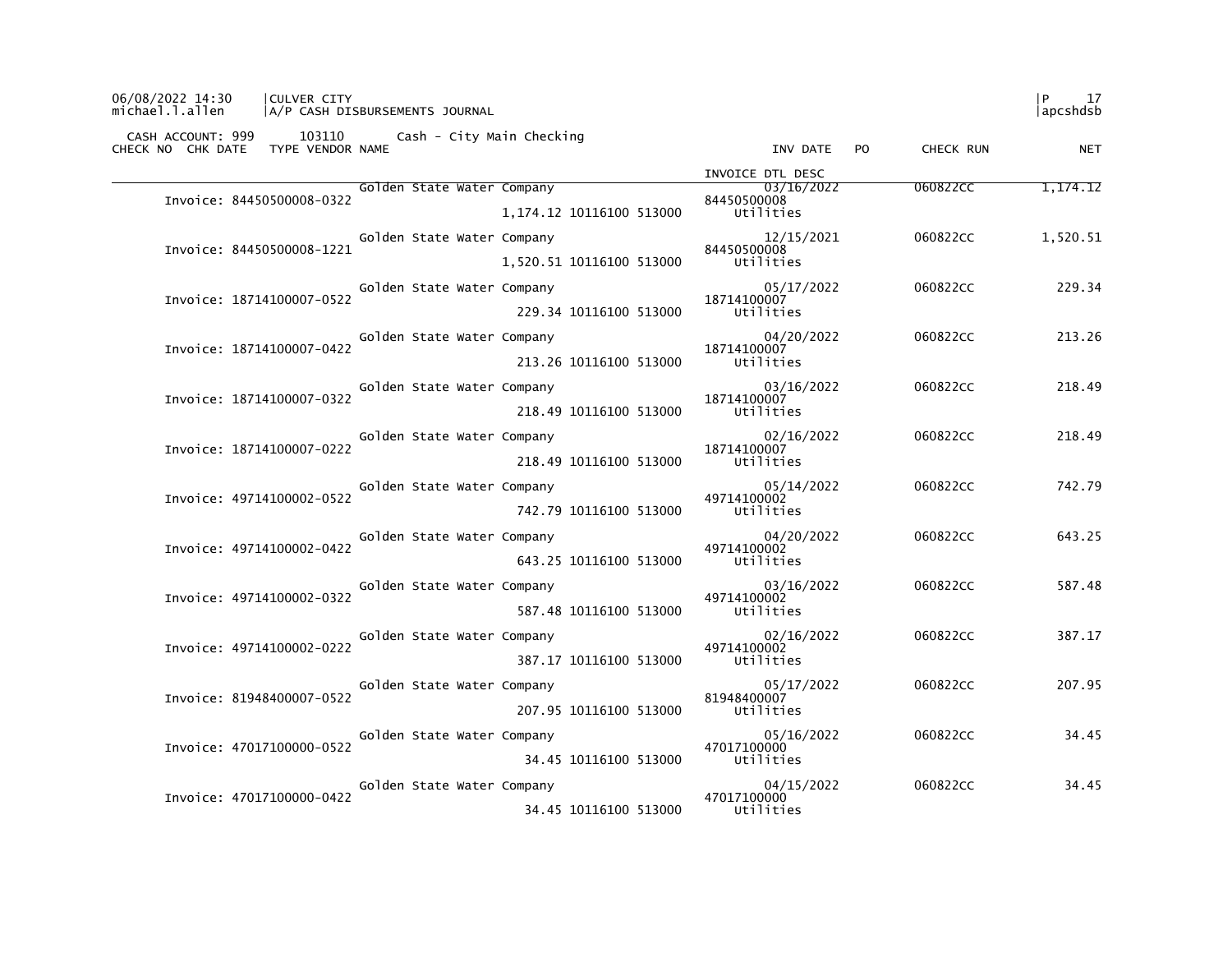| 06/08/2022 14:30<br>CULVER CITY<br>michael.l.allen                                       | A/P CASH DISBURSEMENTS JOURNAL                                   |                                            |                     | 18<br>l P<br> apcshdsb |
|------------------------------------------------------------------------------------------|------------------------------------------------------------------|--------------------------------------------|---------------------|------------------------|
| CASH ACCOUNT: 999 103110 Cash - City Main Checking<br>CHECK NO CHK DATE TYPE VENDOR NAME |                                                                  | INV DATE PO                                | CHECK RUN           | <b>NET</b>             |
|                                                                                          |                                                                  | INVOICE DTL DESC                           |                     |                        |
| Invoice: 47017100000-0322                                                                | Golden State Water Company<br>34.45 10116100 513000              | 03/15/2022<br>47017100000<br>Utilities     | 060822CC            | 34.45                  |
| Invoice: 43814100004-0522                                                                | Golden State Water Company<br>423.58 10116100 513000             | 05/16/2022<br>43814100004<br>Utilities     | 060822cc            | 423.58                 |
| Invoice: 43814100004-0422                                                                | Golden State Water Company<br>428.59 10116100 513000             | 04/15/2022<br>43814100004<br>Utilities     | 060822CC            | 428.59                 |
| Invoice: 43814100004-0322                                                                | Golden State Water Company<br>417.78 10116100 513000             | 03/15/2022<br>43814100004<br>Utilities     | 060822CC            | 417.78                 |
| Invoice: 53814100003-0522                                                                | Golden State Water Company<br>407.54 10116100 513000 Utilities   | $05/16/2022$<br>53814100003<br>53814100003 | 060822CC            | 407.54                 |
| Invoice: 13485100005-0522                                                                | Golden State Water Company<br>1,325.77 10116100 513000 Utilities | 05/16/2022<br>13485100005                  | 060822CC            | 1,325.77               |
| Invoice: 13485100005-0422                                                                | Golden State Water Company<br>1,465.50 10116100 513000 Utilities | 04/15/2022<br>13485100005                  | 060822CC            | 1,465.50               |
| Invoice: 13485100005-0322                                                                | Golden State Water Company<br>1,235.86 10116100 513000 Utilities | 03/15/2022<br>13485100005                  | 060822CC            | 1,235.86               |
| Invoice: 73814100001-0522                                                                | Golden State Water Company<br>804.96 10116100 513000             | 05/16/2022<br>73814100001<br>Utilities     | 060822CC            | 804.96                 |
| Invoice: 14814100005-0522                                                                | Golden State Water Company<br>2,342.33 10116100 513000 Utilities | 05/16/2022<br>14814100005                  | 060822CC            | 2,342.33               |
| Invoice: 14814100005-0422                                                                | Golden State Water Company<br>1,440.77 10116100 513000           | 04/15/2022<br>14814100005<br>Utilities     | 060822CC            | 1,440.77               |
| Invoice: 14814100005-0322                                                                | Golden State Water Company<br>1,365.36 10116100 513000           | 03/15/2022<br>14814100005<br>Utilities     | 060822CC            | 1,365.36               |
| Invoice: 33814100005-0522                                                                | Golden State Water Company<br>482.42 10116100 513000             | 33814100005<br>Utilities                   | 05/16/2022 060822CC | 482.42                 |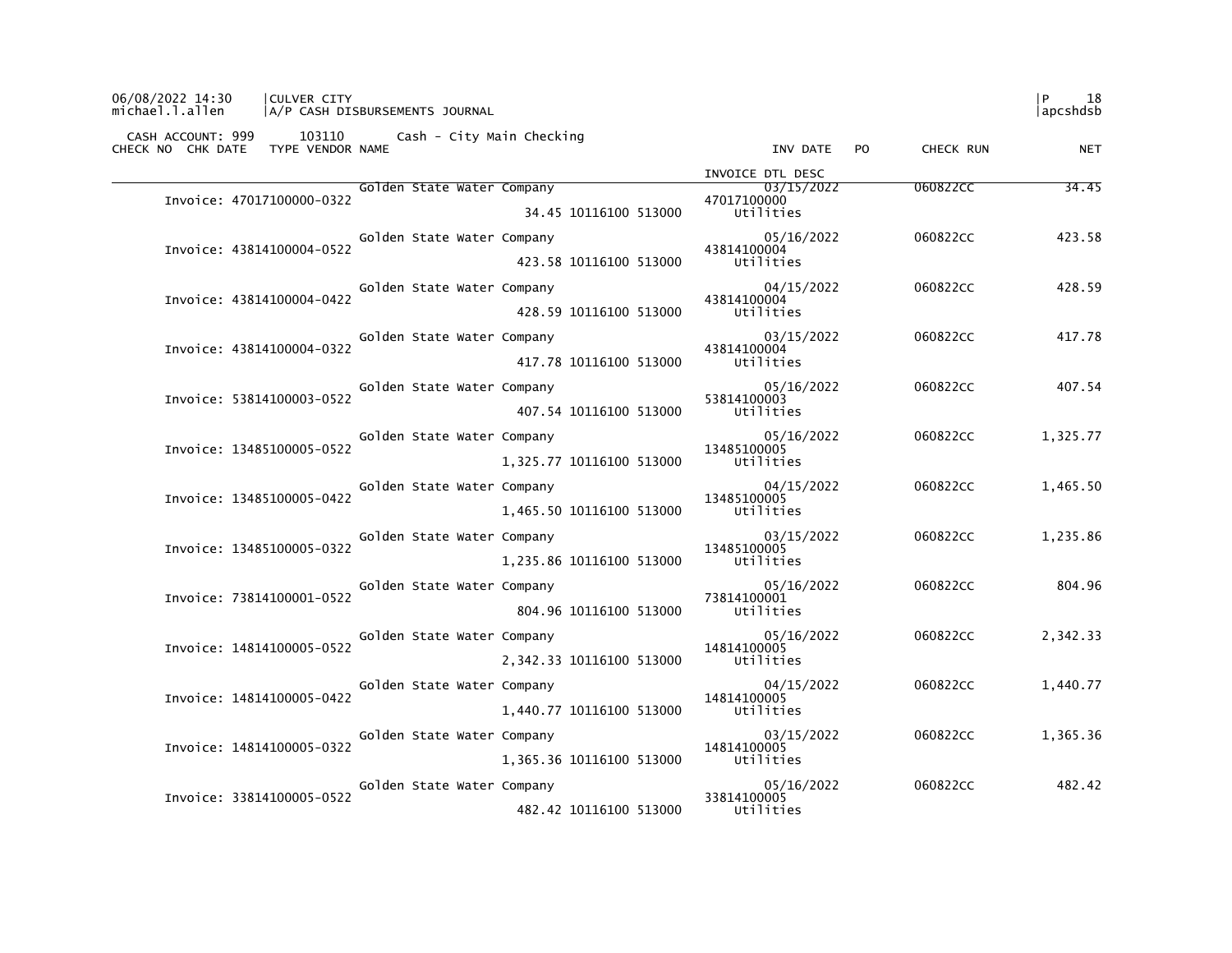| 06/08/2022 14:30<br>michael.l.allen | CULVER CITY                              | A/P CASH DISBURSEMENTS JOURNAL                     |                        |                                                         |                      | -19<br> apcshdsb |
|-------------------------------------|------------------------------------------|----------------------------------------------------|------------------------|---------------------------------------------------------|----------------------|------------------|
| CHECK NO CHK DATE TYPE VENDOR NAME  |                                          | CASH ACCOUNT: 999 103110 Cash - City Main Checking |                        | INV DATE PO                                             | CHECK RUN            | <b>NET</b>       |
|                                     |                                          |                                                    |                        | INVOICE DTL DESC                                        |                      |                  |
|                                     | Invoice: 33814100005-0422                | Golden State Water Company                         |                        | 04/15/2022<br>33814100005                               | 060822CC             | 476.36           |
|                                     |                                          |                                                    | 476.36 10116100 513000 | Utilities                                               |                      |                  |
|                                     | Invoice: 33814100005-0322                | Golden State Water Company                         |                        | 03/15/2022<br>33814100005                               | 060822CC             | 459.93           |
|                                     |                                          |                                                    | 459.93 10116100 513000 | Utilities                                               |                      |                  |
|                                     | Invoice: 78389200003-0522                | Golden State Water Company                         |                        | 05/05/2022 22200846 060822CC<br>78389200003             |                      | 512.81           |
|                                     |                                          |                                                    | 512.81 10150120 513000 | Utilities                                               |                      |                  |
|                                     |                                          | Golden State Water Company                         |                        | 05/05/2022 22200846 060822CC                            |                      | 44.59            |
|                                     | Invoice: 27389200000-0522                |                                                    | 44.59 10150120 513000  | 2738920000<br>Utilities                                 |                      |                  |
|                                     |                                          | Golden State Water Company                         |                        | 05/05/2022 22200846 060822CC                            |                      | 393.14           |
|                                     | Invoice: 09389200008-0522                |                                                    | 393.14 10150120 513000 | 09389200008<br>Utilities                                |                      |                  |
|                                     |                                          | Golden State Water Company                         |                        | 05/05/2022 22200818 060822CC                            |                      | 49.14            |
|                                     | Invoice: 60100100001-0522                |                                                    | 49.14 47555100 513000  | 60100100001<br>Utilities                                |                      |                  |
|                                     |                                          | Golden State Water Company                         |                        | 05/05/2022 22200818 060822CC                            |                      | 30.49            |
|                                     | Invoice: 40815200007-0522                |                                                    | 30.49 47555100 513000  | 40815200007<br>Utilities                                |                      |                  |
|                                     |                                          | Golden State Water Company                         |                        | 05/04/2022 22200817 060822CC                            |                      | 34.45            |
|                                     | Invoice: 62043200005-0505                |                                                    | 34.45 47555310 513000  | 62043200005<br>Utilities                                |                      |                  |
|                                     |                                          | Golden State Water Company                         |                        | 05/04/2022 22200817 060822CC                            |                      | 183.43           |
|                                     | Invoice: 31613718423-0522                |                                                    | 183.43 47555310 513000 | 31613718423<br>utilities                                |                      |                  |
|                                     |                                          | Golden State Water Company                         |                        | 05/04/2022 22200815 060822CC                            |                      | 157.47           |
|                                     | Invoice: 64020100000-0522                |                                                    | 157.47 47555580 513000 | 64020100000<br>Utilities                                |                      |                  |
|                                     |                                          |                                                    |                        |                                                         |                      |                  |
|                                     |                                          |                                                    |                        |                                                         | CHECK 2956298 TOTAL: | 27,511.12        |
|                                     | 2956299 06/08/2022 PRTD 100142 Graingers |                                                    |                        | 05/16/2022 22203172 060822CC                            |                      | 748.27           |
| Invoice: 9313600208                 |                                          |                                                    | 748.27 20370200 600100 | SPEED BUMP EQUIPMENT - TRANSPORTATION<br>R&M - Building |                      |                  |
|                                     |                                          | Graingers                                          |                        | 05/17/2022 22203172 060822CC                            |                      | 161.85           |
| Invoice: 9315573841                 |                                          |                                                    | 161.85 20370200 600100 | SPEED BUMP EQUIPMENT - TRANSPORTATION<br>R&M - Building |                      |                  |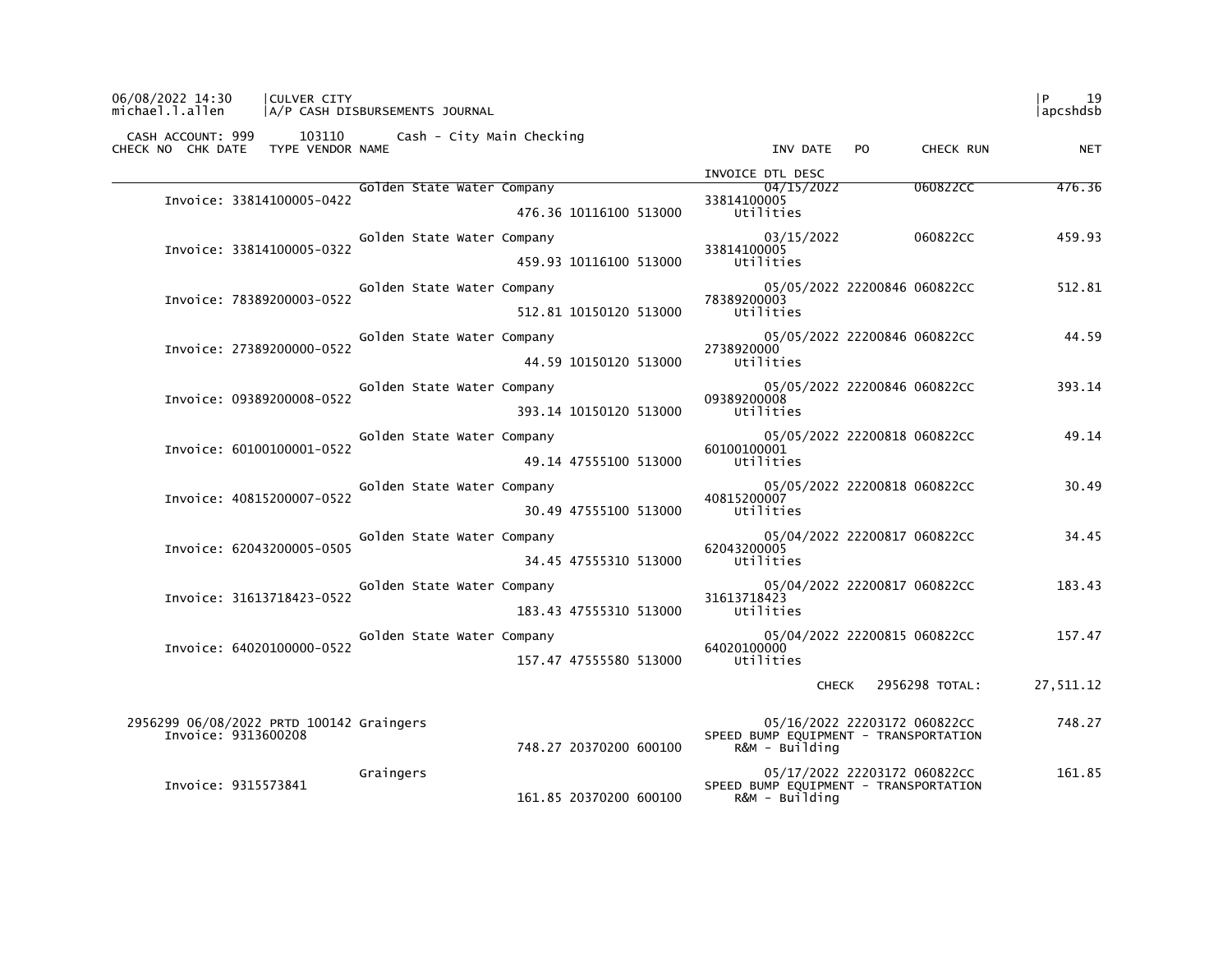| 06/08/2022 14:30<br>CULVER CITY<br>michael.l.allen<br>A/P CASH DISBURSEMENTS JOURNAL                                 | 20<br>l P<br> apcshdsb                                                                                                              |
|----------------------------------------------------------------------------------------------------------------------|-------------------------------------------------------------------------------------------------------------------------------------|
| CASH ACCOUNT: 999<br>103110<br>Cash - City Main Checking<br>TYPE VENDOR NAME<br>CHECK NO CHK DATE                    | INV DATE<br>PO.<br>CHECK RUN<br><b>NET</b>                                                                                          |
|                                                                                                                      | INVOICE DTL DESC                                                                                                                    |
|                                                                                                                      | 910.12<br>2956299 TOTAL:<br><b>CHECK</b>                                                                                            |
| 2956300 06/08/2022 PRTD 101871 Granicus<br>Invoice: 151951<br>3,257.98 10124100 600200                               | 06/01/2022 22200037 060822CC<br>3,257.98<br>Agenda module / Legistar, VoteCast<br>$R\&M - \text{Equi}$                              |
|                                                                                                                      | 2956300 TOTAL:<br>3,257.98<br><b>CHECK</b>                                                                                          |
| 2956301 06/08/2022 PRTD 106030 Haaker Equipment Company<br>Invoice: C79968<br>4,564.35 20460300 619800               | 05/03/2022<br>4,564.35<br>060822CC<br>Maintenance, Parts/Labor, 8 Grease Stations<br>Other Contractual Services                     |
|                                                                                                                      | 2956301 TOTAL:<br>4,564.35<br><b>CHECK</b>                                                                                          |
| 2956302 06/08/2022 PRTD 100146 Hajoca Corp<br>Invoice: S012514756.001<br>2,120.00 10160230 600100                    | 05/16/2022 22203258 060822CC<br>2,120.00<br>EQUIPMENT AND SUPPLIES: BUILDING<br>R&M - Building                                      |
|                                                                                                                      | 2,120.00<br>2956302 TOTAL:<br>CHECK                                                                                                 |
| 2956303 06/08/2022 PRTD 109547 Hedstrom Environmental<br>Invoice: 00913905<br>38,977.78 20260400 732120              | 05/06/2022 22200876 060822CC<br>38,977.78<br>Sanitation, 3yrd front load dumpster, Blue/Black<br>Departmental Special Equipment     |
| Hedstrom Environmental<br>Invoice: 00913994<br>38, 352.22 20260400 732120                                            | 05/12/2022 22200876 060822CC<br>38, 352. 22<br>Sanitation, 2/3yrd front load dumpster, Green/Blue<br>Departmental Special Equipment |
|                                                                                                                      | 2956303 TOTAL:<br>77,330.00<br><b>CHECK</b>                                                                                         |
| 2956304 06/08/2022 PRTD 109053 Hewlett Packard Enterprise Company<br>Invoice: 60735959<br>8,166.12 10124100 600200   | 05/18/2022 22203190 060822CC<br>8,166.12<br>5 HP server storage maintenance renewal 5/22-4/23<br>$R\&M - \text{Equi}$               |
|                                                                                                                      | 2956304 TOTAL:<br>8,166.12<br><b>CHECK</b>                                                                                          |
| 2956305 06/08/2022 PRTD 110639 Homeboy Electronics Recycling<br>Invoice: 2022-0336<br>4,900.00 20260410 615100       | 03/31/2022<br>060822CC<br>4,900.00<br>Homeboy Electronics Recycling - City Event<br>Refuse Disp Services - Trash                    |
|                                                                                                                      | 4,900.00<br><b>CHECK</b><br>2956305 TOTAL:                                                                                          |
| 2956306 06/08/2022 PRTD 111130 IBI Group, a California Partnership<br>Invoice: 10014537<br>13,591.52 20370100 619800 | 05/04/2022<br>13,591.52<br>060822CC<br>Transportation Technology Roadmap - April 2022<br>Other Contractual Services                 |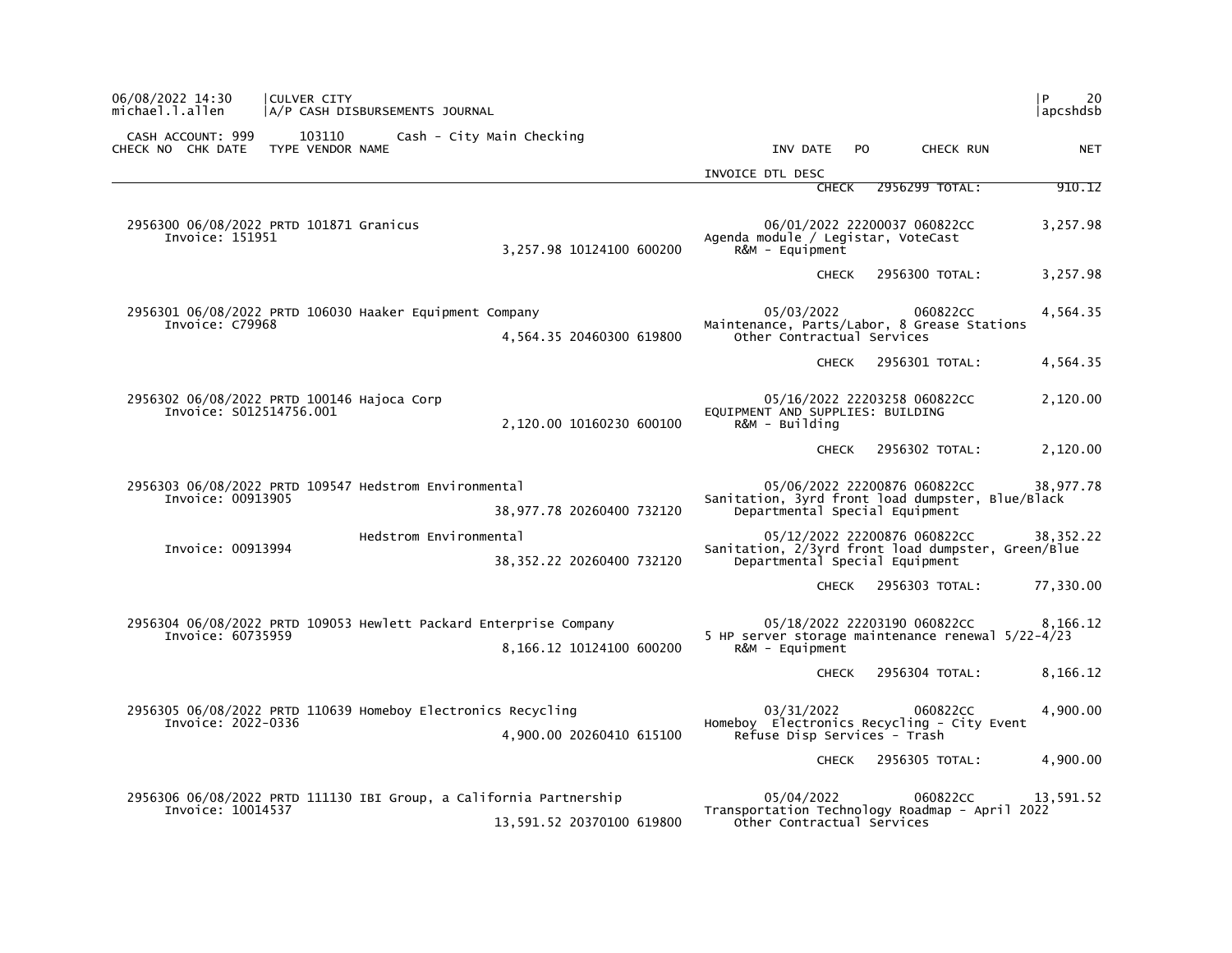| 06/08/2022 14:30<br>michael.l.allen                                             | CULVER CITY                | A/P CASH DISBURSEMENTS JOURNAL |                          |                                                                            |     |                              | l P<br>21<br> apcshdsb |
|---------------------------------------------------------------------------------|----------------------------|--------------------------------|--------------------------|----------------------------------------------------------------------------|-----|------------------------------|------------------------|
| CASH ACCOUNT: 999<br>CHECK NO CHK DATE                                          | 103110<br>TYPE VENDOR NAME | Cash - City Main Checking      |                          | INV DATE                                                                   | PO. | <b>CHECK RUN</b>             | <b>NET</b>             |
|                                                                                 |                            |                                |                          | INVOICE DTL DESC                                                           |     |                              |                        |
|                                                                                 |                            |                                |                          | <b>CHECK</b>                                                               |     | 2956306 TOTAL:               | 13,591.52              |
| 2956307 06/08/2022 PRTD 109286 Ivonne Artero<br>Invoice: CJS310                 |                            |                                | 453.31 10140200 516100   | Tuition CJS310 Juvenile Justice<br>Training & Education                    |     | 05/31/2022 22203350 060822CC | 453.31                 |
| Invoice: CJS360                                                                 |                            | Ivonne Artero                  | 542.09 10140200 516100   | Tuition CJS360 Career Plan CJ & Book<br>Training & Education               |     | 05/31/2022 22203350 060822CC | 542.09                 |
| Invoice: CJS494A/AA                                                             |                            | Ivonne Artero                  | 466.45 10140200 516100   | Tuition CJS494A/AA Criminal Smnr & Field & Books<br>Training & Education   |     | 05/31/2022 22203350 060822CC | 466.45                 |
| Invoice: LING310                                                                |                            | Ivonne Artero                  | 453.31 10140200 516100   | Tuition LING310 Forensic Language & Law<br>Training & Education            |     | 05/31/2022 22203350 060822CC | 453.31                 |
| Invoice: SOC497/L                                                               |                            | Ivonne Artero                  | 604.42 10140200 516100   | Tuition SOC497 Research Methods/Lab<br>Training & Education                |     | 05/31/2022 22203350 060822CC | 604.42                 |
| Invoice: SBS320                                                                 |                            | Ivonne Artero                  | 1,191.56 10140200 516100 | Tuition SBS320 Social Research & School Fees<br>Training & Education       |     | 05/31/2022 22203350 060822CC | 1,191.56               |
|                                                                                 |                            |                                |                          | <b>CHECK</b>                                                               |     | 2956307 TOTAL:               | 3,711.14               |
| 2956308 06/08/2022 PRTD 100541 J and M Janitorial Supplies<br>Invoice: 10047770 |                            |                                | 91.14 10140200 600100    | Building Janitorial Supplies<br>$R\&M - Building$                          |     | 05/20/2022 22203306 060822CC | 91.14                  |
|                                                                                 |                            |                                |                          | <b>CHECK</b>                                                               |     | 2956308 TOTAL:               | 91.14                  |
| 2956309 06/08/2022 PRTD 110948 Jamf Software LLC<br>Invoice: INV235219          |                            |                                | 2,000.00 10124100 600200 | Apple device mgmt renewable -Jamf iOS 50-249<br>$R&M - \text{Equi}$        |     | 02/10/2022 22202146 060822CC | 2.000.00               |
|                                                                                 |                            |                                |                          | <b>CHECK</b>                                                               |     | 2956309 TOTAL:               | 2,000.00               |
| 2956310 06/08/2022 PRTD 109353 Jeffrey Park<br>Invoice: 06132022-06172022       |                            |                                | 563.90 10140200 516100   | LAPD Rifle Marksmanship/Sniper, San Bernardino, CA<br>Training & Education |     | 06/06/2022 22203391 060822CC | 563.90                 |
|                                                                                 |                            |                                |                          | <b>CHECK</b>                                                               |     | 2956310 TOTAL:               | 563.90                 |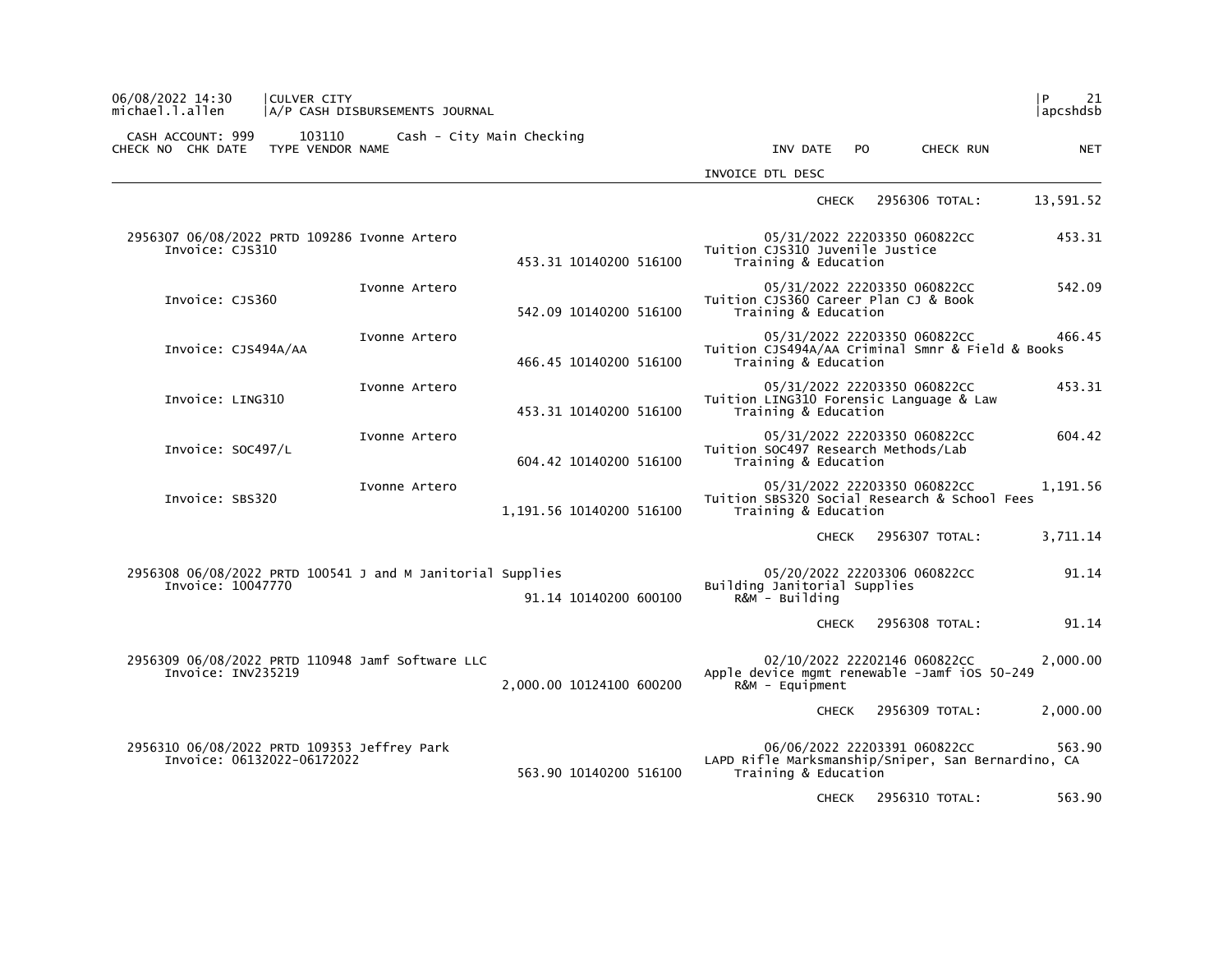| P<br>22<br> apcshdsb |                |                                                                                                          |                                                                                              | A/P CASH DISBURSEMENTS JOURNAL                          | CULVER CITY                |                                        | 06/08/2022 14:30<br>michael.l.allen |
|----------------------|----------------|----------------------------------------------------------------------------------------------------------|----------------------------------------------------------------------------------------------|---------------------------------------------------------|----------------------------|----------------------------------------|-------------------------------------|
| <b>NET</b>           | CHECK RUN      | INV DATE<br>P <sub>O</sub>                                                                               | Cash - City Main Checking                                                                    |                                                         | 103110<br>TYPE VENDOR NAME | CASH ACCOUNT: 999<br>CHECK NO CHK DATE |                                     |
|                      |                | INVOICE DTL DESC                                                                                         |                                                                                              |                                                         |                            |                                        |                                     |
| 200.00               | 060822CC       | 04/07/2022<br>Pre Employment Polygraph Exam<br>Personnel Services                                        | 2956311 06/08/2022 PRTD 110000 Joe Mar Polygraph & Investigation S<br>200.00 10145200 610300 |                                                         |                            | Invoice: 2022-04-007                   |                                     |
| 200.00               | 060822CC       | 04/08/2022<br>Pre Employment Polygraph Exam<br>Personnel Services                                        | Joe Mar Polygraph & Investigation S<br>200.00 10145200 610300                                |                                                         |                            | Invoice: 2022-04-008                   |                                     |
| 400.00               | 2956311 TOTAL: | <b>CHECK</b>                                                                                             |                                                                                              |                                                         |                            |                                        |                                     |
| 300.00               |                | 05/06/2022 22203291 060822CC<br>Work Shoes<br>Uniforms                                                   | 300.00 30870400 550110                                                                       | 2956312 06/08/2022 PRTD 109172 Jose E Hernandez         |                            | Invoice: 116092                        |                                     |
| 300.00               | 2956312 TOTAL: | <b>CHECK</b>                                                                                             |                                                                                              |                                                         |                            |                                        |                                     |
| 2,450.00             |                | 04/27/2022 22203178 060822CC<br>Radio Tower Repair - 4/26/2022 Baldwin Hills PTP<br>$R\&M - \text{Equi}$ | 2,450.00 10145700 600200                                                                     | 2956313 06/08/2022 PRTD 110691 JTD Consulting Inc       |                            | Invoice: 47271                         |                                     |
| 2,450.00             | 2956313 TOTAL: | <b>CHECK</b>                                                                                             |                                                                                              |                                                         |                            |                                        |                                     |
| 950.00               | 060822CC       | 05/31/2022<br>Maintenance Training May 2022<br>Training & Education                                      | 950.00 10140200 516100                                                                       | 2956314 06/08/2022 PRTD 109359 K-9 Services LLC         |                            | Invoice: CCPD-377                      |                                     |
| 100.82               |                | 05/31/2022 22203347 060822CC<br>K9 Storm food<br>Canine Program Expense                                  | 100.82 10140200 514500                                                                       | K-9 Services LLC                                        |                            | Invoice: CCPD-378                      |                                     |
| 1,050.82             | 2956314 TOTAL: | <b>CHECK</b>                                                                                             |                                                                                              |                                                         |                            |                                        |                                     |
| 1,220.00             | 060822CC       | 05/12/2022<br>Prof Svc 4/30/22, 014-044, Eviction Moratorium<br>Legal Services - Land Use                | 1,220.00 10113100 611300                                                                     | 2956315 06/08/2022 PRTD 100180 Kane Ballmer and Berkman |                            | Invoice: 27278                         |                                     |
| 1,135.30             | 060822CC       | 05/12/2022<br>Prof Svc - 4/30/2022, 014-001, General<br>Legal Services - Land Use                        | 1,135.30 10113100 611300                                                                     | Kane Ballmer and Berkman                                |                            | Invoice: 27279                         |                                     |
| 4,820.00             | 060822CC       | 05/12/2022<br>Prof Svc. - 4/30/2022, 014-045, Samitaur Projects<br>Legal Services - Land Use             | 4,820.00 10113100 611300                                                                     | Kane Ballmer and Berkman                                |                            | Invoice: 27282                         |                                     |
| 5,372.00             | 060822CC       | 05/13/2022<br>Prof Svc 4/30/2022, 014-046 Tax Appeal<br>Legal Services - Land Use                        | 5,372.00 10113100 611300                                                                     | Kane Ballmer and Berkman                                |                            | Invoice: 27283                         |                                     |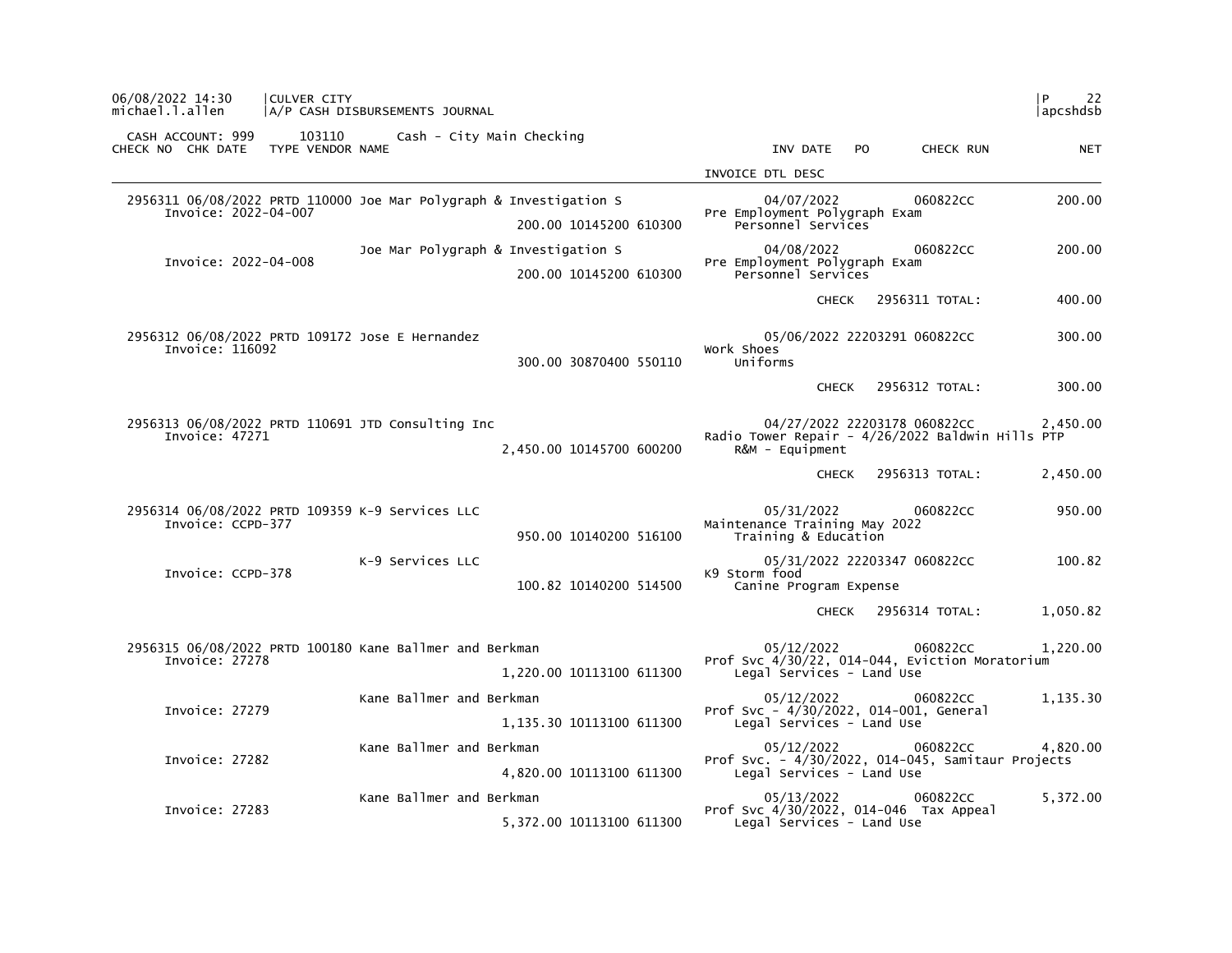| 06/08/2022 14:30<br><b>CULVER CITY</b><br>michael.l.allen               | A/P CASH DISBURSEMENTS JOURNAL                                                                                                                                                                                                  | l P<br>23<br> apcshdsb                                                                                                                                                                                                                                                                                     |
|-------------------------------------------------------------------------|---------------------------------------------------------------------------------------------------------------------------------------------------------------------------------------------------------------------------------|------------------------------------------------------------------------------------------------------------------------------------------------------------------------------------------------------------------------------------------------------------------------------------------------------------|
| CASH ACCOUNT: 999<br>103110<br>CHECK NO CHK DATE TYPE VENDOR NAME       | Cash - City Main Checking                                                                                                                                                                                                       | INV DATE PO<br>CHECK RUN<br><b>NET</b>                                                                                                                                                                                                                                                                     |
|                                                                         |                                                                                                                                                                                                                                 | INVOICE DTL DESC                                                                                                                                                                                                                                                                                           |
| Invoice: 27280                                                          | Kane Ballmer and Berkman                                                                                                                                                                                                        | 7,740.00<br>05/12/2022<br>060822CC<br>Prof Svc $-4/30/2022$ , MOX Fiber Optics                                                                                                                                                                                                                             |
|                                                                         | 7,740.00 20513400 619800                                                                                                                                                                                                        | Other Contractual Services                                                                                                                                                                                                                                                                                 |
|                                                                         |                                                                                                                                                                                                                                 | CHECK 2956315 TOTAL:<br>20,287.30                                                                                                                                                                                                                                                                          |
| 2956316 06/08/2022 PRTD 103798 Kimball Midwest<br>Invoice: 9914545      | 699.85 30870400 600200                                                                                                                                                                                                          | 699.85<br>05/20/2022 22200222 060822CC<br>Furnish Hardware Supplies<br>$R&M - \text{Equi}$                                                                                                                                                                                                                 |
| Invoice: 9914845                                                        | Kimball Midwest<br>1,384.22 30870400 600200                                                                                                                                                                                     | 05/20/2022 22200222 060822CC<br>1,384.22<br>Furnish Hardware Supplies<br>$R\&M - \text{Equi}$                                                                                                                                                                                                              |
|                                                                         |                                                                                                                                                                                                                                 | 2956316 TOTAL:<br>2,084.07<br>CHECK                                                                                                                                                                                                                                                                        |
|                                                                         | 2956317 06/08/2022 PRTD 100977 KJ Services Environmental Consultin                                                                                                                                                              | 2,325.15<br>05/02/2022<br>060822CC                                                                                                                                                                                                                                                                         |
| Invoice: 2429                                                           | 85.00 41460904 517300<br>2,240.15 41460904 619800                                                                                                                                                                               | Consulting, April 22, Used Oil Payment Program<br>Advertising and Public Relatio<br>Other Contractual Services                                                                                                                                                                                             |
|                                                                         |                                                                                                                                                                                                                                 | 2,325.15<br>CHECK 2956317 TOTAL:                                                                                                                                                                                                                                                                           |
| 2956318 06/08/2022 PRTD 111020 Konecranes Inc<br>Invoice: 154665938     | 6,917.58 20370200 600800<br>11.04 20370200 600800<br>15.71 20370200 600800<br>10.66 20370200 600800<br>12.99 20370200 600800<br>8.56 20370200 600800<br>23.18 20370200 600800<br>9.91 20370200 600800<br>194.59 20370200 600800 | 05/17/2022 22202296 060822CC<br>7,204.22<br>Overhead crane equip. - Materials/Labor/Install<br>Equip Maint Charges<br>Equip Maint Charges<br>Equip Maint Charges<br>Equip Maint Charges<br>Equip Maint Charges<br>Equip Maint Charges<br>Equip Maint Charges<br>Equip Maint Charges<br>Equip Maint Charges |
|                                                                         |                                                                                                                                                                                                                                 | CHECK 2956318 TOTAL:<br>7,204.22                                                                                                                                                                                                                                                                           |
| Invoice: 278395174                                                      | 2956319 06/08/2022 PRTD 105583 Konica Minolta Business Solutions<br>55,885.00 10124100 600200                                                                                                                                   | 02/25/2022 22202174 060822CC<br>55,885.00<br>Renewal, Nintex Subscription Enterprise, 3/22-3/23<br>$R\&M - \text{Equi}$                                                                                                                                                                                    |
|                                                                         |                                                                                                                                                                                                                                 | 2956319 TOTAL:<br>55,885.00<br><b>CHECK</b>                                                                                                                                                                                                                                                                |
| 2956320 06/08/2022 PRTD 107608 Kronos Incorporated<br>Invoice: 11905248 | 47.45 10145200 732160                                                                                                                                                                                                           | 04/27/2022 22203121 060822CC<br>47.45<br>Telestaff Usage Fee - KG Telestaff IVR Service<br>IT Equipment - Software                                                                                                                                                                                         |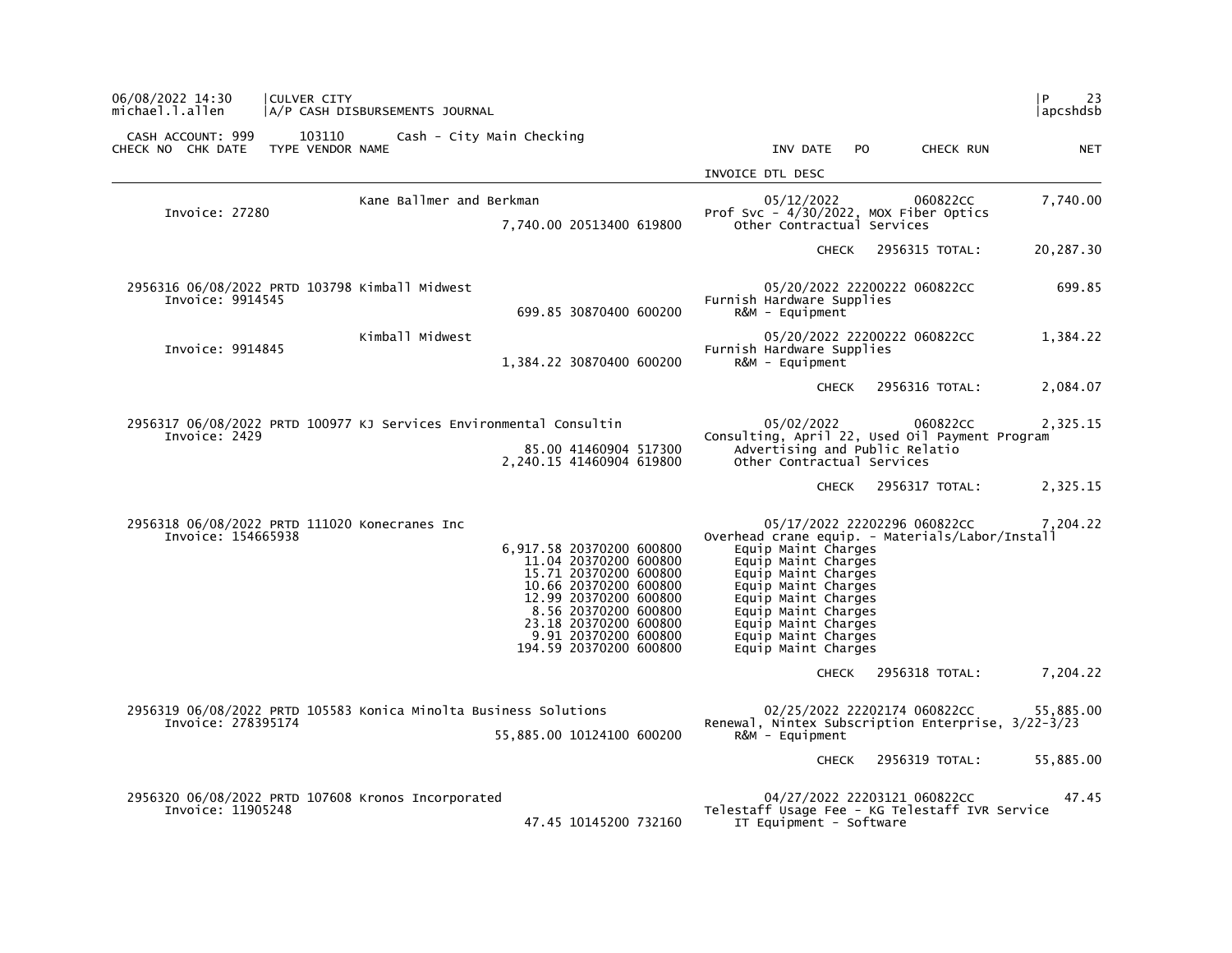| 06/08/2022 14:30<br>michael.l.allen                                | <b>CULVER CITY</b>         | A/P CASH DISBURSEMENTS JOURNAL |                                                          |                                                        |                                                                               | l P<br>24<br> apcshdsb |
|--------------------------------------------------------------------|----------------------------|--------------------------------|----------------------------------------------------------|--------------------------------------------------------|-------------------------------------------------------------------------------|------------------------|
| CASH ACCOUNT: 999<br>CHECK NO CHK DATE                             | 103110<br>TYPE VENDOR NAME |                                | Cash - City Main Checking                                | INV DATE                                               | <b>PO</b><br>CHECK RUN                                                        | <b>NET</b>             |
|                                                                    |                            |                                |                                                          | INVOICE DTL DESC                                       |                                                                               |                        |
| Invoice: 11914069                                                  |                            | Kronos Incorporated            | 1,520.98 10124100 600200                                 | $R\&M - \text{Equi}$                                   | 05/13/2022 22200944 060822CC<br>Cloud Hosting UKG Telestaff 5/28/22-6/27/22   | 1,520.98               |
|                                                                    |                            |                                |                                                          | <b>CHECK</b>                                           | 2956320 TOTAL:                                                                | 1,568.43               |
| 2956321 06/08/2022 PRTD 104923 Land Images<br>Invoice: 11031       |                            |                                | 800.00 48580000 730100R4274 Improvements other than Bldg | 05/31/2022                                             | 060822CC<br>Landscape Archi. - Construction Documents                         | 800.00                 |
|                                                                    |                            |                                |                                                          | <b>CHECK</b>                                           | 2956321 TOTAL:                                                                | 800.00                 |
| 2956322 06/08/2022 PRTD 100544 Life Assist Inc<br>Invoice: 1199365 |                            |                                | 1,991.11 10145300 614100                                 | EMS First Aid Supplies - Drugs<br>Medical Services     | 04/18/2022 22200291 060822CC                                                  | 1,991.11               |
| Invoice: 1199924                                                   |                            | Life Assist Inc                | 350.00 10145300 614100                                   | EMS First Aid Supplies - All drugs<br>Medical Services | 04/19/2022 22200291 060822CC                                                  | 350.00                 |
| Invoice: 1199928                                                   |                            | Life Assist Inc                | 2,167.50 10145300 614100                                 | Medical Services                                       | 04/19/2022 22200291 060822CC<br>EMS First Aid Supplies - Glucagen w/dilutent  | 2,167.50               |
| Invoice: 1199984                                                   |                            | Life Assist Inc                | 146.60 10145300 614100                                   | Medical Services                                       | 04/19/2022 22200291 060822CC<br>EMS First Aid Supplies - Sodium Bicarb        | 146.60                 |
| Invoice: 1200491                                                   |                            | Life Assist Inc                | 16.71 10145300 614100                                    | Medical Services                                       | 04/20/2022 22200291 060822CC<br>EMS First Aid Supplies Albuterol 2.5 mg,      | 16.71                  |
| Invoice: 1201380                                                   |                            | Life Assist Inc                | 306.54 10145300 614100                                   | EMS First Aid Supplies<br>Medical Services             | 04/25/2022 22200291 060822CC                                                  | 306.54                 |
| Invoice: 1204166                                                   |                            | Life Assist Inc                | 522.32 10145300 614100                                   | Medical Services                                       | 05/02/2022 22200291 060822CC<br>EMS First Aid Supplies - Pressure Infuser Bag | 522.32                 |
| Invoice: 1205600                                                   |                            | Life Assist Inc                | 643.05 10145300 614100                                   | EMS First Aid Supplies<br>Medical Services             | 05/05/2022 22200291 060822CC                                                  | 643.05                 |
| Invoice: 1205642                                                   |                            | Life Assist Inc                | 46.17 10145300 614100                                    | EMS First Aid Supplies<br>Medical Services             | 05/05/2022 22200291 060822CC                                                  | 46.17                  |
|                                                                    |                            | Life Assist Inc                |                                                          |                                                        | 05/06/2022 22200291 060822CC                                                  | 39.54                  |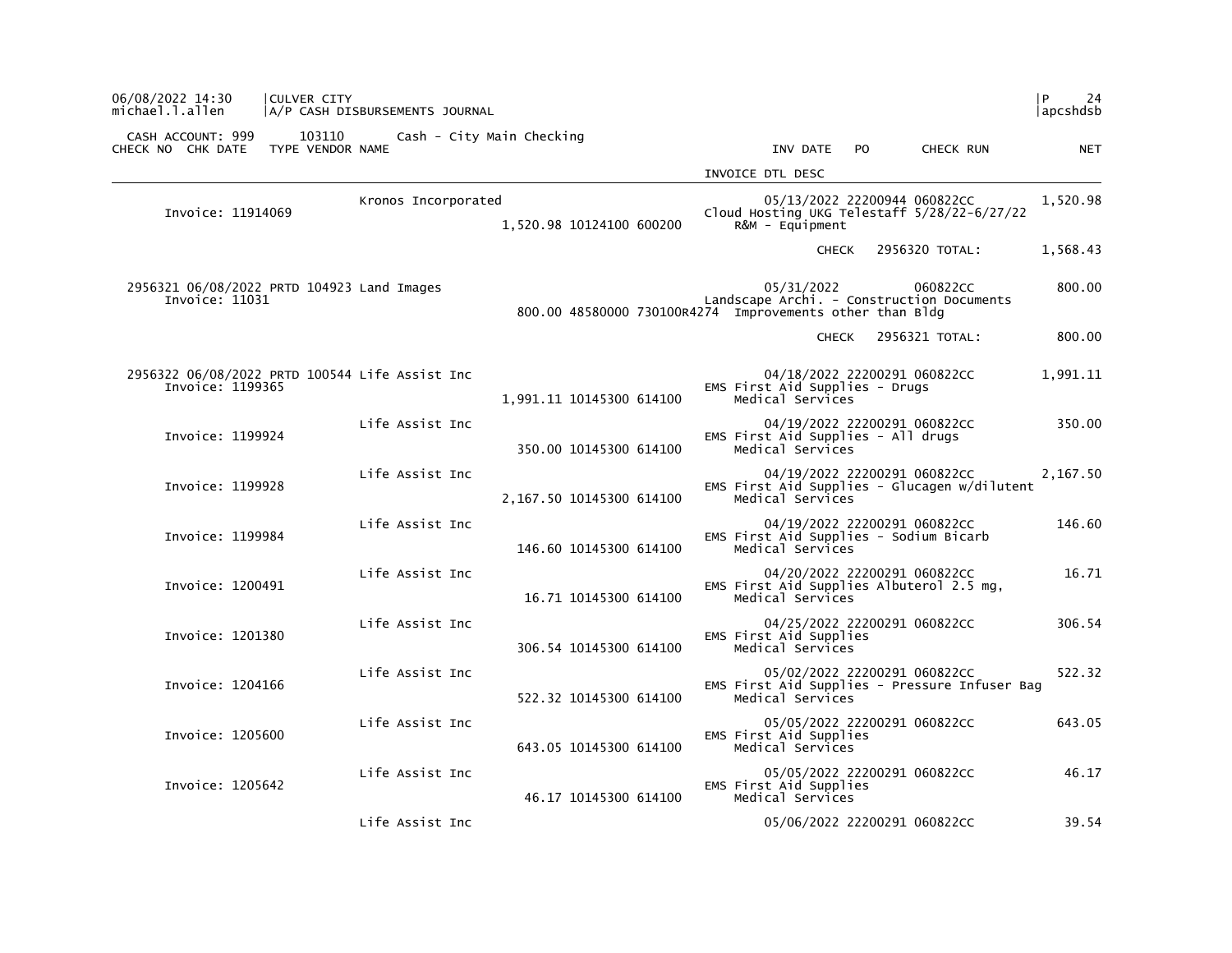| 103110<br>CASH ACCOUNT: 999<br>TYPE VENDOR NAME<br>CHECK NO CHK DATE          | Cash - City Main Checking |                           | INV DATE                                                                                                      | <b>PO</b> | CHECK RUN      | <b>NET</b> |
|-------------------------------------------------------------------------------|---------------------------|---------------------------|---------------------------------------------------------------------------------------------------------------|-----------|----------------|------------|
|                                                                               |                           |                           | INVOICE DTL DESC                                                                                              |           |                |            |
| Invoice: 1206017                                                              |                           | 39.54 10145300 614100     | EMS First Aid Supplies<br>Medical Services                                                                    |           |                |            |
| Invoice: 1207692                                                              | Life Assist Inc           | 167.28 10145300 614100    | 05/11/2022 22200291 060822CC<br>EMS First Aid Supplies - Pharmaceuticals<br>Medical Services                  |           |                | 167.28     |
| Invoice: 1208421                                                              | Life Assist Inc           | 78.83 10145300 614100     | 05/13/2022 22200291 060822CC<br>EMS First Aid Supplies<br>Medical Services                                    |           |                | 78.83      |
| Invoice: 1209031                                                              | Life Assist Inc           | 1,386.20 10145300 614100  | 05/16/2022 22200291 060822CC<br>EMS First Aid Supplies<br>Medical Services                                    |           |                | 1,386.20   |
| Invoice: 1209257                                                              | Life Assist Inc           | 24.76 10145300 614100     | 05/17/2022 22200291 060822CC<br>EMS First Aid Supplies & Min. Order Fee<br>Medical Services                   |           |                | 24.76      |
| Invoice: 1209701                                                              | Life Assist Inc           | 34.00 10145300 614100     | 05/18/2022 22200291 060822CC<br>EMS First Aid Supplies - Non Taxable<br>Medical Services                      |           |                | 34.00      |
|                                                                               |                           |                           | <b>CHECK</b>                                                                                                  |           | 2956322 TOTAL: | 7,920.61   |
| 2956323 06/08/2022 PRTD 100808 Linde Gas & Equipment Inc<br>Invoice: 10056055 |                           |                           | 04/28/2022 22203125 060822CC                                                                                  |           |                | 473.52     |
|                                                                               |                           | 473.52 10145300 514100    | Oxygen<br>Departmental Special Supplies                                                                       |           |                |            |
|                                                                               | Linde Gas & Equipment Inc |                           | 04/28/2022 22203126 060822CC                                                                                  |           |                | 264.51     |
| Invoice: 10056056                                                             |                           | 264.51 10145300 514100    | Oxvaen<br>Departmental Special Supplies                                                                       |           |                |            |
| Invoice: 10520144                                                             | Linde Gas & Equipment Inc | 1,225.23 10145300 514100  | 05/23/2022 22203319 060822CC<br>Med High Pressue - April 2022<br>Departmental Special Supplies                |           |                | 1,225.23   |
|                                                                               | Linde Gas & Equipment Inc |                           | 03/22/2022 22203318 060822CC                                                                                  |           |                | 1,152.29   |
| Invoice: 69581441                                                             |                           | 1,152.29 10145300 514100  | Med High Pressure - March 2022<br>Departmental Special Supplies                                               |           |                |            |
|                                                                               |                           |                           | CHECK                                                                                                         |           | 2956323 TOTAL: | 3, 115.55  |
| 2956324 06/08/2022 PRTD 100193 LN Curtis and Sons<br>Invoice: INV588292       |                           | 1,948.12 10145200 514600  | 04/20/2022 22202087 060822CC<br>Swift Water Rescue Equip. Yellow/Blue NE River lif<br>Small Tools & Equipment |           |                | 1,948.12   |
| Invoice: INV587942                                                            | LN Curtis and Sons        | 28.576.80 10145200 550110 | 04/19/2022 22201629 060822CC<br>Turnout Coats & Pants<br>Uniforms                                             |           |                | 28,576.80  |

# 06/08/2022 14:30 |CULVER CITY |P 25 michael.l.allen |A/P CASH DISBURSEMENTS JOURNAL |apcshdsb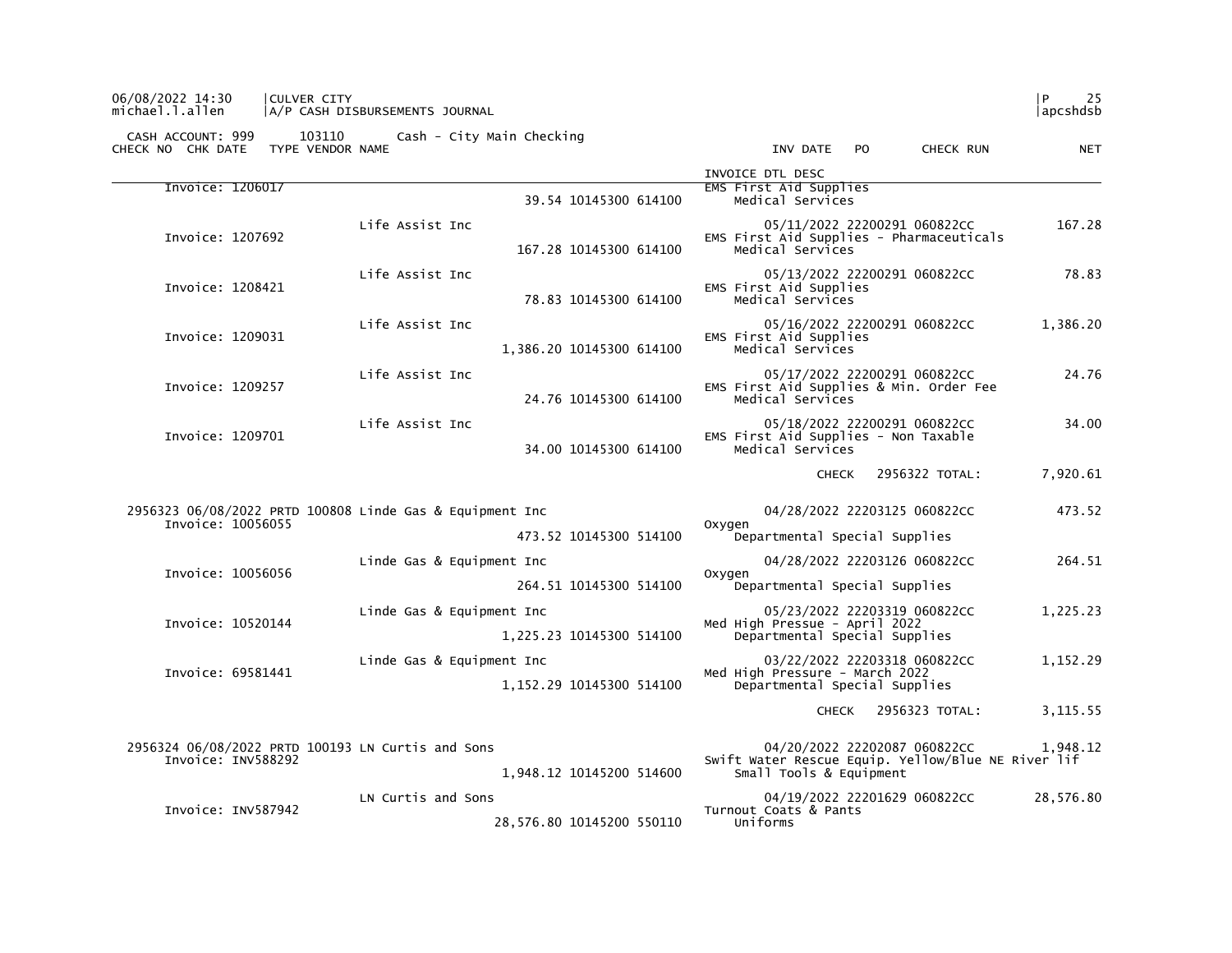| l P.<br>26<br> apcshdsb |                              |     |                                                                        |                           | A/P CASH DISBURSEMENTS JOURNAL                                 | <b>CULVER CITY</b>         | 06/08/2022 14:30<br>michael.l.allen    |
|-------------------------|------------------------------|-----|------------------------------------------------------------------------|---------------------------|----------------------------------------------------------------|----------------------------|----------------------------------------|
| <b>NET</b>              | CHECK RUN                    | PO. | INV DATE                                                               |                           | Cash - City Main Checking                                      | 103110<br>TYPE VENDOR NAME | CASH ACCOUNT: 999<br>CHECK NO CHK DATE |
|                         |                              |     | INVOICE DTL DESC                                                       |                           |                                                                |                            |                                        |
| 2,499.63                | 04/18/2022 22202864 060822CC |     | Particulate Hoods w/extended bib<br>Strike Team Tools & Eqmt           | 2,499.63 10145200 514900  | LN Curtis and Sons                                             |                            | Invoice: INV587771                     |
| 275.63                  | 04/21/2022 22201993 060822CC |     | wildland Danner Boots<br>Uniforms                                      | 275.63 10145200 550110    | LN Curtis and Sons                                             |                            | Invoice: INV588766                     |
| 33,300.18               | 2956324 TOTAL:               |     | <b>CHECK</b>                                                           |                           |                                                                |                            |                                        |
| 10,000.00               | 03/25/2022 22203365 060822CC |     | Membership Renewal - Electrification Partnership<br>Memberships & Dues | 10,000.00 10116100 516700 | 2956325 06/08/2022 PRTD 110429 Los Angeles Cleantech Incubator |                            | Invoice: 20220325                      |
| 10,000.00               | 2956325 TOTAL:               |     | <b>CHECK</b>                                                           |                           |                                                                |                            |                                        |
| 181.85                  | 05/26/2022 22200134 060822CC |     | HEAVY DUTY TRUCK PARTS AND SUP<br>Central Stores                       | 181.85 31014600 600900    | 2956326 06/08/2022 PRTD 106249 Los Angeles Freightliner        |                            | Invoice: XA210770906:01                |
| 181.85                  | 2956326 TOTAL:               |     | <b>CHECK</b>                                                           |                           |                                                                |                            |                                        |
| 6.52                    | 05/18/2022 22203337 060822CC |     | Equip & Supplies: Parks, Oil for Chain Saw<br>R&M - Equipment          | 6.52 10130300 600200      | 2956327 06/08/2022 PRTD 100228 M-G Lawnmower Shop              |                            | Invoice: 35197                         |
| 75.68                   | 05/17/2022 22203338 060822CC |     | Equip & Supplies: Parks, Tarp, Hedge Clippers<br>$R\&M - \text{Equi}$  | 75.68 10130300 600200     | M-G Lawnmower Shop                                             |                            | Invoice: 35175                         |
| 82.20                   | 2956327 TOTAL:               |     | <b>CHECK</b>                                                           |                           |                                                                |                            |                                        |
| 971.98                  | 04/15/2022 22202889 060822CC |     | Chainsaw accessories<br>Small Tools & Equipment                        | 971.98 10145200 514600    | 2956328 06/08/2022 PRTD 111061 M Hara Lawnmower Center         |                            | Invoice: 542613                        |
| 971.98                  | 2956328 TOTAL:               |     | <b>CHECK</b>                                                           |                           |                                                                |                            |                                        |
| 1,372.83                | 05/01/2022 22200793 060822CC |     |                                                                        |                           | 2956329 06/08/2022 PRTD 110019 Marina Landscape Services Inc   |                            | Invoice: 7555                          |
|                         |                              |     | Landscape Maintenance<br>Other Contractual Services                    | 1,372.83 10150120 619800  |                                                                |                            |                                        |
| 183.16                  | 06/01/2022 22202112 060822CC |     | Landscape Maintenance                                                  |                           | Marina Landscape Services Inc                                  |                            | Invoice: 7759                          |
|                         |                              |     | Other Contractual Services                                             | 183.16 42516510 619800    |                                                                |                            |                                        |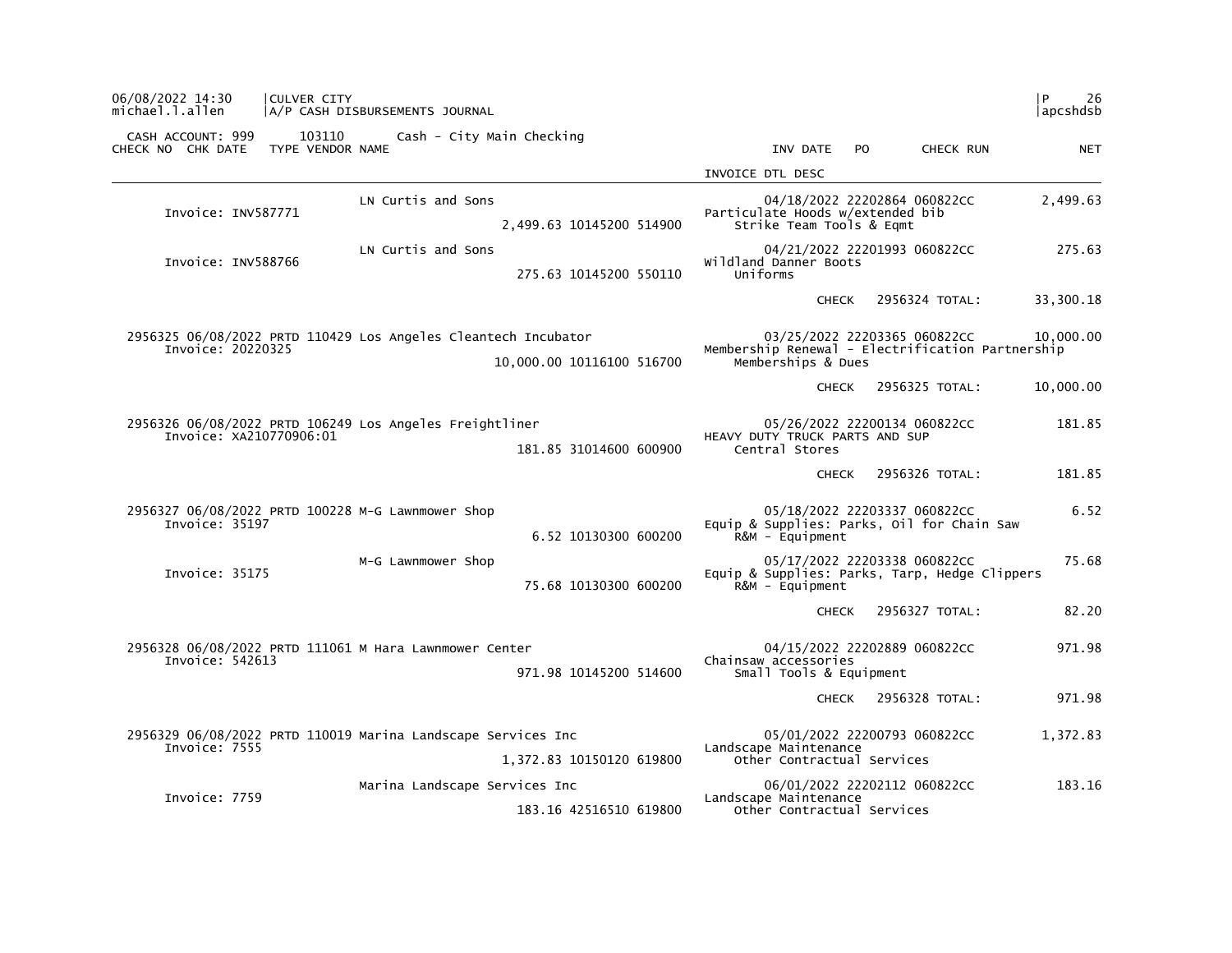| 06/08/2022 14:30<br>michael.l.allen                              | CULVER CITY                | A/P CASH DISBURSEMENTS JOURNAL                                    |                           | l P<br> apcshdsb                                               |     |                                                                            |                |
|------------------------------------------------------------------|----------------------------|-------------------------------------------------------------------|---------------------------|----------------------------------------------------------------|-----|----------------------------------------------------------------------------|----------------|
| CASH ACCOUNT: 999<br>CHECK NO CHK DATE                           | 103110<br>TYPE VENDOR NAME | Cash - City Main Checking                                         |                           | INV DATE                                                       | PO. | CHECK RUN                                                                  | <b>NET</b>     |
|                                                                  |                            |                                                                   |                           | INVOICE DTL DESC                                               |     |                                                                            |                |
|                                                                  |                            |                                                                   |                           | <b>CHECK</b>                                                   |     | 2956329 TOTAL:                                                             | 1,555.99       |
| 2956330 06/08/2022 PRTD 108907 Marissa Yabko<br>Invoice: LEPS580 |                            |                                                                   | 900.00 10140200 516100    | Training & Education                                           |     | 05/31/2022 22203349 060822CC<br>Tuition LEPS580 Law Enforcement Management | 900.00         |
| Invoice: LEPS590                                                 |                            | Marissa Yabko                                                     | 900.00 10140200 516100    | Tuition LEPS590 Budget & Finance<br>Training & Education       |     | 05/31/2022 22203349 060822CC                                               | 900.00         |
|                                                                  |                            |                                                                   |                           | <b>CHECK</b>                                                   |     | 2956330 TOTAL:                                                             | 1,800.00       |
| Invoice: MCS-4355                                                |                            | 2956331 06/08/2022 PRTD 111015 MasterCorp Commercial Services LLC | 9,001.92 10160230 619800  | Janitorial Services for May 2022<br>Other Contractual Services |     | 05/09/2022 22200641 060822CC                                               | 9,001.92       |
|                                                                  |                            | MasterCorp Commercial Services LLC                                |                           |                                                                |     | 05/09/2022 22200641 060822CC                                               | 2,581.23       |
| Invoice: MCS-4360                                                |                            |                                                                   | 2,581.23 10160230 619800  | Janitorial Services for May 2022<br>Other Contractual Services |     |                                                                            |                |
|                                                                  |                            | MasterCorp Commercial Services LLC                                |                           |                                                                |     | 05/09/2022 22200641 060822CC                                               | 3,241.58       |
| Invoice: MCS-4359                                                |                            |                                                                   | 3,241.58 10160230 619800  | Janitorial Services for May 2022<br>Other Contractual Services |     |                                                                            |                |
|                                                                  |                            | MasterCorp Commercial Services LLC                                |                           |                                                                |     | 05/09/2022 22200641 060822CC                                               | 15,814.70      |
| Invoice: MCS-4358                                                |                            |                                                                   | 15,814.70 10160230 619800 | Janitorial Services for May 2022<br>Other Contractual Services |     |                                                                            |                |
|                                                                  |                            | MasterCorp Commercial Services LLC                                |                           |                                                                |     | 04/30/2022 22200630 060822CC                                               | 3,599.51       |
| Invoice: MCS-4156                                                |                            |                                                                   | 3,599.51 10130110 619800  | Event Services for Vet's<br>Other Contractual Services         |     |                                                                            |                |
|                                                                  |                            | MasterCorp Commercial Services LLC                                |                           |                                                                |     | 05/08/2022 22200630 060822CC                                               | 3,599.51       |
| Invoice: MCS-4471                                                |                            |                                                                   | 3,599.51 10130110 619800  | Event Services for Vet's<br>Other Contractual Services         |     |                                                                            |                |
|                                                                  |                            |                                                                   |                           | <b>CHECK</b>                                                   |     | 2956331 TOTAL:                                                             | 37,838.45      |
|                                                                  |                            | 2956332 06/08/2022 PRTD 108882 Mercury Mailing Systems, Inc.      |                           |                                                                |     | 03/04/2022 22203262 060822CC                                               | 2,759.94       |
| Invoice: 41360                                                   |                            |                                                                   | 2,759.94 10130400 512200  | Printing and Binding                                           |     | Senior Center Newsletter Printing & Mailing, March                         |                |
|                                                                  |                            | Mercury Mailing Systems, Inc.                                     |                           |                                                                |     | 03/29/2022 22203268 060822CC                                               | 3,288.63       |
| Invoice: 41416                                                   |                            |                                                                   | 3,288.63 10130400 512200  | Printing and Binding                                           |     | Senior Center Printing and Mailing - April 2022                            |                |
|                                                                  |                            |                                                                   |                           |                                                                |     | $CUTEC$ $C10ECD22.7T11.$                                                   | $C$ $0A0$ $E7$ |

CHECK 2956332 TOTAL: 6,048.57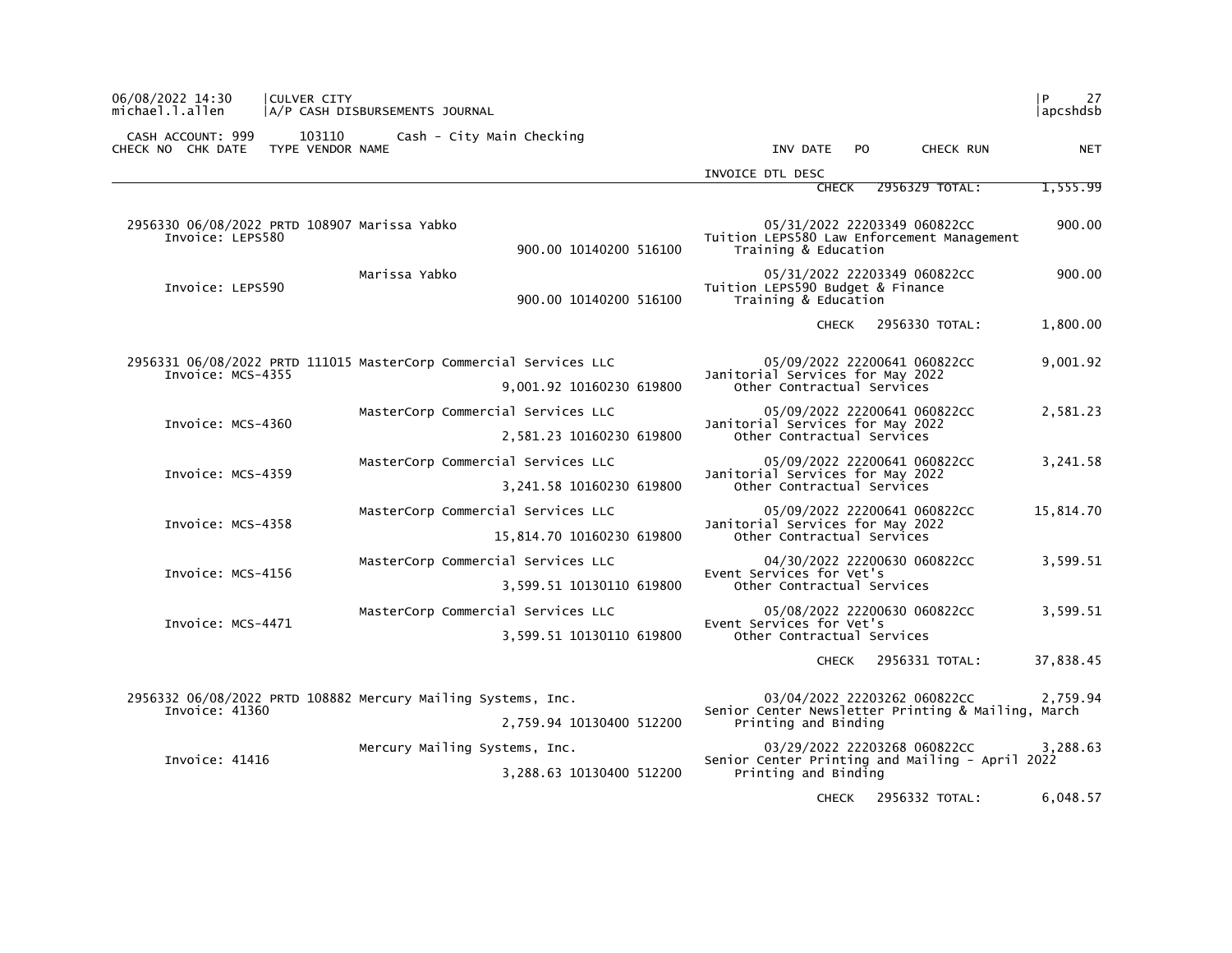| 06/08/2022 14:30<br>michael.l.allen                       | CULVER CITY<br>A/P CASH DISBURSEMENTS JOURNAL                      |                           |                                                                                                                                            | P.<br>28<br> apcshdsb |
|-----------------------------------------------------------|--------------------------------------------------------------------|---------------------------|--------------------------------------------------------------------------------------------------------------------------------------------|-----------------------|
| CASH ACCOUNT: 999<br>CHECK NO CHK DATE                    | 103110<br>TYPE VENDOR NAME                                         | Cash - City Main Checking | INV DATE<br>PO.<br>CHECK RUN                                                                                                               | <b>NET</b>            |
|                                                           |                                                                    |                           | INVOICE DTL DESC                                                                                                                           |                       |
| Invoice: APRIL2022UTILITIES                               | 2956333 06/08/2022 PRTD 109315 Metropolitan Property Services LLC  | 2,369.41 20260410 605200  | 05/26/2022<br>060822CC<br>Monthly Utilities - April 2022<br>Rental of Land                                                                 | 2,369.41              |
|                                                           |                                                                    |                           | 2956333 TOTAL:<br><b>CHECK</b>                                                                                                             | 2,369.41              |
| Invoice: 0170036-IN                                       | 2956334 06/08/2022 PRTD 100238 Municipal Maintenance Equipment Inc | 4,536.86 31014600 600900  | 05/06/2022 22203186 060822CC<br>$C/S$ - AUX ENGINE SHEAVE<br>Central Stores                                                                | 4,536.86              |
|                                                           |                                                                    |                           | 2956334 TOTAL:<br><b>CHECK</b>                                                                                                             | 4,536.86              |
| Invoice: N53843                                           | 2956335 06/08/2022 PRTD 107905 NIC Partners Inc                    | 28,207.20 30724100 732150 | 04/30/2022 22202054 060822CC<br>Cisco Webex Board Pro 75"<br>IT Equipment - Hardware                                                       | 28,207.20             |
|                                                           |                                                                    |                           | 2956335 TOTAL:<br>CHECK                                                                                                                    | 28,207.20             |
| Invoice: 2653                                             | 2956336 06/08/2022 PRTD 111025 New Look Auto Detail                | 465.00 10140200 600800    | 05/25/2022<br>060822CC<br>Mobile, New Look Auto Detail, Police Dept. SUV/4DR<br>Equip Maint Charges                                        | 465.00                |
| Invoice: 2652                                             | New Look Auto Detail                                               | 440.00 10140200 600800    | 05/18/2022<br>060822CC<br>Mobile, New Look Auto Detail, Police Dept. SUV/4DR<br>Equip Maint Charges                                        | 440.00                |
|                                                           |                                                                    |                           | CHECK 2956336 TOTAL:                                                                                                                       | 905.00                |
| 2956337 06/08/2022 PRTD 110162 NV5 Inc<br>Invoice: 270611 |                                                                    |                           | 05/20/2022<br>060822CC<br>Prof Svcs.3/1/22-4/30/22, Divert Sewer Pipes, Pump<br>1,170.00 20480000 730100PZ946 Improvements other than Bldg | 1.170.00              |
|                                                           |                                                                    |                           | 2956337 TOTAL:<br><b>CHECK</b>                                                                                                             | 1,170.00              |
| Invoice: 242832061001                                     | 2956338 06/08/2022 PRTD 108642 Office Depot Inc                    | 223.19 10150150 512100    | 05/05/2022 22203100 060822CC<br>ITEM: HP 952XL Black And 952 Cyan, Yellow, Magent<br>Office Expense                                        | 223.19                |
| Invoice: 243409674001                                     | Office Depot Inc                                                   | 274.16 10130220 512100    | 05/19/2022 22203253 060822CC<br>Office Supplies for Plunge Staff<br>Office Expense                                                         | 274.16                |
| Invoice: 242790912001                                     | Office Depot Inc                                                   | 125.74 10150200 512100    | 05/11/2022 22203122 060822CC<br>headsets for planning division - webex<br>Office Expense                                                   | 125.74                |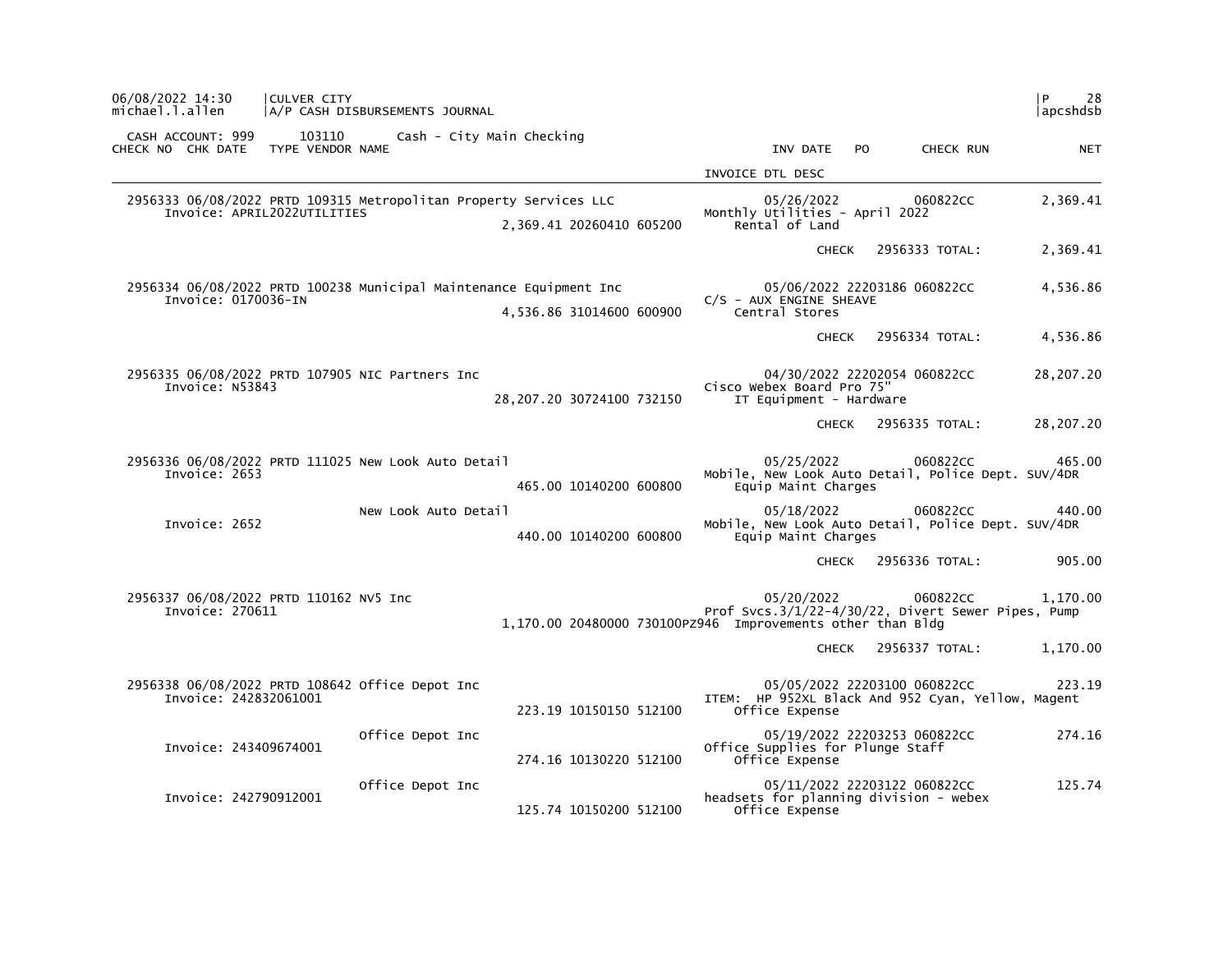### 06/08/2022 14:30 |CULVER CITY |P 29 michael.l.allen |A/P CASH DISBURSEMENTS JOURNAL |apcshdsb

 CASH ACCOUNT: 999 103110 Cash - City Main Checking CHECK NO CHK DATE TYPE VENDOR NAME INV DATE PO CHECK RUN NET

|          | INVOICE DTL DESC                                                                                              |                          |                  |                       |
|----------|---------------------------------------------------------------------------------------------------------------|--------------------------|------------------|-----------------------|
| 169.02   | 05/24/2022 22203265 060822CC<br>Toner Cartridge for Central Stores<br>Office Expense                          | 169.02 10114500 512100   | Office Depot Inc | Invoice: 246702802001 |
| 47.76    | 02/24/2022 22202237 060822CC<br>OFFICE FURNITURE AND SUPPLIES<br>Office Expense                               | 47.76 10114500 512100    | Office Depot Inc | Invoice: 225475463002 |
| 7,120.06 | 05/16/2022 22203142 060822CC<br>File Cabinets and Bookcases Budget & Grants Office<br>Furniture & Furnishings | 7,120.06 41640454 740100 | Office Depot Inc | Invoice: 245122030001 |
| 18.97    | 05/27/2022 22203210 060822CC<br>ITEM: Yellow 3x3 18 pads/pk<br>Office Expense                                 | 18.97 10130400 512100    | Office Depot Inc | Invoice: 246305942002 |
| 951.30   | 05/27/2022 22203287 060822CC<br>Office Desk Chairs (4)<br>Furniture & Furnishings                             | 951.30 41640454 740100   | Office Depot Inc | Invoice: 245902771001 |
| 93.02    | 05/24/2022 22203271 060822CC<br>ITEM: Crayola(R) Classpack(R) Color Pencils, Set<br>Office Expense            | 93.02 10130400 512100    | Office Depot Inc | Invoice: 246859827001 |
| 61.65    | 02/01/2022 22202062 060822CC<br>PRCS Business Cards - Adam Ferguson<br>Office Expense                         | 61.65 10130100 512100    | Office Depot Inc | Invoice: 223081281001 |
| 6.35     | 02/02/2022 22201885 060822CC<br>Folder, Ltr, 1/3 cut<br>Departmental Special Supplies                         | 6.35 10130250 514100     | Office Depot Inc | Invoice: 223571561001 |
| 8.64     | 12/20/2021 22201703 060822CC<br>ITEM: Organizer, DP DRWR, MESH<br>Departmental Special Supplies               | 8.64 10130233 514100     | Office Depot Inc | Invoice: 212509063001 |
| 252.35   | 05/18/2022 22203210 060822CC<br>ITEM: Cup, PLA, 16 oz<br>Office Expense                                       | 252.35 10130400 512100   | Office Depot Inc | Invoice: 246305941001 |
| 85.31    | 05/19/2022 22203210 060822CC<br>ITEM: Clipboard, flat clip, 9x12.5<br>Office Expense                          | 85.31 10130400 512100    | Office Depot Inc | Invoice: 246305940001 |
| 236.76   | 05/19/2022 22203210 060822CC<br>ITEM: Tote-4pk, Tote-Snap, Clip, BNDR<br>Office Expense                       | 236.76 10130400 512100   | Office Depot Inc | Invoice: 246305942001 |
| 10.23    | 05/23/2022 22203210 060822CC<br>ITEM: Stapler<br>Office Expense                                               | 10.23 10130400 512100    | Office Depot Inc | Invoice: 243832286001 |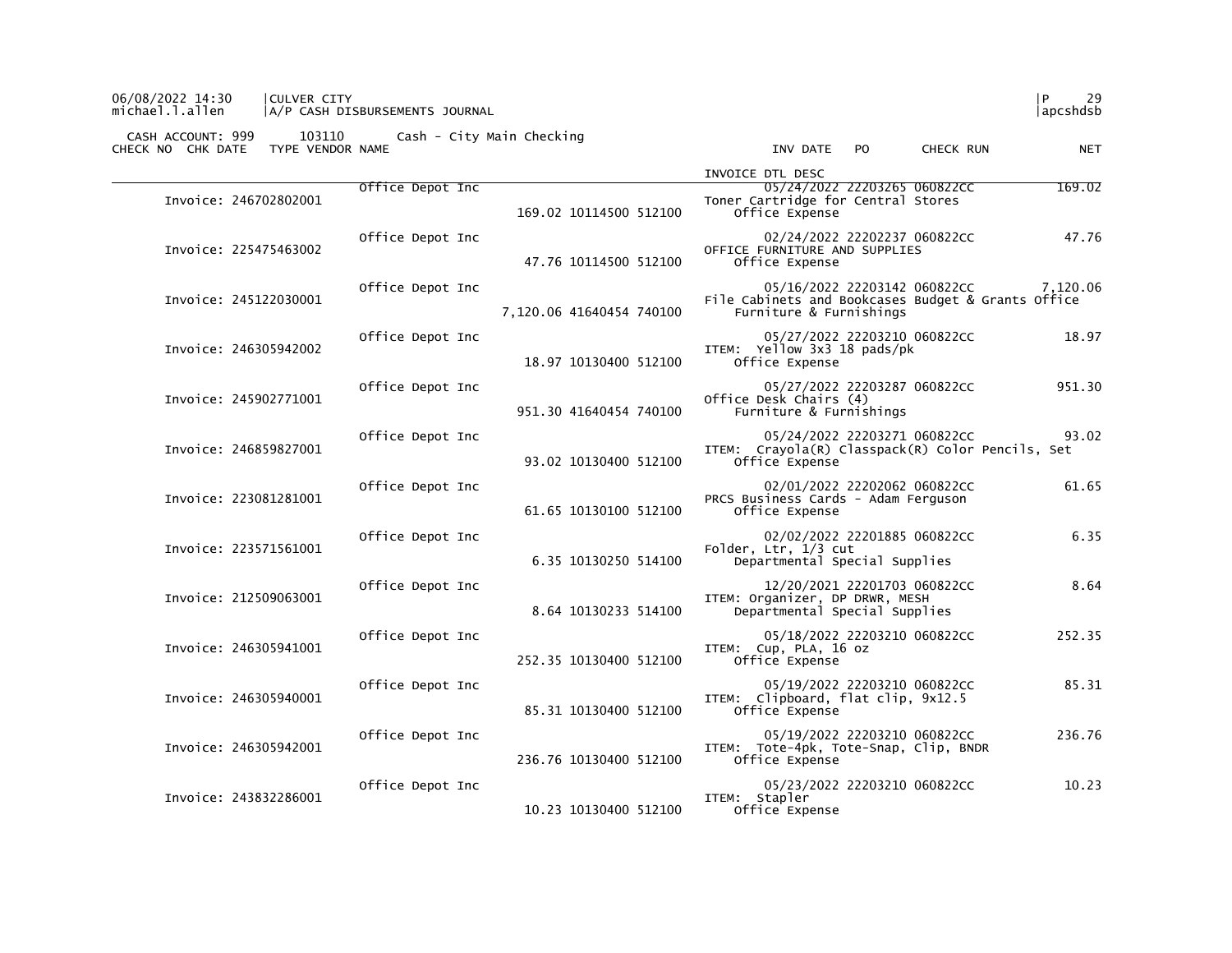| 06/08/2022 14:30<br>michael.l.allen                                             | CULVER CITY                | A/P CASH DISBURSEMENTS JOURNAL |                           |        |                                                                                        |                              | 30<br>l P<br> apcshdsb  |
|---------------------------------------------------------------------------------|----------------------------|--------------------------------|---------------------------|--------|----------------------------------------------------------------------------------------|------------------------------|-------------------------|
| CASH ACCOUNT: 999<br>CHECK NO CHK DATE                                          | 103110<br>TYPE VENDOR NAME |                                | Cash - City Main Checking |        | INV DATE                                                                               | PO.                          | CHECK RUN<br><b>NET</b> |
| Invoice: 230766541001                                                           |                            | Office Depot Inc               | -34.68 10114400 512100    |        | INVOICE DTL DESC<br>Credit invoice, Original relates to 227430257001<br>Office Expense | 02/22/2022 22202240 060822CC | $-34.68$                |
| Invoice: 230767588001                                                           |                            | Office Depot Inc               | 35.21 10114400 512100     |        | ITEM: Glove, NTRL, LRG<br>Office Expense                                               | 02/23/2022 22202240 060822CC | 35.21                   |
|                                                                                 |                            |                                |                           |        | <b>CHECK</b>                                                                           | 2956338 TOTAL:               | 9,685.04                |
| 2956339 06/08/2022 PRTD 108650 One Source Distributors<br>Invoice: S6910115.003 |                            |                                | 8,282.26 10160240 600200  |        | Traffic Lighting Pole<br>$R&M - \text{Equi}$ pment                                     | 04/29/2022 22202710 060822CC | 8,282.26                |
|                                                                                 |                            |                                |                           |        | <b>CHECK</b>                                                                           | 2956339 TOTAL:               | 8,282.26                |
| 2956340 06/08/2022 PRTD 100000 AGA Construction Inc.<br>Invoice: 605403         |                            |                                | 187.78 202                | 128210 | 03/01/2022<br>Refuse Deposit<br>Accounts Receivable-Refuse                             |                              | 060822CC<br>187.78      |
|                                                                                 |                            |                                |                           |        | <b>CHECK</b>                                                                           | 2956340 TOTAL:               | 187.78                  |
| 2956341 06/08/2022 PRTD 100000 Andres Islas<br>Invoice: 600244                  |                            |                                |                           |        | 04/18/2022<br>Refuse                                                                   |                              | 060822CC<br>68.48       |
|                                                                                 |                            |                                | 68.48 202                 | 128210 | Accounts Receivable-Refuse<br><b>CHECK</b>                                             | 2956341 TOTAL:               | 68.48                   |
| 2956342 06/08/2022 PRTD 100000 Belle Air Services<br>Invoice: M22-0148          |                            |                                | 1,057.65 10150150 324000  |        | 05/26/2022<br>Overpayment<br>Plumbing and Heating                                      |                              | 060822CC<br>1,099.95    |
|                                                                                 |                            |                                | 42.30 41250150 321100     |        | Other License & Permits - Bldg<br><b>CHECK</b>                                         | 2956342 TOTAL:               | 1,099.95                |
| 2956343 06/08/2022 PRTD 100000 Chava Garber<br>Invoice: 2003943.004             |                            |                                | 530.00 10130110 365730    |        | 05/13/2020<br>Permit Charges Due to Covid-19<br>Meeting Room Rental                    |                              | 060822CC<br>530.00      |
|                                                                                 |                            |                                |                           |        | <b>CHECK</b>                                                                           | 2956343 TOTAL:               | 530.00                  |
| 2956344 06/08/2022 PRTD 100000 Envise<br>Invoice: 578368                        |                            |                                | 324.50 202                | 128210 | 10/01/2020<br>Overpayment<br>Accounts Receivable-Refuse                                |                              | 060822CC<br>324.50      |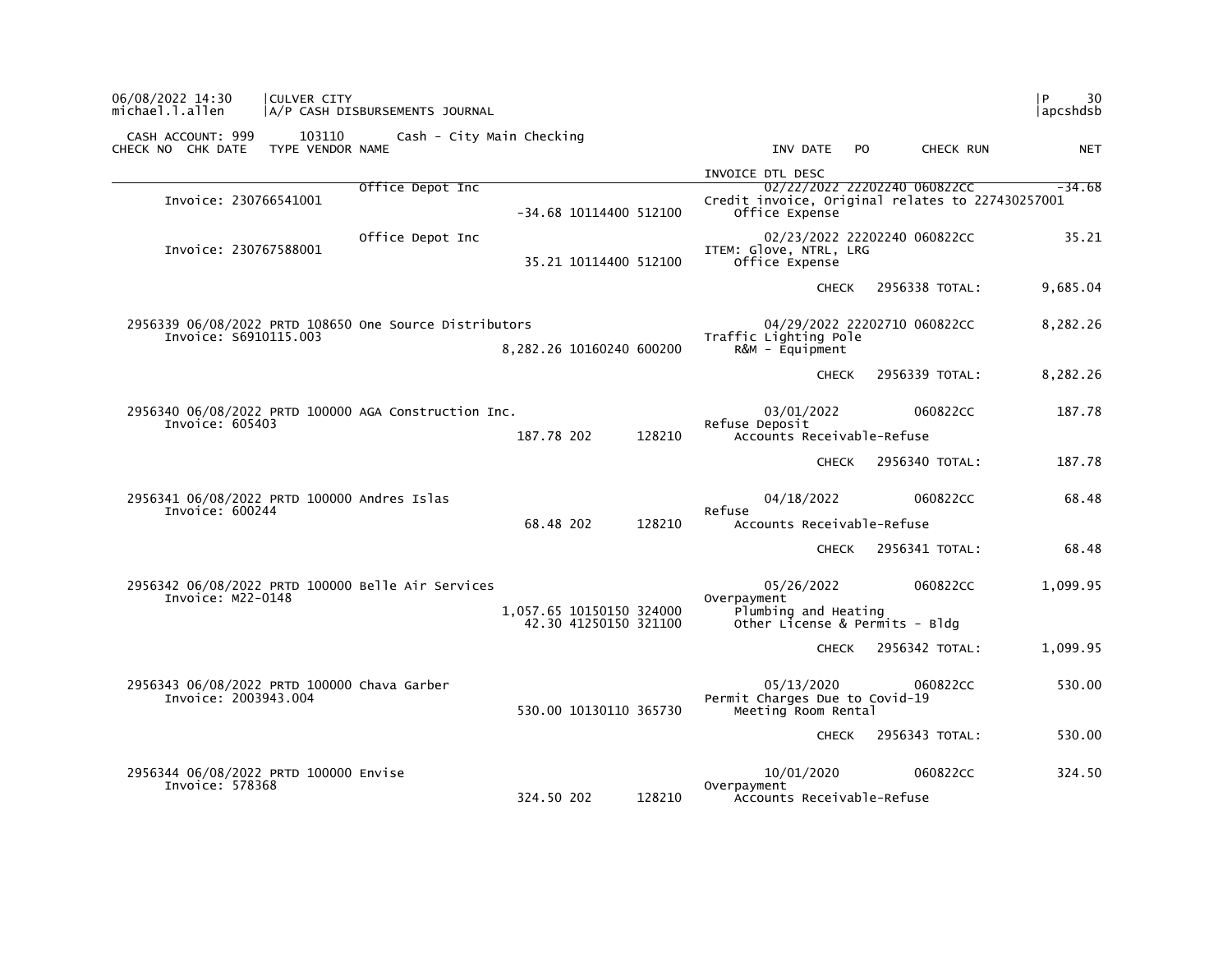| P<br>31<br>apcshdsb |                |                                                                           |                        | 06/08/2022 14:30<br>CULVER CITY<br>michael.l.allen<br>A/P CASH DISBURSEMENTS JOURNAL              |
|---------------------|----------------|---------------------------------------------------------------------------|------------------------|---------------------------------------------------------------------------------------------------|
| <b>NET</b>          | CHECK RUN      | INV DATE<br>P <sub>O</sub>                                                |                        | 103110<br>CASH ACCOUNT: 999<br>Cash - City Main Checking<br>CHECK NO CHK DATE<br>TYPE VENDOR NAME |
|                     |                | INVOICE DTL DESC                                                          |                        |                                                                                                   |
| 324.50              | 2956344 TOTAL: | <b>CHECK</b>                                                              |                        |                                                                                                   |
| 725.00              | 060822CC       | 05/23/2022<br>Duplicate Payment<br>Plan Check Fees                        | 725.00 10150150 371300 | 2956345 06/08/2022 PRTD 100000 Gekt Inc. DBA Golden Barn<br>Invoice: M20-0176                     |
| 725.00              | 2956345 TOTAL: | <b>CHECK</b>                                                              |                        |                                                                                                   |
| 500.00              | 060822CC       | 05/23/2022<br>Duplicate Payment<br>Building Permits                       | 500.00 10150150 321000 | 2956346 06/08/2022 PRTD 100000 Ivy Station LLC<br>Invoice: B21-0567                               |
| 500.00              | 2956346 TOTAL: | <b>CHECK</b>                                                              |                        |                                                                                                   |
| 96.00               | 060822CC       | 05/23/2022<br>Property not in Culver City<br>Residential Building Records | 96.00 10150150 323000  | 2956347 06/08/2022 PRTD 100000 Jacqueline McKinley<br>Invoice: 38320verlandAve.                   |
| 96.00               | 2956347 TOTAL: | <b>CHECK</b>                                                              |                        |                                                                                                   |
| 500.00              | 060822CC       | 07/01/2020<br>Refuse Deposit<br>Customer Deposits                         | 500.00 202<br>211100   | 2956348 06/08/2022 PRTD 100000 Jobe Roofing Company<br>Invoice: 573679                            |
| 500.00              | 2956348 TOTAL: | <b>CHECK</b>                                                              |                        |                                                                                                   |
| 26.00               | 060822CC       | 05/24/2022<br>Park Reservation<br>Recreation Park & Picnic Permi          | 26.00 10130211 365240  | 2956349 06/08/2022 PRTD 100000 Jonathan Quon<br>Invoice: 2005586.004                              |
| 26.00               | 2956349 TOTAL: | <b>CHECK</b>                                                              |                        |                                                                                                   |
| 58.80               | 060822CC       | 10/01/2020<br>Refuse                                                      |                        | 2956350 06/08/2022 PRTD 100000 Lisa Hills<br>Invoice: 579403                                      |
|                     |                | Accounts Receivable-Refuse                                                | 58.80 202<br>128210    |                                                                                                   |
| 58.80               | 2956350 TOTAL: | <b>CHECK</b>                                                              |                        |                                                                                                   |
| 26.00               | 060822CC       | 05/24/2022<br>Park Reservation<br>Recreation Park & Picnic Permi          | 26.00 10130211 365240  | 2956351 06/08/2022 PRTD 100000 Marcia Vega<br>Invoice: 2005579.004                                |
| 26.00               | 2956351 TOTAL: | <b>CHECK</b>                                                              |                        |                                                                                                   |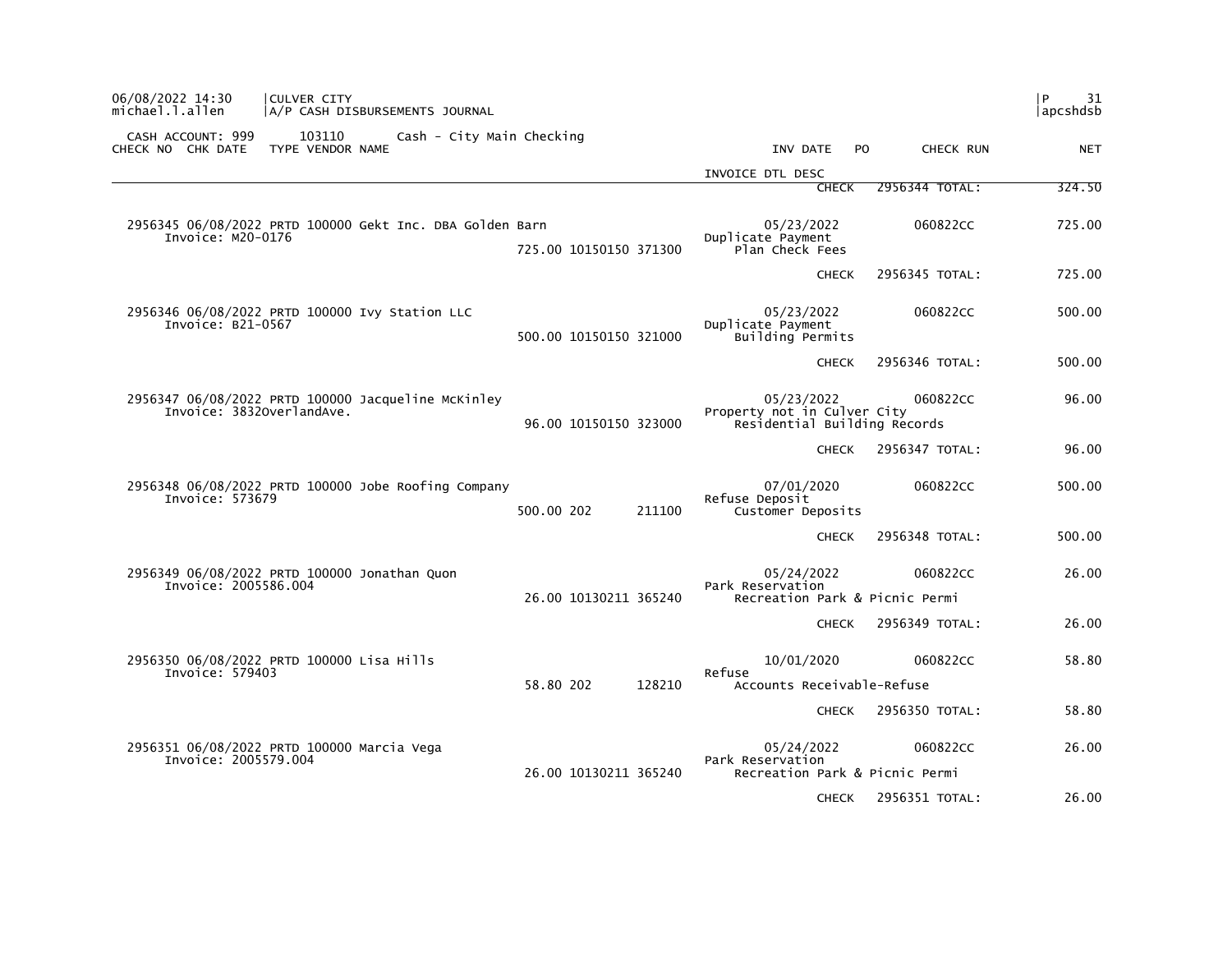| 06/08/2022 14:30<br><b>CULVER CITY</b><br>michael.l.allen<br>A/P CASH DISBURSEMENTS JOURNAL       |                                               |        |                                                                         |                      | 32<br>l P<br> apcshdsb |
|---------------------------------------------------------------------------------------------------|-----------------------------------------------|--------|-------------------------------------------------------------------------|----------------------|------------------------|
| CASH ACCOUNT: 999<br>103110<br>Cash - City Main Checking<br>TYPE VENDOR NAME<br>CHECK NO CHK DATE |                                               |        | INV DATE<br><b>PO</b>                                                   | CHECK RUN            | <b>NET</b>             |
|                                                                                                   |                                               |        | INVOICE DTL DESC                                                        |                      |                        |
| 2956352 06/08/2022 PRTD 100000 Maria Telona<br>Invoice: 573074                                    | 351.54 202                                    | 128210 | 07/01/2020<br>Overpayment<br>Accounts Receivable-Refuse                 | 060822CC             | 351.54                 |
|                                                                                                   |                                               |        |                                                                         | CHECK 2956352 TOTAL: | 351.54                 |
| 2956353 06/08/2022 PRTD 100000 Patti Bridges<br>Invoice: 605342                                   | 629.05 202                                    | 128210 | 02/01/2022<br>Refuse Credit Refund<br>Accounts Receivable-Refuse        | 060822CC             | 629.05                 |
|                                                                                                   |                                               |        | <b>CHECK</b>                                                            | 2956353 TOTAL:       | 629.05                 |
| 2956354 06/08/2022 PRTD 100000 Reliable Roof Removal<br>Invoice: 609230                           | 500.00 202                                    | 211100 | 02/01/2022<br>Refuse Deposit<br>Customer Deposits                       | 060822CC             | 500.00                 |
|                                                                                                   |                                               |        | <b>CHECK</b>                                                            | 2956354 TOTAL:       | 500.00                 |
| 2956355 06/08/2022 PRTD 100000 Resolution Escrow, Inc.<br>Invoice: 5025MaytimeLn                  | 32.00 10150150 323000                         |        | 05/23/2022<br>Overpayment<br>Residential Building Records               | 060822CC             | 32.00                  |
|                                                                                                   |                                               |        | <b>CHECK</b>                                                            | 2956355 TOTAL:       | 32.00                  |
| 2956356 06/08/2022 PRTD 100000 Shaikh Farid<br>Invoice: B21-0735                                  | 21.00 10150150 321000                         |        | 05/18/2022<br>Paid Twice<br>Building Permits                            | 060822CC             | 21.00                  |
|                                                                                                   |                                               |        | <b>CHECK</b>                                                            | 2956356 TOTAL:       | 21.00                  |
| 2956357 06/08/2022 PRTD 100000 Teclezghi Andermariam<br>Invoice: B21-0260                         | 110.57 10150150 321000<br>.50 10150150 321000 |        | 05/23/2022<br>Duplicate Payment<br>Building Permits<br>Building Permits | 060822CC             | 116.49                 |
|                                                                                                   | 1.00 10150150 321010<br>4.42 41250150 321100  |        | Bldg Standards Admin Surcharge<br>Other License & Permits - Bldg        |                      |                        |
|                                                                                                   |                                               |        | <b>CHECK</b>                                                            | 2956357 TOTAL:       | 116.49                 |
| 2956358 06/08/2022 PRTD 100000 Tenmark Holdings LLC<br>Invoice: B22-0391                          |                                               |        | 05/24/2022<br>Overpayment                                               | 060822CC             | 469.32                 |
|                                                                                                   | 469.32 10150150 321000                        |        | Building Permits                                                        |                      |                        |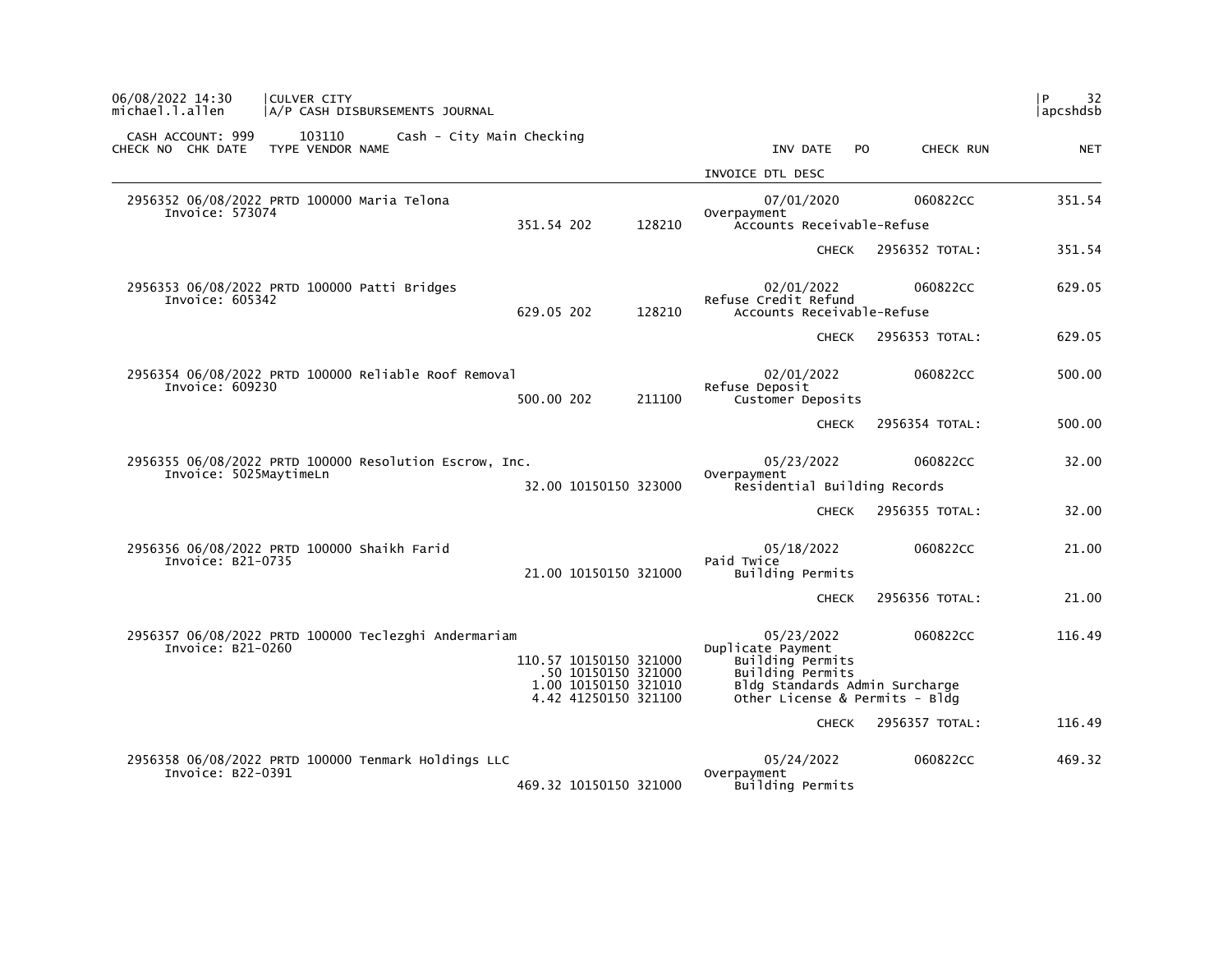| 06/08/2022 14:30<br><b>CULVER CITY</b><br>michael.l.allen<br>A/P CASH DISBURSEMENTS JOURNAL |                                                 |                                                                |                                                                               | 33<br>l P<br> apcshdsb |  |
|---------------------------------------------------------------------------------------------|-------------------------------------------------|----------------------------------------------------------------|-------------------------------------------------------------------------------|------------------------|--|
| CASH ACCOUNT: 999<br>103110<br>CHECK NO CHK DATE<br>TYPE VENDOR NAME                        | Cash - City Main Checking                       | INV DATE                                                       | CHECK RUN<br>PO.                                                              | <b>NET</b>             |  |
|                                                                                             |                                                 | INVOICE DTL DESC                                               |                                                                               |                        |  |
|                                                                                             |                                                 | CHECK                                                          | 2956358 TOTAL:                                                                | 469.32                 |  |
| 2956359 06/08/2022 PRTD 109019 Pacific Products & Service, LLC<br>Invoice: 30323            |                                                 |                                                                | 05/17/2022 22203302 060822CC<br>street maint supplies- Perforated Telespar    | 2,396.61               |  |
|                                                                                             | 2,396.61 10160210 514100                        | Departmental Special Supplies                                  |                                                                               |                        |  |
| Invoice: 30347                                                                              | Pacific Products & Service, LLC                 |                                                                | 05/25/2022 22203384 060822CC<br>Maint. Supplies, Perforated Telespar Anchor   | 2,355.77               |  |
|                                                                                             | 2,355.77 20460300 514100                        | Departmental Special Supplies                                  |                                                                               |                        |  |
|                                                                                             |                                                 | <b>CHECK</b>                                                   | 2956359 TOTAL:                                                                | 4,752.38               |  |
| 2956360 06/08/2022 PRTD 100263 Pacific Toxicology Laboratories                              |                                                 | 05/10/2022                                                     | 060822CC                                                                      | 405.30                 |  |
| Invoice: 15120/202203-0                                                                     | 386.00 20370200 614100<br>19.30 30922200 619600 | Drug Panel testing<br>Medical Services<br>Drug Testing Program |                                                                               |                        |  |
|                                                                                             |                                                 | <b>CHECK</b>                                                   | 2956360 TOTAL:                                                                | 405.30                 |  |
| 2956361 06/08/2022 PRTD 105810 Christine Parra<br>Invoice: May1-5.2022REIMB                 | 305.93 10145400 516500                          | CESA Conference San Diego, CA<br>Conferences & Conventions     | 05/25/2022 22203326 060822CC                                                  | 305.93                 |  |
|                                                                                             |                                                 | CHECK                                                          | 2956361 TOTAL:                                                                | 305.93                 |  |
| 2956362 06/08/2022 PRTD 110146 Phillip Krutsinger<br>Invoice: MAY17-18, 2022REIMB           | 315.00 10145200 516210                          | Advanced Auto Ex.<br>Certification Training                    | 05/18/2022 22203320 060822CC                                                  | 315.00                 |  |
|                                                                                             |                                                 | <b>CHECK</b>                                                   | 2956362 TOTAL:                                                                | 315.00                 |  |
| 2956363 06/08/2022 PRTD 101081 Plumbers Depot Inc<br>Invoice: PD-51078                      | 2,463.22 20460300 514100                        | Departmental Special Supplies                                  | 05/19/2022 22203095 060822CC<br>sewer maint supplies - Blower w/Canister      | 2,463.22               |  |
| Plumbers Depot Inc<br>Invoice: PD-51077                                                     | 2,497.16 20460300 514100                        | Departmental Special Supplies                                  | 05/19/2022 22203083 060822CC<br>sewer maint supplies - Kit Confined Space Kit | 2.497.16               |  |
| Plumbers Depot Inc<br>Invoice: PD-51125                                                     | 4,311.88 20460300 514100                        | Departmental Special Supplies                                  | 05/26/2022 22203278 060822CC<br>sewer maint supplies - Nozzle, 3/4" BL Swiper | 4,311.88               |  |
|                                                                                             |                                                 | <b>CHECK</b>                                                   | 2956363 TOTAL:                                                                | 9,272.26               |  |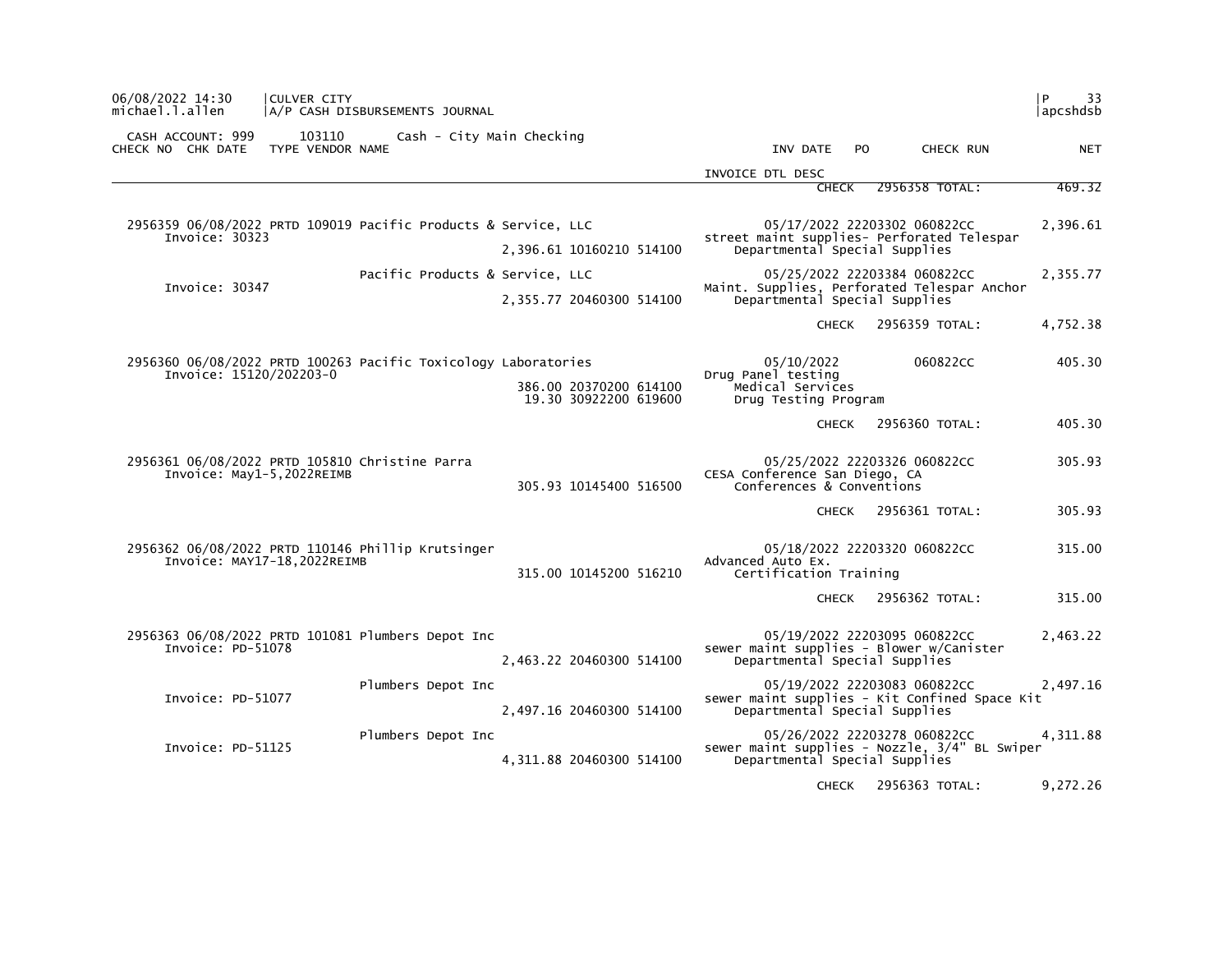| P<br>34<br> apcshdsb |                      |                                                                                        |                            | A/P CASH DISBURSEMENTS JOURNAL                                     | CULVER CITY                | 06/08/2022 14:30<br>michael.l.allen    |  |
|----------------------|----------------------|----------------------------------------------------------------------------------------|----------------------------|--------------------------------------------------------------------|----------------------------|----------------------------------------|--|
| <b>NET</b>           | CHECK RUN            | INV DATE<br><b>PO</b>                                                                  |                            | Cash - City Main Checking                                          | 103110<br>TYPE VENDOR NAME | CASH ACCOUNT: 999<br>CHECK NO CHK DATE |  |
|                      |                      | INVOICE DTL DESC                                                                       |                            |                                                                    |                            |                                        |  |
| 2,464.56             |                      | 05/11/2022 22203171 060822CC<br>First Aid Supplies<br>Departmental Special Supplies    | 2,464.56 10145300 514100   | 2956364 06/08/2022 PRTD 111209 Primary Pharmaceuticals Inc         |                            | Invoice: 14690                         |  |
| 2,464.56             | CHECK 2956364 TOTAL: |                                                                                        |                            |                                                                    |                            |                                        |  |
| 1,000.00             | 060822CC             | 04/28/2022<br>Transportation, Program Support April 2022<br>Other Contractual Services | 1,000.00 20370100 619800   | 2956365 06/08/2022 PRTD 111013 Process Plus Results Consulting Cor |                            | Invoice: 1114                          |  |
| 1,000.00             | 2956365 TOTAL:       | <b>CHECK</b>                                                                           |                            |                                                                    |                            |                                        |  |
| 24,275.00            | 060822CC             | 04/05/2022<br>Transportation Services - Disposal<br>Refuse Disp Services - Trash       | 24, 275.00 20260410 615100 | 2956366 06/08/2022 PRTD 111019 RCS Trucking Inc                    |                            | Invoice: CC073                         |  |
| 5,980.00             | 060822CC             | 04/05/2022<br>Transportation Services - Disposal<br>Refuse Disp Services - Trash       | 5,980.00 20260410 615100   | RCS Trucking Inc                                                   |                            | Invoice: CC074                         |  |
| 16,120.00            | 060822CC             | 04/08/2022<br>Transportation Services - Disposal<br>Refuse Disp Services - Trash       | 16,120.00 20260410 615100  | RCS Trucking Inc                                                   |                            | Invoice: CC075                         |  |
| 6,560.00             | 060822CC             | 04/08/2022<br>Transportation Services - Disposal<br>Refuse Disp Services - Trash       | 6,560.00 20260410 615100   | RCS Trucking Inc                                                   |                            | Invoice: CC076                         |  |
| 23, 215.00           | 060822CC             | 04/19/2022<br>Transportation Services - Disposal<br>Refuse Disp Services - Trash       | 23, 215.00 20260410 615100 | RCS Trucking Inc                                                   |                            | Invoice: CC077                         |  |
| 4,485.00             | 060822CC             | 04/19/2022<br>Transportation Services - Disposal<br>Refuse Disp Services - Trash       | 4,485.00 20260410 615100   | RCS Trucking Inc                                                   |                            | Invoice: CC078                         |  |
| 5,635.00             | 060822CC             | 04/19/2022<br>Transportation Services - Disposal<br>Refuse Disp Services - Trash       | 5,635.00 20260410 615100   | RCS Trucking Inc                                                   |                            | Invoice: CC080                         |  |
| 25,295.00            | 060822CC             | 04/22/2022<br>Transportation Services - Disposal<br>Refuse Disp Services - Trash       | 25,295.00 20260410 615100  | RCS Trucking Inc                                                   |                            | Invoice: CC081                         |  |
| 6,325.00             | 060822CC             | 04/22/2022<br>Transportation Services - Disposal<br>Refuse Disp Services - Trash       | 6,325.00 20260410 615100   | RCS Trucking Inc                                                   |                            | Invoice: CC082                         |  |
| 21,840.00            | 060822CC             | 05/04/2022                                                                             |                            | RCS Trucking Inc                                                   |                            |                                        |  |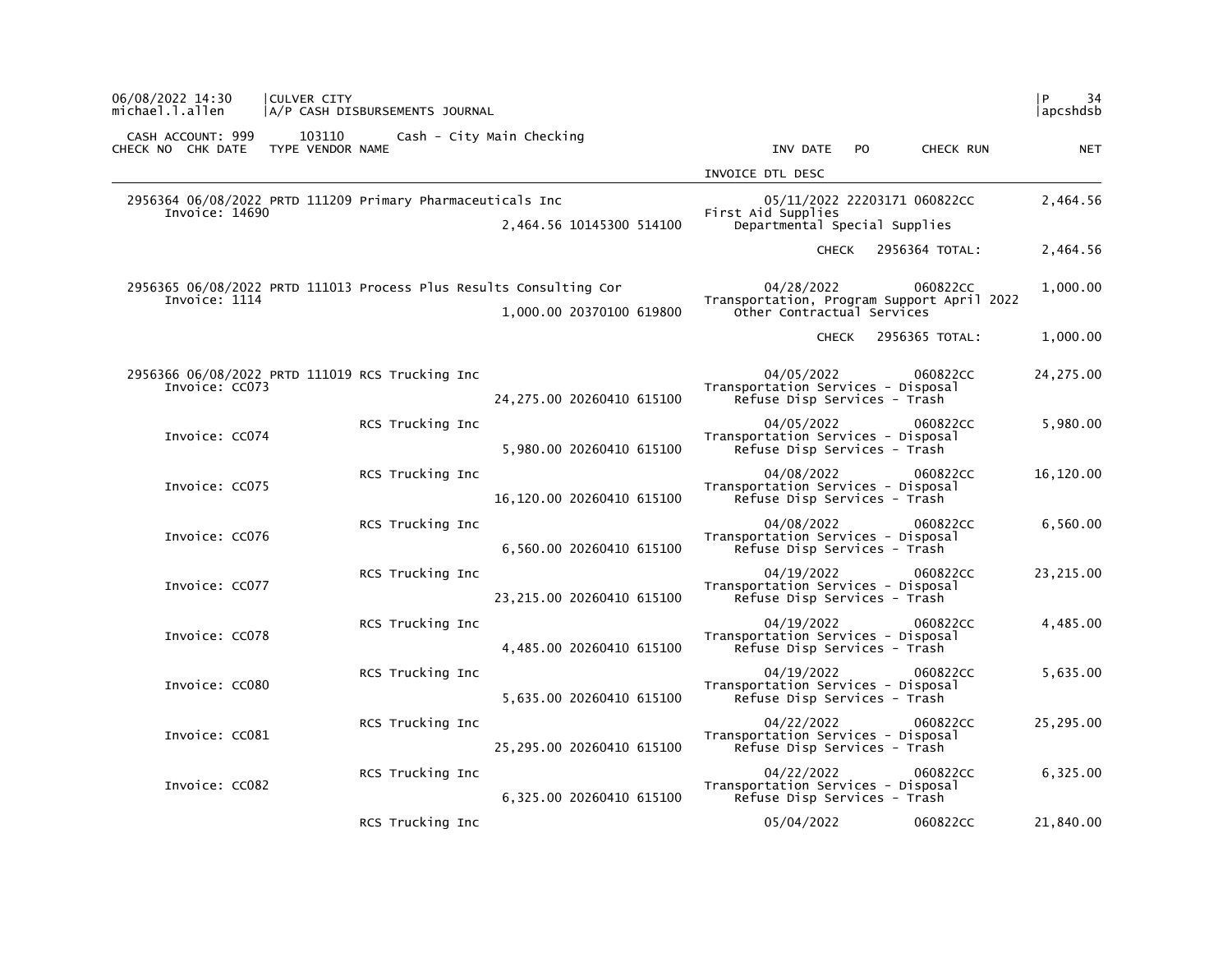| 06/08/2022 14:30 | <b>CULVER CITY</b>             |          |  |
|------------------|--------------------------------|----------|--|
| michael.l.allen  | A/P CASH DISBURSEMENTS JOURNAL | apcshdsb |  |

| 103110<br>CASH ACCOUNT: 999<br>TYPE VENDOR NAME<br>CHECK NO CHK DATE              | Cash - City Main Checking                                          | <b>NET</b><br>INV DATE<br>P <sub>O</sub><br>CHECK RUN                                                     |
|-----------------------------------------------------------------------------------|--------------------------------------------------------------------|-----------------------------------------------------------------------------------------------------------|
|                                                                                   |                                                                    | INVOICE DTL DESC                                                                                          |
| Invoice: CC083                                                                    | 21,840.00 20260410 615100                                          | Transportation Services - Disposal<br>Refuse Disp Services - Trash                                        |
| Invoice: CC084                                                                    | RCS Trucking Inc<br>6,440.00 20260410 615100                       | 05/04/2022<br>060822CC<br>6,440.00<br>Transportation Services - Disposal<br>Refuse Disp Services - Trash  |
| Invoice: CC085                                                                    | RCS Trucking Inc<br>23,405.00 20260410 615100                      | 23,405.00<br>05/05/2022<br>060822CC<br>Transportation Services - Disposal<br>Refuse Disp Services - Trash |
| Invoice: CC086                                                                    | RCS Trucking Inc<br>4,945.00 20260410 615100                       | 05/05/2022<br>4,945.00<br>060822CC<br>Transportation Services - Disposal<br>Refuse Disp Services - Trash  |
| Invoice: CC087                                                                    | RCS Trucking Inc<br>23,765.00 20260410 615100                      | 05/12/2022<br>060822CC<br>23,765.00<br>Transportation Services - Disposal<br>Refuse Disp Services - Trash |
| Invoice: CC088                                                                    | RCS Trucking Inc<br>6,670.00 20260410 615100                       | 05/13/2022<br>060822CC<br>6,670.00<br>Transportation Services - Disposal<br>Refuse Disp Services - Trash  |
|                                                                                   |                                                                    | 204,955.00<br>2956366 TOTAL:<br><b>CHECK</b>                                                              |
| 2956367 06/08/2022 PRTD 103984 Redflex Traffic Systems Inc<br>Invoice: INV0034537 |                                                                    | 05/31/2022<br>060822CC<br>72,105.00<br>Automated Red Light Enforcement for May 2022                       |
|                                                                                   | 72,105.00 10140200 619800                                          | Other Contractual Services                                                                                |
|                                                                                   |                                                                    | 2956367 TOTAL:<br>72,105.00<br><b>CHECK</b>                                                               |
| Invoice: 3013-83                                                                  | 2956368 06/08/2022 PRTD 107601 Regents of University of California | 03/01/2022<br>060822CC<br>10,512.86<br>CCFD Continuing Education (CE/QI) -March 2022                      |
|                                                                                   | 10,512.86 10145300 610400                                          | Consulting Services                                                                                       |
| Invoice: 3013-108                                                                 | Regents of University of California                                | 10,512.86<br>04/01/2022<br>060822CC<br>CCFD Continuing Education (CE/QI) - April 2022                     |
|                                                                                   | 10,512.86 10145300 610400                                          | Consulting Services                                                                                       |
|                                                                                   | Regents of University of California                                | 05/01/2022<br>10,512.86<br>060822CC                                                                       |
| Invoice: 3013-136                                                                 | 10,512.86 10145300 610400                                          | CCFD Continuing Education (CE/QI) May 2022<br>Consulting Services                                         |
|                                                                                   |                                                                    | 2956368 TOTAL:<br>31,538.58<br><b>CHECK</b>                                                               |
| 2956369 06/08/2022 PRTD 111157 Replica, Inc.<br>Invoice: 10247                    | 10,195.00 10116100 732160                                          | 01/24/2022 22203300 060822CC<br>10,195.00<br>Annual Replica Invoice<br>IT Equipment - Software            |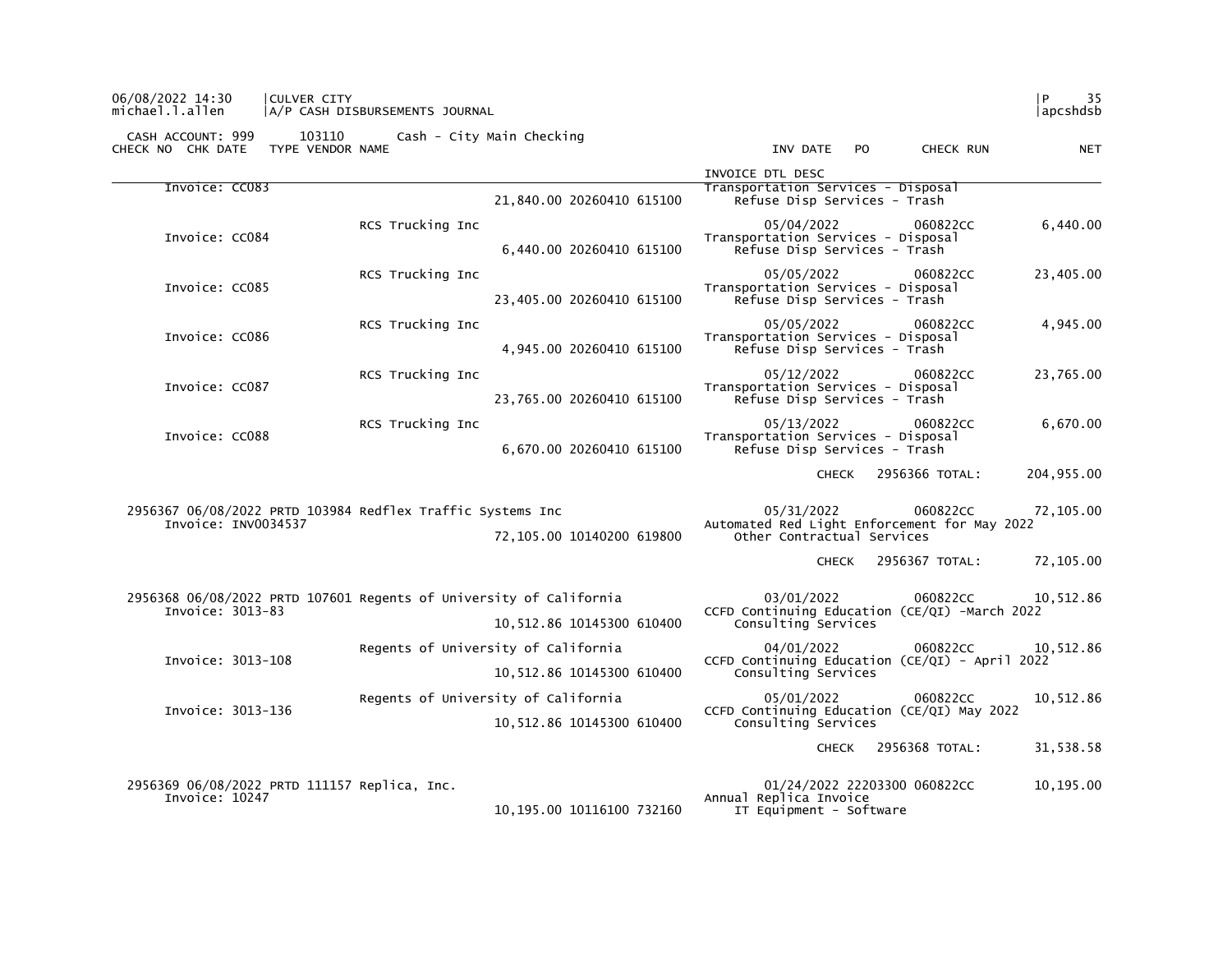| 06/08/2022 14:30<br>michael.l.allen                                        | <b>CULVER CITY</b>         | A/P CASH DISBURSEMENTS JOURNAL                   |                          |  |                                                                                                                       |              |                |                              | P<br>36<br>apcshdsb                                           |
|----------------------------------------------------------------------------|----------------------------|--------------------------------------------------|--------------------------|--|-----------------------------------------------------------------------------------------------------------------------|--------------|----------------|------------------------------|---------------------------------------------------------------|
| CASH ACCOUNT: 999<br>CHECK NO CHK DATE                                     | 103110<br>TYPE VENDOR NAME | Cash - City Main Checking                        |                          |  | INV DATE                                                                                                              |              | P <sub>O</sub> | CHECK RUN                    | <b>NET</b>                                                    |
|                                                                            |                            |                                                  |                          |  | INVOICE DTL DESC                                                                                                      |              |                |                              |                                                               |
|                                                                            |                            |                                                  |                          |  |                                                                                                                       | <b>CHECK</b> |                | 2956369 TOTAL:               | 10,195.00                                                     |
| 2956370 06/08/2022 PRTD 101567 Roadline Products Inc USA<br>Invoice: 17377 |                            |                                                  | 2,427.27 10160210 514100 |  | RMP Fast Dry Yellow Gallon<br>Departmental Special Supplies                                                           |              |                | 04/28/2022 22203261 060822CC | 2,427.27                                                      |
| Invoice: 17101                                                             |                            | Roadline Products Inc USA                        |                          |  | 272.00 41880000 619800PZ599 other Contractual Services<br>6,070.85 42080000 514100PZ599 Departmental Special Supplies |              |                | 01/31/2022 22203280 060822CC | 6,342.85<br>LED STOP Signs for Ince/Lucerne (4) - Solar Power |
|                                                                            |                            |                                                  |                          |  |                                                                                                                       | <b>CHECK</b> |                | 2956370 TOTAL:               | 8,770.12                                                      |
| 2956371 06/08/2022 PRTD 110395 Robert Steen<br>Invoice: 012422-020422REIMB |                            |                                                  | 1,479.00 10145200 516210 |  | Truck Company Operation Course<br>Certification Training                                                              |              |                | 02/04/2022 22203133 060822CC | 1,479.00                                                      |
|                                                                            |                            |                                                  |                          |  |                                                                                                                       | <b>CHECK</b> |                | 2956371 TOTAL:               | 1,479.00                                                      |
| 2956372 06/08/2022 PRTD 110899 Rocket Smog LLC<br>Invoice: 03011           |                            |                                                  | 50.00 30870400 600200    |  | Smog Check<br>R&M - Equipment                                                                                         |              |                | 05/26/2022 22200163 060822CC | 50.00                                                         |
|                                                                            |                            |                                                  |                          |  |                                                                                                                       | <b>CHECK</b> |                | 2956372 TOTAL:               | 50.00                                                         |
| Invoice: 448                                                               |                            | 2956373 06/08/2022 PRTD 108053 Ron's Maintenance |                          |  | 04/30/2022<br>Catch Basin Cleaning<br>8,580.00 43480000 730100PZ497 Improvements other than Bldg                      |              |                | 060822CC                     | 8,580.00                                                      |
|                                                                            |                            |                                                  |                          |  |                                                                                                                       | <b>CHECK</b> |                | 2956373 TOTAL:               | 8,580.00                                                      |
| 2956374 06/08/2022 PRTD 100295 Roseburrough<br>Invoice: 704452             |                            |                                                  | 1,456.14 20460300 514100 |  | maint supplies and tools<br>Departmental Special Supplies                                                             |              |                | 05/12/2022 22203355 060822CC | 1,456.14                                                      |
|                                                                            |                            |                                                  |                          |  |                                                                                                                       | <b>CHECK</b> |                | 2956374 TOTAL:               | 1,456.14                                                      |
| 2956375 06/08/2022 PRTD 100573 Rush Truck Centers<br>Invoice: 3027876524   |                            |                                                  | 330.77 31014600 600900   |  | HEAVY DUTY TRUCK PARTS AND SUP<br>Central Stores                                                                      |              |                | 05/24/2022 22200135 060822CC | 330.77                                                        |
|                                                                            |                            |                                                  |                          |  |                                                                                                                       | <b>CHECK</b> |                | 2956375 TOTAL:               | 330.77                                                        |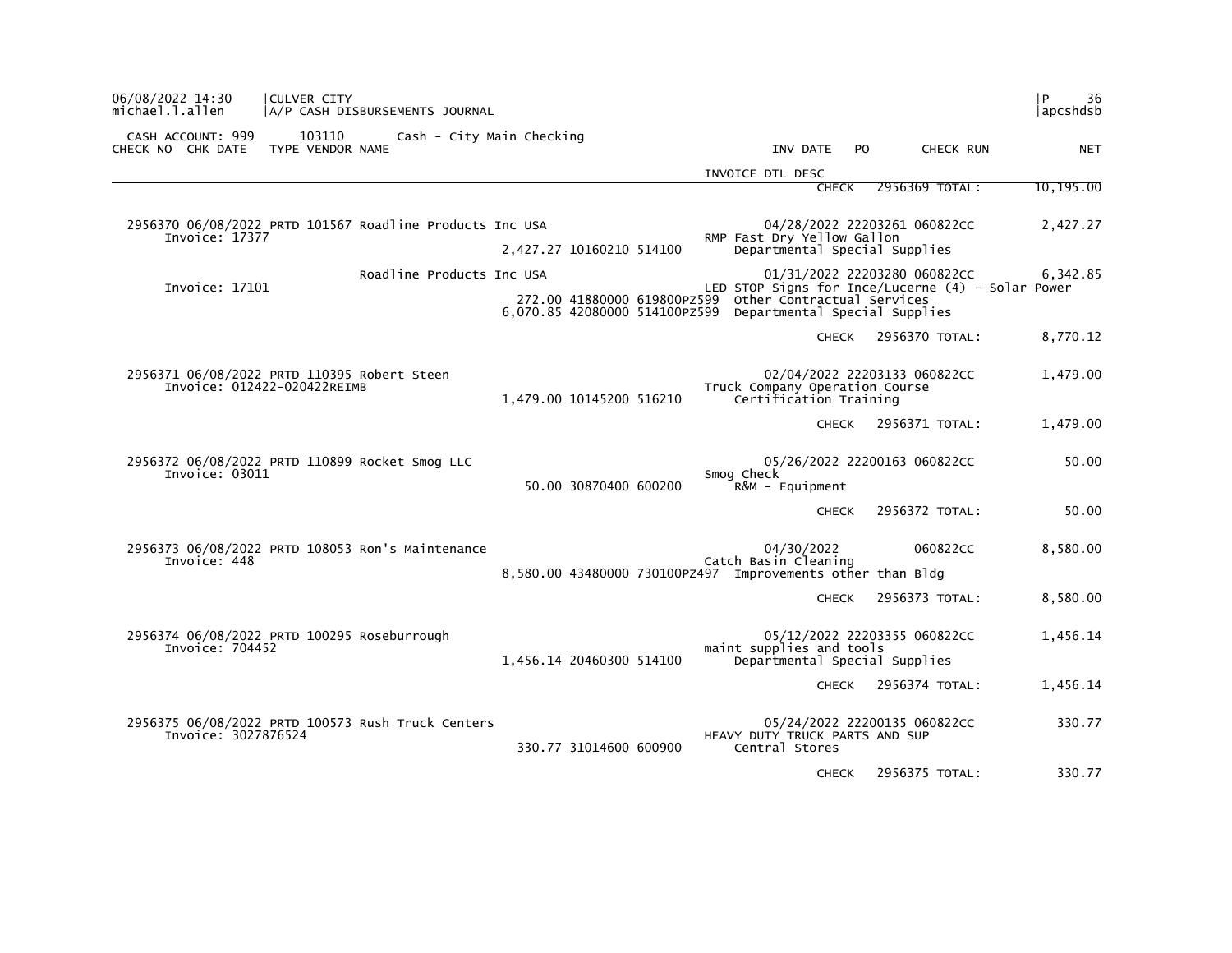| 06/08/2022 14:30<br>michael.l.allen                                                  | CULVER CITY<br>A/P CASH DISBURSEMENTS JOURNAL |                          |                           |                          |                                                            |                                          |              |                              | l P<br>37<br> apcshdsb                                      |  |
|--------------------------------------------------------------------------------------|-----------------------------------------------|--------------------------|---------------------------|--------------------------|------------------------------------------------------------|------------------------------------------|--------------|------------------------------|-------------------------------------------------------------|--|
| CASH ACCOUNT: 999<br>CHECK NO CHK DATE                                               | 103110<br>TYPE VENDOR NAME                    |                          | Cash - City Main Checking |                          |                                                            | INV DATE                                 | PO.          | CHECK RUN                    | <b>NET</b>                                                  |  |
|                                                                                      |                                               |                          |                           |                          | INVOICE DTL DESC                                           |                                          |              |                              |                                                             |  |
| 2956376 06/08/2022 PRTD 106529 Ryan Thompson<br>Invoice: InvestigationCourtTr        |                                               |                          |                           | 250.12 10140200 516100   | Investigation Court Transcript                             | Training & Education                     |              | 05/31/2022 22203324 060822CC | 250.12                                                      |  |
|                                                                                      |                                               |                          |                           |                          |                                                            |                                          | <b>CHECK</b> | 2956376 TOTAL:               | 250.12                                                      |  |
| 2956377 06/08/2022 PRTD 108553 Sacramento Metro Fire District<br>Invoice: 2000003005 |                                               |                          |                           | 2,733.21 10145200 514020 | GEMT000026-GEMT SFY2018/19                                 | <b>GEMT Admin Fee</b>                    |              | 04/12/2022 22203027 060822CC | 2,733.21                                                    |  |
|                                                                                      |                                               |                          |                           |                          |                                                            |                                          |              | CHECK 2956377 TOTAL:         | 2,733.21                                                    |  |
| 2956378 06/08/2022 PRTD 109399 SharpLine Solutions, Inc<br>Invoice: 2157             |                                               |                          |                           |                          | 9,110.88 42380000 730100PS019 Improvements other than Bldg |                                          |              | 10/26/2021 22203281 060822CC | 9,110.88<br>Impact Recovery Sys 48" delineators & tuff curb |  |
| Invoice: 2306                                                                        |                                               | SharpLine Solutions, Inc |                           | 2,494.69 10160210 514600 | Street maint supplies                                      | Small Tools & Equipment                  |              | 05/18/2022 22203260 060822CC | 2,494.69                                                    |  |
| Invoice: 2307                                                                        |                                               | SharpLine Solutions, Inc |                           | 2,413.14 10160210 514600 | Street maint supplies                                      | Small Tools & Equipment                  |              | 05/18/2022 22203272 060822CC | 2,413.14                                                    |  |
|                                                                                      |                                               |                          |                           |                          |                                                            |                                          |              | CHECK 2956378 TOTAL:         | 14,018.71                                                   |  |
| 2956379 06/08/2022 PRTD 111041 Shoeteria Inc<br>Invoice: 0033629-IN                  |                                               |                          |                           | 256.15 10160210 550110   | work boots - G Gutierrez<br>Uniforms                       |                                          |              | 05/03/2022 22203297 060822CC | 256.15                                                      |  |
|                                                                                      |                                               |                          |                           |                          |                                                            |                                          |              | CHECK 2956379 TOTAL:         | 256.15                                                      |  |
| 2956380 06/08/2022 PRTD 111211 Sidewalk Singers<br>Invoice: 05072022                 |                                               |                          |                           | 500.00 10130280 619800   | PRCS Virtual Concert 5-7-2022                              | 05/07/2022<br>Other Contractual Services |              | 060822CC                     | 500.00                                                      |  |
|                                                                                      |                                               |                          |                           |                          |                                                            |                                          | CHECK        | 2956380 TOTAL:               | 500.00                                                      |  |
| 2956381 06/08/2022 PRTD 101716 Snap-On Industrial LLC<br>Invoice: ARV/52617712       |                                               |                          |                           | 7,843.66 30870400 514600 | POLARTEK Hybrid AC Machine                                 | Small Tools & Equipment                  |              | 04/19/2022 22202881 060822CC | 7,843.66                                                    |  |
|                                                                                      |                                               |                          |                           |                          |                                                            |                                          |              | CHECK 2956381 TOTAL:         | 7.843.66                                                    |  |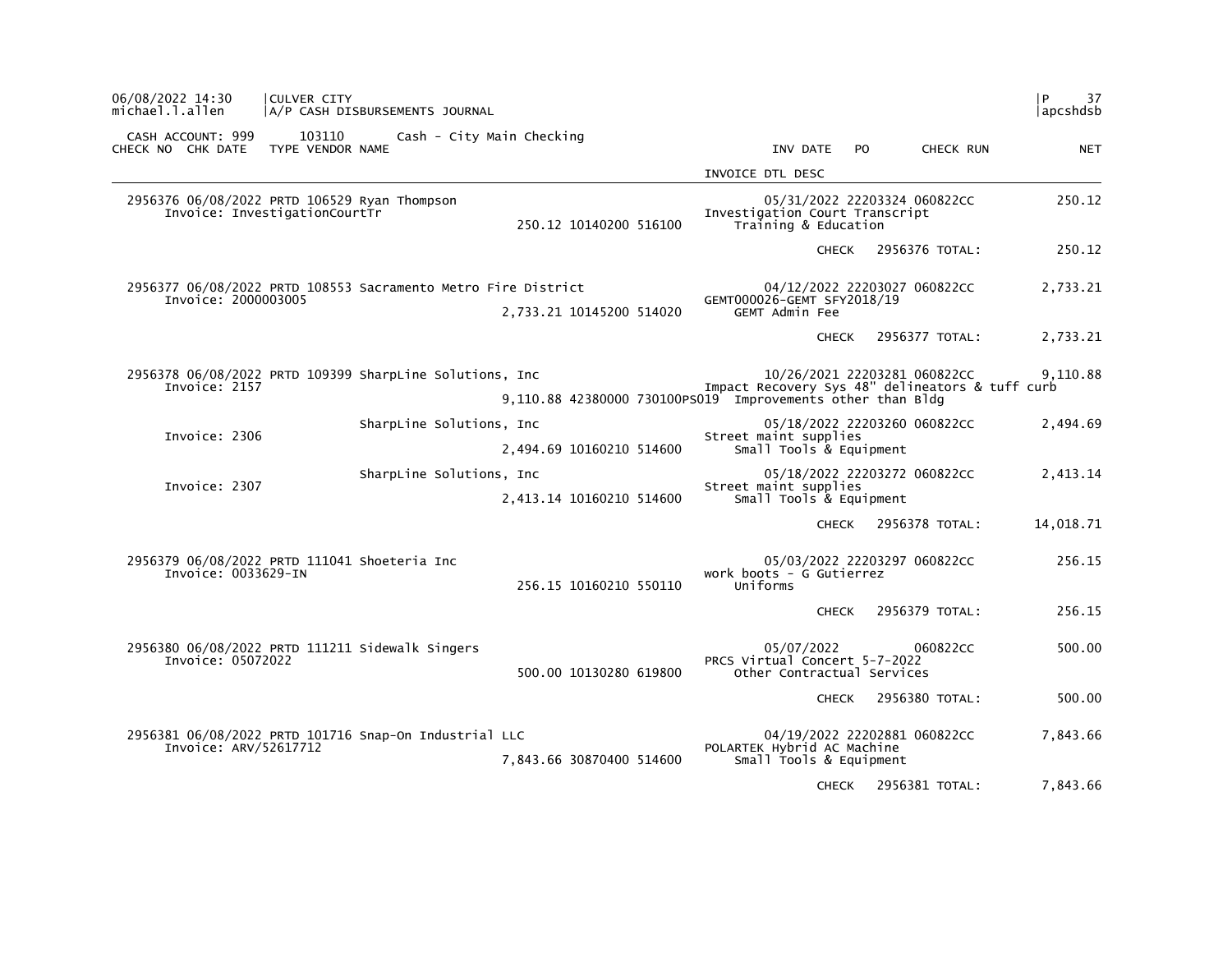| 06/08/2022 14:30<br>michael.l.allen    | CULVER CITY                | A/P CASH DISBURSEMENTS JOURNAL                                     |                                                                            |                                                                                            |              |                                                                                 | 38<br>P<br>  apcshdsb |
|----------------------------------------|----------------------------|--------------------------------------------------------------------|----------------------------------------------------------------------------|--------------------------------------------------------------------------------------------|--------------|---------------------------------------------------------------------------------|-----------------------|
| CASH ACCOUNT: 999<br>CHECK NO CHK DATE | 103110<br>TYPE VENDOR NAME | Cash - City Main Checking                                          |                                                                            | INV DATE                                                                                   | PO.          | CHECK RUN                                                                       | <b>NET</b>            |
|                                        |                            |                                                                    |                                                                            | INVOICE DTL DESC                                                                           |              |                                                                                 |                       |
| Invoice: 05232022JS1                   |                            | 2956382 06/08/2022 PRTD 110700 So Cal Promotions                   | 2,146.50 10130430 514100                                                   | Departmental Special Supplies                                                              |              | 04/12/2022 22203045 060822CC<br>24 oz. water bottle w/flip straw and handle, wi | 2,146.50              |
|                                        |                            |                                                                    |                                                                            |                                                                                            | <b>CHECK</b> | 2956382 TOTAL:                                                                  | 2,146.50              |
| Invoice: 6529                          |                            | 2956383 06/08/2022 PRTD 109458 SoCal Stormwater Runoff Solution Se |                                                                            | 05/24/2022                                                                                 |              | 060822CC<br>Preparation of IGP StormWater Pollution Prev. Plan                  | 2,400.00              |
|                                        |                            |                                                                    | 2,400.00 20260410 600100                                                   | R&M - Building                                                                             |              |                                                                                 |                       |
|                                        |                            |                                                                    |                                                                            |                                                                                            | <b>CHECK</b> | 2956383 TOTAL:                                                                  | 2,400.00              |
| Invoice: 20792                         |                            | 2956384 06/08/2022 PRTD 110021 South Bay Fleet Specialist          |                                                                            | Repair - Unit: $7121$                                                                      |              | 05/17/2022 22203290 060822CC                                                    | 2,499.85              |
|                                        |                            |                                                                    | 2,499.85 30870400 600200                                                   | R&M - Equipment                                                                            |              |                                                                                 |                       |
| Invoice: 20767                         |                            | South Bay Fleet Specialist                                         |                                                                            | Repair - Unit: $20158$                                                                     |              | 04/12/2022 22203304 060822CC                                                    | 6,940.63              |
|                                        |                            |                                                                    | 6,940.63 30870400 600200                                                   | $R\&M - \text{Equi}$                                                                       |              |                                                                                 |                       |
|                                        |                            |                                                                    |                                                                            |                                                                                            | <b>CHECK</b> | 2956384 TOTAL:                                                                  | 9,440.48              |
|                                        |                            | 2956385 06/08/2022 PRTD 100328 South Coast Air Quality Mgmt Distri |                                                                            |                                                                                            |              | 05/03/2022 22203295 060822CC                                                    | 143.88                |
| Invoice: 3993881                       |                            |                                                                    | 143.88 10160230 600100                                                     | R&M - Building                                                                             |              | Facility ID: 160485, AQMD Fee-July21-June22                                     |                       |
|                                        |                            |                                                                    |                                                                            |                                                                                            | <b>CHECK</b> | 2956385 TOTAL:                                                                  | 143.88                |
| Invoice: SCE10-2021                    |                            | 2956386 06/08/2022 PRTD 100331 Southern California Edison          |                                                                            | Electricity for CNG Fueling 700216120387                                                   |              | 05/17/2022 22200175 060822CC                                                    | 13,301.30             |
|                                        |                            |                                                                    | 13,301.30 30870400 520125                                                  | Petroleum Prod-CNG Electricity                                                             |              |                                                                                 |                       |
| Invoice: SCE-CS10-2021                 |                            | Southern California Edison                                         |                                                                            |                                                                                            |              | 05/17/2022 22200171 060822CC                                                    | 1,971.40              |
|                                        |                            |                                                                    | 1,971.40 30870400 520190                                                   | Petroleum Products-Other                                                                   |              | Electricity for Car Charging 700066641771                                       |                       |
| Invoice: 700009935167-0422             |                            | Southern California Edison                                         |                                                                            | 700009935167                                                                               |              | 05/04/2022 22200198 060822CC                                                    | 64,456.30             |
|                                        |                            |                                                                    | 64,456.30 10116100 513100                                                  | Utilities - Electrical                                                                     |              |                                                                                 |                       |
|                                        |                            | Southern California Edison                                         |                                                                            |                                                                                            |              | 05/23/2022 22200198 060822CC                                                    | 3,343.26              |
| Invoice: 700169153593-0422             |                            |                                                                    | 3,224.57 10116100 513100<br>96.62 20260410 513100<br>22.07 20460300 513100 | 700169153593<br>Utilities - Electrical<br>Utilities - Electrical<br>Utilities - Electrical |              |                                                                                 |                       |
|                                        |                            | Southern California Edison                                         |                                                                            |                                                                                            |              | 05/17/2022 22200198 060822CC                                                    | 222.10                |
|                                        |                            |                                                                    |                                                                            |                                                                                            |              |                                                                                 |                       |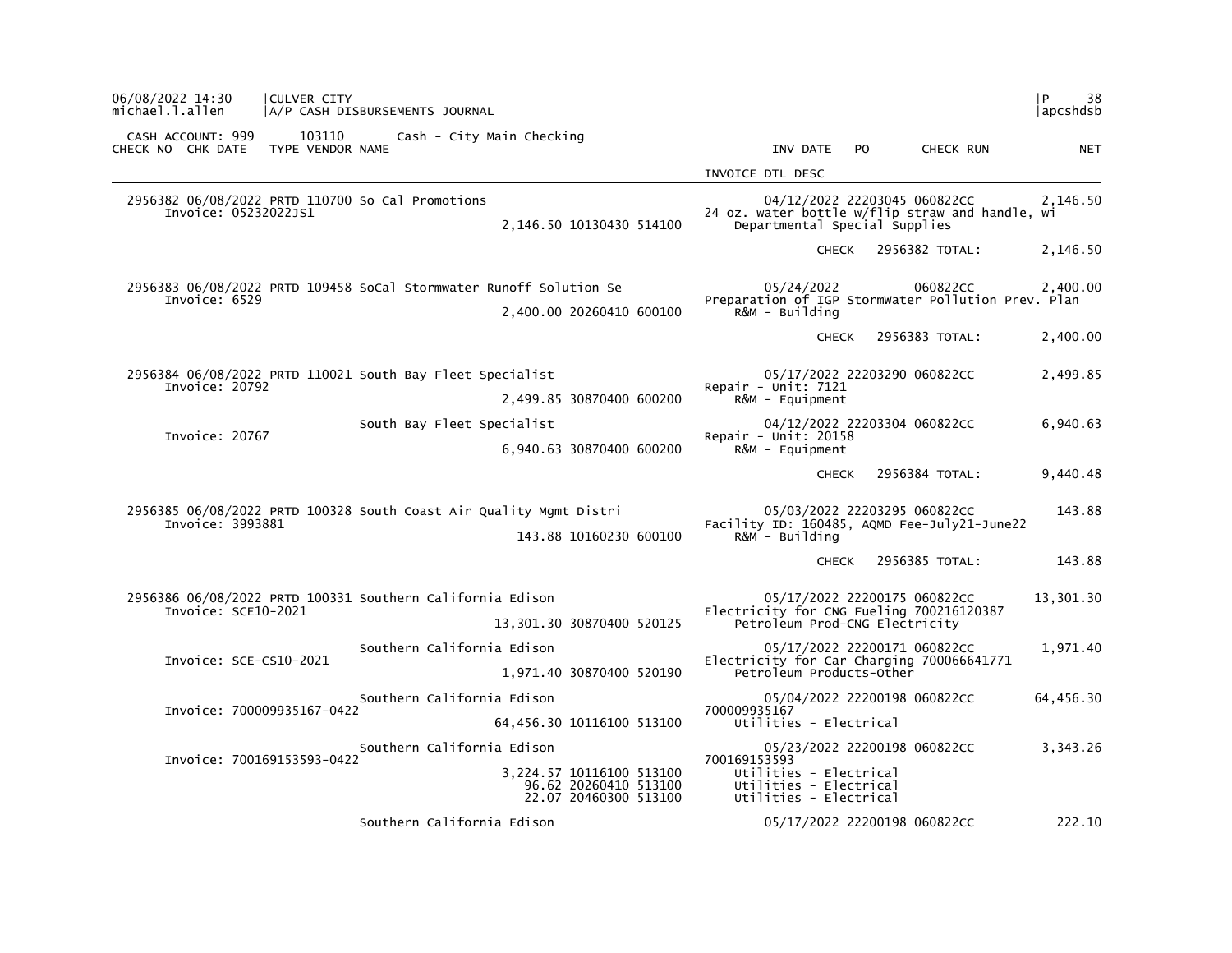| CHECK NO CHK DATE TYPE VENDOR NAME | CASH ACCOUNT: 999 103110 Cash - City Main Checking | INV DATE PO CHECK RUN                                                            | <b>NET</b> |
|------------------------------------|----------------------------------------------------|----------------------------------------------------------------------------------|------------|
|                                    |                                                    | INVOICE DTL DESC                                                                 |            |
| Invoice: 700130580131-0422         | 222.10 10116100 513100                             | 700130580131<br>Utilities - Electrical                                           |            |
|                                    | Southern California Edison                         | 05/17/2022 22200198 060822CC                                                     | 11,014.20  |
| Invoice: 700303329249-0422         | 11,014.20 10116100 513100                          | 700303329249<br>Utilities - Electrical                                           |            |
|                                    | Southern California Edison                         | 05/16/2022 22200198 060822CC                                                     | 22,818.23  |
| Invoice: 700597398590-0422         | 22,818.23 10116100 513100                          | 700597398590<br>Utilities - Electrical                                           |            |
|                                    | Southern California Edison                         | 05/16/2022 22200198 060822CC                                                     | 791.58     |
| Invoice: 700032366924-0422         | 791.58 10116100 513100                             | 700032366924<br>Utilities - Electrical                                           |            |
| Invoice: 700581131892-0422         | Southern California Edison                         | 05/19/2022 22200198 060822CC<br>700581131892                                     | 6,011.87   |
|                                    |                                                    | 6,011.87 10116100 513100 Utilities - Electrical                                  |            |
| Invoice: 700058947449-0422         | Southern California Edison                         | 05/02/2022 22200198 060822CC<br>700058947449                                     | 28,543.38  |
|                                    | 28,543.38 10116100 513100                          | Utilities - Electrical                                                           |            |
| Invoice: 700703389581-0522         | Southern California Edison                         | 05/09/2022 22203363 060822CC<br>Stormwater facility 11091 Culver BL 700703389581 | 234.36     |
|                                    |                                                    | 234.36 43480000 730100PZ497 Improvements other than Bldg                         |            |
| Invoice: 700298041638-0522         | Southern California Edison                         | 05/09/2022 22200540 060822CC<br>700298041638                                     | 174.17     |
|                                    | 174.17 42516520 513100                             | Utilities - Electrical                                                           |            |
| Invoice: 700362450547-0522         | Southern California Edison                         | 05/05/2022 22200543 060822CC<br>700362450547                                     | 178.31     |
|                                    | 178.31 42516510 513100                             | Utilities - Electrical                                                           |            |
| Invoice: 700021194039-0522         | Southern California Edison                         | 05/05/2022 22200543 060822CC<br>700021194039                                     | 22.56      |
|                                    | 22.56 42516510 513100                              | Utilities - Electrical                                                           |            |
| Invoice: 700216975304-0222         | Southern California Edison                         | 05/23/2022 22200198 060822CC<br>700216975304                                     | 6,534.82   |
|                                    | 6,534.82 10116100 513100                           | Utilities - Electrical                                                           |            |
| Invoice: 700437614332-0222         | Southern California Edison                         | 03/24/2022 22200198 060822CC<br>700437614332                                     | 4,612.53   |
|                                    | 4,612.53 10116100 513100                           | Utilities - Electrical                                                           |            |
| Invoice: 700216975304-0422         | Southern California Edison                         | 05/25/2022 22200198 060822CC<br>700216975304                                     | 6,133.71   |
|                                    | 6,133.71 10116100 513100                           | Utilities - Electrical                                                           |            |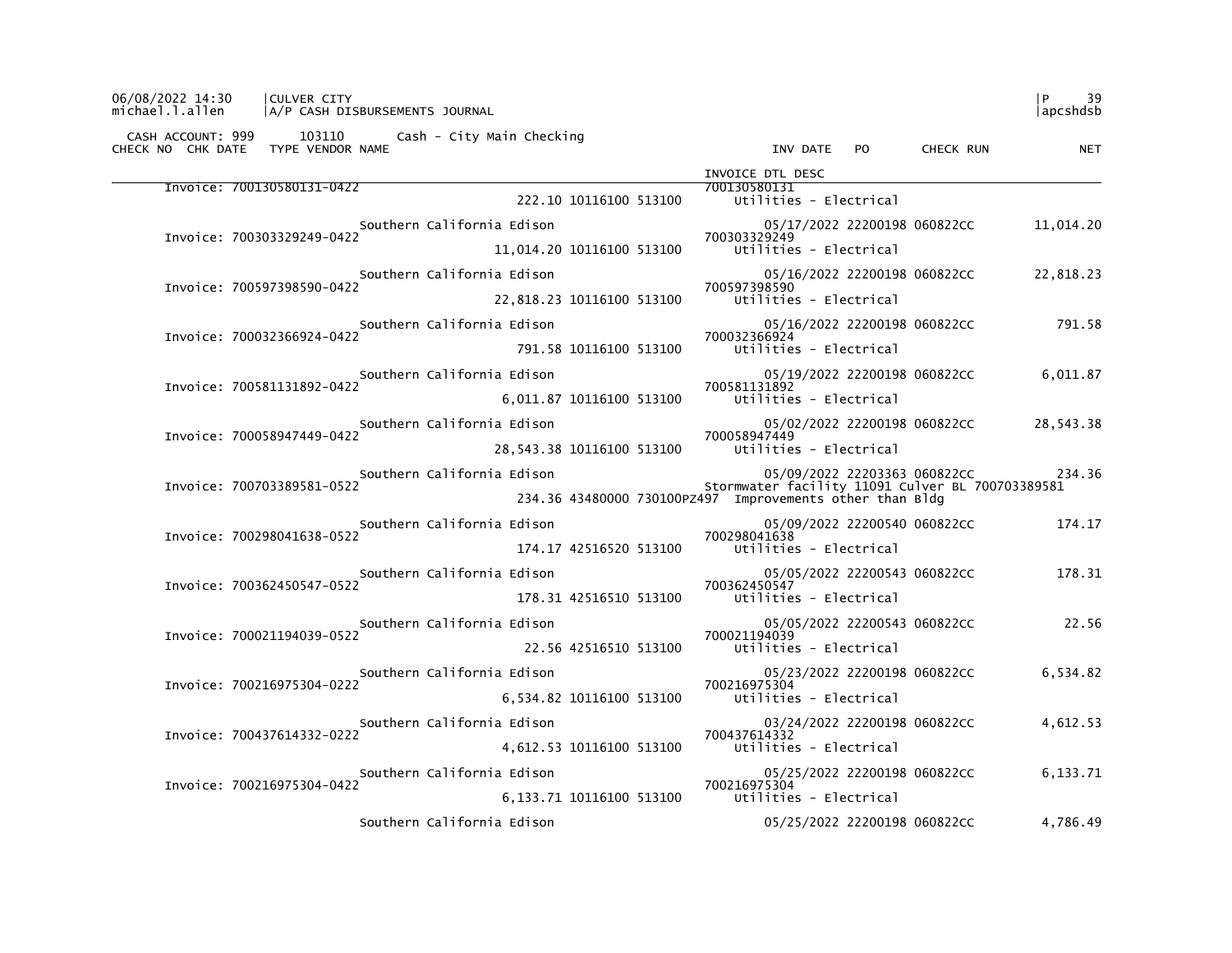| 06/08/2022 14:30<br>CULVER CITY<br>michael.l.allen<br>A/P CASH DISBURSEMENTS JOURNAL              |                          |                                                                                                            |     |                | l P<br>40<br>  apcshdsb |
|---------------------------------------------------------------------------------------------------|--------------------------|------------------------------------------------------------------------------------------------------------|-----|----------------|-------------------------|
| CASH ACCOUNT: 999<br>103110<br>Cash - City Main Checking<br>TYPE VENDOR NAME<br>CHECK NO CHK DATE |                          | INV DATE                                                                                                   | PO. | CHECK RUN      | <b>NET</b>              |
|                                                                                                   |                          | INVOICE DTL DESC                                                                                           |     |                |                         |
| Invoice: 700437614332-0422                                                                        | 4,786.49 10116100 513100 | 700437614332<br>Utilities - Electrical                                                                     |     |                |                         |
|                                                                                                   |                          | <b>CHECK</b>                                                                                               |     | 2956386 TOTAL: | 175, 150.57             |
| 2956387 06/08/2022 PRTD 100332 SC Fuels<br>Invoice: 2106230-IN                                    | 2,040.07 30870400 520100 | 03/23/2022 22203330 060822CC<br>Diesel Fuel Purchase - Fire St. #3<br>Petroleum Products - Diesel          |     |                | 2,040.07                |
|                                                                                                   |                          | <b>CHECK</b>                                                                                               |     | 2956387 TOTAL: | 2,040.07                |
| 2956388 06/08/2022 PRTD 108089 Southwest Lift & Equipment Inc<br>Invoice: 10591                   | 925.00 30870400 619800   | 05/05/2022<br>Annual Service & Inspection, Bay 5 & 1<br>Other Contractual Services                         |     | 060822CC       | 925.00                  |
| Southwest Lift & Equipment Inc<br>Invoice: 10565                                                  | 1,500.00 30870400 619800 | 04/28/2022<br>Annual Service & Inspection, Stertil Koni Diamond<br>Other Contractual Services              |     | 060822CC       | 1.500.00                |
| Southwest Lift & Equipment Inc<br>Invoice: 10574                                                  | 4,071.39 30870400 619800 | 04/29/2022<br>Svc Call Parts/Labor & Annual Svc & Inspection<br>Other Contractual Services                 |     | 060822CC       | 4,071.39                |
|                                                                                                   |                          | <b>CHECK</b>                                                                                               |     | 2956388 TOTAL: | 6,496.39                |
| 2956389 06/08/2022 PRTD 110114 Special Service for Groups<br>Invoice: 040                         | 4,200.00 10130400 619800 | 04/30/2022<br>Special Service for Groups - Silver, April 2022<br>Other Contractual Services                |     | 060822CC       | 4,200.00                |
|                                                                                                   |                          | <b>CHECK</b>                                                                                               |     | 2956389 TOTAL: | 4,200.00                |
| 2956390 06/08/2022 PRTD 104518 Spring Cleaners<br>Invoice: 253                                    | 1,606.50 10140200 550120 | 06/01/2022<br>Spring Cleaners - Jail Laundry - May 2022<br>Laundry                                         |     | 060822CC       | 1,606.50                |
|                                                                                                   |                          | <b>CHECK</b>                                                                                               |     | 2956390 TOTAL: | 1,606.50                |
| 2956391 06/08/2022 PRTD 100340 State of California<br>Invoice: E1880631MR                         | 225.00 10160230 600100   | 05/13/2022 22203296 060822CC<br>Conveyance Nbr# 107863<br>R&M - Building                                   |     |                | 225.00                  |
|                                                                                                   |                          | <b>CHECK</b>                                                                                               |     | 2956391 TOTAL: | 225.00                  |
| 2956392 06/08/2022 PRTD 108671 Steven Locke<br>Invoice: 06132022-06172022                         | 563.90 10140200 516100   | 06/06/2022 22203392 060822CC<br>LAPD Rifle Marksmanship/Sniper, San Bernardino, CA<br>Training & Education |     |                | 563.90                  |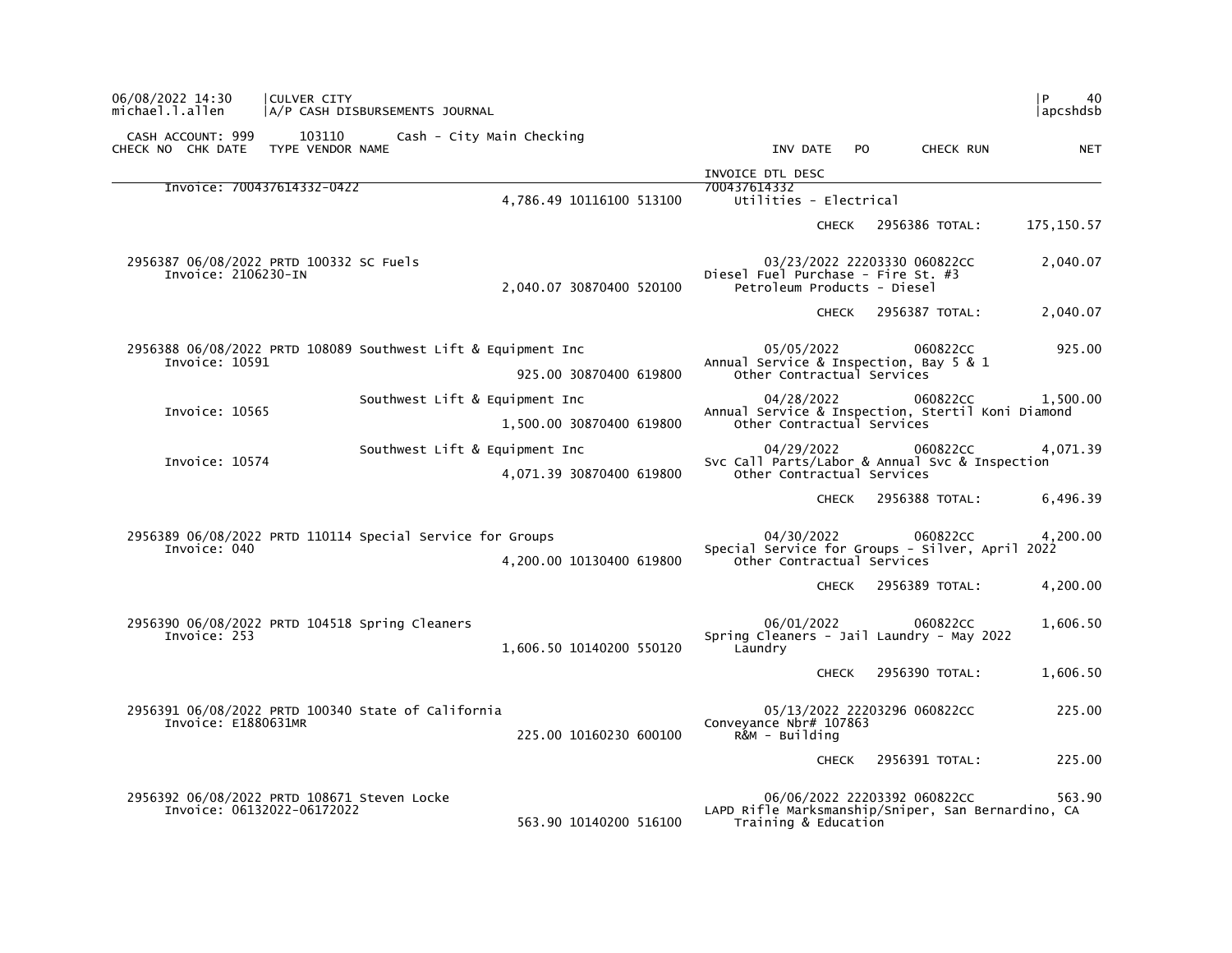| l P<br>41<br> apcshdsb |                                                                |                                                                           |                                                                  | A/P CASH DISBURSEMENTS JOURNAL                        | CULVER CITY                | 06/08/2022 14:30<br>michael.l.allen                                |
|------------------------|----------------------------------------------------------------|---------------------------------------------------------------------------|------------------------------------------------------------------|-------------------------------------------------------|----------------------------|--------------------------------------------------------------------|
| <b>NET</b>             | CHECK RUN                                                      | INV DATE<br><b>PO</b>                                                     | Cash - City Main Checking                                        |                                                       | 103110<br>TYPE VENDOR NAME | CASH ACCOUNT: 999<br>CHECK NO CHK DATE                             |
|                        |                                                                | INVOICE DTL DESC                                                          |                                                                  |                                                       |                            |                                                                    |
| 563.90                 | 2956392 TOTAL:                                                 | <b>CHECK</b>                                                              |                                                                  |                                                       |                            |                                                                    |
| 154.75                 | 05/23/2022 22203303 060822CC                                   | <b>ASPHALT</b>                                                            |                                                                  | 2956393 06/08/2022 PRTD 100346 Blue Diamond Materials |                            | Invoice: 2691842                                                   |
|                        |                                                                | Departmental Special Supplies                                             | 154.75 10160210 514100                                           |                                                       |                            |                                                                    |
| 99.75                  | 05/28/2022 22203362 060822CC                                   |                                                                           |                                                                  | Blue Diamond Materials                                |                            |                                                                    |
|                        |                                                                | asphalt<br>Departmental Special Supplies                                  | 99.75 20460300 514100                                            |                                                       |                            | Invoice: 2705405                                                   |
| 254.50                 | 2956393 TOTAL:                                                 | <b>CHECK</b>                                                              |                                                                  |                                                       |                            |                                                                    |
| 3,204.00               | 060822CC<br>Consulting, March 2022, Downtown CC Outdoor Space  | 04/27/2022<br>Other Contractual Services                                  | 3,204.00 10150120 619800                                         |                                                       |                            | 2956394 06/08/2022 PRTD 110037 SWA Group<br>Invoice: 189958        |
| 13,480.83              | 060822CC<br>Consulting, April 2022, Downtown CC Outdoor Space  | 05/19/2022<br>Other Contractual Services                                  | 13,480.83 10150120 619800                                        | SWA Group                                             |                            | Invoice: 190296                                                    |
| 16,684.83              | 2956394 TOTAL:                                                 | <b>CHECK</b>                                                              |                                                                  |                                                       |                            |                                                                    |
| 2,661.50               | 04/27/2022 22202989 060822CC                                   | First Aid Supplies<br>Departmental Special Supplies                       | 2,661.50 10145300 514100                                         |                                                       |                            | 2956395 06/08/2022 PRTD 110434 Teleflex LLC<br>Invoice: 9505396381 |
| 2,661.50               | 2956395 TOTAL:                                                 | <b>CHECK</b>                                                              |                                                                  |                                                       |                            |                                                                    |
| 26, 139. 25            | 060822CC<br>Geotechnical, CulverPark Baseball Field, Regrading | 05/12/2022<br>26,139.25 41980000 730100PZ899 Improvements other than Bldg |                                                                  | 2956396 06/08/2022 PRTD 109160 Tetra Tech Inc         |                            | Invoice: 51894089                                                  |
| 26, 139. 25            | 2956396 TOTAL:                                                 | <b>CHECK</b>                                                              |                                                                  |                                                       |                            |                                                                    |
| 73.89                  | 04/05/2022 22200156 060822CC                                   |                                                                           | 2956397 06/08/2022 PRTD 109435 The Aftermarket Parts Company LLC |                                                       |                            |                                                                    |
|                        |                                                                | NEW FLYER PART AND SUPPLIES<br>Central Stores                             | 73.89 31014600 600900                                            |                                                       |                            | Invoice: 82659334                                                  |
| 2,089.77               | 03/08/2022 22200156 060822CC                                   |                                                                           | The Aftermarket Parts Company LLC                                |                                                       |                            |                                                                    |
|                        |                                                                | NEW FLYER PART AND SUPPLIES<br>Central Stores                             | 2,089.77 31014600 600900                                         |                                                       |                            | Invoice: 82632880                                                  |
| 973.64                 | 04/07/2022 22200156 060822CC                                   | NEW FLYER PART AND SUPPLIES<br>Central Stores                             | The Aftermarket Parts Company LLC<br>973.64 31014600 600900      |                                                       |                            | Invoice: 82662166                                                  |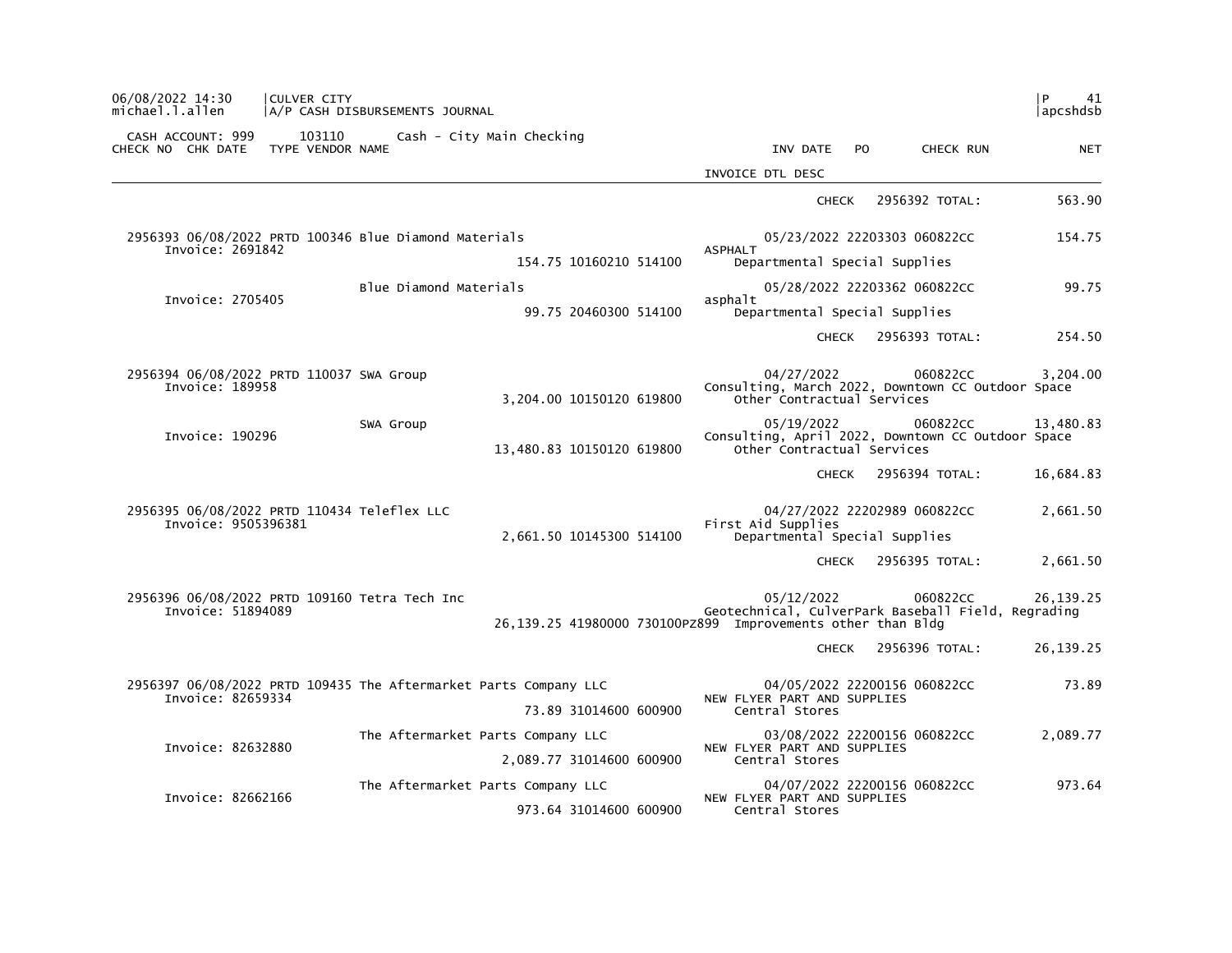## 06/08/2022 14:30 |CULVER CITY |P 42 michael.l.allen |A/P CASH DISBURSEMENTS JOURNAL |apcshdsb

|                   |                                   | INVOICE DTL DESC                                            |          |
|-------------------|-----------------------------------|-------------------------------------------------------------|----------|
| Invoice: 82632879 | The Aftermarket Parts Company LLC | 03/08/2022 22200156 060822CC<br>NEW FLYER PART AND SUPPLIES | 1,131.17 |
|                   | 1,131.17 31014600 600900          | Central Stores                                              |          |
| Invoice: 82662096 | The Aftermarket Parts Company LLC | 04/07/2022 22200156 060822CC<br>NEW FLYER PART AND SUPPLIES | 16.87    |
|                   | 16.87 31014600 600900             | Central Stores                                              |          |
| Invoice: 82668204 | The Aftermarket Parts Company LLC | 04/14/2022 22200156 060822CC<br>NEW FLYER PART AND SUPPLIES | 121.94   |
|                   | 121.94 31014600 600900            | Central Stores                                              |          |
| Invoice: 82663503 | The Aftermarket Parts Company LLC | 04/08/2022 22200156 060822CC<br>NEW FLYER PART AND SUPPLIES | 138.56   |
|                   | 138.56 31014600 600900            | Central Stores                                              |          |
| Invoice: 82662104 | The Aftermarket Parts Company LLC | 04/07/2022 22200156 060822CC<br>NEW FLYER PART AND SUPPLIES | 1,318.16 |
|                   | 1,318.16 31014600 600900          | Central Stores                                              |          |
| Invoice: 82662105 | The Aftermarket Parts Company LLC | 04/07/2022 22200156 060822CC<br>NEW FLYER PART AND SUPPLIES | 453.50   |
|                   | 453.50 31014600 600900            | Central Stores                                              |          |
| Invoice: 82662164 | The Aftermarket Parts Company LLC | 04/07/2022 22200156 060822CC<br>NEW FLYER PART AND SUPPLIES | 526.32   |
|                   | 526.32 31014600 600900            | Central Stores                                              |          |
| Invoice: 82659149 | The Aftermarket Parts Company LLC | 04/05/2022 22200156 060822CC<br>NEW FLYER PART AND SUPPLIES | 589.45   |
|                   | 589.45 31014600 600900            | Central Stores                                              |          |
| Invoice: 82668201 | The Aftermarket Parts Company LLC | 04/14/2022 22200156 060822CC<br>NEW FLYER PART AND SUPPLIES | 1,144.04 |
|                   | 1,144.04 31014600 600900          | Central Stores                                              |          |
| Invoice: 82668205 | The Aftermarket Parts Company LLC | 04/14/2022 22200156 060822CC                                | 1,302.58 |
|                   | 1,302.58 31014600 600900          | NEW FLYER PART AND SUPPLIES<br>Central Stores               |          |
| Invoice: 82659400 | The Aftermarket Parts Company LLC | 04/05/2022 22200156 060822CC                                | 136.63   |
|                   | 136.63 31014600 600900            | NEW FLYER PART AND SUPPLIES<br>Central Stores               |          |
| Invoice: 82668504 | The Aftermarket Parts Company LLC | 04/14/2022 22200156 060822CC<br>NEW FLYER PART AND SUPPLIES | 1.000.58 |
|                   | 1,000.58 31014600 600900          | Central Stores                                              |          |
| Invoice: 82660583 | The Aftermarket Parts Company LLC | 04/06/2022 22200156 060822CC                                | 667.06   |
|                   | 667.06 31014600 600900            | NEW FLYER PART AND SUPPLIES<br>Central Stores               |          |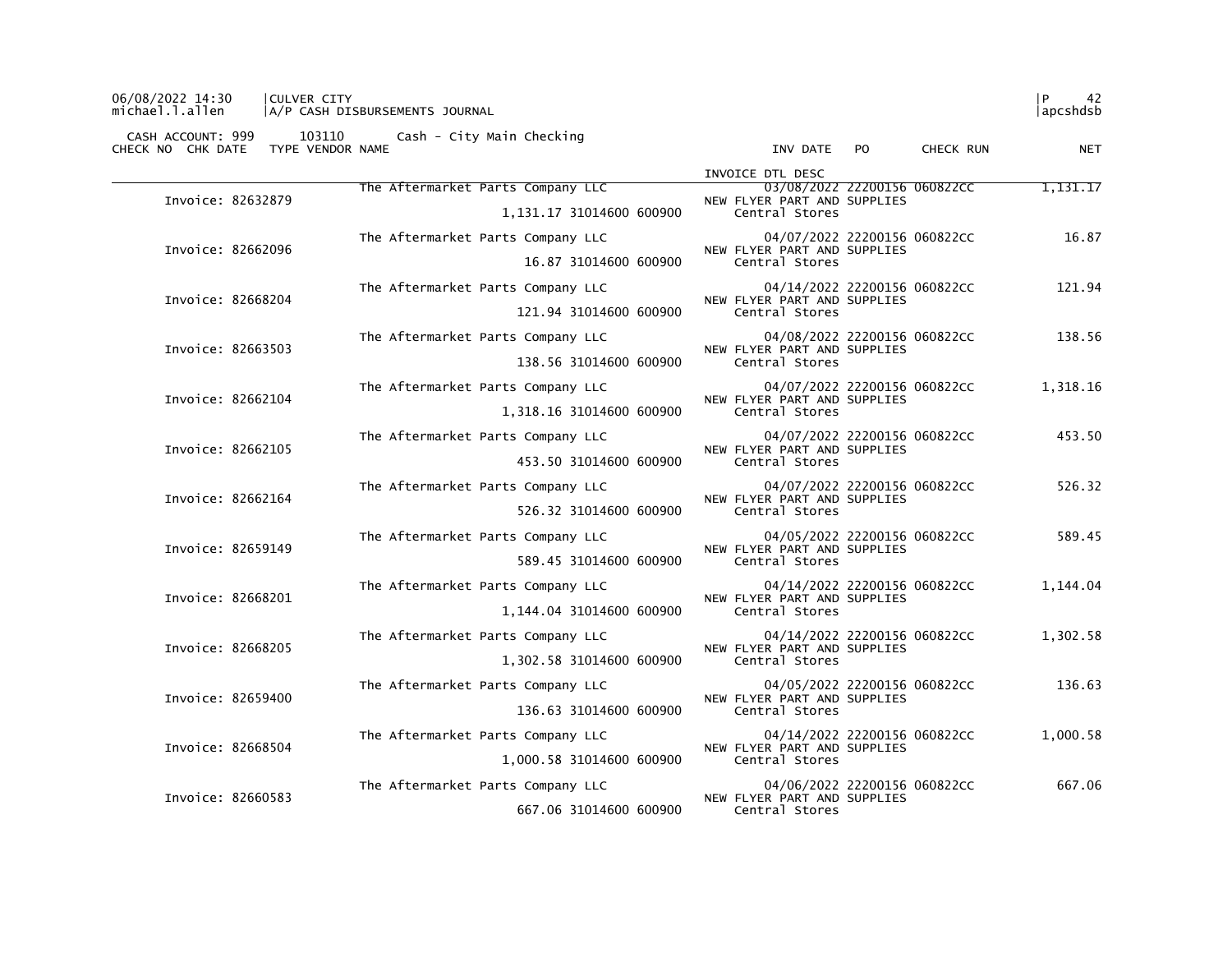| michael.l.allen                        |                                                                             | A/P CASH DISBURSEMENTS JOURNAL                                   |                        |                                                                                   |                              | apcshdsb   |
|----------------------------------------|-----------------------------------------------------------------------------|------------------------------------------------------------------|------------------------|-----------------------------------------------------------------------------------|------------------------------|------------|
| CASH ACCOUNT: 999<br>CHECK NO CHK DATE | 103110<br>TYPE VENDOR NAME                                                  | Cash - City Main Checking                                        |                        | INV DATE PO                                                                       | CHECK RUN                    | <b>NET</b> |
|                                        |                                                                             |                                                                  |                        | INVOICE DTL DESC                                                                  |                              | 114.41     |
| Invoice: 82668523                      |                                                                             | The Aftermarket Parts Company LLC                                | 114.41 31014600 600900 | NEW FLYER PART AND SUPPLIES<br>Central Stores                                     | 04/14/2022 22200156 060822CC |            |
|                                        |                                                                             | The Aftermarket Parts Company LLC                                |                        |                                                                                   | 04/14/2022 22200156 060822CC | 33.49      |
| Invoice: 82668120                      |                                                                             |                                                                  | 33.49 31014600 600900  | NEW FLYER PART AND SUPPLIES<br>Central Stores                                     |                              |            |
|                                        |                                                                             | The Aftermarket Parts Company LLC                                |                        |                                                                                   | 05/20/2022 22200156 060822CC | 150.83     |
| Invoice: 82701757                      |                                                                             |                                                                  | 150.83 31014600 600900 | NEW FLYER PART AND SUPPLIES<br>Central Stores                                     |                              |            |
|                                        |                                                                             | The Aftermarket Parts Company LLC                                |                        |                                                                                   | 04/05/2022 22200156 060822CC | 69.81      |
| Invoice: 82659288                      |                                                                             |                                                                  | 69.81 31014600 600900  | NEW FLYER PART AND SUPPLIES<br>Central Stores                                     |                              |            |
|                                        |                                                                             |                                                                  |                        | CHECK                                                                             | 2956397 TOTAL:               | 12,052.70  |
|                                        |                                                                             | 2956398 06/08/2022 PRTD 109680 The Dumbell Man Fitness Equipment |                        | 05/17/2022                                                                        | 060822CC                     | 165.00     |
|                                        | Invoice: INV013967                                                          |                                                                  | 165.00 10140200 600200 | Preventative Maint., Quarterly, Fitness Equip. - PD<br>$R\&M - \text{Equi}$ pment |                              |            |
|                                        |                                                                             | The Dumbell Man Fitness Equipment                                |                        | 05/17/2022                                                                        | 060822CC                     | 277.50     |
|                                        | Invoice: INV013968                                                          |                                                                  | 277.50 10140200 600200 | Preventative Maintenance, Quarterly, Fitness Equip<br>$R&M - \text{Equi}$ pment   |                              |            |
|                                        |                                                                             | The Dumbell Man Fitness Equipment                                |                        | 05/17/2022                                                                        | 060822CC                     | 67.50      |
|                                        | Invoice: INV013969                                                          |                                                                  | 67.50 10140200 600200  | Preventative Maintenance, Quarterly, Fitness Equip<br>$R\&M - \text{Equi}$        |                              |            |
|                                        |                                                                             | The Dumbell Man Fitness Equipment                                |                        |                                                                                   | 05/17/2022 22203212 060822CC | 715.85     |
|                                        | Invoice: INV013967A                                                         |                                                                  | 715.85 10140200 600200 | Gym Equip. Repair Parts, S/N G1204-770R013N<br>$R\&M - \text{Equi}$               |                              |            |
|                                        |                                                                             | The Dumbell Man Fitness Equipment                                |                        |                                                                                   | 05/17/2022 22203212 060822CC | 3.31       |
|                                        | Invoice: INV013968A                                                         |                                                                  | 3.31 10140200 600200   | Gym Equip. Repair Parts, S/N 030314T1994-400277814<br>$R\&M - \text{Equi}$        |                              |            |
|                                        | Invoice: INV013969A                                                         | The Dumbell Man Fitness Equipment                                |                        |                                                                                   | 05/17/2022 22203212 060822CC | 121.28     |
|                                        |                                                                             |                                                                  | 121.28 10140200 600200 | Gym Equip. Repair Parts, S/N 7-03-A01-059896<br>$R\&M - \text{Equi}$              |                              |            |
|                                        |                                                                             |                                                                  |                        | <b>CHECK</b>                                                                      | 2956398 TOTAL:               | 1,350.44   |
|                                        | 2956399 06/08/2022 PRTD 100490 The Gas Company<br>Invoice: 08620318009-0522 |                                                                  | 57.35 10116100 513000  | 05/24/2022<br>$086 - 203 - 1800 - 9$<br>Utilities                                 | 060822CC                     | 57.35      |
|                                        | Invoice: 06550398009-0222                                                   | The Gas Company                                                  |                        | 02/07/2022<br>$065 - 503 - 9800 - 9$                                              | 060822CC                     | 3,901.61   |

06/08/2022 14:30 |CULVER CITY |P 43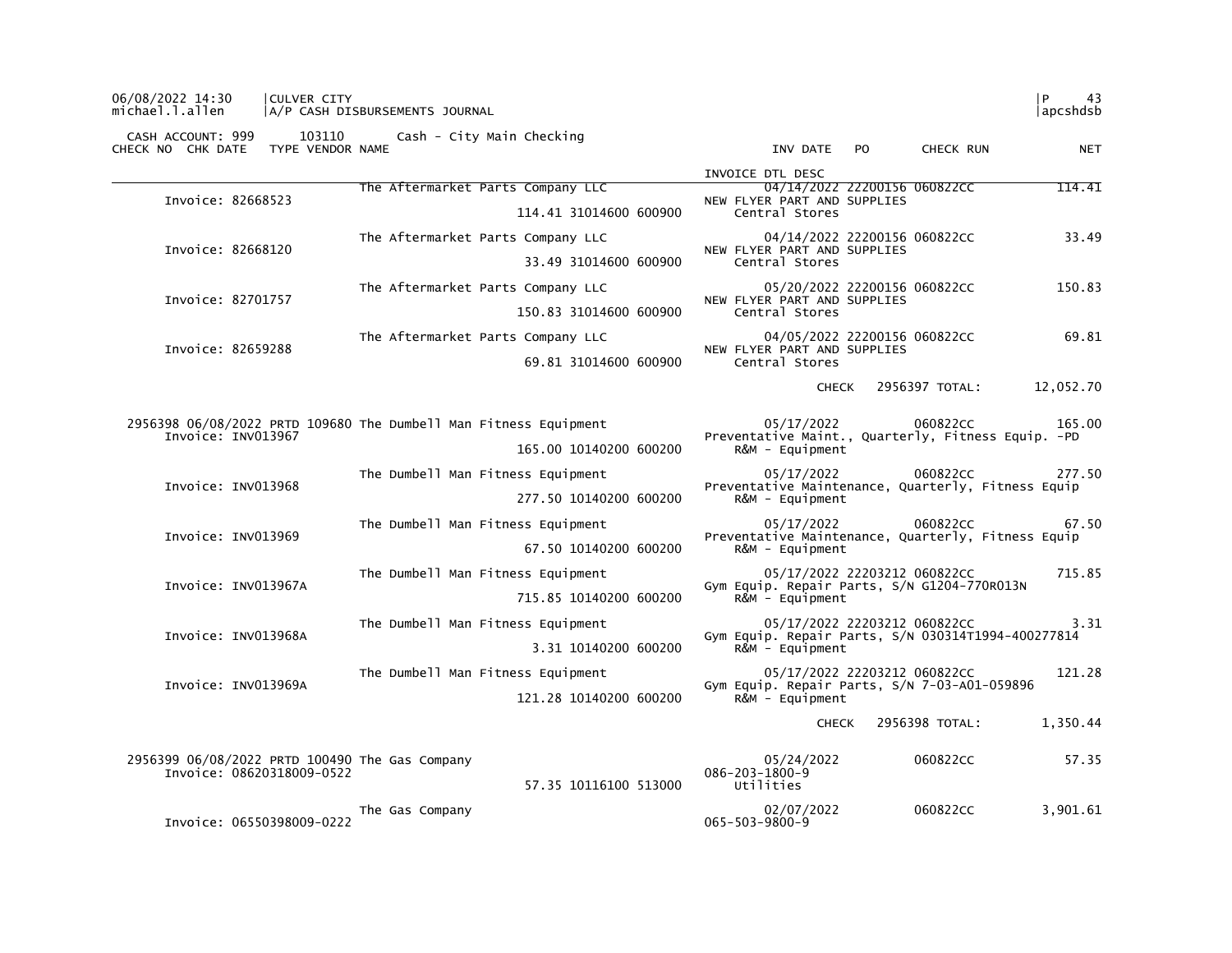| 06/08/2022 14:30<br>michael.l.allen                                             | CULVER CITY                 | A/P CASH DISBURSEMENTS JOURNAL |                                                       |                                          |                                |     |                                                                             | P.<br>44<br> apcshdsb |
|---------------------------------------------------------------------------------|-----------------------------|--------------------------------|-------------------------------------------------------|------------------------------------------|--------------------------------|-----|-----------------------------------------------------------------------------|-----------------------|
| CASH ACCOUNT: 999<br>CHECK NO CHK DATE                                          | 103110<br>TYPE VENDOR NAME  | Cash - City Main Checking      |                                                       |                                          | INV DATE                       | PO. | CHECK RUN                                                                   | <b>NET</b>            |
|                                                                                 |                             |                                |                                                       | INVOICE DTL DESC                         |                                |     |                                                                             |                       |
|                                                                                 |                             |                                | 3,901.61 10116100 513000                              | Utilities                                |                                |     |                                                                             |                       |
| Invoice: 10GC-2021                                                              |                             | The Gas Company                | 24,922.80 30870400 520120                             |                                          | Petroleum Products - Natural G |     | 05/06/2022 22200176 060822CC<br>For Natural Gas Equipment 191-380-2684-4    | 24,922.80             |
|                                                                                 |                             |                                |                                                       |                                          | <b>CHECK</b>                   |     | 2956399 TOTAL:                                                              | 28,881.76             |
| 2956400 06/08/2022 PRTD 106089 James Thomas                                     | Invoice: 050122-051522REIMB |                                | 238.50 10140200 516600                                | National Police week Washington DC       | Special Events & Meetings      |     | 05/31/2022 22203348 060822CC                                                | 238.50                |
|                                                                                 |                             |                                |                                                       |                                          | <b>CHECK</b>                   |     | 2956400 TOTAL:                                                              | 238.50                |
| 2956401 06/08/2022 PRTD 106124 Jill Thomsen<br>Invoice: 051722                  |                             |                                | 48.60 10130300 516500                                 | Recreation Conference Flight             | Conferences & Conventions      |     | 05/17/2022 22203328 060822CC                                                | 48.60                 |
|                                                                                 |                             |                                |                                                       |                                          | <b>CHECK</b>                   |     | 2956401 TOTAL:                                                              | 48.60                 |
| 2956402 06/08/2022 PRTD 111194 Tiffany Bailey                                   | Invoice: 06142022-06162022  |                                | 450.26 10140200 516100                                |                                          | Training & Education           |     | 05/31/2022 22203352 060822CC<br>Training Manager's Workshop, Dana Point, CA | 450.26                |
|                                                                                 |                             |                                |                                                       |                                          | <b>CHECK</b>                   |     | 2956402 TOTAL:                                                              | 450.26                |
| 2956403 06/08/2022 PRTD 110748 Time Warner Cable<br>Invoice: 114882501050122    |                             |                                | 771.95 31016100 512400                                | Acct# 114882501<br>Communications        |                                |     | 05/01/2022 22200781 060822CC                                                | 771.95                |
|                                                                                 |                             |                                |                                                       |                                          | <b>CHECK</b>                   |     | 2956403 TOTAL:                                                              | 771.95                |
| 2956404 06/08/2022 PRTD 110748 Charter Communications<br>Invoice: 0035935050122 |                             |                                | 429.94 31016100 512400                                | Acct# 8448208990035935<br>Communications |                                |     | 05/01/2022 22200437 060822CC                                                | 729.90                |
|                                                                                 |                             |                                | 149.98 42080000 730100PZ429<br>149.98 47555100 512400 | Communications                           | Improvements other than Bldg   |     |                                                                             |                       |
|                                                                                 |                             |                                |                                                       |                                          | <b>CHECK</b>                   |     | 2956404 TOTAL:                                                              | 729.90                |
| 2956405 06/08/2022 PRTD 110748 Charter Communications<br>Invoice: 0069623042822 |                             |                                | 732.08 31016100 512400                                | Acct# 8448300520069623<br>Communications |                                |     | 04/28/2022 22200373 060822CC                                                | 732.08                |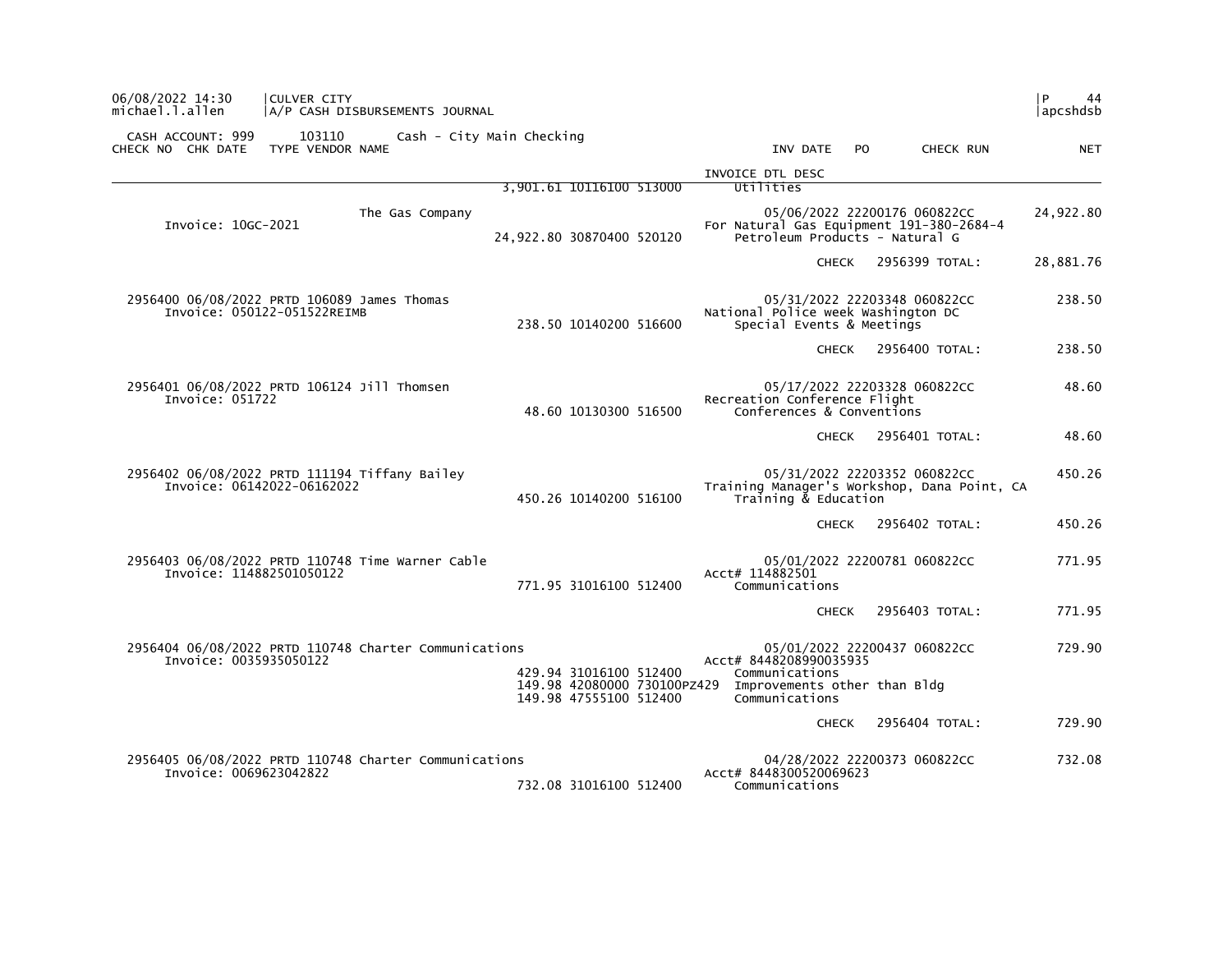| CASH ACCOUNT: 999<br>103110                                      | Cash - City Main Checking                                          |                                                                                           |  |  |  |  |
|------------------------------------------------------------------|--------------------------------------------------------------------|-------------------------------------------------------------------------------------------|--|--|--|--|
| CHECK NO CHK DATE<br>TYPE VENDOR NAME                            |                                                                    | INV DATE<br>PO.<br>CHECK RUN<br><b>NET</b>                                                |  |  |  |  |
|                                                                  |                                                                    | INVOICE DTL DESC<br>2956405 TOTAL:<br>732.08<br><b>CHECK</b>                              |  |  |  |  |
|                                                                  |                                                                    |                                                                                           |  |  |  |  |
| 2956406 06/08/2022 PRTD 110025 TireHub, LLC<br>Invoice: 27442673 |                                                                    | 06/01/2022 22200130 060822CC<br>1,047.02<br><b>TIRES</b>                                  |  |  |  |  |
|                                                                  | 1,047.02 31014600 600900                                           | Central Stores                                                                            |  |  |  |  |
| Invoice: 27434230                                                | TireHub, LLC                                                       | 06/01/2022 22200130 060822CC<br>160.05<br><b>TIRES</b>                                    |  |  |  |  |
|                                                                  | 160.05 31014600 600900                                             | Central Stores                                                                            |  |  |  |  |
|                                                                  | TireHub, LLC                                                       | 05/28/2022 22200130 060822CC<br>143.00                                                    |  |  |  |  |
| Invoice: 27379485                                                | 143.00 31014600 600900                                             | <b>TIRES</b><br>Central Stores                                                            |  |  |  |  |
|                                                                  | TireHub, LLC                                                       | 05/27/2022 22200130 060822CC<br>286.02                                                    |  |  |  |  |
| Invoice: 27371116                                                | 286.02 31014600 600900                                             | <b>TIRES</b><br>Central Stores                                                            |  |  |  |  |
|                                                                  |                                                                    | 2956406 TOTAL:<br>1,636.09<br><b>CHECK</b>                                                |  |  |  |  |
|                                                                  | 2956407 06/08/2022 PRTD 107730 Total Administrative Services Corpo | 05/04/2022<br>060822CC<br>754.20                                                          |  |  |  |  |
| Invoice: IN2382100                                               | 754.20 10114100 619100                                             | April 2022, COBRA, Benefit Continuation Admin.<br>Fiscal Services                         |  |  |  |  |
|                                                                  | Total Administrative Services Corpo                                | 05/06/2022<br>060822CC<br>448.50                                                          |  |  |  |  |
| Invoice: IN2382730                                               | 448.50 10114100 619100                                             | Retiree, March 2022, Benefit Continuation Admin<br>Fiscal Services                        |  |  |  |  |
|                                                                  | Total Administrative Services Corpo                                | 060822CC<br>669.30<br>05/06/2022                                                          |  |  |  |  |
| Invoice: IN2382731                                               | 669.30 10114100 619100                                             | Retiree, April 2022, Benefit Continuation Admin<br>Fiscal Services                        |  |  |  |  |
|                                                                  |                                                                    | 2956407 TOTAL:<br>1,872.00<br><b>CHECK</b>                                                |  |  |  |  |
| Invoice: 8057                                                    | 2956408 06/08/2022 PRTD 109179 Tripepi Smith and Associates, Inc.  | 01/31/2022<br>060822CC<br>1,630.84<br>Communications - Transportation Initiatives - Jan22 |  |  |  |  |
|                                                                  | 1,630.84 20370100 619800                                           | Other Contractual Services                                                                |  |  |  |  |
|                                                                  |                                                                    | 2956408 TOTAL:<br>1,630.84<br><b>CHECK</b>                                                |  |  |  |  |
| 2956409 06/08/2022 PRTD 105452 Tyler Technologies, Inc           |                                                                    | 03/11/2022 22203340 060822CC<br>5,250.00                                                  |  |  |  |  |
| Invoice: 045-371986                                              |                                                                    | Pattern Stream Automated Doc Sys for Budget Book                                          |  |  |  |  |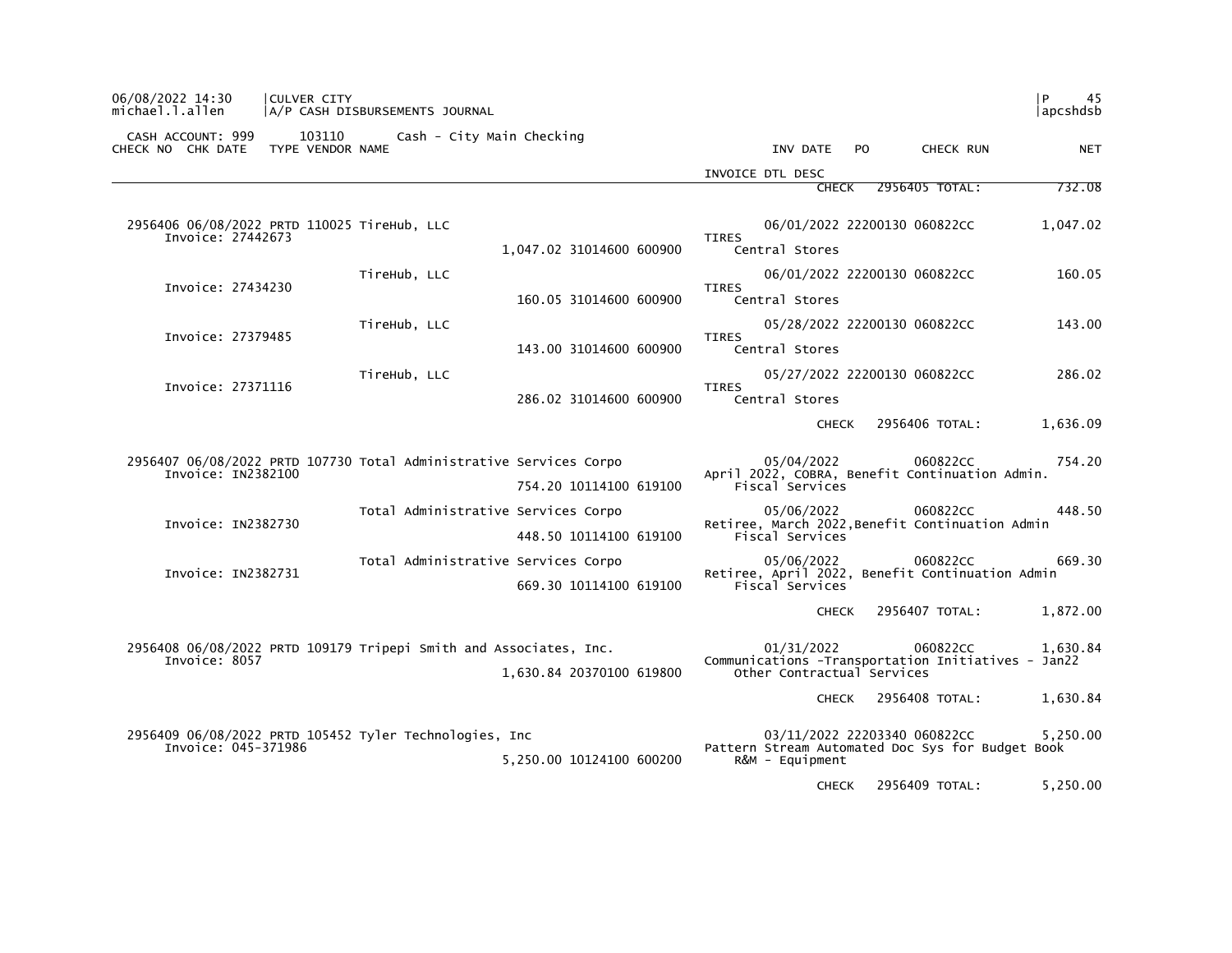| 06/08/2022 14:30<br>CULVER CITY<br>michael.l.allen                         | A/P CASH DISBURSEMENTS JOURNAL                                                                                         |                                                                                                                                | <b>P</b><br>46<br> apcshdsb |
|----------------------------------------------------------------------------|------------------------------------------------------------------------------------------------------------------------|--------------------------------------------------------------------------------------------------------------------------------|-----------------------------|
| CASH ACCOUNT: 999<br>103110<br>TYPE VENDOR NAME<br>CHECK NO CHK DATE       | Cash - City Main Checking                                                                                              | CHECK RUN<br>INV DATE<br>PO.                                                                                                   | <b>NET</b>                  |
|                                                                            |                                                                                                                        | INVOICE DTL DESC                                                                                                               |                             |
| Invoice: 22198299                                                          | 2956410 06/08/2022 PRTD 100677 Santa Monica UCLA Medical Center<br>1,029.00 10140200 614100                            | 05/17/2022 22200299 060822CC<br>Medical Services for Victims - May 2022<br>Medical Services                                    | 1,029.00                    |
|                                                                            |                                                                                                                        | 2956410 TOTAL:<br><b>CHECK</b>                                                                                                 | 1,029.00                    |
| 2956411 06/08/2022 PRTD 102519 Uline Inc<br>Invoice: 148840737             | 124.05 10140200 514100<br>17.94 10140200 600200                                                                        | 05/11/2022 22203185 060822CC<br>Forensic Unit and Facilities Supplies<br>Departmental Special Supplies<br>$R\&M - \text{Equi}$ | 141.99                      |
| Invoice: 148686017                                                         | Uline Inc<br>284.60 10140200 514100<br>2,500.91 10140200 514600                                                        | 05/09/2022 22203156 060822CC<br>EQUIPMENT AND SUPPLIES: GENERAL<br>Departmental Special Supplies<br>Small Tools & Equipment    | 2,785.51                    |
|                                                                            |                                                                                                                        | 2956411 TOTAL:<br><b>CHECK</b>                                                                                                 | 2,927.50                    |
| 2956412 06/08/2022 PRTD 110278 Unifirst Corporation<br>Invoice: 3242726414 | 632.13 30870400 550110<br>23.81 30870400 600100<br>136.12 30870400 600200                                              | 05/23/2022 22200250 060822CC<br>Uniform<br>Uniforms<br>R&M - Building<br>$R\&M - \text{Equi}$                                  | 792.06                      |
| Invoice: 3242726416                                                        | Unifirst Corporation<br>53.66 10160210 550110<br>9.23 10160220 550110<br>9.23 10160260 550110<br>16.71 20460300 550110 | 05/23/2022 22200155 060822CC<br>Uniform<br>Uniforms<br>Uniforms<br>Uniforms<br>Uniforms                                        | 88.83                       |
| Invoice: 3242726421                                                        | Unifirst Corporation<br>18.00 10150250 550110                                                                          | 05/23/2022 22200173 060822CC<br>Uniform<br>Uniforms                                                                            | 18.00                       |
| Invoice: 3242689336                                                        | Unifirst Corporation<br>59.94 10145700 550120                                                                          | 03/07/2022 22200318 060822CC<br>Uniform<br>Laundry                                                                             | 59.94                       |
| Invoice: 3242702814                                                        | Unifirst Corporation<br>27.00 10130220 600200                                                                          | 04/04/2022 22200859 060822CC<br>Mat<br>R&M - Equipment                                                                         | 27.00                       |
| Invoice: 3242706189                                                        | Unifirst Corporation<br>27.00 10130220 600200                                                                          | 04/11/2022 22200859 060822CC<br>Mat<br>$R\&M - \text{Equi}$                                                                    | 27.00                       |
| Invoice: 3242709591                                                        | Unifirst Corporation                                                                                                   | 04/18/2022 22200859 060822CC<br>Mat                                                                                            | 27.00                       |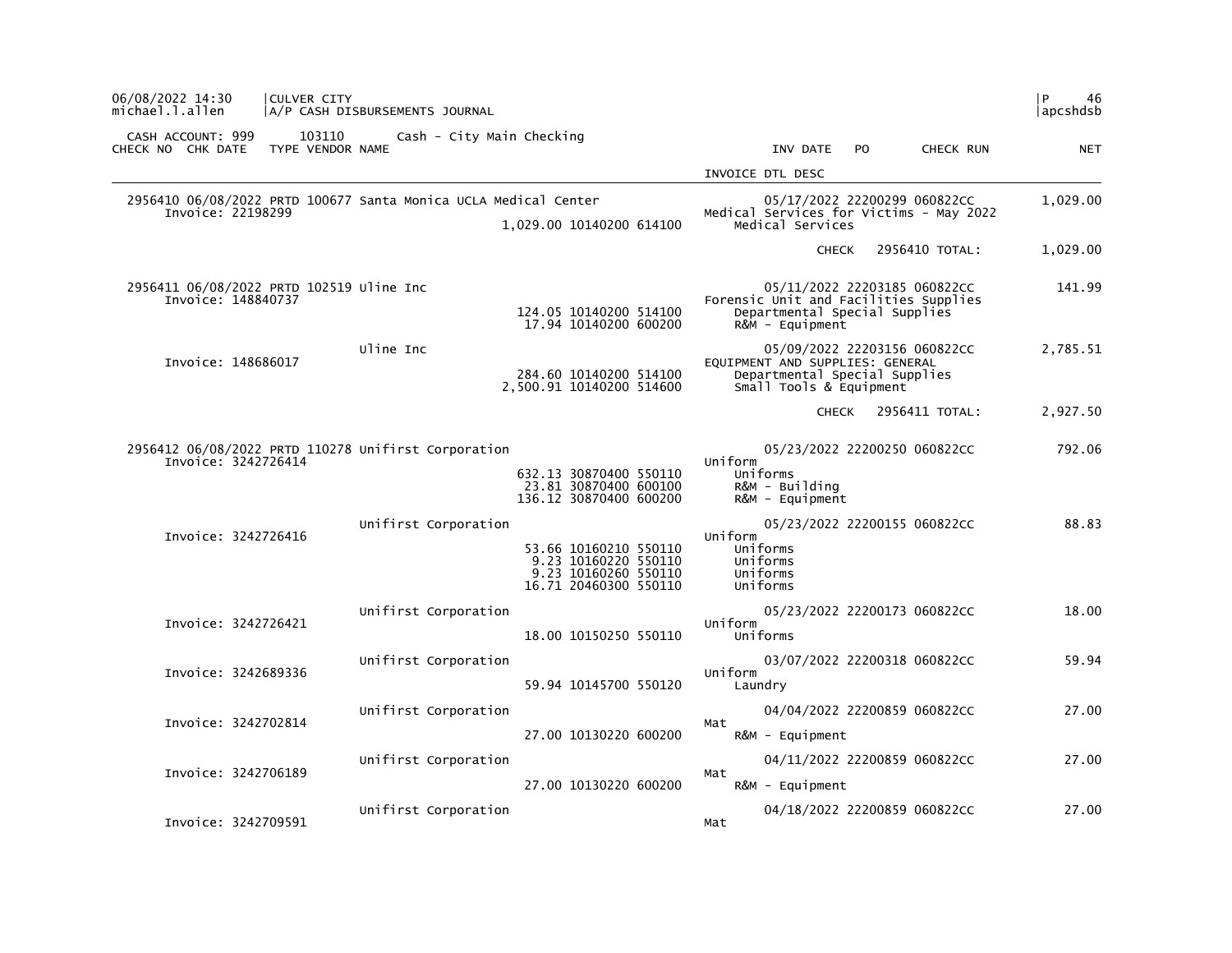## 06/08/2022 14:30 |CULVER CITY |P 47 michael.l.allen |A/P CASH DISBURSEMENTS JOURNAL |apcshdsb

|                     |                      |                       | INVOICE DTL DESC                    |       |
|---------------------|----------------------|-----------------------|-------------------------------------|-------|
|                     |                      | 27.00 10130220 600200 | R&M - Equipment                     |       |
| Invoice: 3242712947 | Unifirst Corporation |                       | 04/25/2022 22200859 060822CC<br>Mat | 27.00 |
|                     |                      | 27.00 10130220 600200 | $R&M - \text{Equi}$ pment           |       |
| Invoice: 3242716345 | Unifirst Corporation |                       | 05/02/2022 22200859 060822CC<br>Mat | 31.75 |
|                     |                      | 31.75 10130220 600200 | $R&M - \text{Equi}$                 |       |
| Invoice: 3242719720 | Unifirst Corporation |                       | 05/09/2022 22200859 060822CC<br>Mat | 17.00 |
|                     |                      | 17.00 10130220 600200 | $R&M - \text{Equi}$ pment           |       |
| Invoice: 3242719721 | Unifirst Corporation |                       | 05/09/2022 22200859 060822CC<br>Mat | 19.00 |
|                     |                      | 19.00 10130220 600200 | $R&M - \text{Equi}$ pment           |       |
| Invoice: 3242719722 | Unifirst Corporation |                       | 05/09/2022 22200859 060822CC        | 11.00 |
|                     |                      | 11.00 10130220 600200 | Mat<br>R&M - Equipment              |       |
| Invoice: 3242719723 | Unifirst Corporation |                       | 05/09/2022 22200859 060822CC        | 34.75 |
|                     |                      | 34.75 10130220 600200 | Mat<br>R&M - Equipment              |       |
| Invoice: 3242723088 | Unifirst Corporation |                       | 05/16/2022 22200859 060822CC        | 17.00 |
|                     |                      | 17.00 10130220 600200 | Mat<br>R&M - Equipment              |       |
|                     | Unifirst Corporation |                       | 05/16/2022 22200859 060822CC        | 19.00 |
| Invoice: 3242723089 |                      | 19.00 10130220 600200 | Mat<br>R&M - Equipment              |       |
|                     | Unifirst Corporation |                       | 05/16/2022 22200859 060822CC        | 11.00 |
| Invoice: 3242723090 |                      | 11.00 10130220 600200 | Mat<br>R&M - Equipment              |       |
|                     | Unifirst Corporation |                       | 05/16/2022 22200859 060822CC        | 34.75 |
| Invoice: 3242723091 |                      | 34.75 10130220 600200 | Mat<br>R&M - Equipment              |       |
|                     | Unifirst Corporation |                       | 05/23/2022 22200859 060822CC        | 30.00 |
| Invoice: 3242726432 |                      | 30.00 10130220 600200 | Mat<br>$R&M - \text{Equi}$ pment    |       |
|                     | Unifirst Corporation |                       | 05/23/2022 22200859 060822CC        | 17.00 |
| Invoice: 3242726433 |                      | 17.00 10130220 600200 | Mat<br>R&M - Equipment              |       |
|                     | Unifirst Corporation |                       | 05/23/2022 22200859 060822CC        | 19.00 |
| Invoice: 3242726434 |                      |                       | Mat                                 |       |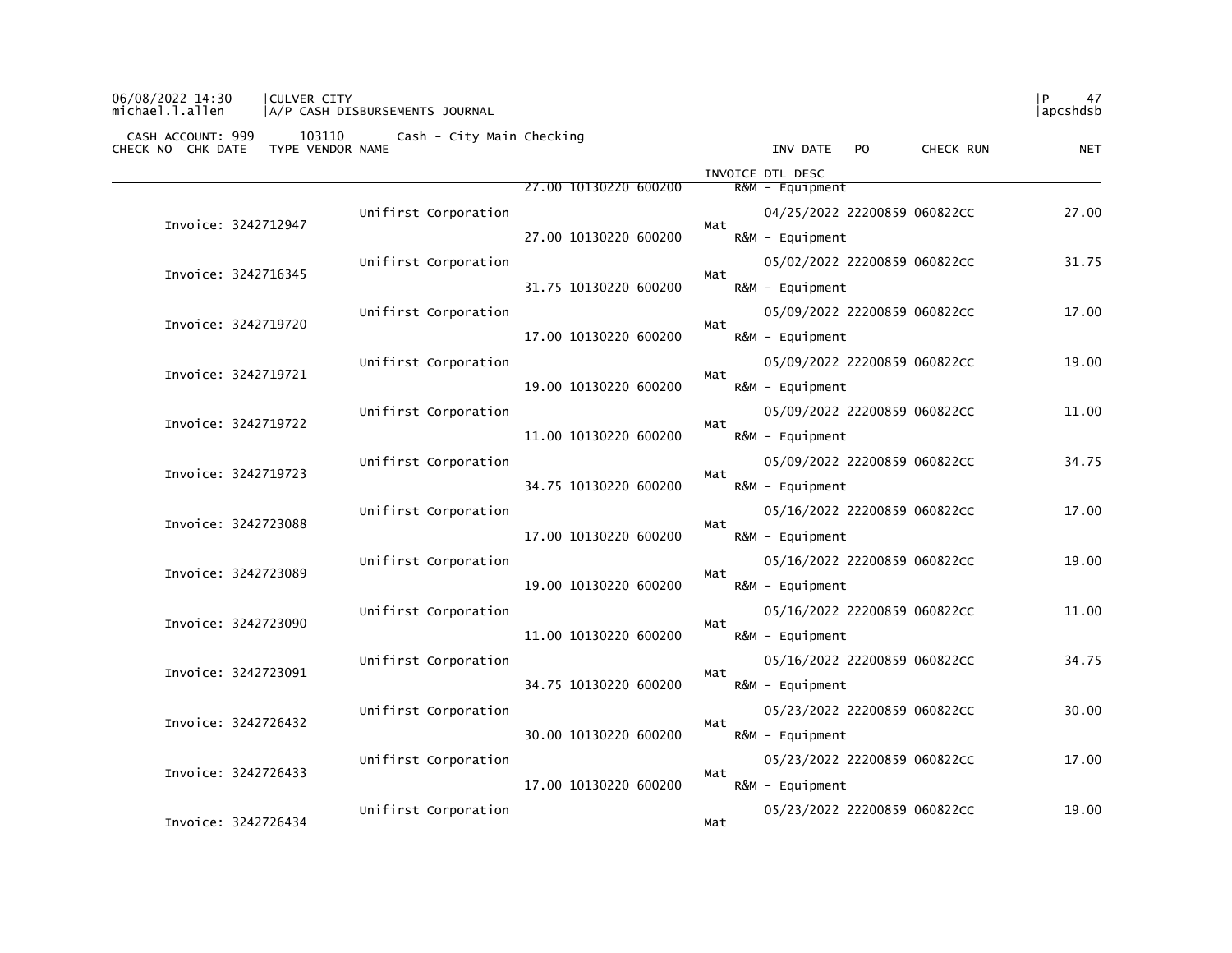| CASH ACCOUNT: 999<br>103110<br>TYPE VENDOR NAME<br>CHECK NO CHK DATE | Cash - City Main Checking |                                                                                                | INV DATE<br>PO.                                                                          | CHECK RUN | <b>NET</b> |
|----------------------------------------------------------------------|---------------------------|------------------------------------------------------------------------------------------------|------------------------------------------------------------------------------------------|-----------|------------|
|                                                                      |                           | 19.00 10130220 600200                                                                          | INVOICE DTL DESC<br>$R&M - \text{Equi}$ pment                                            |           |            |
| Invoice: 324 2729755                                                 | Unifirst Corporation      | 18.40 10114500 550110                                                                          | 05/30/2022 22200147 060822CC<br>ANNUAL UNIFORM SERVICE<br>Uniforms                       |           | 18.40      |
| Invoice: 324 2733099                                                 | Unifirst Corporation      | 15.40 10114500 550110                                                                          | 06/06/2022 22200147 060822CC<br>ANNUAL UNIFORM SERVICE<br>Uniforms                       |           | 15.40      |
| Invoice: 3242729756                                                  | Unifirst Corporation      | 189.49 30870400 550110<br>23.81 30870400 600100<br>136.12 30870400 600200                      | 05/30/2022 22200250 060822CC<br>Uniform<br>Uniforms<br>R&M - Building<br>R&M - Equipment |           | 349.42     |
| Invoice: 3242729762                                                  | Unifirst Corporation      | 25.31 10140200 550120                                                                          | 05/30/2022 22200225 060822CC<br>Uniform<br>Laundry                                       |           | 25.31      |
| Invoice: 3242719702                                                  | Unifirst Corporation      | 189.38 20260400 550110                                                                         | 05/09/2022 22200366 060822CC<br>Uniform<br>Uniforms                                      |           | 189.38     |
| Invoice: 3242723070                                                  | Unifirst Corporation      | 153.00 20260400 550110                                                                         | 05/16/2022 22200366 060822CC<br>Uniform<br>Uniforms                                      |           | 153.00     |
| Invoice: 3242726415                                                  | Unifirst Corporation      | 153.00 20260400 550110                                                                         | 05/23/2022 22200366 060822CC<br>Uniform<br>Uniforms                                      |           | 153.00     |
| Invoice: 3242729758                                                  | Unifirst Corporation      | 39.15 10160210 550110<br>9.23 10160220 550110<br>9.23 10160260 550110<br>16.71 20460300 550110 | 05/30/2022 22200155 060822CC<br>Uniform<br>Uniforms<br>Uniforms<br>Uniforms<br>Uniforms  |           | 74.32      |
| Invoice: 3242726420                                                  | Unifirst Corporation      | 39.82 10140200 550120                                                                          | 05/23/2022 22200225 060822CC<br>Uniform<br>Laundry                                       |           | 39.82      |
| Invoice: 3242726582                                                  | Unifirst Corporation      | 27.03 20370200 550110                                                                          | 05/23/2022 22200509 060822CC<br>Uniform<br>Uniforms                                      |           | 27.03      |
| Invoice: 3242719706                                                  | Unifirst Corporation      |                                                                                                | 05/09/2022 22200233 060822CC<br>Uniforms                                                 |           | 48.14      |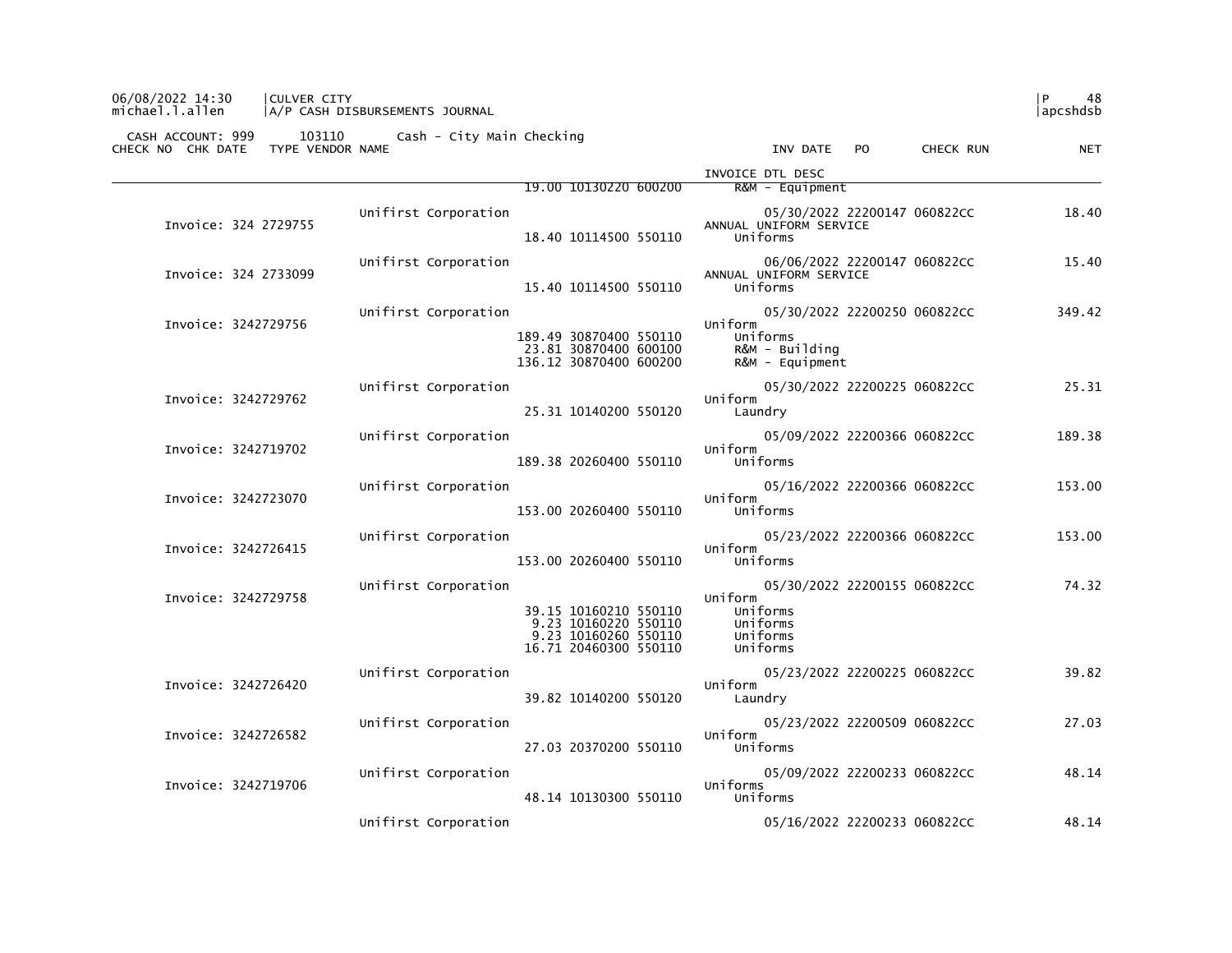| P<br>49<br>apcshdsb |                                                           |                                                                                      |              |                                        |                                                               | A/P CASH DISBURSEMENTS JOURNAL                          | CULVER CITY                            | 06/08/2022 14:30<br>michael.l.allen    |  |
|---------------------|-----------------------------------------------------------|--------------------------------------------------------------------------------------|--------------|----------------------------------------|---------------------------------------------------------------|---------------------------------------------------------|----------------------------------------|----------------------------------------|--|
| <b>NET</b>          | CHECK RUN                                                 | PO.                                                                                  |              | INV DATE                               |                                                               | Cash - City Main Checking                               | 103110<br>TYPE VENDOR NAME             | CASH ACCOUNT: 999<br>CHECK NO CHK DATE |  |
|                     |                                                           |                                                                                      |              | INVOICE DTL DESC                       |                                                               |                                                         |                                        |                                        |  |
|                     |                                                           |                                                                                      |              | Uniforms<br>Uniforms                   | 48.14 10130300 550110                                         |                                                         |                                        | Invoice: 3242723074                    |  |
| 48.14               |                                                           | 05/23/2022 22200233 060822CC                                                         |              | Uniforms<br>Uniforms                   | 48.14 10130300 550110                                         | Unifirst Corporation                                    |                                        | Invoice: 3242726419                    |  |
| 2,517.58            | 2956412 TOTAL:                                            |                                                                                      | <b>CHECK</b> |                                        |                                                               |                                                         |                                        |                                        |  |
| 1,421.75            |                                                           | 05/12/2022 22200425 060822CC                                                         |              | Acct#370691171-00002<br>Communications | 1,421.75 10145200 512400                                      |                                                         | 2956413 06/08/2022 PRTD 101674 Verizon | Invoice: 9904596572                    |  |
| 1,421.75            | 2956413 TOTAL:                                            |                                                                                      | <b>CHECK</b> |                                        |                                                               |                                                         |                                        |                                        |  |
| 59,494.75           | 060822CC<br>WCA, FY21/2 Tree Maintenance, 4/16/22-4/30/22 | Other Contractual Services                                                           |              | 04/30/2022                             | 59,494.75 10160220 619800                                     | 2956414 06/08/2022 PRTD 100388 West Coast Arborists Inc |                                        | Invoice: 185695                        |  |
| 59,494.75           | 2956414 TOTAL:                                            |                                                                                      | <b>CHECK</b> |                                        |                                                               |                                                         |                                        |                                        |  |
| 4,623.00            |                                                           | 05/06/2022 22203305 060822CC<br>Rebuilt Transmission - Unit: 1969<br>R&M - Equipment |              | 4,623.00 30870400 600200               | 2956415 06/08/2022 PRTD 109627 Western Automatic Transmission |                                                         | Invoice: 11586                         |                                        |  |
| 4,623.00            | 2956415 TOTAL:                                            |                                                                                      | <b>CHECK</b> |                                        |                                                               |                                                         |                                        |                                        |  |
| 6,019.38            | 060822CC                                                  | Billing Services - April 2022                                                        |              | 05/02/2022<br>Fiscal Services          | 6,019.38 10145300 619100                                      | 2956416 06/08/2022 PRTD 100399 Wittman Enterprises LLC  |                                        | Invoice: 2204010                       |  |
| 6,019.38            | 2956416 TOTAL:                                            |                                                                                      | <b>CHECK</b> |                                        |                                                               |                                                         |                                        |                                        |  |
| 2,745,939.99        | *** CASH ACCOUNT TOTAL ***                                |                                                                                      |              |                                        | NUMBER OF CHECKS 194                                          |                                                         |                                        |                                        |  |
|                     |                                                           | <b>AMOUNT</b>                                                                        |              | <b>COUNT</b>                           |                                                               |                                                         |                                        |                                        |  |
|                     |                                                           | 1,850,554.66<br>895, 385.33                                                          |              | 180<br>14                              | TOTAL PRINTED CHECKS<br>TOTAL EFT'S                           |                                                         |                                        |                                        |  |

\*\*\* GRAND TOTAL \*\*\* 2,745,939.99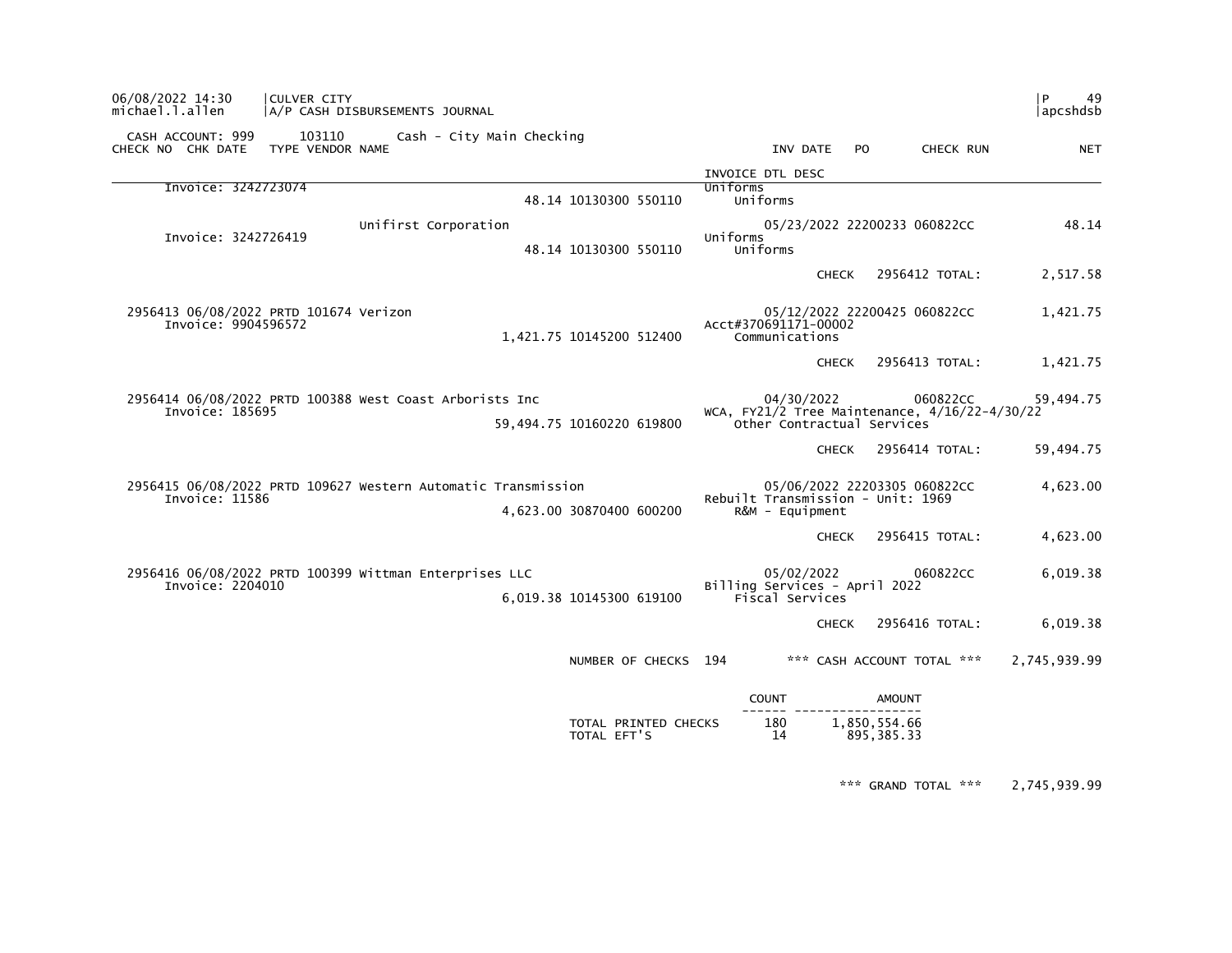| 06/09/2022 10:54<br> CULVER CITY<br>michael.l.allen<br>A/P CASH DISBURSEMENTS JOURNAL                                                                                   |                                                                                                                                           | l P<br>$\mathbf{1}$<br> apcshdsb |
|-------------------------------------------------------------------------------------------------------------------------------------------------------------------------|-------------------------------------------------------------------------------------------------------------------------------------------|----------------------------------|
| CASH ACCOUNT: 999<br>103110<br>Cash - City Main Checking<br>CHECK NO CHK DATE<br>TYPE VENDOR NAME                                                                       | INV DATE<br>CHECK RUN<br>PO.                                                                                                              | <b>NET</b>                       |
|                                                                                                                                                                         | INVOICE DTL DESC                                                                                                                          |                                  |
| 1800 06/09/2022 WIRE 107868 United States Department of Treasur<br>Invoice: 413400<br>207,706.30 101<br>202410<br>81,281.64 101<br>202420<br>348, 186. 71 101<br>202710 | 06/10/2022<br>060922PR<br>Payroll Run 1 - Warrant 220605<br>FICA-Oasdi Taxes Payable<br>FICA-Medicare Payable<br>Federal Tax W/H Payable  | 637, 174.65                      |
|                                                                                                                                                                         | <b>CHECK</b><br>1800 TOTAL:                                                                                                               | 637, 174.65                      |
| 1801 06/09/2022 WIRE 107869 State of California - Franchise Tax<br>Invoice: 413401<br>11,555.32 101<br>202450<br>135,696.96 101<br>202720                               | 06/10/2022<br>060922PR<br>Pavroll Run $1$ - Warrant 220605<br>State Disability Ins Payable<br>State Tax W/H Payable                       | 147,252.28                       |
|                                                                                                                                                                         | <b>CHECK</b><br>1801 TOTAL:                                                                                                               | 147,252.28                       |
| 1802 06/09/2022 WIRE 107871 CalPERS<br>Invoice: 413402<br>202210<br>554, 212.44 101                                                                                     | 06/10/2022<br>060922PR<br>Payroll Run 1 - Warrant 220605<br>PERS Payable                                                                  | 554, 212.44                      |
|                                                                                                                                                                         | 1802 TOTAL:<br><b>CHECK</b>                                                                                                               | 554, 212.44                      |
| 1803 06/09/2022 WIRE 110727 ExpertPay<br>Invoice: 413405<br>4,686.38 101<br>202150                                                                                      | 06/10/2022<br>060922PR<br>Payroll Run $1$ - Warrant 220605<br>Payroll Pyble-Garnishments                                                  | 4,686.38                         |
|                                                                                                                                                                         | 1803 TOTAL:<br><b>CHECK</b>                                                                                                               | 4,686.38                         |
| 72312 06/09/2022 EFT 105836 Culver City Employees Association<br>Invoice: 413386<br>202160<br>4,635.00 101                                                              | 06/10/2022<br>060922PR<br>Payroll Run $1$ - Warrant 220605<br>Payroll Pybl-Union Dues                                                     | 4,635.00                         |
|                                                                                                                                                                         | 72312 TOTAL:<br><b>CHECK</b>                                                                                                              | 4,635.00                         |
| 72313 06/09/2022 EFT 105837 Culver City Fire Management<br>Invoice: 413387<br>105.00 101<br>202160                                                                      | 06/10/2022<br>060922PR<br>Payroll Run 1 - Warrant 220605<br>Payroll Pybl-Union Dues                                                       | 105.00                           |
|                                                                                                                                                                         | 72313 TOTAL:<br><b>CHECK</b>                                                                                                              | 105.00                           |
| 72314 06/09/2022 EFT 100092 Culver City Firefighters #1927<br>Invoice: 413383<br>3,250.20 101<br>202160<br>1,205.75 101<br>202960<br>202990<br>427.50 101               | 06/10/2022<br>060922PR<br>Payroll Run 1 - Warrant 220605<br>Payroll Pybl-Union Dues<br>Union Insurance Payable<br>Misc Deductions Payable | 4,883.45                         |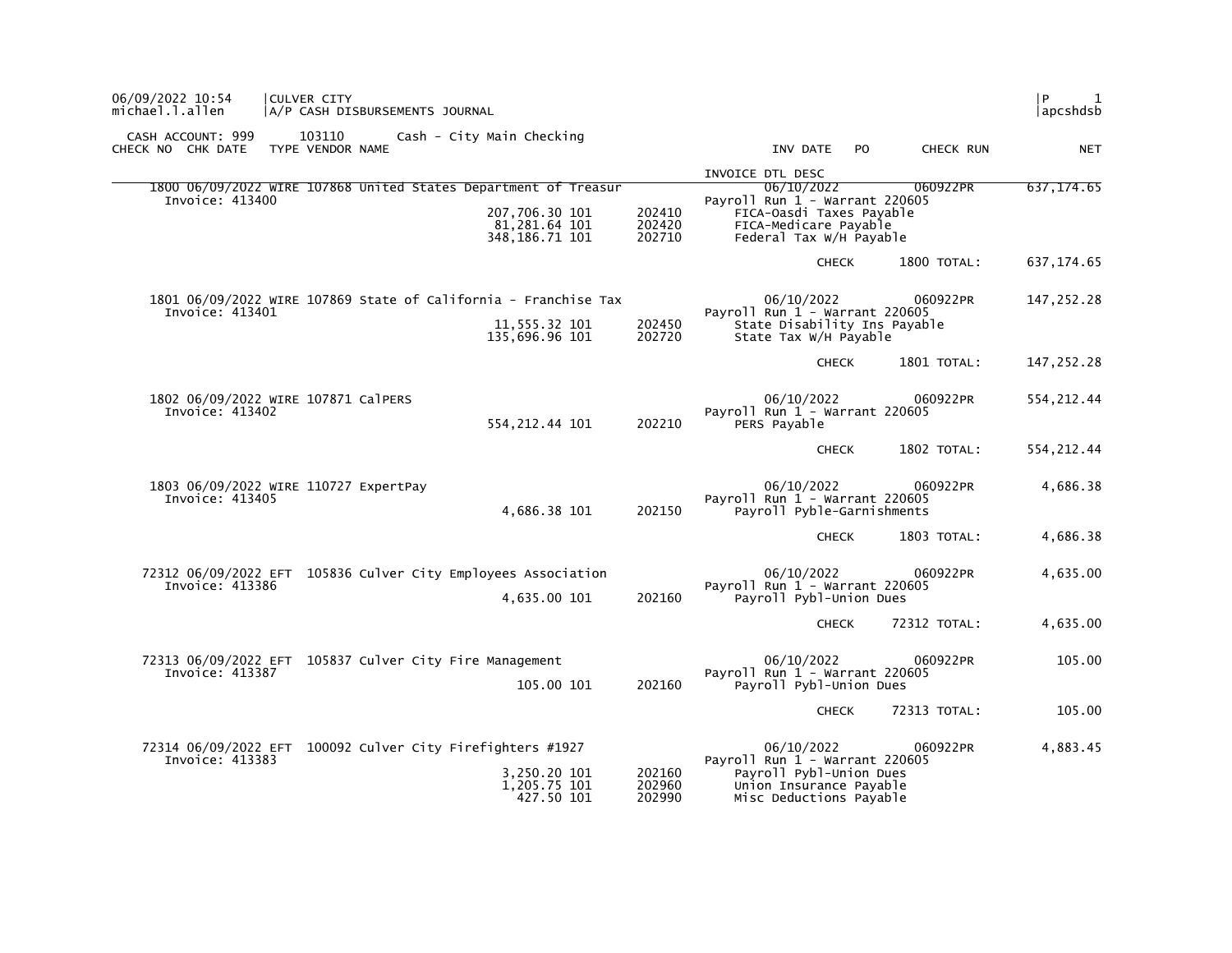| <b>CULVER CITY</b><br>A/P CASH DISBURSEMENTS JOURNAL |                                                                                                                                                                                                                                                                                                                                                                                                                                                                                   |                              |          | l P<br> apcshdsb                                                                                                                                                                                                                                                                                                                                                                                                                                                                                                                                                                                                                                                                                                     |
|------------------------------------------------------|-----------------------------------------------------------------------------------------------------------------------------------------------------------------------------------------------------------------------------------------------------------------------------------------------------------------------------------------------------------------------------------------------------------------------------------------------------------------------------------|------------------------------|----------|----------------------------------------------------------------------------------------------------------------------------------------------------------------------------------------------------------------------------------------------------------------------------------------------------------------------------------------------------------------------------------------------------------------------------------------------------------------------------------------------------------------------------------------------------------------------------------------------------------------------------------------------------------------------------------------------------------------------|
| 103110<br>TYPE VENDOR NAME                           |                                                                                                                                                                                                                                                                                                                                                                                                                                                                                   | INV DATE                     |          | <b>NET</b>                                                                                                                                                                                                                                                                                                                                                                                                                                                                                                                                                                                                                                                                                                           |
|                                                      |                                                                                                                                                                                                                                                                                                                                                                                                                                                                                   | INVOICE DTL DESC             |          | 4,883.45                                                                                                                                                                                                                                                                                                                                                                                                                                                                                                                                                                                                                                                                                                             |
|                                                      |                                                                                                                                                                                                                                                                                                                                                                                                                                                                                   |                              |          |                                                                                                                                                                                                                                                                                                                                                                                                                                                                                                                                                                                                                                                                                                                      |
|                                                      | 202160                                                                                                                                                                                                                                                                                                                                                                                                                                                                            | 06/10/2022                   |          | 780.00                                                                                                                                                                                                                                                                                                                                                                                                                                                                                                                                                                                                                                                                                                               |
|                                                      |                                                                                                                                                                                                                                                                                                                                                                                                                                                                                   |                              |          | 780.00                                                                                                                                                                                                                                                                                                                                                                                                                                                                                                                                                                                                                                                                                                               |
|                                                      | 202160<br>202960                                                                                                                                                                                                                                                                                                                                                                                                                                                                  | 06/10/2022                   |          | 10,933.60                                                                                                                                                                                                                                                                                                                                                                                                                                                                                                                                                                                                                                                                                                            |
|                                                      |                                                                                                                                                                                                                                                                                                                                                                                                                                                                                   |                              |          | 10,933.60                                                                                                                                                                                                                                                                                                                                                                                                                                                                                                                                                                                                                                                                                                            |
|                                                      | 202160<br>202960                                                                                                                                                                                                                                                                                                                                                                                                                                                                  | 06/10/2022                   |          | 1,637.15                                                                                                                                                                                                                                                                                                                                                                                                                                                                                                                                                                                                                                                                                                             |
|                                                      |                                                                                                                                                                                                                                                                                                                                                                                                                                                                                   |                              |          | 1,637.15                                                                                                                                                                                                                                                                                                                                                                                                                                                                                                                                                                                                                                                                                                             |
|                                                      | 202130                                                                                                                                                                                                                                                                                                                                                                                                                                                                            | 06/10/2022                   |          | 19,818.91                                                                                                                                                                                                                                                                                                                                                                                                                                                                                                                                                                                                                                                                                                            |
|                                                      |                                                                                                                                                                                                                                                                                                                                                                                                                                                                                   |                              |          | 19,818.91                                                                                                                                                                                                                                                                                                                                                                                                                                                                                                                                                                                                                                                                                                            |
|                                                      | 202250                                                                                                                                                                                                                                                                                                                                                                                                                                                                            | 06/10/2022<br>PARS Payable   |          | 6,464.06                                                                                                                                                                                                                                                                                                                                                                                                                                                                                                                                                                                                                                                                                                             |
|                                                      |                                                                                                                                                                                                                                                                                                                                                                                                                                                                                   |                              |          | 6,464.06                                                                                                                                                                                                                                                                                                                                                                                                                                                                                                                                                                                                                                                                                                             |
| 72320 06/09/2022 EFT 104990 Virginia Lynn Lay        | 202150                                                                                                                                                                                                                                                                                                                                                                                                                                                                            | 06/10/2022<br>Warrant 220605 |          | 625.00                                                                                                                                                                                                                                                                                                                                                                                                                                                                                                                                                                                                                                                                                                               |
|                                                      |                                                                                                                                                                                                                                                                                                                                                                                                                                                                                   |                              |          | 625.00                                                                                                                                                                                                                                                                                                                                                                                                                                                                                                                                                                                                                                                                                                               |
| 72321 06/09/2022 EFT 109505 Yvonne M. Valdez         |                                                                                                                                                                                                                                                                                                                                                                                                                                                                                   | 06/10/2022                   | 060922PR | 600.00                                                                                                                                                                                                                                                                                                                                                                                                                                                                                                                                                                                                                                                                                                               |
|                                                      | Cash - City Main Checking<br>72315 06/09/2022 EFT 105839 Culver City Management Group<br>780.00 101<br>72316 06/09/2022 EFT 105841 Culver City Police Association<br>8,500.00 101<br>2,433.60 101<br>72317 06/09/2022 EFT 105842 Culver City Police Management Group<br>1,200.00 101<br>437.15 101<br>72318 06/09/2022 EFT 109504 Glendale Federal Credit Union<br>19,818.91 101<br>72319 06/09/2022 EFT 107643 US Bank Institutional Trust-Western<br>6,464.06 101<br>625.00 101 |                              |          | P <sub>O</sub><br>CHECK RUN<br>72314 TOTAL:<br><b>CHECK</b><br>060922PR<br>Payroll Run 1 - Warrant 220605<br>Payroll Pybl-Union Dues<br><b>CHECK</b><br>72315 TOTAL:<br>060922PR<br>Payroll Run 1 - Warrant 220605<br>Payroll Pybl-Union Dues<br>Union Insurance Payable<br><b>CHECK</b><br>72316 TOTAL:<br>060922PR<br>Payroll Run $1$ - Warrant 220605<br>Payroll Pybl-Union Dues<br>Union Insurance Payable<br>72317 TOTAL:<br><b>CHECK</b><br>060922PR<br>Payroll Run $1$ - Warrant 220605<br>Payroll Pyble-Credit Union<br>72318 TOTAL:<br><b>CHECK</b><br>060922PR<br>Payroll Run 1 - Warrant 220605<br>72319 TOTAL:<br><b>CHECK</b><br>060922PR<br>Payroll Pyble-Garnishments<br>72320 TOTAL:<br><b>CHECK</b> |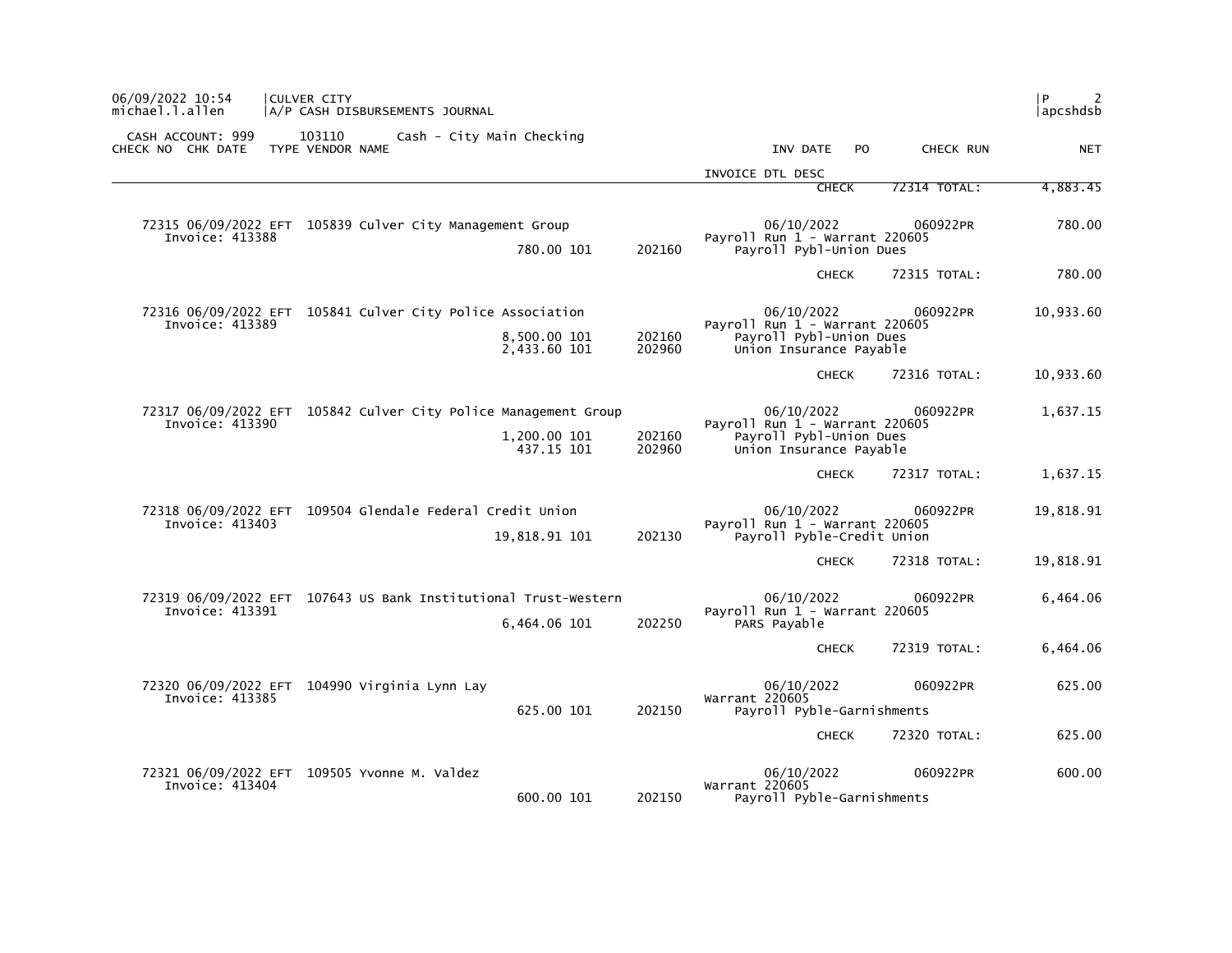| 06/09/2022 10:54<br>michael.l.allen    | CULVER CITY<br> A/P CASH DISBURSEMENTS JOURNAL                               |                                |                                                                                                           | l P.<br>3<br> apcshdsb |
|----------------------------------------|------------------------------------------------------------------------------|--------------------------------|-----------------------------------------------------------------------------------------------------------|------------------------|
| CASH ACCOUNT: 999<br>CHECK NO CHK DATE | 103110<br>Cash - City Main Checking<br>TYPE VENDOR NAME                      |                                | CHECK RUN<br>INV DATE<br>PO.                                                                              | <b>NET</b>             |
|                                        |                                                                              |                                | INVOICE DTL DESC                                                                                          |                        |
|                                        |                                                                              |                                | <b>CHECK</b><br>72321 TOTAL:                                                                              | 600.00                 |
| Invoice: 413392                        | 2956417 06/09/2022 PRTD 107826 Ameriflex LLC<br>5,630.37 101                 | 202855<br>183.00 101<br>202860 | 060922PR<br>06/10/2022<br>Payroll Run $1$ - Warrant 220605<br>Sect 125-Medical<br>Sect 125-Dependent Care | 5,813.37               |
|                                        |                                                                              |                                | 2956417 TOTAL:<br><b>CHECK</b>                                                                            | 5,813.37               |
| Invoice: 413393                        | 2956418 06/09/2022 PRTD 107827 CalPERS                                       | 351.62 101<br>202950           | 06/10/2022<br>060922PR<br>Payroll Run $1$ - Warrant 220605<br>Special Insururance Payable                 | 351.62                 |
|                                        |                                                                              |                                | 2956418 TOTAL:<br><b>CHECK</b>                                                                            | 351.62                 |
| Invoice: 413395                        | 2956419 06/09/2022 PRTD 107829 ICMA Retirement Trust - 457<br>166,687.32 101 | 202140                         | 06/10/2022<br>060922PR<br>Payroll Run 1 - Warrant 220605<br>Payroll Pyble-Def Comp                        | 166,687.32             |
|                                        |                                                                              |                                | 2956419 TOTAL:<br><b>CHECK</b>                                                                            | 166,687.32             |
| Invoice: 413396                        | 2956420 06/09/2022 PRTD 107830 ICMA Retirement Trust - 457<br>27,800.00 101  | 202170                         | 06/10/2022<br>060922PR<br>Payroll Run $1$ - Warrant 220605<br>Payroll Pybl-RHS Plan                       | 27,800.00              |
|                                        |                                                                              |                                | 2956420 TOTAL:<br><b>CHECK</b>                                                                            | 27,800.00              |
| Invoice: 413397                        | 2956421 06/09/2022 PRTD 107834 Internal Revenue Service                      | 50.00 101<br>202150            | 06/10/2022<br>060922PR<br>Payroll Run $1$ - Warrant 220605<br>Payroll Pyble-Garnishments                  | 50.00                  |
|                                        |                                                                              |                                | 2956421 TOTAL:<br><b>CHECK</b>                                                                            | 50.00                  |
| Invoice: 413394                        | 2956422 06/09/2022 PRTD 107828 Los Angeles County Sheriff's Depart           | 166.92 101<br>202150           | 06/10/2022<br>060922PR<br>Payroll Run $1$ - Warrant 220605<br>Payroll Pyble-Garnishments                  | 166.92                 |
|                                        |                                                                              |                                | 2956422 TOTAL:<br><b>CHECK</b>                                                                            | 166.92                 |
| Invoice: 413398                        | 2956423 06/09/2022 PRTD 107836 State of California<br>2,955.66 101           | 202150                         | 06/10/2022<br>060922PR<br>Payroll Run 1 - Warrant 220605<br>Payroll Pyble-Garnishments                    | 2,955.66               |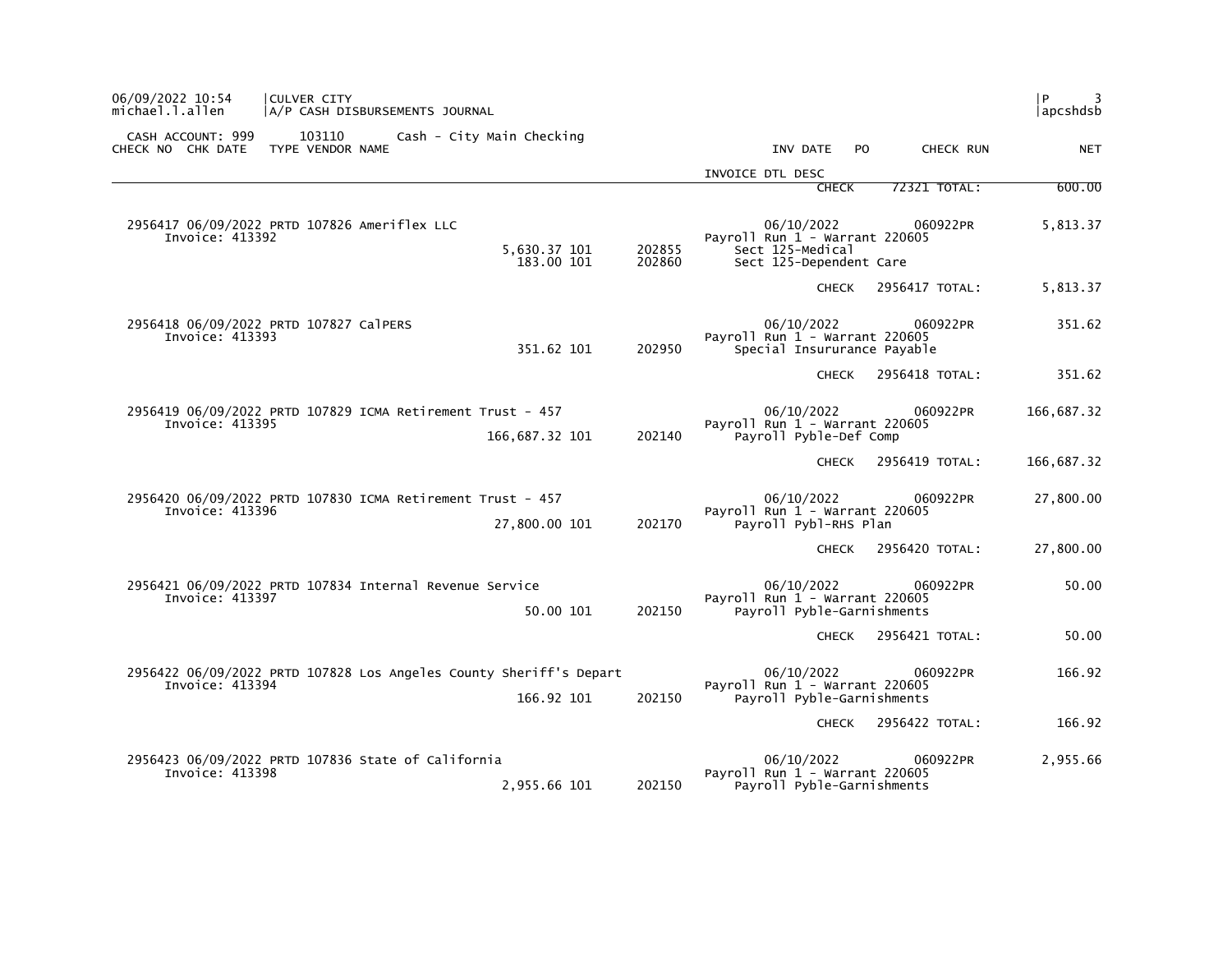| 06/09/2022 10:54<br>michael.l.allen                                                 | CULVER CITY<br> A/P CASH DISBURSEMENTS JOURNAL |                           |             |                                              |    |                                                |              |                                           | $\overline{4}$<br>. P<br> apcshdsb |  |
|-------------------------------------------------------------------------------------|------------------------------------------------|---------------------------|-------------|----------------------------------------------|----|------------------------------------------------|--------------|-------------------------------------------|------------------------------------|--|
| CASH ACCOUNT: 999<br>CHECK NO CHK DATE                                              | 103110<br>TYPE VENDOR NAME                     | Cash - City Main Checking |             |                                              |    | INV DATE                                       | PO.          | CHECK RUN                                 | <b>NET</b>                         |  |
|                                                                                     |                                                |                           |             |                                              |    | INVOICE DTL DESC                               |              |                                           |                                    |  |
|                                                                                     |                                                |                           |             |                                              |    |                                                | <b>CHECK</b> | 2956423 TOTAL:                            | 2,955.66                           |  |
| 2956424 06/09/2022 PRTD 100373 United Way of Greater Los Angeles<br>Invoice: 413384 |                                                |                           |             |                                              |    | 06/10/2022<br>Payroll Run $1$ - Warrant 220605 |              | 060922PR                                  | 23.00                              |  |
|                                                                                     |                                                |                           | 23.00 101   | 202500                                       |    |                                                |              | Charity Contribution Payable              |                                    |  |
|                                                                                     |                                                |                           |             |                                              |    |                                                | <b>CHECK</b> | 2956424 TOTAL:                            | 23.00                              |  |
|                                                                                     |                                                |                           |             | NUMBER OF CHECKS                             | 22 |                                                |              | *** CASH ACCOUNT TOTAL ***                | 1,597,655.81                       |  |
|                                                                                     |                                                |                           |             |                                              |    | <b>COUNT</b>                                   |              | AMOUNT                                    |                                    |  |
|                                                                                     |                                                |                           | TOTAL EFT'S | TOTAL PRINTED CHECKS<br>TOTAL WIRE TRANSFERS |    | 8<br>10                                        |              | 203,847.89<br>1, 343, 325.75<br>50,482.17 |                                    |  |
|                                                                                     |                                                |                           |             |                                              |    |                                                |              |                                           |                                    |  |

\*\*\* GRAND TOTAL \*\*\* 1,597,655.81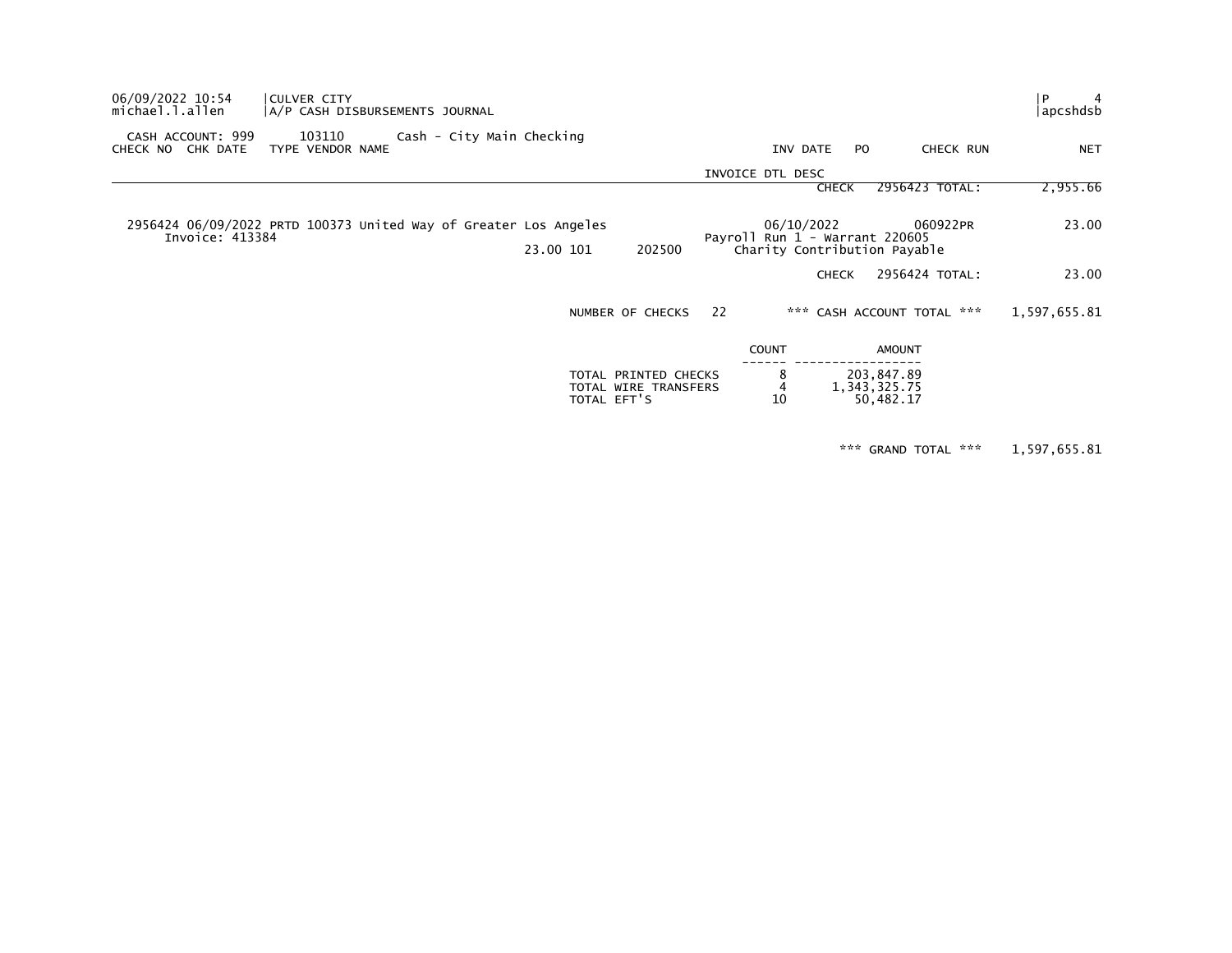| 06/15/2022 15:01<br><b>CULVER CITY</b><br>michael.l.allen                          | A/P CASH DISBURSEMENTS JOURNAL                                                                                                   | l P<br>1<br> apcshdsb                                                                                                                                                                                                            |
|------------------------------------------------------------------------------------|----------------------------------------------------------------------------------------------------------------------------------|----------------------------------------------------------------------------------------------------------------------------------------------------------------------------------------------------------------------------------|
| CASH ACCOUNT: 999<br>103110<br>CHECK NO CHK DATE TYPE VENDOR NAME                  | Cash - City Main Checking                                                                                                        | INV DATE PO<br>CHECK RUN<br><b>NET</b>                                                                                                                                                                                           |
| 72322 06/15/2022 EFT 101268 1st Class Preparatory Inc<br>Invoice: 060722           | 10,206.00 10130250 619800                                                                                                        | INVOICE DTL DESC<br>06/07/2022<br>061522CC<br>10,206.00<br>1st Class Pre-K for May 2022<br>Other Contractual Services                                                                                                            |
|                                                                                    |                                                                                                                                  | 10,206.00<br>72322 TOTAL:<br><b>CHECK</b>                                                                                                                                                                                        |
| 72323 06/15/2022 EFT 101488 Akiko Miyoshi<br>Invoice: 051322                       | 2,201.50 10130240 619800                                                                                                         | 05/13/2022<br>2,201.50<br>061522CC<br>Lets get fit- Spring Classes & Season Pass<br>Other Contractual Services                                                                                                                   |
|                                                                                    |                                                                                                                                  | 2,201.50<br>72323 TOTAL:<br><b>CHECK</b>                                                                                                                                                                                         |
| 72324 06/15/2022 EFT 110832 Amazon Capitol Services Inc<br>Invoice: 1HTV-QPQV-QN1N | 264.59 10140200 512100                                                                                                           | 05/25/2022 22203289 061522CC<br>264.59<br>ITEM: FlexiSpot Motorized Standing Desk Converter<br>Office Expense                                                                                                                    |
| Invoice: 1GPD-H7GP-3H4W                                                            | Amazon Capitol Services Inc                                                                                                      | 06/07/2022 22203393 061522CC<br>299.87<br>ITEM: FlexiSpot Standing Desk Converter - Torrez<br>299.87 20380000 740100PB008 Furniture & Furnishings                                                                                |
| Invoice: 1LHW-FYGV-903F                                                            | Amazon Capitol Services Inc<br>$-22.05$ 10140200 512100                                                                          | $-22.05$<br>06/10/2022 22203289 061522CC<br>Credit: FlexiSpot Motorized Standing Desk<br>Office Expense                                                                                                                          |
| Invoice: 1GNJ-1W9C-9KFR                                                            | Amazon Capitol Services Inc<br>52.89 10130212 514100<br>40.64 10130212 514100<br>15.42 10130212 514100<br>363.30 10130212 514100 | 06/10/2022 22203442 061522CC<br>472.25<br>ITEM: Bunch O Balloons Zuru 420 Self Sealing (Camp<br>Departmental Special Supplies<br>Departmental Special Supplies<br>Departmental Special Supplies<br>Departmental Special Supplies |
| Invoice: 19FM-F9NK-J1H6                                                            | Amazon Capitol Services Inc<br>-14.87 10130212 514100                                                                            | 04/18/2022 22203442 061522CC<br>$-14.87$<br>Credit, ITEM Amazon Basics All Purpose Washable G<br>Departmental Special Supplies                                                                                                   |
|                                                                                    |                                                                                                                                  | 999.79<br>72324 TOTAL:<br>CHECK                                                                                                                                                                                                  |
| 72325 06/15/2022 EFT 110447 Behnam Kanani<br>Invoice: 060722                       | 4,283.30 10130250 619800                                                                                                         | 06/07/2022<br>4,283.30<br>061522CC<br>Golden Tiger Kung Fu Class for May 2022<br>Other Contractual Services                                                                                                                      |
|                                                                                    |                                                                                                                                  | 72325 TOTAL:<br>4,283.30<br><b>CHECK</b>                                                                                                                                                                                         |
| Invoice: 284856                                                                    | 72326 06/15/2022 EFT 108206 Burke, Williams & Sorensen, LLP<br>4,731.77 10113100 611600                                          | 05/20/2022<br>061522CC<br>4,731.77<br>Prof Legal Svcs thru April 30, 2022, 07383-0001 PD<br>Legal Services - Miscellaneous                                                                                                       |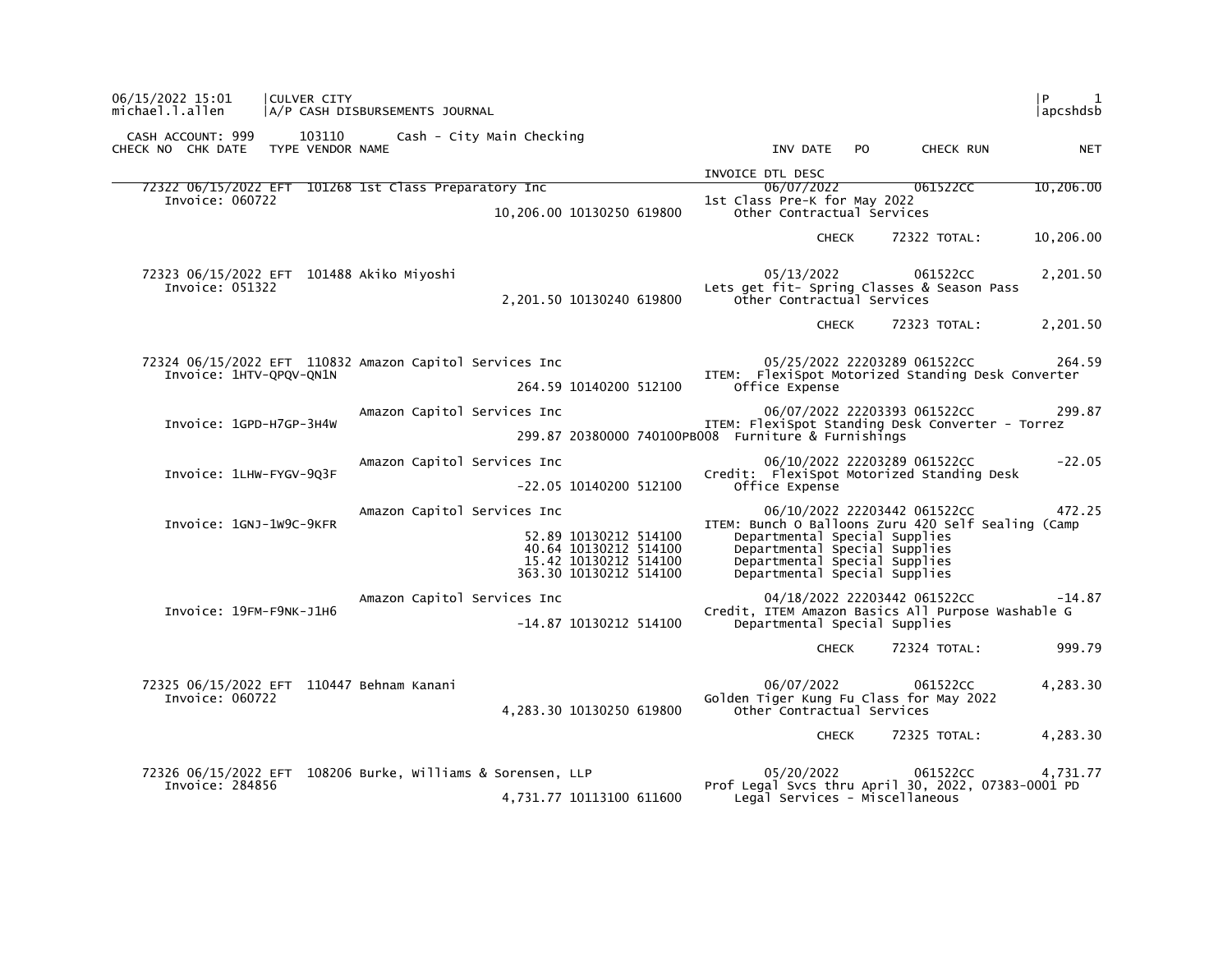| P<br>2<br>  apcshdsb |                                                                                    |     |              |                                                                     |                                                                                       | A/P CASH DISBURSEMENTS JOURNAL | CULVER CITY                | 06/15/2022 15:01<br>michael.l.allen                                            |  |
|----------------------|------------------------------------------------------------------------------------|-----|--------------|---------------------------------------------------------------------|---------------------------------------------------------------------------------------|--------------------------------|----------------------------|--------------------------------------------------------------------------------|--|
| <b>NET</b>           | CHECK RUN                                                                          | PO. |              | INV DATE                                                            | Cash - City Main Checking                                                             |                                | 103110<br>TYPE VENDOR NAME | CASH ACCOUNT: 999<br>CHECK NO CHK DATE                                         |  |
|                      |                                                                                    |     |              | INVOICE DTL DESC                                                    |                                                                                       |                                |                            |                                                                                |  |
| 4,731.77             | 72326 TOTAL:                                                                       |     | <b>CHECK</b> |                                                                     |                                                                                       |                                |                            |                                                                                |  |
| 105.098.69           | 061522CC<br>Electrification Prg. - Dev. 8, 12,14, $4/1-5/31/22$                    |     |              | 06/07/2022<br>Consulting Services                                   | 98,751.64 20370319 610400<br>6,347.05 20380000 619800PB002 other Contractual Services |                                |                            | 72327 06/15/2022 EFT 110750 Center for Transportation and the E<br>Invoice: 15 |  |
| 105,098.69           | 72327 TOTAL:                                                                       |     | <b>CHECK</b> |                                                                     |                                                                                       |                                |                            |                                                                                |  |
| 3,836.48             | 061522CC<br>Annual AQMD Rule 461 Vapor Recovery Testing                            |     |              | 11/15/2021<br>Other Contractual Services                            | 3,836.48 30870400 619800                                                              |                                |                            | 72328 06/15/2022 EFT 102306 Fleming Environmental Inc<br>Invoice: 18009        |  |
| 3,836.48             | 72328 TOTAL:                                                                       |     | <b>CHECK</b> |                                                                     |                                                                                       |                                |                            |                                                                                |  |
| 280.00               | 05/18/2022 22201915 061522CC<br>Minutes: 4/13/2022, Finance Advisory Comm. Mtg.    |     |              | City Commission Expenses                                            | 280.00 10114100 517000                                                                |                                |                            | 72329 06/15/2022 EFT 101229 Kristi Callan<br>Invoice: 1551                     |  |
| 245.00               | 05/26/2022 22201915 061522CC<br>Minutes: 5/11/2022, Finance Advisory Comm. Mtg.    |     |              | City Commission Expenses                                            | 245.00 10114100 517000                                                                | Kristi Callan                  |                            | Invoice: 1554                                                                  |  |
| 245.00               | 05/05/2022 22200792 061522CC<br>Minutes: 3/29/2022, Mobility, Traffic & Parking    |     |              | City Commission Expenses                                            | 245.00 10122300 517000                                                                | Kristi Callan                  |                            | Invoice: 1547                                                                  |  |
| 910.00               | 05/16/2022 22200792 061522CC<br>Minutes: 5/3/2022, City Council Meeeting           |     |              | City Commission Expenses                                            | 910.00 10122300 517000                                                                | Kristi Callan                  |                            | Invoice: 1548                                                                  |  |
| 490.00               | 05/16/2022 22200792 061522CC                                                       |     |              | Minutes: 5/9/2022, City Council Meeting<br>City Commission Expenses | 490.00 10122300 517000                                                                | Kristi Callan                  |                            | Invoice: 1549                                                                  |  |
| 805.00               | 05/20/2022 22200792 061522CC<br>Minutes: 5/16/2022, City Council Meeting           |     |              | City Commission Expenses                                            | 805.00 10122300 517000                                                                | Kristi Callan                  |                            | Invoice: 1550                                                                  |  |
| 455.00               | 05/24/2022 22200792 061522CC<br>Minutes: 05/17/2022, City Council Meeting          |     |              | City Commission Expenses                                            | 455.00 10122300 517000                                                                | Kristi Callan                  |                            | Invoice: 1552                                                                  |  |
| 70.00                | 06/03/2022 22200792 061522CC<br>Minutes: 4/17/2022, Landlord Tenant Mediation Mtg. |     |              | City Commission Expenses                                            | 70.00 10122300 517000                                                                 | Kristi Callan                  |                            | Invoice: 1558                                                                  |  |
| 350.00               | 06/06/2022 22200792 061522CC<br>Minutes: 4/21/2022, Bicycle & Pedestrian Adv. mtg. |     |              |                                                                     |                                                                                       | Kristi Callan                  |                            | Invoice: 1559                                                                  |  |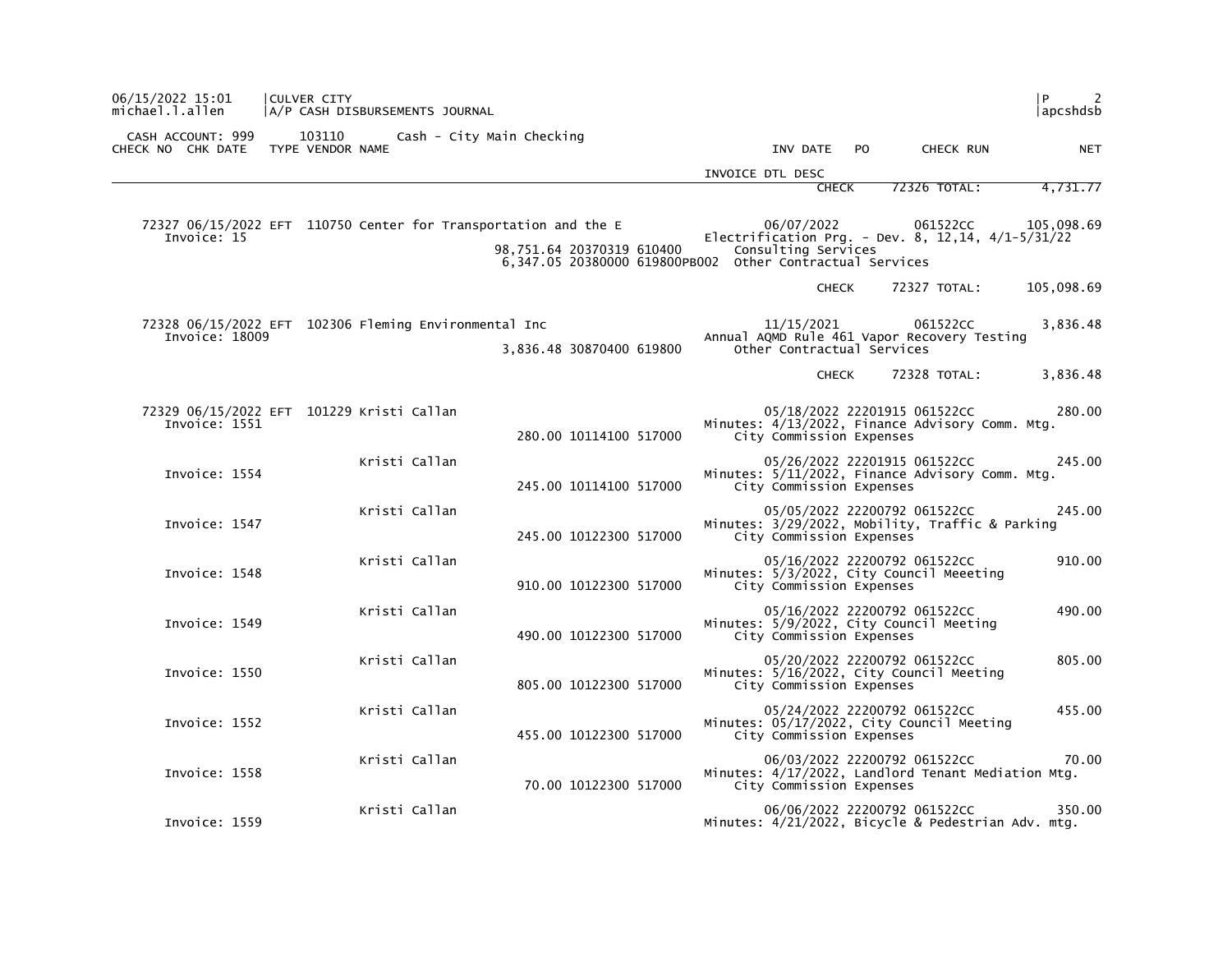| 06/15/2022 15:01<br>michael.l.allen                                             | <b>CULVER CITY</b>         | A/P CASH DISBURSEMENTS JOURNAL |                                                               |                        |  |                                                                              |           |                                                                                   | l P.<br>3<br> apcshdsb                                           |
|---------------------------------------------------------------------------------|----------------------------|--------------------------------|---------------------------------------------------------------|------------------------|--|------------------------------------------------------------------------------|-----------|-----------------------------------------------------------------------------------|------------------------------------------------------------------|
| CASH ACCOUNT: 999<br>CHECK NO CHK DATE                                          | 103110<br>TYPE VENDOR NAME |                                | Cash - City Main Checking                                     |                        |  | INV DATE                                                                     | <b>PO</b> | CHECK RUN                                                                         | <b>NET</b>                                                       |
|                                                                                 |                            |                                |                                                               | 350.00 10122300 517000 |  | INVOICE DTL DESC<br>City Commission Expenses                                 |           |                                                                                   |                                                                  |
| Invoice: 1560                                                                   |                            | Kristi Callan                  |                                                               | 350.00 10122300 517000 |  | City Commission Expenses                                                     |           | 06/06/2022 22200792 061522CC<br>Minutes: 5/10/2022, Mobility, Traffic & Parking M | 350.00                                                           |
| Invoice: 1557                                                                   |                            | Kristi Callan                  |                                                               |                        |  | 210.00 41322400 517000PZ502 City Commission Expenses                         |           | 06/03/2022 22200319 061522CC                                                      | 210.00<br>Minutes: 5/17/2022, Cultural Affairs Comm. Meeting     |
| Invoice: 1555                                                                   |                            | Kristi Callan                  |                                                               | 140.00 10130100 517000 |  | PRCS Commission Meeting Minutes<br>City Commission Expenses                  |           | 05/26/2022 22200162 061522CC                                                      | 140.00                                                           |
|                                                                                 |                            |                                |                                                               |                        |  | <b>CHECK</b>                                                                 |           | 72329 TOTAL:                                                                      | 4,550.00                                                         |
| 72330 06/15/2022 EFT 110086 Learn n' Play the Bi-lingual Way<br>Invoice: 060722 |                            |                                | 1,120.00 10130250 619800                                      |                        |  | 06/07/2022<br>Other Contractual Services                                     |           | 061522CC<br>Lean n' Play Pre-School Class for May 2022                            | 1,120.00                                                         |
|                                                                                 |                            |                                |                                                               |                        |  | <b>CHECK</b>                                                                 |           | 72330 TOTAL:                                                                      | 1,120.00                                                         |
| 72331 06/15/2022 EFT 100236 Motorola<br>Invoice: 8281381757                     |                            |                                | 1,278.46 10145700 514100                                      |                        |  | APX7000 Portable Radios<br>Departmental Special Supplies                     |           | 05/19/2022 22202848 061522CC                                                      | 1,278.46                                                         |
|                                                                                 |                            |                                |                                                               |                        |  | <b>CHECK</b>                                                                 |           | 72331 TOTAL:                                                                      | 1,278.46                                                         |
| 72332 06/15/2022 EFT 110478 Ortiz Enterprises Inc<br>Invoice: PR-002-27         |                            |                                | 317, 328.11 43480000 730100PR002 Improvements other than Bldg |                        |  | 05/19/2022                                                                   |           | 061522CC                                                                          | 317.328.11<br>Pay#27, Culver Blvd. Filtration & Stormwater Treat |
|                                                                                 |                            |                                |                                                               |                        |  | <b>CHECK</b>                                                                 |           | 72332 TOTAL:                                                                      | 317, 328.11                                                      |
| 72333 06/15/2022 EFT 101345 Poonam Sharma<br>Invoice: 060722                    |                            |                                | 1,925.00 10130250 619800                                      |                        |  | 06/07/2022<br>Other Contractual Services                                     |           | 061522CC<br>Kids Time - Pre-School Class for May 2022                             | 1,925.00                                                         |
|                                                                                 |                            |                                |                                                               |                        |  | <b>CHECK</b>                                                                 |           | 72333 TOTAL:                                                                      | 1,925.00                                                         |
| 72334 06/15/2022 EFT 111086 Red Bear Timber Company LLC<br>Invoice: 2228        |                            |                                | 2,900.00 20524500 619800                                      |                        |  | 06/01/2022<br>Consulting Services for May 2022<br>Other Contractual Services |           | 061522CC                                                                          | 2,900.00                                                         |
|                                                                                 |                            |                                |                                                               |                        |  | <b>CHECK</b>                                                                 |           | 72334 TOTAL:                                                                      | 2,900.00                                                         |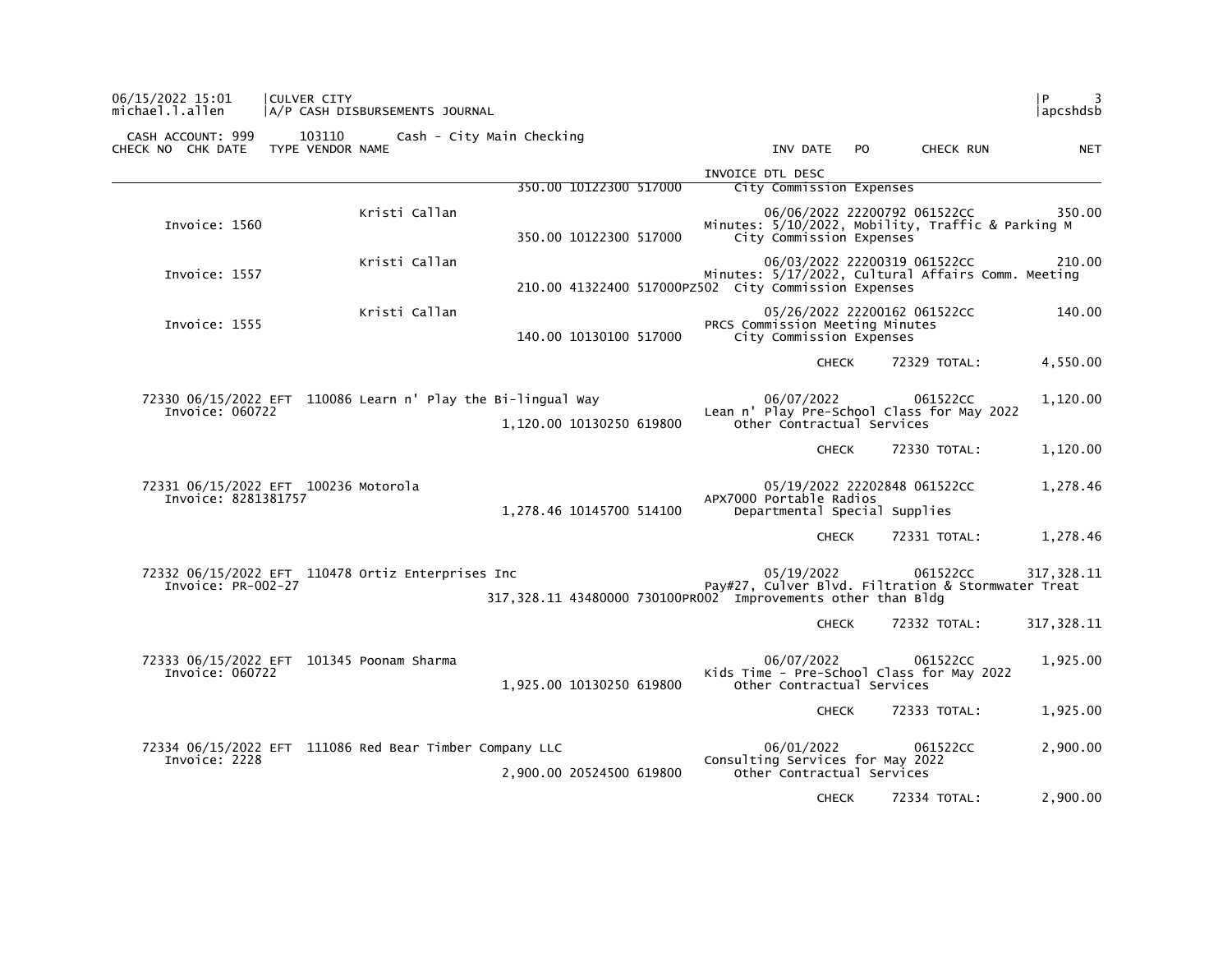| l P<br>4<br> apcshdsb |                              |                                                                                                                                   |                                     | CULVER CITY<br>A/P CASH DISBURSEMENTS JOURNAL                   |                             | 06/15/2022 15:01<br>michael.l.allen                     |
|-----------------------|------------------------------|-----------------------------------------------------------------------------------------------------------------------------------|-------------------------------------|-----------------------------------------------------------------|-----------------------------|---------------------------------------------------------|
| <b>NET</b>            | CHECK RUN                    | INV DATE<br>PO.                                                                                                                   | Cash - City Main Checking           | 103110                                                          |                             | CASH ACCOUNT: 999<br>CHECK NO CHK DATE TYPE VENDOR NAME |
|                       |                              | INVOICE DTL DESC                                                                                                                  |                                     |                                                                 |                             |                                                         |
| 420.00                | 061522CC                     | 06/08/2022<br>Fencing Class for Spring 2022<br>Other Contractual Services                                                         | 420.00 10130240 619800              | 72335 06/15/2022 EFT 103441 Salle d'Armes Couturier             | Invoice: 060822             |                                                         |
| 420.00                | 72335 TOTAL:                 | <b>CHECK</b>                                                                                                                      |                                     |                                                                 |                             |                                                         |
| 8,598.10              | 061522CC                     | 06/08/2022<br>The Skateside Afterschool Classes for May 2022<br>Other Contractual Services                                        | 8,598.10 10130240 619800            | 72336 06/15/2022 EFT 109115 The Skateside                       | Invoice: 060822             |                                                         |
| 8,598.10              | 72336 TOTAL:                 | <b>CHECK</b>                                                                                                                      |                                     |                                                                 |                             |                                                         |
| 4,650.00              | 061522CC                     | 04/30/2022<br>Professional Svcs - $4/4/22-5/1/22$ , Mesmer Low Flow<br>4,650.00 43480000 730100PR005 Improvements other than Bldg |                                     | 72337 06/15/2022 EFT 110280 Wallace & Associates Consutling, In | Invoice: W800313            |                                                         |
| 1,856.00              | 061522CC                     | 05/31/2022<br>Prof Services, 5/2/22-5/29/22, Mesmer Low Flow Div<br>1,856.00 43480000 730100PR005 Improvements other than Bldg    | Wallace & Associates Consutling, In |                                                                 | Invoice: W800384            |                                                         |
| 6,506.00              | 72337 TOTAL:                 | <b>CHECK</b>                                                                                                                      |                                     |                                                                 |                             |                                                         |
| 2,800.00              | 061522CC                     | 05/26/2022<br>Westside Youth Orchestra Concert 5/21/22                                                                            |                                     | 72338 06/15/2022 EFT 109468 Westside Youth Orchestra            | Invoice: 2022-PAG           |                                                         |
| 2,800.00              | 72338 TOTAL:                 | <b>CHECK</b>                                                                                                                      |                                     |                                                                 |                             |                                                         |
| 8,053.50              | 061522CC                     | 06/06/2022<br>YSE Afterschool Class for May 2022<br>Other Contractual Services                                                    | 8,053.50 10130240 619800            | 72339 06/15/2022 EFT 110593 YSE Enterprise Corp                 | Invoice: 060622             |                                                         |
| 8,053.50              | 72339 TOTAL:                 | <b>CHECK</b>                                                                                                                      |                                     |                                                                 |                             |                                                         |
| 233.63                | 05/25/2022 22203371 061522CC | Date Change Banners for 1-Day Hiring Event 6/25<br>Advertising and Public Relatio                                                 | 233.63 20370100 517300              | 2956425 06/15/2022 PRTD 100624 AAA Flag and Banner MFG Co Inc   | Invoice: INV273087          |                                                         |
| 233.63                | 2956425 TOTAL:               | <b>CHECK</b>                                                                                                                      |                                     |                                                                 |                             |                                                         |
| 467.48                | 05/17/2022 22203316 061522CC | Mileage Sacramento, CA<br>Conferences & Conventions                                                                               | 467.48 10130100 516500              | 2956426 06/15/2022 PRTD 105705 Armando Abrego                   | Invoice: 030822-031122REIMB |                                                         |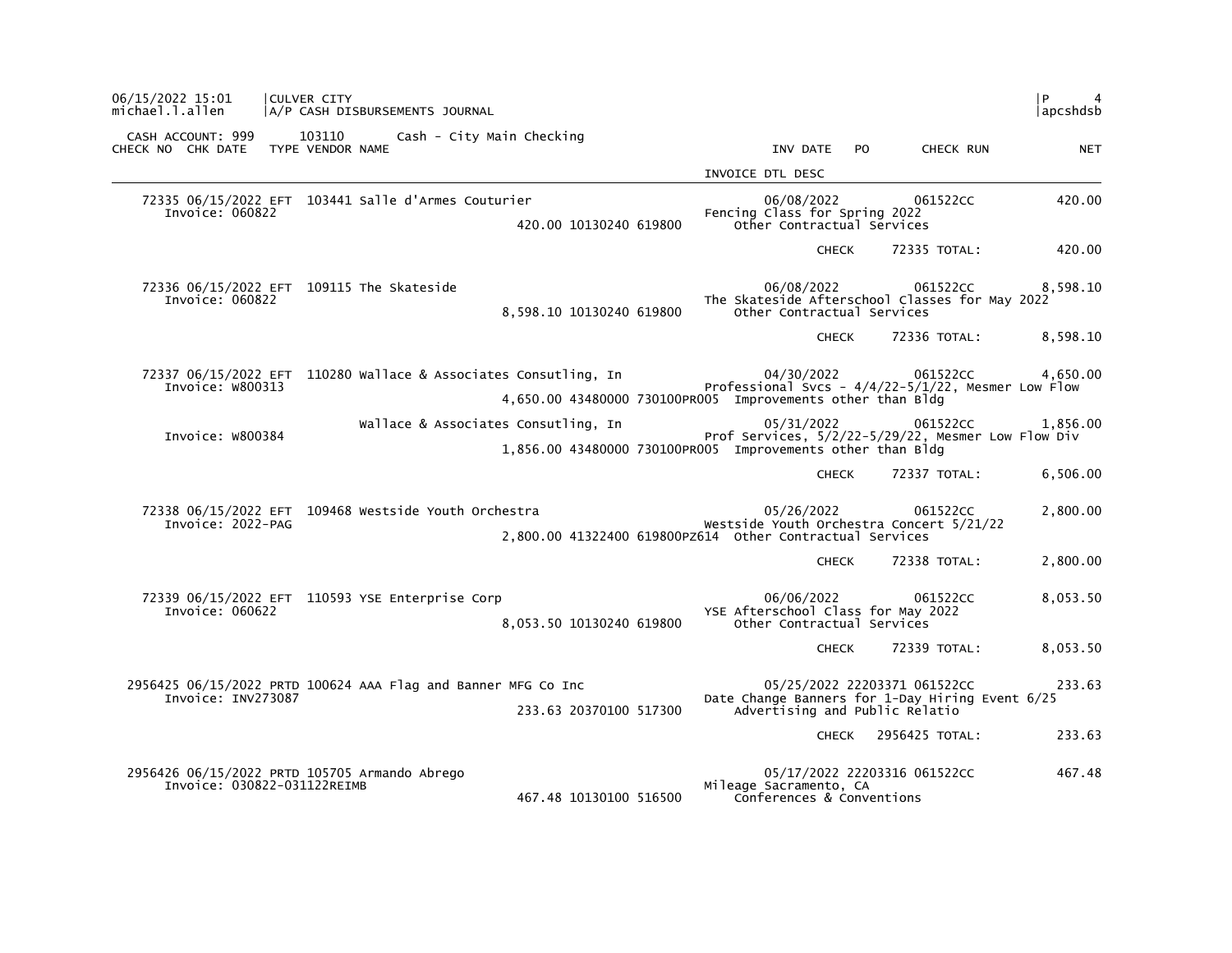| l P<br> apcshdsb |                              |                                                                           |                                                                                                 | A/P CASH DISBURSEMENTS JOURNAL | CULVER CITY                | 06/15/2022 15:01<br>michael.l.allen                                          |
|------------------|------------------------------|---------------------------------------------------------------------------|-------------------------------------------------------------------------------------------------|--------------------------------|----------------------------|------------------------------------------------------------------------------|
| <b>NET</b>       | CHECK RUN                    | INV DATE<br>PO.                                                           |                                                                                                 | Cash - City Main Checking      | 103110<br>TYPE VENDOR NAME | CASH ACCOUNT: 999<br>CHECK NO CHK DATE                                       |
|                  |                              | INVOICE DTL DESC                                                          |                                                                                                 |                                |                            |                                                                              |
| 467.48           | 2956426 TOTAL:               | <b>CHECK</b>                                                              |                                                                                                 |                                |                            |                                                                              |
| 21,077.95        | 061522CC                     | 06/01/2022<br>Security Service for May 2022<br>Other Contractual Services | 2956427 06/15/2022 PRTD 109450 Absolute Security International Inc<br>21,077.95 10130400 619800 |                                |                            | Invoice: 2020105165                                                          |
| 21,077.95        | 2956427 TOTAL:               | <b>CHECK</b>                                                              |                                                                                                 |                                |                            |                                                                              |
| 4,778.71         | 061522CC                     | 06/01/2022<br>Security Service for May 2022<br>Other Contractual Services | 2956428 06/15/2022 PRTD 109450 Absolute Security International Inc<br>4,778.71 20370100 619800  |                                |                            | Invoice: 2020105161                                                          |
| 4,778.71         | 2956428 TOTAL:               | <b>CHECK</b>                                                              |                                                                                                 |                                |                            |                                                                              |
| 1,094.93         | 06/03/2022 22200137 061522CC | BATTERIES AND SUPPLIES<br>Central Stores                                  | 1,094.93 31014600 600900                                                                        |                                |                            | 2956429 06/15/2022 PRTD 100008 Advanced Battery Systems<br>Invoice: 10023095 |
| 729.95           | 05/31/2022 22200137 061522CC | BATTERIES AND SUPPLIES<br>Central Stores                                  | 729.95 31014600 600900                                                                          | Advanced Battery Systems       |                            | Invoice: 10023052                                                            |
| 364.98           | 06/01/2022 22200137 061522CC | BATTERIES AND SUPPLIES<br>Central Stores                                  | 364.98 31014600 600900                                                                          | Advanced Battery Systems       |                            | Invoice: 10023070                                                            |
| 2,189.86         | 2956429 TOTAL:               | <b>CHECK</b>                                                              |                                                                                                 |                                |                            |                                                                              |
| 1,452.00         | 06/09/2022 22200149 061522CC | Contract Labor<br>Other Contractual Services                              | 1,452.00 10160210 619800                                                                        |                                |                            | 2956430 06/15/2022 PRTD 101261 Aerotek<br>Invoice: FM00029095                |
| 1,452.00         | 2956430 TOTAL:               | <b>CHECK</b>                                                              |                                                                                                 |                                |                            |                                                                              |
| 2,101.10         | 06/02/2022 22203415 061522CC | Repair - Unit: $1744$<br>$R\&M - \text{Equi}$                             | 2,101.10 30870400 600200                                                                        |                                |                            | 2956431 06/15/2022 PRTD 100012 Airport Marina Ford<br>Invoice: 627887        |
| 183.16           | 06/13/2022 22200141 061522CC | FORD PARTS AND SUPPLIES<br>Central Stores                                 | 183.16 31014600 600900                                                                          | Airport Marina Ford            |                            | Invoice: 253032                                                              |
| 68.65            | 06/09/2022 22200141 061522CC | FORD PARTS AND SUPPLIES<br>Central Stores                                 | 68.65 31014600 600900                                                                           | Airport Marina Ford            |                            | Invoice: 252972                                                              |
| 403.20           | 06/02/2022 22200141 061522CC |                                                                           |                                                                                                 | Airport Marina Ford            |                            |                                                                              |
|                  |                              |                                                                           |                                                                                                 |                                |                            |                                                                              |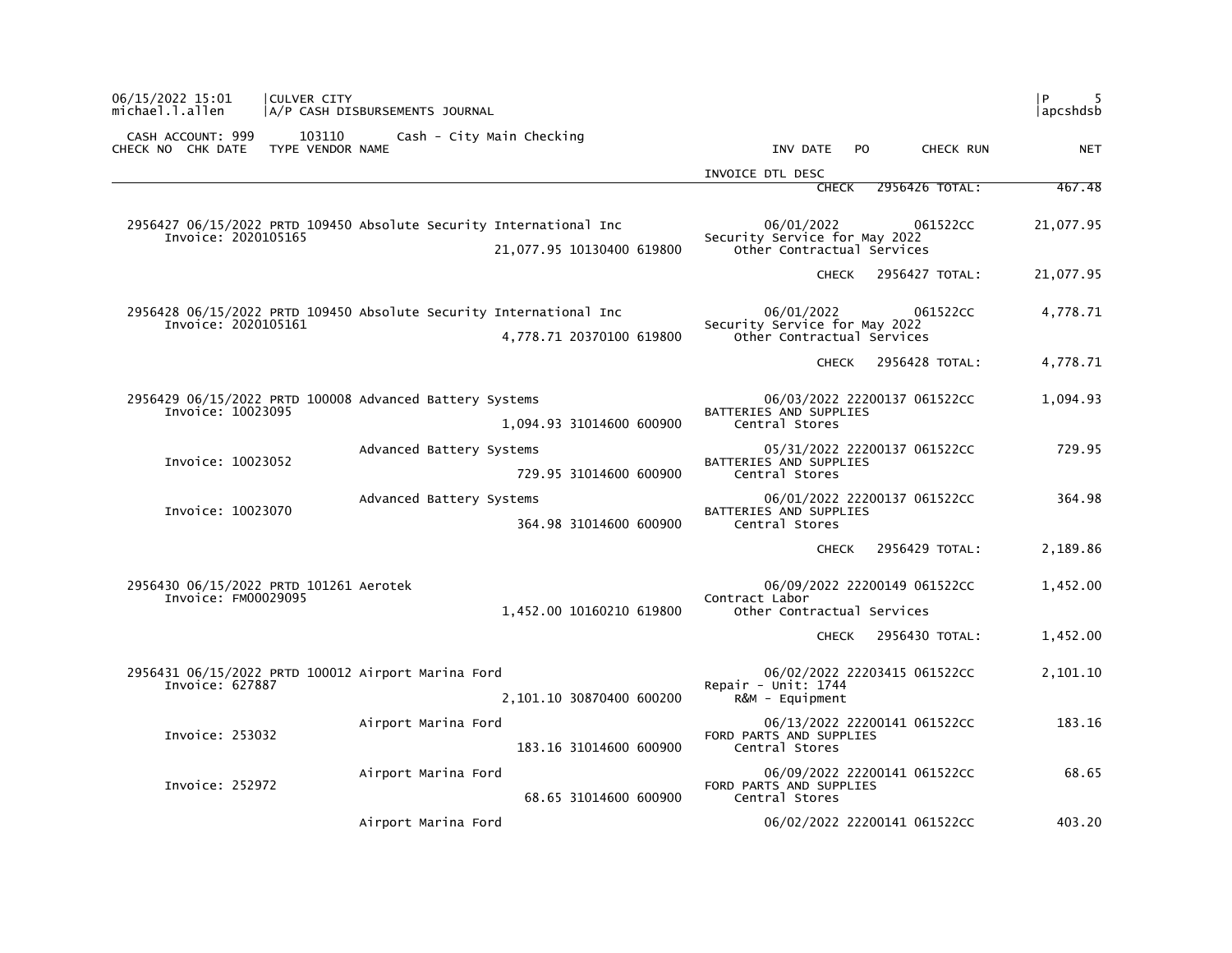## 06/15/2022 15:01 |CULVER CITY |P 6 michael.l.allen |A/P CASH DISBURSEMENTS JOURNAL |apcshdsb

| <b>NET</b> | CHECK RUN | INV DATE PO                                                               |                        |                     | CHECK NO CHK DATE TYPE VENDOR NAME |  |
|------------|-----------|---------------------------------------------------------------------------|------------------------|---------------------|------------------------------------|--|
|            |           | INVOICE DTL DESC<br>FORD PARTS AND SUPPLIES<br>Central Stores             | 403.20 31014600 600900 |                     | Invoice: 252648                    |  |
| 49.69      |           | 05/26/2022 22200141 061522CC<br>FORD PARTS AND SUPPLIES<br>Central Stores | 49.69 31014600 600900  | Airport Marina Ford | Invoice: 0117014                   |  |
| 16.62      |           | 05/23/2022 22200141 061522CC<br>FORD PARTS AND SUPPLIES<br>Central Stores | 16.62 31014600 600900  | Airport Marina Ford | Invoice: 252162                    |  |
| 177.19     |           | 05/17/2022 22200141 061522CC<br>FORD PARTS AND SUPPLIES<br>Central Stores | 177.19 31014600 600900 | Airport Marina Ford | Invoice: 251923                    |  |
| 39.42      |           | 05/18/2022 22200141 061522CC<br>FORD PARTS AND SUPPLIES<br>Central Stores | 39.42 31014600 600900  | Airport Marina Ford | Invoice: 251971                    |  |
| 23.42      |           | 05/18/2022 22200141 061522CC<br>FORD PARTS AND SUPPLIES<br>Central Stores | 23.42 31014600 600900  | Airport Marina Ford | Invoice: 252006                    |  |
| 114.16     |           | 05/19/2022 22200141 061522CC<br>FORD PARTS AND SUPPLIES<br>Central Stores | 114.16 31014600 600900 | Airport Marina Ford | Invoice: 252021                    |  |
| 88.24      |           | 05/19/2022 22200141 061522CC<br>FORD PARTS AND SUPPLIES<br>Central Stores | 88.24 31014600 600900  | Airport Marina Ford | Invoice: 252093                    |  |
| 54.03      |           | 05/20/2022 22200141 061522CC<br>FORD PARTS AND SUPPLIES<br>Central Stores | 54.03 31014600 600900  | Airport Marina Ford | Invoice: 252104                    |  |
| 30.62      |           | 05/23/2022 22200141 061522CC<br>FORD PARTS AND SUPPLIES<br>Central Stores | 30.62 31014600 600900  | Airport Marina Ford | Invoice: 252193                    |  |
| 275.01     |           | 06/02/2022 22200141 061522CC<br>FORD PARTS AND SUPPLIES<br>Central Stores | 275.01 31014600 600900 | Airport Marina Ford | Invoice: 252603                    |  |
| 113.92     |           | 05/25/2022 22200141 061522CC<br>FORD PARTS AND SUPPLIES<br>Central Stores | 113.92 31014600 600900 | Airport Marina Ford | Invoice: 252278                    |  |
| 313.83     |           | 06/03/2022 22200141 061522CC<br>FORD PARTS AND SUPPLIES<br>Central Stores | 313.83 31014600 600900 | Airport Marina Ford | Invoice: 252652                    |  |
| 49.69      |           | 05/27/2022 22200141 061522CC                                              |                        | Airport Marina Ford |                                    |  |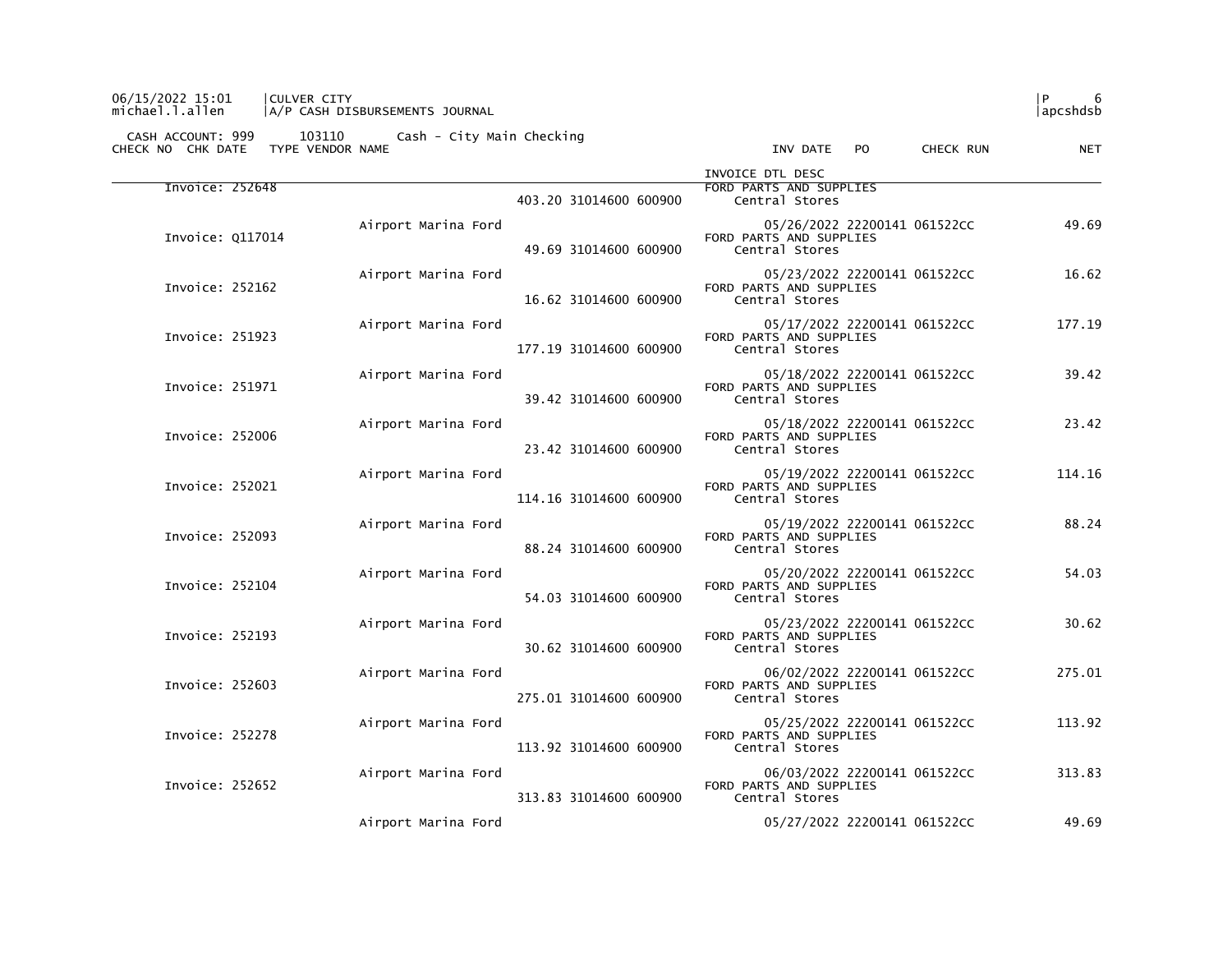| 06/15/2022 15:01<br>michael.l.allen                                  | CULVER CITY | A/P CASH DISBURSEMENTS JOURNAL                       |                           |                                                                                                                |              |                              | l P<br>7<br> apcshdsb |
|----------------------------------------------------------------------|-------------|------------------------------------------------------|---------------------------|----------------------------------------------------------------------------------------------------------------|--------------|------------------------------|-----------------------|
| CASH ACCOUNT: 999<br>CHECK NO CHK DATE TYPE VENDOR NAME              | 103110      | Cash - City Main Checking                            |                           | INV DATE                                                                                                       | PO.          | CHECK RUN                    | <b>NET</b>            |
| Invoice: 252427                                                      |             |                                                      | 49.69 31014600 600900     | INVOICE DTL DESC<br>FORD PARTS AND SUPPLIES<br>Central Stores                                                  |              |                              |                       |
| Invoice: 252556                                                      |             | Airport Marina Ford                                  | 289.98 31014600 600900    | FORD PARTS AND SUPPLIES<br>Central Stores                                                                      |              | 05/31/2022 22200141 061522CC | 289.98                |
| Invoice: 252482                                                      |             | Airport Marina Ford                                  | 759.21 31014600 600900    | FORD PARTS AND SUPPLIES<br>Central Stores                                                                      |              | 05/27/2022 22200141 061522CC | 759.21                |
| Invoice: CM252021                                                    |             | Airport Marina Ford                                  | $-114.16$ 31014600 600900 | <b>CREDIT MEMO</b><br>Central Stores                                                                           |              | 05/24/2022 22200141 061522CC | $-114.16$             |
| Invoice: CM252482                                                    |             | Airport Marina Ford                                  | -328.50 31014600 600900   | <b>CREDIT MEMO</b><br>Central Stores                                                                           |              | 06/01/2022 22200141 061522CC | $-328.50$             |
|                                                                      |             |                                                      |                           |                                                                                                                | <b>CHECK</b> | 2956431 TOTAL:               | 4,708.48              |
| 2956432 06/15/2022 PRTD 100715 AmeriFlex LLC<br>Invoice: INV515644   |             |                                                      | 700.60 10122100 610300    | 05/09/2022<br>AMFCULVER - FSA Admin Fee - 113 participants<br>Personnel Services                               |              | 061522CC                     | 700.60                |
|                                                                      |             |                                                      |                           |                                                                                                                | CHECK        | 2956432 TOTAL:               | 700.60                |
| Invoice: 2205                                                        |             | 2956433 06/15/2022 PRTD 110382 Applied Polygraph LLC | 500.00 10140200 610300    | 06/02/2022<br>Polygraph Services<br>Personnel Services                                                         |              | 061522CC                     | 500.00                |
|                                                                      |             |                                                      |                           |                                                                                                                | <b>CHECK</b> | 2956433 TOTAL:               | 500.00                |
| 2956434 06/15/2022 PRTD 100673 Aqua Fit<br>Invoice: 06062022         |             |                                                      | 4,912.60 10130220 619800  | 06/06/2022<br>Aqua Fit Classes for May 2022<br>Other Contractual Services                                      |              | 061522CC                     | 4,912.60              |
|                                                                      |             |                                                      |                           |                                                                                                                | CHECK        | 2956434 TOTAL:               | 4,912.60              |
| 2956435 06/15/2022 PRTD 100025 Aqua-Flo Supply<br>Invoice: SI1929108 |             |                                                      |                           | Equip. & Supplies: Parks, 17mm Netafim TLCV9-12025<br>557.99 41980000 730100PZ612 Improvements other than Bldg |              | 05/24/2022 22203407 061522CC | 557.99                |
| Invoice: SI1934620                                                   |             | Aqua-Flo Supply                                      |                           | Equip & Supplies: Parks, NDS DAFS Fan<br>126.33 41980000 730100PZ612 Improvements other than Bldg              |              | 06/03/2022 22203413 061522CC | 126.33                |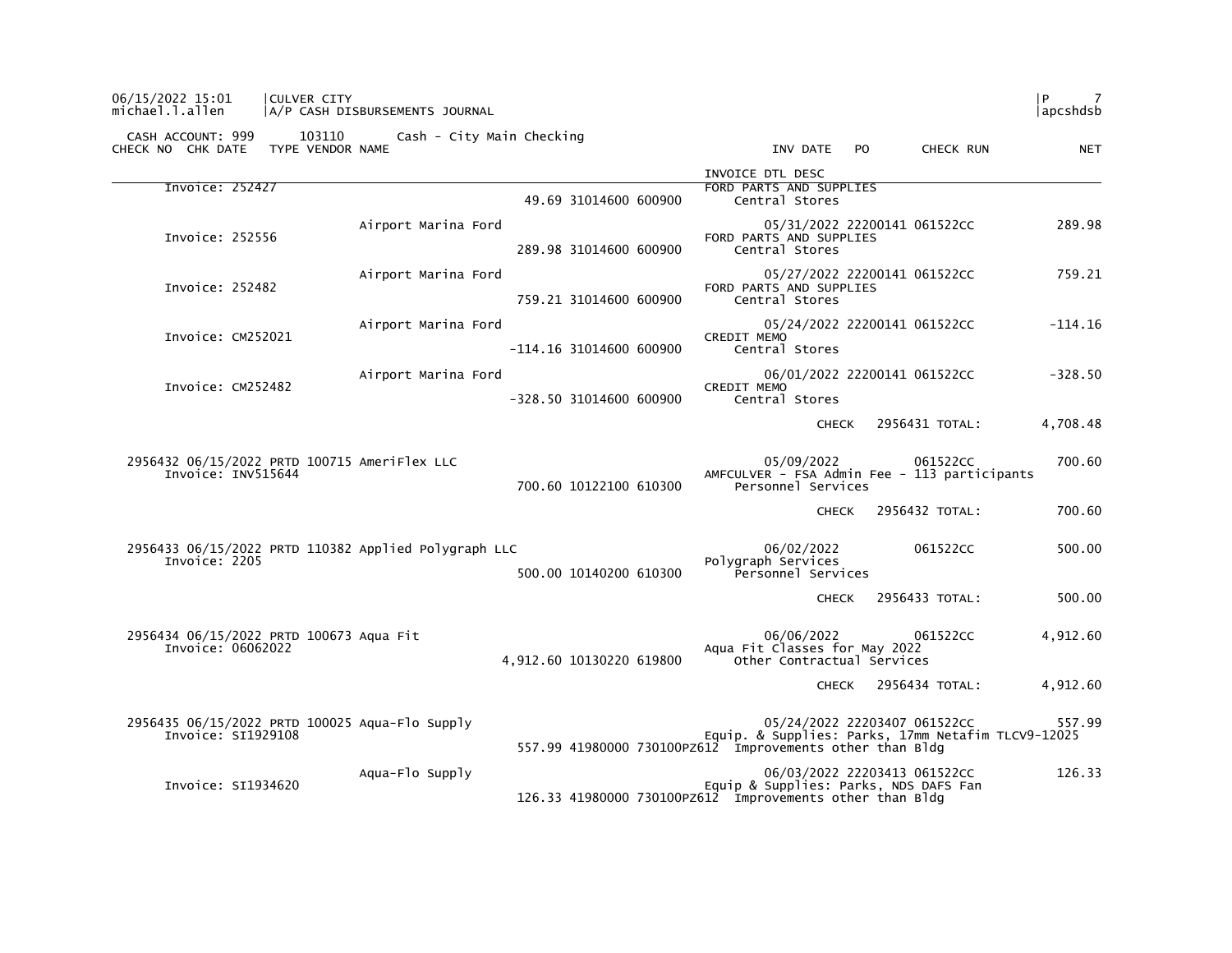| 06/15/2022 15:01<br>michael.l.allen                                   | CULVER CITY                | A/P CASH DISBURSEMENTS JOURNAL      |                          |                                                                                    |              |                                                               | l P.<br>8<br> apcshdsb                                         |
|-----------------------------------------------------------------------|----------------------------|-------------------------------------|--------------------------|------------------------------------------------------------------------------------|--------------|---------------------------------------------------------------|----------------------------------------------------------------|
| CASH ACCOUNT: 999<br>CHECK NO CHK DATE                                | 103110<br>TYPE VENDOR NAME | Cash - City Main Checking           |                          | INV DATE                                                                           | <b>PO</b>    | CHECK RUN                                                     | <b>NET</b>                                                     |
|                                                                       |                            |                                     |                          | INVOICE DTL DESC                                                                   |              |                                                               |                                                                |
|                                                                       |                            |                                     |                          |                                                                                    | CHECK        | 2956435 TOTAL:                                                | 684.32                                                         |
| 2956436 06/15/2022 PRTD 105751 Brent Arney<br>Invoice: HSE606         |                            |                                     | 995.00 10140200 516100   | Tuition HSE606 Managing Info Security<br>Training & Education                      |              | 06/06/2022 22203389 061522CC                                  | 995.00                                                         |
|                                                                       |                            |                                     |                          |                                                                                    | CHECK        | 2956436 TOTAL:                                                | 995.00                                                         |
| 2956437 06/15/2022 PRTD 110501 Athena Self-Defense<br>Invoice: 060722 |                            |                                     | 201.60 10130240 619800   | 06/07/2022<br>Athena Self Defense Class for May 2022<br>Other Contractual Services |              | 061522CC                                                      | 201.60                                                         |
|                                                                       |                            |                                     |                          |                                                                                    | <b>CHECK</b> | 2956437 TOTAL:                                                | 201.60                                                         |
| 2956438 06/15/2022 PRTD 100508 Atkinson Andelson Loya Ruud and Rom    |                            |                                     |                          | 04/30/2022                                                                         |              | 061522CC                                                      | 1,560.00                                                       |
| Invoice: 651116                                                       |                            |                                     | 1,560.00 10113100 611300 | Legal Services - Land Use                                                          |              |                                                               | Client #005528, Legal Svcs, 2022 POA Negotiations              |
|                                                                       |                            | Atkinson Andelson Loya Ruud and Rom |                          | 04/30/2022                                                                         |              | 061522CC                                                      | 480.00                                                         |
| Invoice: 651119                                                       |                            |                                     | 480.00 10113100 611300   | Legal Services - Land Use                                                          |              |                                                               | Client #005528, April 2022, PMA Negotiations 00040             |
| Invoice: 651118                                                       |                            | Atkinson Andelson Loya Ruud and Rom |                          | 04/30/2022                                                                         |              | 061522CC                                                      | 840.00<br>Client #005528, April 2022, FMA negotiations 00039   |
|                                                                       |                            |                                     | 840.00 10113100 611300   | Legal Services - Land Use                                                          |              |                                                               |                                                                |
| Invoice: 651117                                                       |                            | Atkinson Andelson Loya Ruud and Rom |                          | 04/30/2022                                                                         |              | 061522CC                                                      | 2,710.50<br>Client #005528, April 2022, FFA Negotiations 00038 |
|                                                                       |                            |                                     | 2,710.50 10113100 611300 | Legal Services - Land Use                                                          |              |                                                               |                                                                |
| Invoice: 651082                                                       |                            | Atkinson Andelson Loya Ruud and Rom |                          | 04/30/2022<br>Client #005528, April 2022, Legal Services                           |              | 061522CC                                                      | 357.50                                                         |
|                                                                       |                            |                                     | 357.50 10113100 611300   | Legal Services - Land Use                                                          |              |                                                               |                                                                |
|                                                                       |                            |                                     |                          |                                                                                    | <b>CHECK</b> | 2956438 TOTAL:                                                | 5,948.00                                                       |
| 2956439 06/15/2022 PRTD 100460 Bishop Company<br>Invoice: INV-758794  |                            |                                     | 562.22 10160220 514100   |                                                                                    |              | 06/03/2022 22203372 061522CC<br>Departmental Special Supplies | 562.22<br>tree maint supplies - Jameson Rechargeable work Li   |
| Invoice: INV-758690                                                   |                            | Bishop Company                      | 2,242.46 10160220 514100 | tree maint supplies - Ronin Rubber Motor Cover                                     |              | 06/03/2022 22203376 061522CC<br>Departmental Special Supplies | 2,242.46                                                       |
| Invoice: INV-758748                                                   |                            | Bishop Company                      | 231.47 10160220 514100   | tree maint supplies - 250 Foot Reel Green Arbor                                    |              | 06/03/2022 22203376 061522CC<br>Departmental Special Supplies | 231.47                                                         |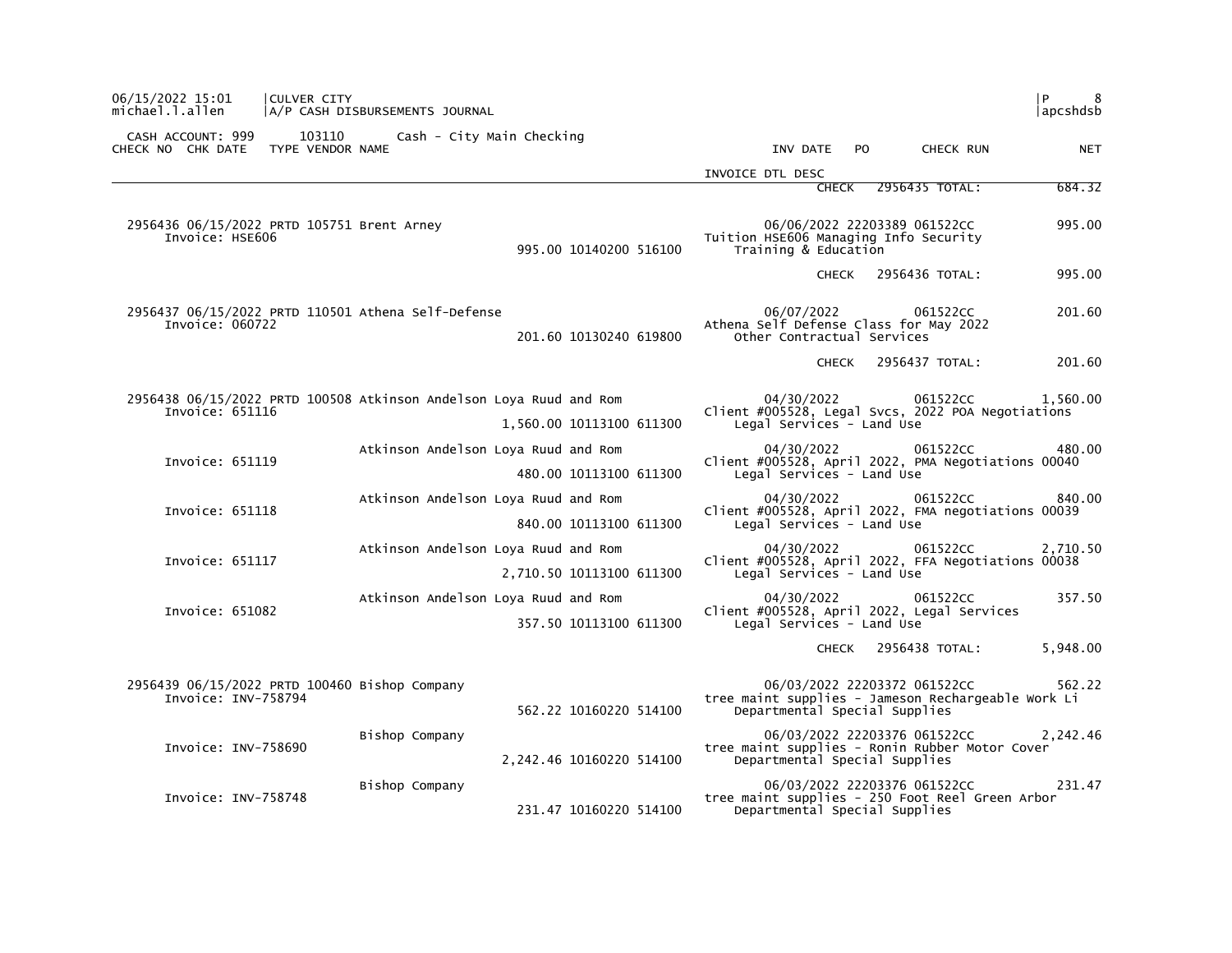| 06/15/2022 15:01<br><b>CULVER CITY</b><br>michael.l.allen                    | A/P CASH DISBURSEMENTS JOURNAL                      | l P<br>9<br> apcshdsb                                                                                                      |
|------------------------------------------------------------------------------|-----------------------------------------------------|----------------------------------------------------------------------------------------------------------------------------|
| CASH ACCOUNT: 999<br>CHECK NO CHK DATE<br>TYPE VENDOR NAME                   | 103110 Cash - City Main Checking                    | INV DATE<br>CHECK RUN<br>PO.<br><b>NET</b>                                                                                 |
|                                                                              |                                                     | INVOICE DTL DESC                                                                                                           |
| Invoice: INV-758931                                                          | Bishop Company<br>264.59 10160220 514100            | 264.59<br>06/03/2022 22203368 061522CC<br>tree maint supplies, DTX Shoulder shot<br>Departmental Special Supplies          |
| Invoice: INV-758793                                                          | Bishop Company<br>587.60 10160220 514100            | 06/03/2022 22203368 061522CC<br>587.60<br>tree maint supplies, Weaver Canvas Duct Doctors<br>Departmental Special Supplies |
| Invoice: INV-758873                                                          | Bishop Company<br>650.46 10160220 514100            | 06/03/2022 22203368 061522CC<br>650.46<br>Tree Maint. Supplies, Echo 25.cc Hedge shear<br>Departmental Special Supplies    |
|                                                                              |                                                     | 4,538.80<br>CHECK 2956439 TOTAL:                                                                                           |
| 2956440 06/15/2022 PRTD 100485 Bodyworks Equipment Inc<br>Invoice: 41574     | 1,683.45 31014600 600900                            | 05/13/2022 22200132 061522CC<br>1,683.45<br>AUTOMATED TRUCK PARTS AND SUPP<br>Central Stores                               |
| Invoice: 41607                                                               | Bodyworks Equipment Inc<br>182.14 31014600 600900   | 182.14<br>05/18/2022 22200132 061522CC<br>AUTOMATED TRUCK PARTS AND SUPP<br>Central Stores                                 |
| Invoice: 41719                                                               | Bodyworks Equipment Inc<br>563.49 31014600 600900   | 06/01/2022 22200132 061522CC<br>563.49<br>AUTOMATED TRUCK PARTS AND SUPP<br>Central Stores                                 |
| Invoice: 41690                                                               | Bodyworks Equipment Inc<br>1,867.19 31014600 600900 | 05/26/2022 22200132 061522CC<br>1,867.19<br>AUTOMATED TRUCK PARTS AND SUPP<br>Central Stores                               |
| Invoice: 41468                                                               | Bodyworks Equipment Inc<br>82.08 31014600 600900    | 82.08<br>04/29/2022 22200132 061522CC<br>AUTOMATED TRUCK PARTS AND SUPP<br>Central Stores                                  |
|                                                                              |                                                     | 4,378.35<br>2956440 TOTAL:<br><b>CHECK</b>                                                                                 |
| 2956441 06/15/2022 PRTD 107863 SCH at Culver City<br>Invoice: 500893730-01   | 1,670.00 10140200 614100                            | 05/12/2022 22200300 061522CC<br>1,670.00<br>Inmate Pre-Booking Medical Clearance<br>Medical Services                       |
|                                                                              |                                                     | 1,670.00<br><b>CHECK</b><br>2956441 TOTAL:                                                                                 |
| 2956442 06/15/2022 PRTD 105801 Chris Caraballo<br>Invoice: 06272022-06292022 | 206.18 10140200 516100                              | 06/07/2022 22203402 061522CC<br>206.18<br>SLI Class 491, Session 6, Garden Grove, CA<br>Training & Education               |
|                                                                              |                                                     | 206.18<br>2956442 TOTAL:<br><b>CHECK</b>                                                                                   |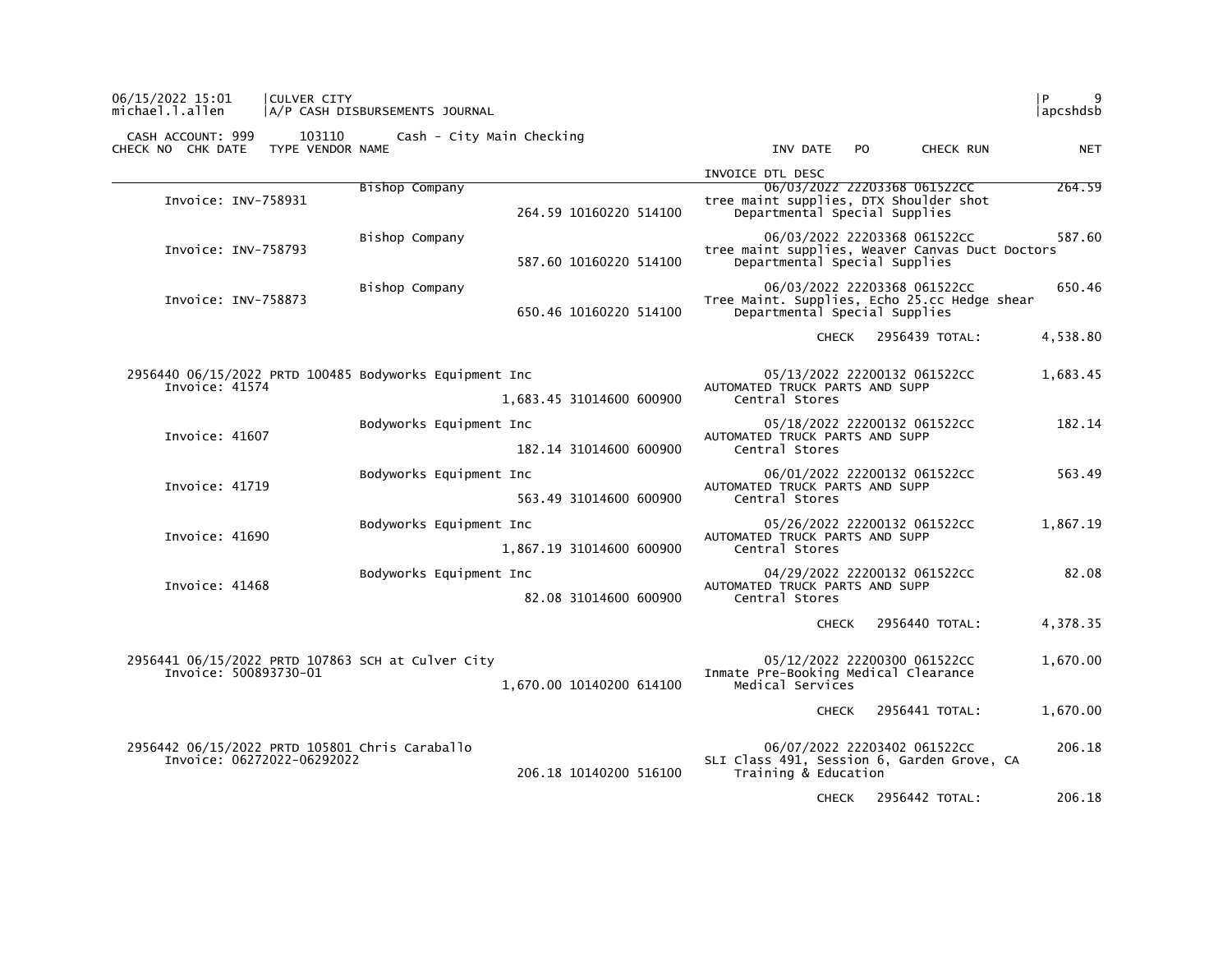| P<br>10<br> apcshdsb |                                                                                    |     |                                                                                                                  |                                                 | A/P CASH DISBURSEMENTS JOURNAL                         | CULVER CITY                | 06/15/2022 15:01<br>michael.l.allen    |  |
|----------------------|------------------------------------------------------------------------------------|-----|------------------------------------------------------------------------------------------------------------------|-------------------------------------------------|--------------------------------------------------------|----------------------------|----------------------------------------|--|
| <b>NET</b>           | CHECK RUN                                                                          | PO. | INV DATE                                                                                                         |                                                 | Cash - City Main Checking                              | 103110<br>TYPE VENDOR NAME | CASH ACCOUNT: 999<br>CHECK NO CHK DATE |  |
|                      |                                                                                    |     | INVOICE DTL DESC                                                                                                 |                                                 |                                                        |                            |                                        |  |
| 1,008.00             | 061522CC<br>Tiny Tots Ballet & Tap Spring 2022 Classes                             |     | 06/07/2022<br>Other Contractual Services                                                                         | 1,008.00 10130250 619800                        | 2956443 06/15/2022 PRTD 107589 Caroline Muller Antunes |                            | Invoice: 060722                        |  |
| 1,008.00             | 2956443 TOTAL:                                                                     |     | <b>CHECK</b>                                                                                                     |                                                 |                                                        |                            |                                        |  |
| 903.53               | 061522CC                                                                           |     | 06/01/2022<br>Labor Compliance Monitoring - May 2022<br>903.53 43480000 730100PR002 Improvements other than Bldg |                                                 | 2956444 06/15/2022 PRTD 110993 Casamar Group LLC       |                            | Invoice: 13073-B                       |  |
| 903.53               | 2956444 TOTAL:                                                                     |     | <b>CHECK</b>                                                                                                     |                                                 |                                                        |                            |                                        |  |
| 1,110.00             | 061522CC<br>Cablecast Replacement Professional Services                            |     | 03/17/2022<br>1,110.00 42080000 619800PT010 Other Contractual Services                                           |                                                 | 2956445 06/15/2022 PRTD 108451 Cashel Corporation      |                            | Invoice: 46549                         |  |
| 1,110.00             | 2956445 TOTAL:                                                                     |     | <b>CHECK</b>                                                                                                     |                                                 |                                                        |                            |                                        |  |
| 354.29               | 05/06/2022 22203046 061522CC<br>AV Senior Center Additional Repairs & Batteries    |     | Other Contractual Services                                                                                       | 354.29 10130400 619800                          | 2956446 06/15/2022 PRTD 108451 Cashel Corporation      |                            | Invoice: 46580                         |  |
| 837.50               | 05/31/2022 22203046 061522CC<br>AV Senior Center Additional Repairs, Labor, Travel |     | Other Contractual Services<br>Other Contractual Services                                                         | 775.00 10130400 619800<br>62.50 10130400 619800 | Cashel Corporation                                     |                            | Invoice: 46598                         |  |
| 1,191.79             | 2956446 TOTAL:                                                                     |     | <b>CHECK</b>                                                                                                     |                                                 |                                                        |                            |                                        |  |
| 438.49               | 061522CC                                                                           |     | 04/08/2022<br>First Aid Kit Supplies<br>Office Expense                                                           | 438.49 30916100 512100                          | 2956447 06/15/2022 PRTD 109191 Cintas Corporation      |                            | Invoice: 8405642105                    |  |
| 476.74               | 061522CC                                                                           |     | 05/06/2022<br>First Aid Kit Supplies<br>Office Expense                                                           | 476.74 30916100 512100                          | Cintas Corporation                                     |                            | Invoice: 5107187280                    |  |
| 849.50               | 061522CC                                                                           |     | 05/06/2022<br>First Aid Kit Supplies<br>Office Expense                                                           | 849.50 30916100 512100                          | Cintas Corporation                                     |                            | Invoice: 8405686095                    |  |
| 1,926.09             | 061522CC                                                                           |     | 05/20/2022<br>First Aid Kit Supplies<br>Office Expense                                                           | 1,926.09 30916100 512100                        | Cintas Corporation                                     |                            | Invoice: 8405702114                    |  |
| 276.23               | 061522CC                                                                           |     | 06/02/2022<br>First Aid Kit Supplies                                                                             |                                                 | Cintas Corporation                                     |                            | Invoice: 5110734611                    |  |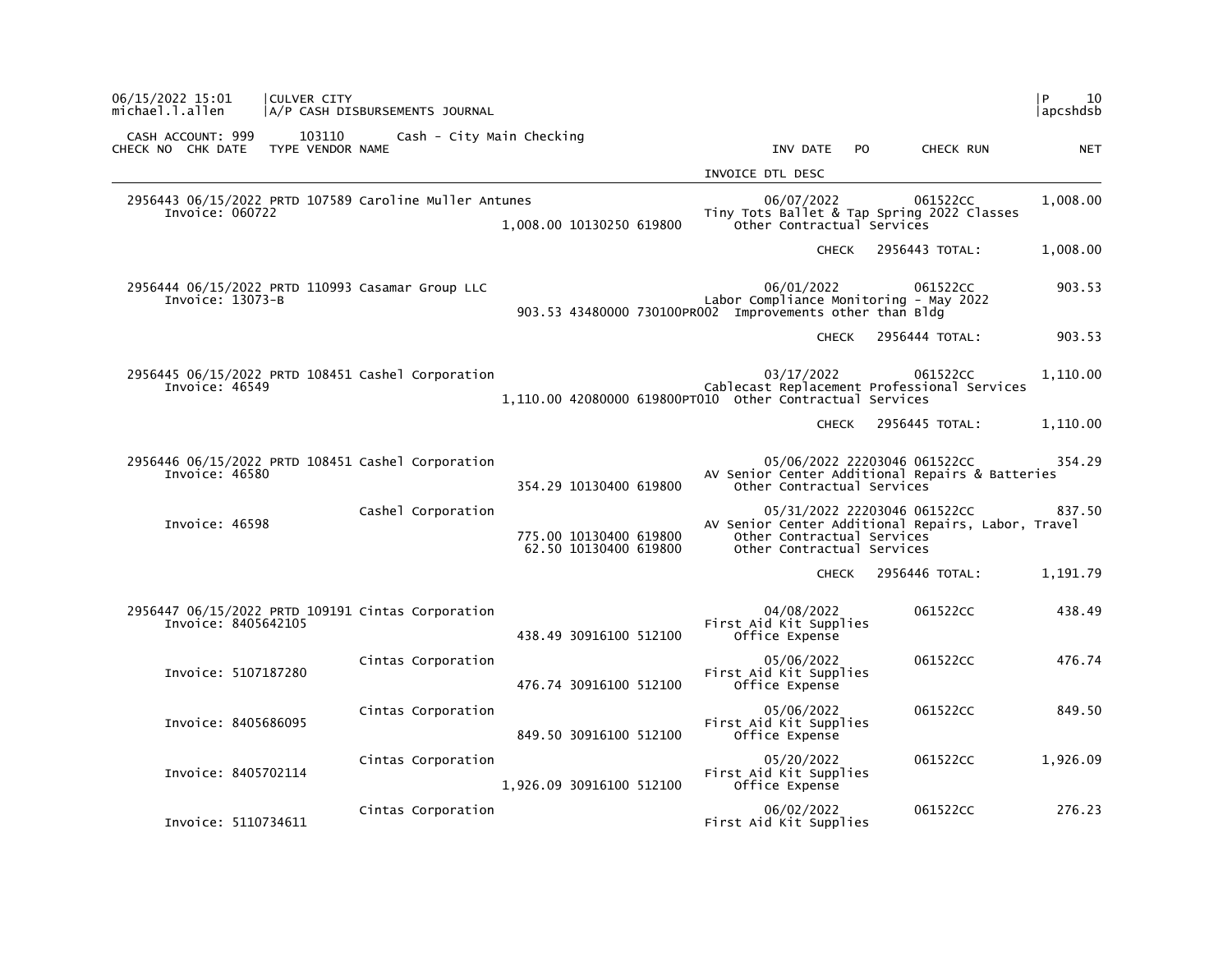| 06/15/2022 15:01<br>CULVER CITY<br>michael.l.allen                                     | A/P CASH DISBURSEMENTS JOURNAL                                                                  |                                                                                                  | P<br>11<br> apcshdsb |
|----------------------------------------------------------------------------------------|-------------------------------------------------------------------------------------------------|--------------------------------------------------------------------------------------------------|----------------------|
| 103110<br>CASH ACCOUNT: 999<br>TYPE VENDOR NAME<br>CHECK NO CHK DATE                   | Cash - City Main Checking                                                                       | INV DATE<br>PO.<br>CHECK RUN                                                                     | <b>NET</b>           |
|                                                                                        | 276.23 30916100 512100                                                                          | INVOICE DTL DESC<br>Office Expense                                                               |                      |
| Invoice: 8405729614                                                                    | Cintas Corporation<br>451.02 30916100 512100                                                    | 06/03/2022<br>061522CC<br>First Aid Kit Supplies<br>Office Expense                               | 451.02               |
| Invoice: 5104730653                                                                    | Cintas Corporation<br>226.95 30916100 512100                                                    | 04/19/2022<br>061522CC<br>First Aid Kit Supplies<br>Office Expense                               | 226.95               |
|                                                                                        |                                                                                                 | <b>CHECK</b><br>2956447 TOTAL:                                                                   | 4,645.02             |
| 2956448 06/15/2022 PRTD 100586 City of Long Beach/SERRF<br>Invoice: 20220603-248-10052 | 8,265.60 20260410 615100                                                                        | 06/03/2022 22200416 061522CC<br>Refuse Hauling for May 2022<br>Refuse Disp Services - Trash      | 8,265.60             |
|                                                                                        |                                                                                                 | 2956448 TOTAL:<br><b>CHECK</b>                                                                   | 8,265.60             |
| 2956449 06/15/2022 PRTD 100989 CleanStreet Inc<br>Invoice: 103077CS                    | 33,926.00 10160460 619800                                                                       | 05/31/2022<br>061522CC<br>Street Sweeping Services for May 2022<br>Other Contractual Services    | 33,926.00            |
|                                                                                        |                                                                                                 | CHECK 2956449 TOTAL:                                                                             | 33,926.00            |
| Invoice: 51649                                                                         | 2956450 06/15/2022 PRTD 101034 Colantuono, Highsmith & whatley, PC<br>11,737.50 10113100 611600 | 05/16/2022<br>061522CC<br>Professional Services for April 2022<br>Legal Services - Miscellaneous | 11,737.50            |
|                                                                                        |                                                                                                 | 2956450 TOTAL:<br><b>CHECK</b>                                                                   | 11,737.50            |
| 2956451 06/15/2022 PRTD 100078 Completes Plus<br>Invoice: 01BV4275                     | 4.80 31014600 600900                                                                            | 05/25/2022 22200138 061522CC<br>AUTO/MEDIUM TRUCK PARTS AND SU<br>Central Stores                 | 4.80                 |
| Invoice: 01AZ2693                                                                      | Completes Plus<br>8.56 31014600 600900                                                          | 06/02/2021 22200138 061522CC<br>AUTO/MEDIUM TRUCK PARTS AND SU<br>Central Stores                 | 8.56                 |
| Invoice: 01AZ7980                                                                      | Completes Plus<br>229.87 31014600 600900                                                        | 06/10/2021 22200138 061522CC<br>AUTO/MEDIUM TRUCK PARTS AND SU<br>Central Stores                 | 229.87               |
| Invoice: 01BH2667                                                                      | Completes Plus<br>7.17 31014600 600900                                                          | 10/08/2021 22200138 061522CC<br>AUTO/MEDIUM TRUCK PARTS AND SU<br>Central Stores                 | 7.17                 |
| Invoice: 01BH5080                                                                      | Completes Plus                                                                                  | 10/12/2021 22200138 061522CC<br>AUTO/MEDIUM TRUCK PARTS AND SU                                   | 9.04                 |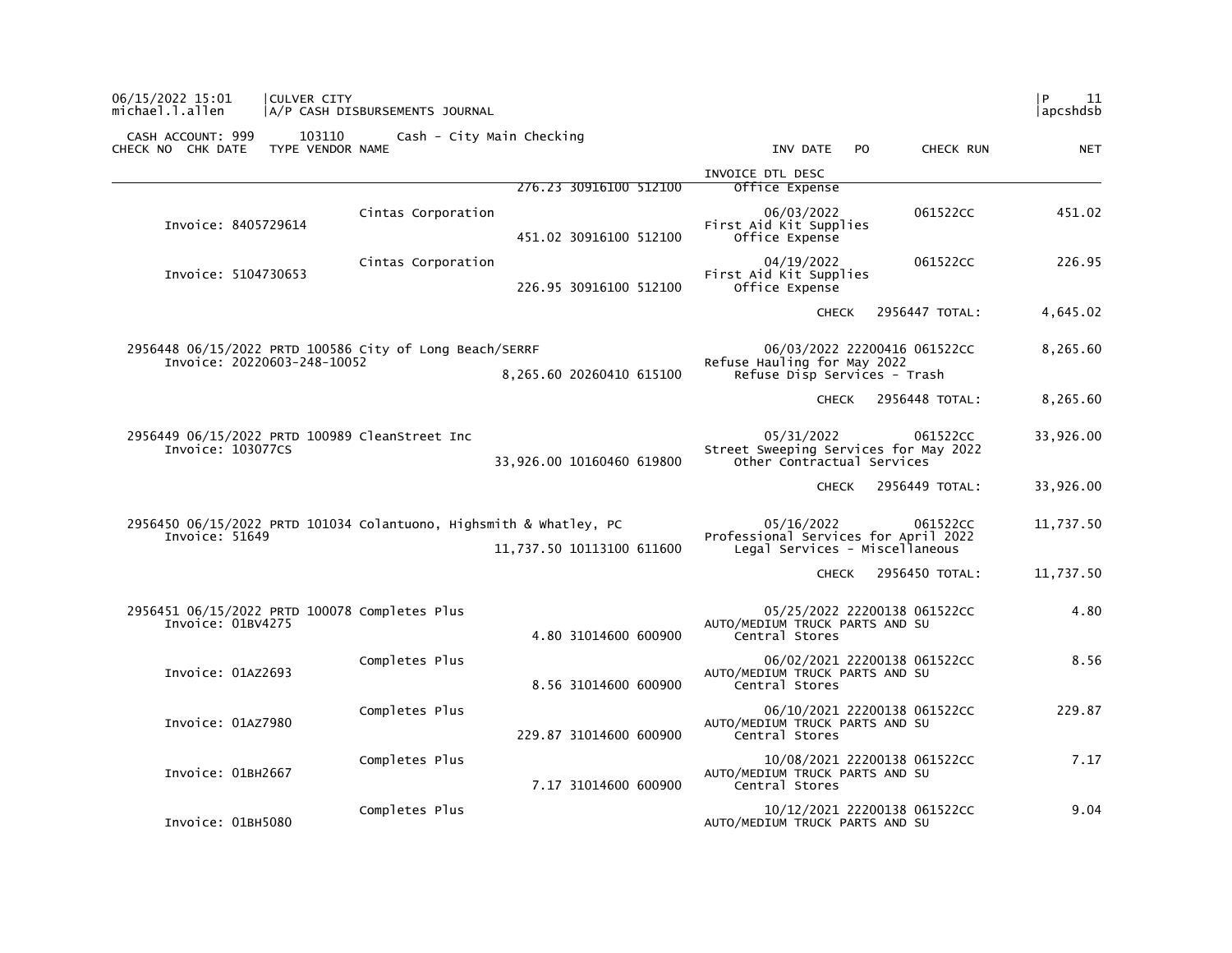## 06/15/2022 15:01 |CULVER CITY |P 12 michael.l.allen |A/P CASH DISBURSEMENTS JOURNAL |apcshdsb

 CASH ACCOUNT: 999 103110 Cash - City Main Checking CHECK NO CHK DATE TYPE VENDOR NAME INV DATE PO CHECK RUN NET

|                                                                        |                |                          | INVOICE DTL DESC                                                                 |          |
|------------------------------------------------------------------------|----------------|--------------------------|----------------------------------------------------------------------------------|----------|
|                                                                        |                | 9.04 31014600 600900     | Central Stores                                                                   |          |
| Invoice: 01BH6973                                                      | Completes Plus | 9.98 31014600 600900     | 10/15/2021 22200138 061522CC<br>AUTO/MEDIUM TRUCK PARTS AND SU<br>Central Stores | 9.98     |
| Invoice: 01BI9660                                                      | Completes Plus | 27.63 31014600 600900    | 11/04/2021 22200138 061522CC<br>AUTO/MEDIUM TRUCK PARTS AND SU<br>Central Stores | 27.63    |
| Invoice: 01BJ3509                                                      | Completes Plus | 32.85 31014600 600900    | 11/10/2021 22200138 061522CC<br>AUTO/MEDIUM TRUCK PARTS AND SU<br>Central Stores | 32.85    |
| Invoice: 01BT7048                                                      | Completes Plus | 12.06 31014600 600900    | 04/27/2022 22200138 061522CC<br>AUTO/MEDIUM TRUCK PARTS AND SU<br>Central Stores | 12.06    |
| Invoice: 01BW3497                                                      | Completes Plus | 19.80 31014600 600900    | 06/10/2022 22200138 061522CC<br>AUTO/MEDIUM TRUCK PARTS AND SU<br>Central Stores | 19.80    |
| Invoice: 01BW2074                                                      | Completes Plus | 31.29 31014600 600900    | 06/08/2022 22200138 061522CC<br>AUTO/MEDIUM TRUCK PARTS AND SU<br>Central Stores | 31.29    |
| Invoice: 01BW1921                                                      | Completes Plus | 718.52 31014600 600900   | 06/08/2022 22200138 061522CC<br>AUTO/MEDIUM TRUCK PARTS AND SU<br>Central Stores | 718.52   |
| Invoice: 01BW1071                                                      | Completes Plus | 328.75 31014600 600900   | 06/07/2022 22200138 061522CC<br>AUTO/MEDIUM TRUCK PARTS AND SU<br>Central Stores | 328.75   |
| Invoice: 01BW3934                                                      | Completes Plus | 23.13 31014600 600900    | 06/10/2022 22200138 061522CC<br>AUTO/MEDIUM TRUCK PARTS AND SU<br>Central Stores | 23.13    |
| Invoice: 01BW1481                                                      | Completes Plus | 7.99 31014600 600900     | 06/07/2022 22200138 061522CC<br>AUTO/MEDIUM TRUCK PARTS AND SU<br>Central Stores | 7.99     |
| Invoice: 01BW1994                                                      | Completes Plus | 78.94 31014600 600900    | 06/08/2022 22200138 061522CC<br>AUTO/MEDIUM TRUCK PARTS AND SU<br>Central Stores | 78.94    |
|                                                                        |                |                          | 2956451 TOTAL:<br>CHECK                                                          | 1,550.38 |
| 2956452 06/15/2022 PRTD 109730 Comsec Associates Inc<br>Invoice: 22586 |                | 3,510.00 10145600 610400 | 06/07/2022<br>061522CC<br>Code Compliance Consultant<br>Consulting Services      | 3,510.00 |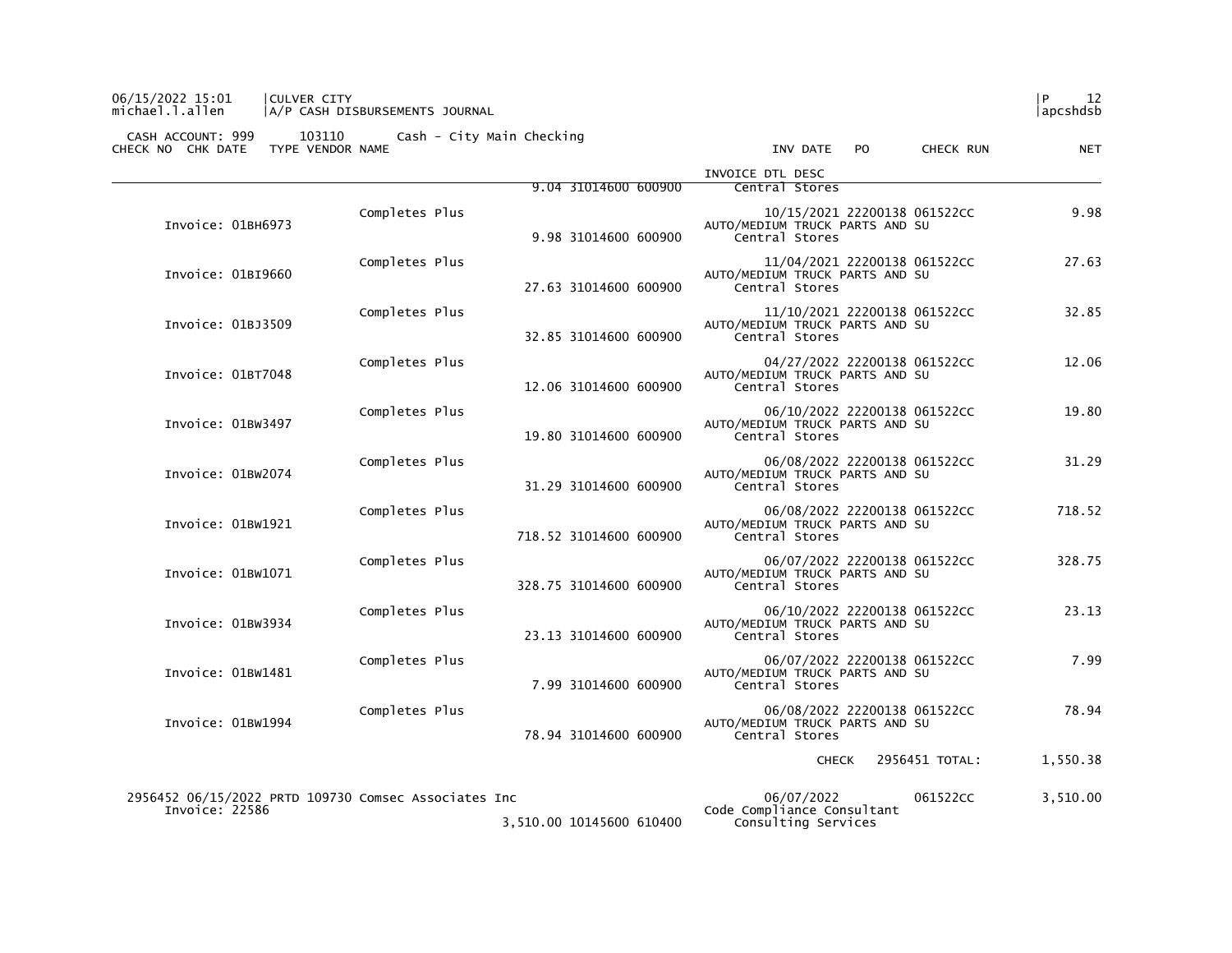| 06/15/2022 15:01<br>CULVER CITY<br>michael.l.allen                             | A/P CASH DISBURSEMENTS JOURNAL                                    |                                                                                                                                             | l P.<br>13<br> apcshdsb |
|--------------------------------------------------------------------------------|-------------------------------------------------------------------|---------------------------------------------------------------------------------------------------------------------------------------------|-------------------------|
| CASH ACCOUNT: 999<br>103110<br>TYPE VENDOR NAME<br>CHECK NO CHK DATE           | Cash - City Main Checking                                         | INV DATE<br>PO.<br>CHECK RUN                                                                                                                | <b>NET</b>              |
|                                                                                |                                                                   | INVOICE DTL DESC                                                                                                                            |                         |
| Invoice: 22587                                                                 | Comsec Associates Inc<br>3,510.00 10145600 610400                 | 06/07/2022<br>061522CC<br>Code Compliance Consultant<br>Consulting Services                                                                 | 3,510.00                |
|                                                                                |                                                                   | 2956452 TOTAL:<br><b>CHECK</b>                                                                                                              | 7,020.00                |
| 2956453 06/15/2022 PRTD 108587 Concept Consultant Inc.<br>Invoice: Pay App. #4 |                                                                   | 05/24/2022<br>061522CC<br>CC Transfer Station Pushwall 2/22/22-5/24/22 Final<br>46,594.57 20280000 730100PZ948 Improvements other than Bldg | 46,594.57               |
|                                                                                |                                                                   | 2956453 TOTAL:<br><b>CHECK</b>                                                                                                              | 46,594.57               |
| 2956454 06/15/2022 PRTD 109953 CoreSite, L.P.<br>Invoice: 1133835              | 2,580.43 20524500 619800                                          | 06/01/2022<br>061522CC<br>CoreSite Fiber Network co-location Svcs. - June 22<br>Other Contractual Services                                  | 2,580.43                |
|                                                                                |                                                                   | 2956454 TOTAL:<br>CHECK                                                                                                                     | 2,580.43                |
| 2956455 06/15/2022 PRTD 110559 Crown Recycling<br>Invoice: 12345176            | 33,684.88 20260410 615100                                         | 05/31/2022 22200383 061522CC<br>Refuse Landfill for May 2022<br>Refuse Disp Services - Trash                                                | 33,684.88               |
|                                                                                |                                                                   | CHECK 2956455 TOTAL:                                                                                                                        | 33,684.88               |
| 2956456 06/15/2022 PRTD 111098 CST Fleet Services<br>Invoice: 2022-5104        | 12,212.00 30870400 619800                                         | 06/05/2022<br>061522CC<br>Fleet Vehicle Replacement Plan Consultant<br>Other Contractual Services                                           | 12,212.00               |
|                                                                                |                                                                   | 2956456 TOTAL:<br>CHECK                                                                                                                     | 12,212.00               |
| 2956457 06/15/2022 PRTD 110889 Culver City Chevrolet<br>Invoice: 80626         | 463.42 31014600 600900                                            | 05/05/2022 22200143 061522CC<br>CHEVY / GMC PARTS AND SUPPLIES<br>Central Stores                                                            | 463.42                  |
| Invoice: CM80697                                                               | Culver City Chevrolet<br>$-28.50$ 31014600 600900                 | 05/05/2022 22200143 061522CC<br><b>CREDIT MEMO</b><br>Central Stores                                                                        | $-28.50$                |
|                                                                                |                                                                   | 2956457 TOTAL:<br><b>CHECK</b>                                                                                                              | 434.92                  |
|                                                                                | 2956458 06/15/2022 PRTD 100486 Culver City Downtown Business Assn | 06/01/2022<br>061522CC                                                                                                                      | 8,226.67                |
| Invoice: MOU JUNE 2022                                                         | 8,226.67 20260400 517500                                          | Maintenance MOU June 2022<br>Contributions to Agencies                                                                                      |                         |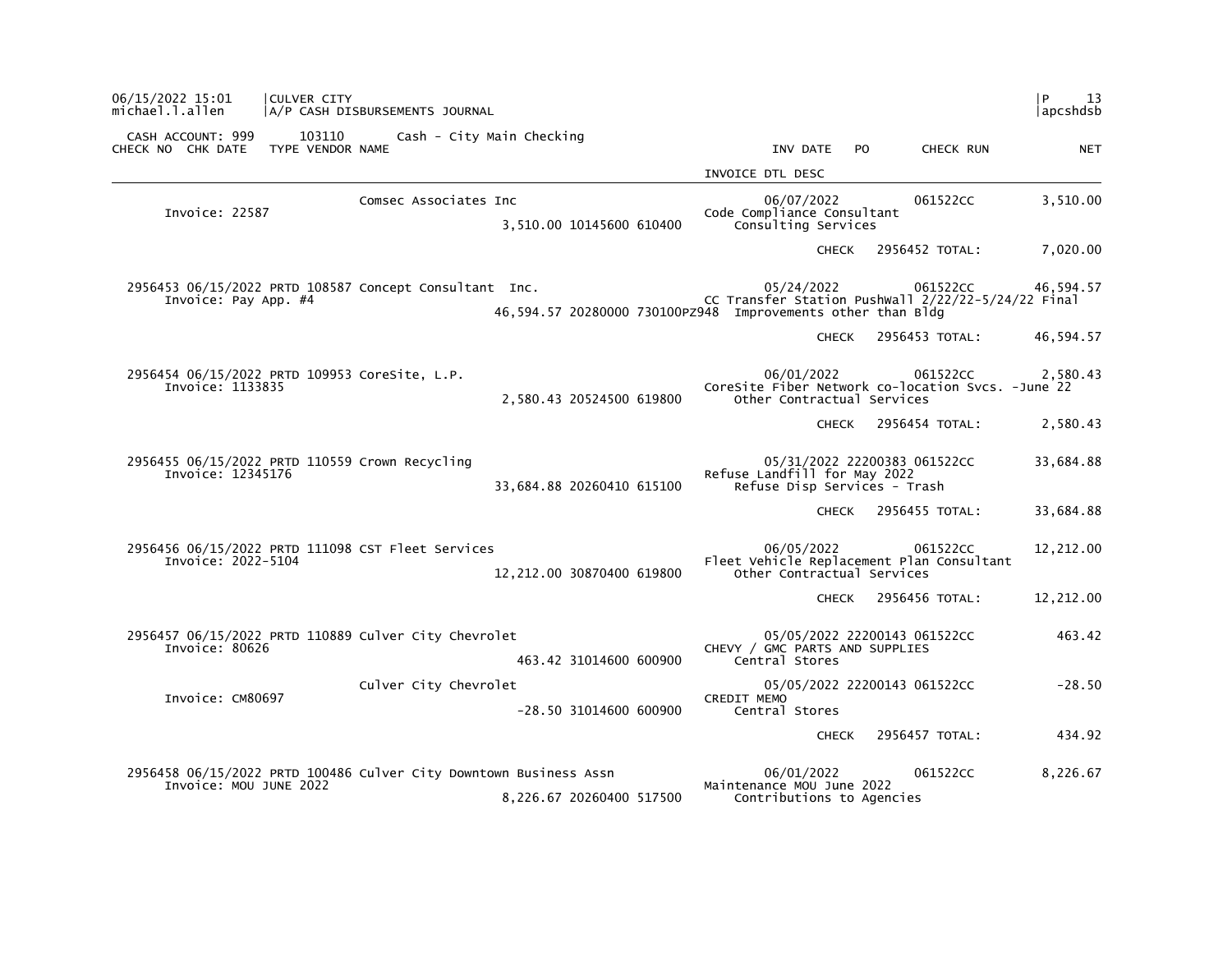| 06/15/2022 15:01<br><b>ICULVER CITY</b><br>michael.l.allen | A/P CASH DISBURSEMENTS JOURNAL                                 | <b>P</b>                                                                    | 14<br> apcshdsb |
|------------------------------------------------------------|----------------------------------------------------------------|-----------------------------------------------------------------------------|-----------------|
| CASH ACCOUNT: 999<br>CHECK NO CHK DATE                     | 103110<br>Cash - City Main Checking<br>TYPE VENDOR NAME        | INV DATE PO<br>CHECK RUN                                                    | <b>NET</b>      |
|                                                            |                                                                | INVOICE DTL DESC                                                            |                 |
|                                                            |                                                                | 2956458 TOTAL:<br><b>CHECK</b>                                              | 8,226.67        |
|                                                            | 2956459 06/15/2022 PRTD 100093 Culver City Industrial Hardware | 05/31/2022 22203406 061522CC                                                | 17.62           |
| Invoice: 76301                                             | 17.62 10130300 514100                                          | EQUIPMENT AND SUPPLIES: PARKS, Hose Mender<br>Departmental Special Supplies |                 |
|                                                            | Culver City Industrial Hardware                                | 05/23/2022 22203370 061522CC                                                | 158.30          |
| Invoice: 76224                                             | 158.30 10160230 600100                                         | EQUIPMENT AND SUPPLIES: BUILDING<br>$R\&M - Bui1$ ding                      |                 |
| Invoice: 76240                                             | Culver City Industrial Hardware                                | 05/24/2022 22203370 061522CC                                                | 163.34          |
|                                                            | 163.34 10160230 600100                                         | EQUIPMENT AND SUPPLIES: BUILDING<br>$R\&M - Bui1$ ding                      |                 |
|                                                            | Culver City Industrial Hardware                                | 05/23/2022 22203370 061522CC                                                | 28.37           |
| Invoice: 76230                                             | 28.37 10160230 600100                                          | EQUIPMENT AND SUPPLIES: BUILDING<br>R&M - Building                          |                 |
| Invoice: 76250                                             | Culver City Industrial Hardware                                | 05/25/2022 22203370 061522CC<br>EQUIPMENT AND SUPPLIES: BUILDING            | 34.55           |
|                                                            | 34.55 10160230 600100                                          | R&M - Building                                                              |                 |
| Invoice: 76247                                             | Culver City Industrial Hardware                                | 05/25/2022 22203370 061522CC<br>EQUIPMENT AND SUPPLIES: BUILDING            | 65.25           |
|                                                            | 65.25 10160230 600100                                          | R&M - Building                                                              |                 |
| Invoice: 76214                                             | Culver City Industrial Hardware                                | 05/21/2022 22203370 061522CC<br>EQUIPMENT AND SUPPLIES: BUILDING            | 37.25           |
|                                                            | 37.25 10160230 600100                                          | R&M - Building                                                              |                 |
| Invoice: 76195                                             | Culver City Industrial Hardware                                | 05/19/2022 22203370 061522CC<br>EQUIPMENT AND SUPPLIES: BUILDING            | 119.24          |
|                                                            | 119.24 10160230 600100                                         | R&M - Building                                                              |                 |
| Invoice: 76179                                             | Culver City Industrial Hardware                                | 05/18/2022 22203370 061522CC<br>EQUIPMENT AND SUPPLIES: BUILDING            | 111.75          |
|                                                            | 111.75 10160230 600100                                         | $R\&M - Bui1$ ding                                                          |                 |
| Invoice: 76171                                             | Culver City Industrial Hardware                                | 05/18/2022 22203370 061522CC<br>EQUIPMENT AND SUPPLIES: BUILDING            | 11.62           |
|                                                            | 11.62 10160230 600100                                          | R&M - Building                                                              |                 |
| Invoice: 75643                                             | Culver City Industrial Hardware                                | 03/28/2022 22203370 061522CC<br>EQUIPMENT AND SUPPLIES: BUILDING            | 209.49          |
|                                                            | 209.49 10160230 600100                                         | $R\&M - Bui1$ ding                                                          |                 |
|                                                            |                                                                | 2956459 TOTAL:<br><b>CHECK</b>                                              | 956.78          |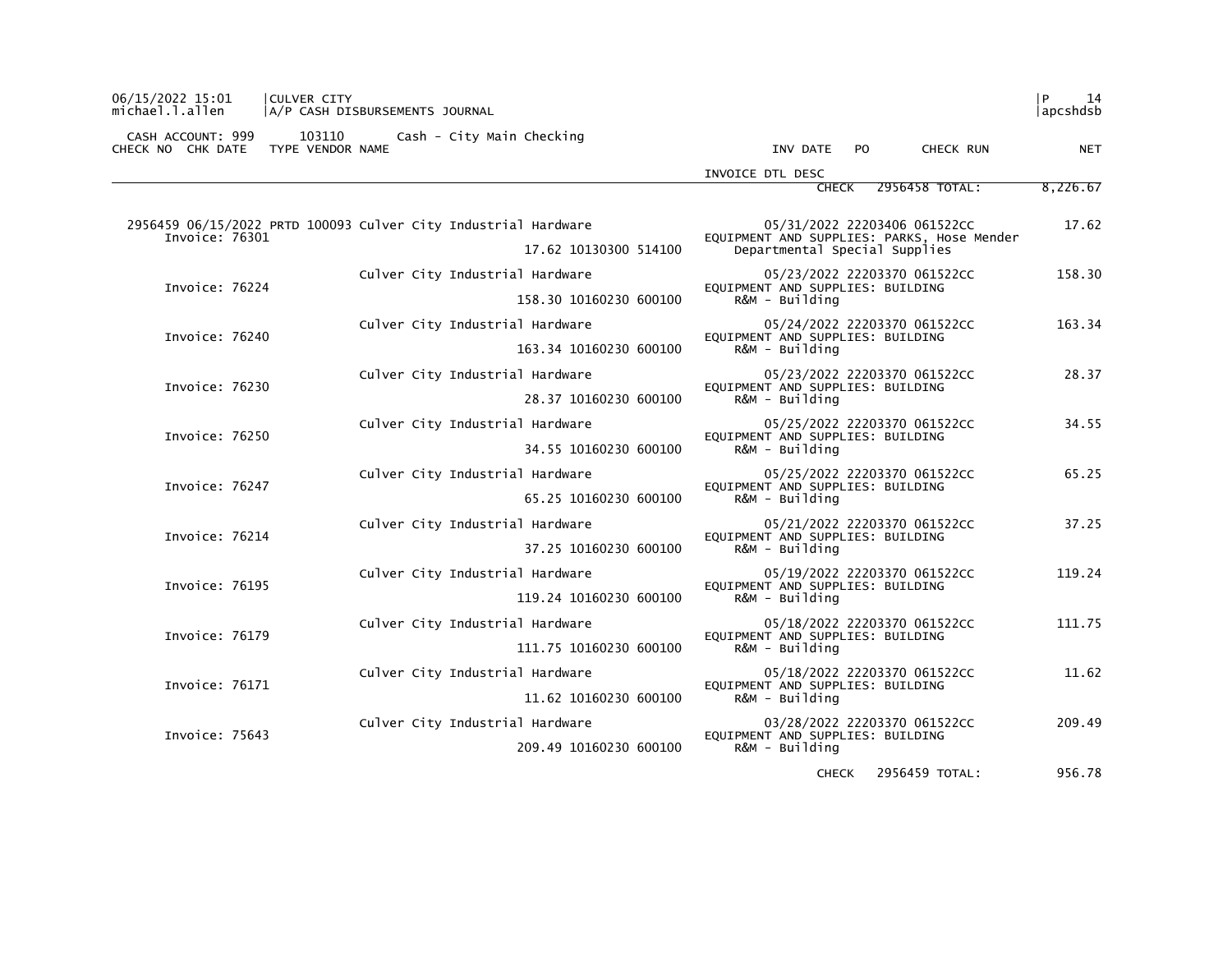| 06/15/2022 15:01                   | <b>CULVER CITY</b><br>michael.l.allen   A/P CASH DISBURSEMENTS JOURNAL |                                       |                                                                | P <br>-15<br>  apcshdsb |
|------------------------------------|------------------------------------------------------------------------|---------------------------------------|----------------------------------------------------------------|-------------------------|
| CHECK NO CHK DATE TYPE VENDOR NAME | CASH ACCOUNT: 999 103110 Cash - City Main Checking                     |                                       | INV DATE PO CHECK RUN                                          | <b>NET</b>              |
|                                    |                                                                        |                                       | INVOICE DTL DESC                                               |                         |
|                                    | 2956460 06/15/2022 PRTD 101464 Cummins Cal Pacific LLC                 |                                       | 04/14/2022 22200157 061522CC                                   | 748.28                  |
| Invoice: X5-39173                  |                                                                        | 748.28 31014600 600900                | CUMMINS ENGINE PARTS AND SUPPL<br>Central Stores               |                         |
|                                    |                                                                        | Cummins Cal Pacific LLC               | 05/13/2022 22203425 061522CC                                   | 3,650.60                |
| Invoice: X4-28668                  |                                                                        | 3,650.60 30870400 600200              | Repair - Unit: 7106<br>$R&M - \text{Equi}$ pment               |                         |
| Invoice: X5-31915                  |                                                                        | Cummins Cal Pacific LLC               | 03/25/2022 22200157 061522CC<br>CUMMINS ENGINE PARTS AND SUPPL | 1,691.15                |
|                                    |                                                                        | 1,691.15 31014600 600900              | Central Stores                                                 |                         |
| Invoice: X5-36783                  |                                                                        | Cummins Cal Pacific LLC               | 04/08/2022 22200157 061522CC<br>CUMMINS ENGINE PARTS AND SUPPL | 819.80                  |
|                                    |                                                                        | 819.80 31014600 600900                | Central Stores                                                 |                         |
| Invoice: X5-48976                  |                                                                        | Cummins Cal Pacific LLC               | 05/12/2022 22200157 061522CC<br>CUMMINS ENGINE PARTS AND SUPPL | 16.34                   |
|                                    |                                                                        | 16.34 31014600 600900 Central Stores  |                                                                |                         |
| Invoice: X5-48356                  |                                                                        | Cummins Cal Pacific LLC               | 05/11/2022 22200157 061522CC<br>CUMMINS ENGINE PARTS AND SUPPL | 23.27                   |
|                                    |                                                                        | 23.27 31014600 600900                 | Central Stores                                                 |                         |
| Invoice: X5-48332                  |                                                                        | Cummins Cal Pacific LLC               | 05/11/2022 22200157 061522CC<br>CUMMINS ENGINE PARTS AND SUPPL | 967.38                  |
|                                    |                                                                        | 967.38 31014600 600900 Central Stores |                                                                |                         |
| Invoice: X5-48056                  |                                                                        | Cummins Cal Pacific LLC               | 05/10/2022 22200157 061522CC<br>CUMMINS ENGINE PARTS AND SUPPL | 511.88                  |
|                                    |                                                                        | 511.88 31014600 600900                | Central Stores                                                 |                         |
| Invoice: X5-44826                  |                                                                        | Cummins Cal Pacific LLC               | 04/29/2022 22200157 061522CC<br>CUMMINS ENGINE PARTS AND SUPPL | 105.62                  |
|                                    |                                                                        | 105.62 31014600 600900                | Central Stores                                                 |                         |
| Invoice: X5-44762                  |                                                                        | Cummins Cal Pacific LLC               | 04/29/2022 22200157 061522CC<br>CUMMINS ENGINE PARTS AND SUPPL | 91.55                   |
|                                    |                                                                        | 91.55 31014600 600900                 | Central Stores                                                 |                         |
| Invoice: X5-44759                  |                                                                        | Cummins Cal Pacific LLC               | 04/29/2022 22200157 061522CC<br>CUMMINS ENGINE PARTS AND SUPPL | 91.55                   |
|                                    |                                                                        | 91.55 31014600 600900                 | Central Stores                                                 |                         |
| Invoice: X5-44726                  |                                                                        | Cummins Cal Pacific LLC               | 04/29/2022 22200157 061522CC<br>CUMMINS ENGINE PARTS AND SUPPL | 91.55                   |
|                                    |                                                                        | 91.55 31014600 600900                 | Central Stores                                                 |                         |
| Invoice: X5-41556                  |                                                                        | Cummins Cal Pacific LLC               | 04/21/2022 22200157 061522CC<br>CUMMINS ENGINE PARTS AND SUPPL | 4,927.75                |
|                                    |                                                                        | 4,927.75 31014600 600900              | Central Stores                                                 |                         |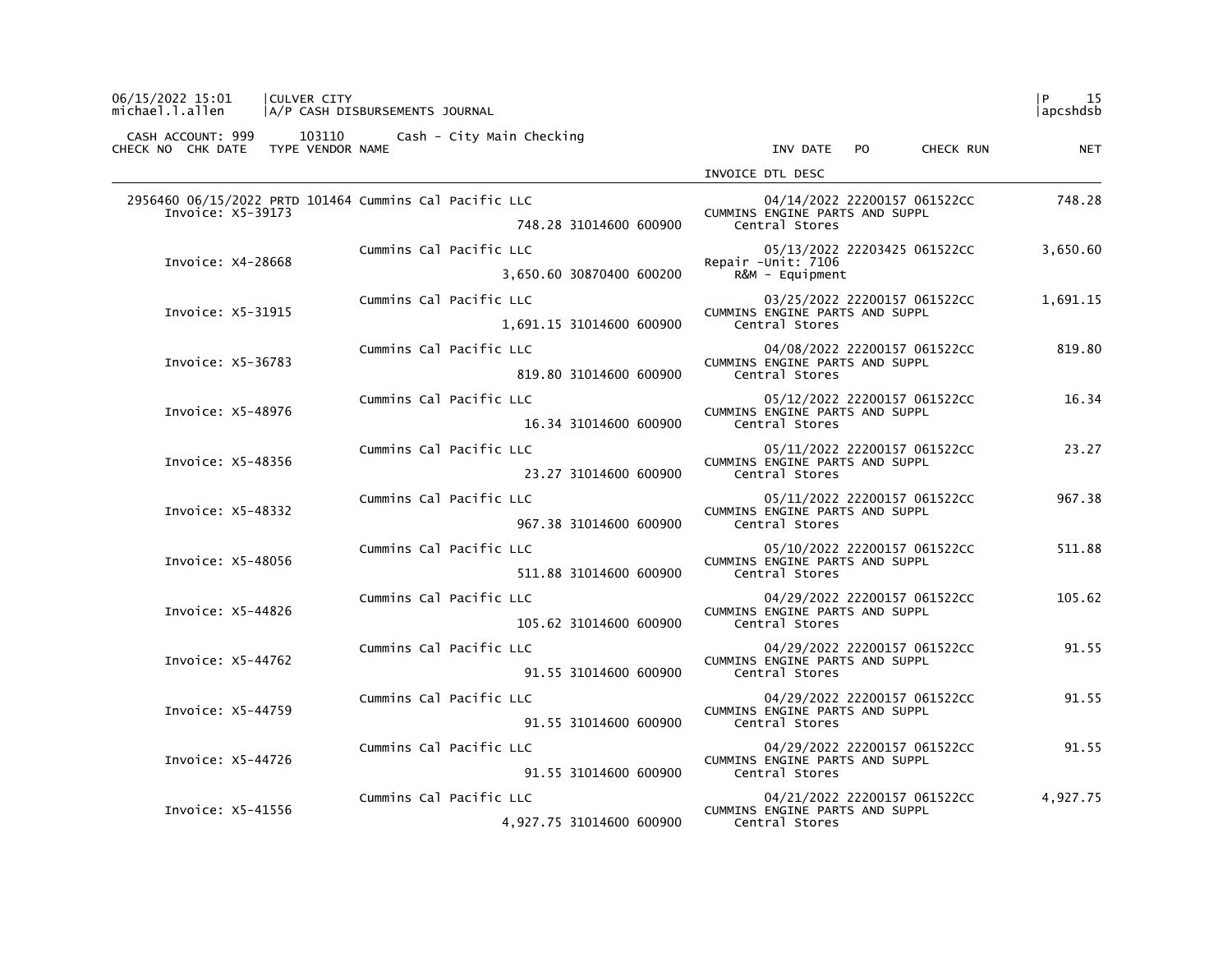| 06/15/2022 15:01<br>michael.l.allen    | <b>CULVER CITY</b><br>A/P CASH DISBURSEMENTS JOURNAL           |                          |                                                                                    |                              | 16<br>P<br>apcshdsb |
|----------------------------------------|----------------------------------------------------------------|--------------------------|------------------------------------------------------------------------------------|------------------------------|---------------------|
| CASH ACCOUNT: 999<br>CHECK NO CHK DATE | 103110<br>Cash - City Main Checking<br>TYPE VENDOR NAME        |                          | INV DATE<br>PO.                                                                    | CHECK RUN                    | <b>NET</b>          |
|                                        |                                                                |                          | INVOICE DTL DESC                                                                   |                              |                     |
|                                        | Cummins Cal Pacific LLC                                        |                          |                                                                                    | 04/15/2022 22200157 061522CC | 110.24              |
| Invoice: X5-39602                      |                                                                | 110.24 31014600 600900   | CUMMINS ENGINE PARTS AND SUPPL<br>Central Stores                                   |                              |                     |
|                                        |                                                                |                          | <b>CHECK</b>                                                                       | 2956460 TOTAL:               | 13,846.96           |
|                                        | 2956461 06/15/2022 PRTD 111238 Dana Anderson                   |                          |                                                                                    | 02/23/2022 22203382 061522CC | 726.57              |
| Invoice: 061122-061622REIMB            |                                                                | 726.57 10122100 516100   | Flight 2022 SHRM Conference New Orleans, LA<br>Training & Education                |                              |                     |
| Invoice: 111522-111822REIMB            | Dana Anderson                                                  | 458.20 10122100 516100   | CALPELRA Annual Training Conference Monterey, CA<br>Training & Education           | 05/13/2022 22203382 061522CC | 458.20              |
|                                        |                                                                |                          | CHECK                                                                              | 2956461 TOTAL:               | 1,184.77            |
|                                        | 2956462 06/15/2022 PRTD 100764 Dapeer Rosenblit and Litvak LLP |                          | 04/30/2022                                                                         | 061522CC                     | 110.43              |
| Invoice: 20198                         |                                                                | 110.43 10113100 611600   | $4/19/22 - 4/30/22$ , Municipal Code Enforcement<br>Legal Services - Miscellaneous |                              |                     |
| Invoice: 20199                         | Dapeer Rosenblit and Litvak LLP                                |                          | 04/30/2022<br>$4/4$ - $4/30/2022$ , Prof. Svcs. Photo Citations                    | 061522CC                     | 215.00              |
|                                        |                                                                | 215.00 10113100 611600   | Legal Services - Miscellaneous                                                     |                              |                     |
| Invoice: 20201                         | Dapeer Rosenblit and Litvak LLP                                |                          | 04/30/2022<br>$4/4-4/30/22$ , Prof. Svcs. - Specialized Legal - J E                | 061522CC                     | 1,042.00            |
|                                        |                                                                | 1,042.00 10113100 611600 | Legal Services - Miscellaneous                                                     |                              |                     |
| Invoice: 20202                         | Dapeer Rosenblit and Litvak LLP                                |                          | 04/30/2022<br>April 2022, Prof Services, Specialized, MK                           | 061522CC                     | 275.00              |
|                                        |                                                                | 275.00 10113100 611600   | Legal Services - Miscellaneous                                                     |                              |                     |
| Invoice: 20203                         | Dapeer Rosenblit and Litvak LLP                                |                          | 04/30/2022<br>Apr.2022, Prof. Svc. - Specialized - B N                             | 061522CC                     | 165.00              |
|                                        |                                                                | 165.00 10113100 611600   | Legal Services - Miscellaneous                                                     |                              |                     |
| Invoice: 20205                         | Dapeer Rosenblit and Litvak LLP                                |                          | 04/30/2022<br>Apr.2022, Prof. Svcs. - Specialized General                          | 061522CC                     | 90.00               |
|                                        |                                                                | 90.00 10113100 611600    | Legal Services - Miscellaneous                                                     |                              |                     |
| Invoice: 20206                         | Dapeer Rosenblit and Litvak LLP                                |                          | 04/30/2022<br>Apr. 2022, Prof. Svcs. - Specialized - LA School G                   | 061522CC                     | 220.00              |
|                                        |                                                                | 220.00 10113100 611600   | Legal Services - Miscellaneous                                                     |                              |                     |
|                                        |                                                                |                          | <b>CHECK</b>                                                                       | 2956462 TOTAL:               | 2, 117.43           |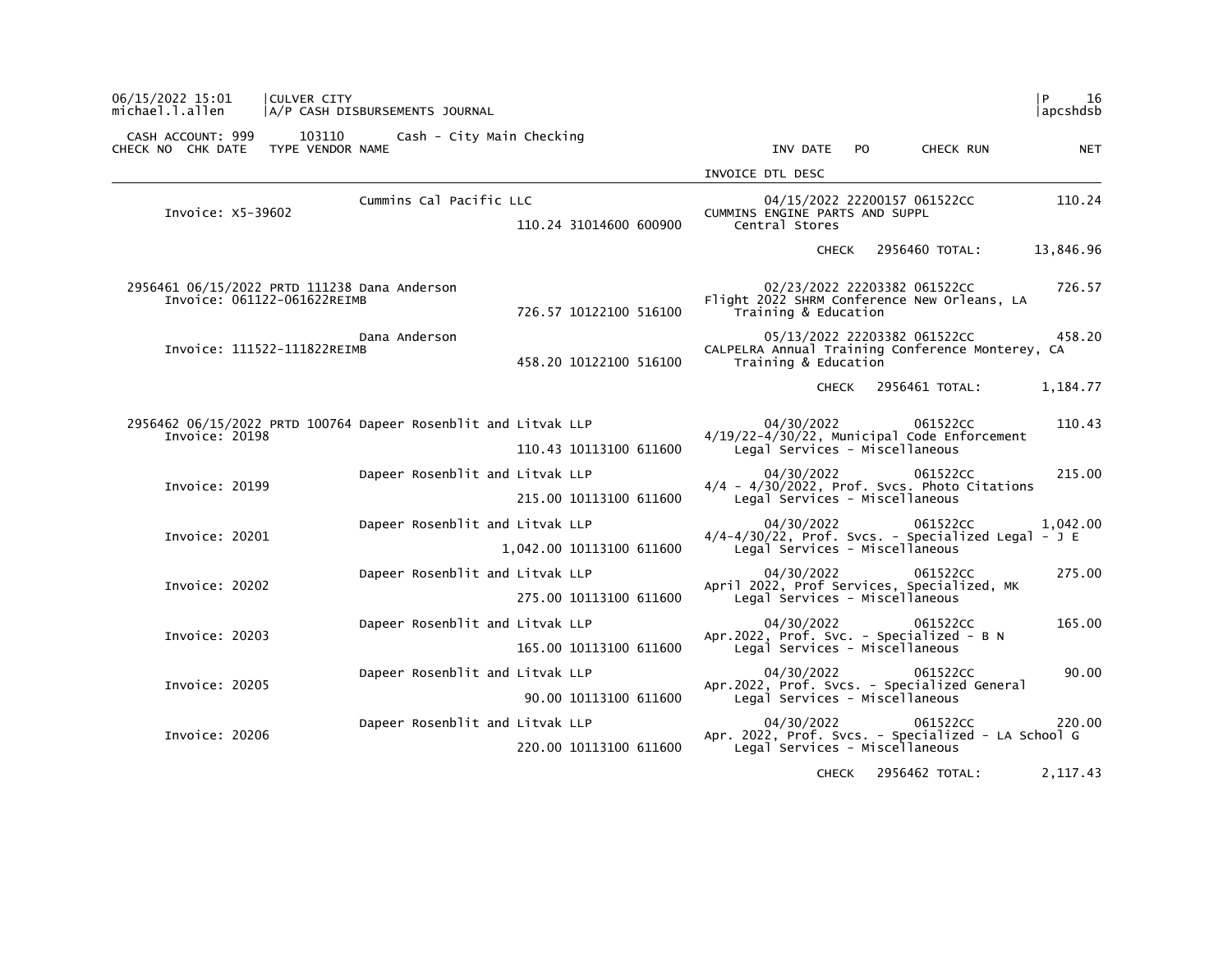| 06/15/2022 15:01<br>michael.l.allen                                                                     | CULVER CITY                | A/P CASH DISBURSEMENTS JOURNAL                             |                                                                                      |                                                                                     |                              | l P<br>17<br> apcshdsb |
|---------------------------------------------------------------------------------------------------------|----------------------------|------------------------------------------------------------|--------------------------------------------------------------------------------------|-------------------------------------------------------------------------------------|------------------------------|------------------------|
| CASH ACCOUNT: 999<br>CHECK NO CHK DATE                                                                  | 103110<br>TYPE VENDOR NAME | Cash - City Main Checking                                  |                                                                                      | INV DATE                                                                            | PO.<br>CHECK RUN             | <b>NET</b>             |
|                                                                                                         |                            |                                                            |                                                                                      | INVOICE DTL DESC                                                                    |                              |                        |
| 2956463 06/15/2022 PRTD 104681 Dash Medical Gloves Inc<br>Invoice: INV1264029<br>831.85 10140200 514100 |                            |                                                            | 05/31/2022 22203346 061522CC<br>Nitrile Exam Gloves<br>Departmental Special Supplies |                                                                                     | 831.85                       |                        |
|                                                                                                         |                            |                                                            |                                                                                      |                                                                                     | CHECK 2956463 TOTAL:         | 831.85                 |
| Invoice: 53023                                                                                          |                            | 2956464 06/15/2022 PRTD 101779 Davis Fluorescent           | 201.48 10140200 600100                                                               | LED Light Bulbs - Police Dept.<br>$R\&M - Bui1$ ding                                | 06/01/2022 22203387 061522CC | 201.48                 |
|                                                                                                         |                            |                                                            |                                                                                      | <b>CHECK</b>                                                                        | 2956464 TOTAL:               | 201.48                 |
| Invoice: 63118                                                                                          |                            | 2956465 06/15/2022 PRTD 100108 Dooley Enterprises Inc      |                                                                                      | Ammunition                                                                          | 06/03/2022 22200525 061522CC | 2,644.19               |
|                                                                                                         |                            |                                                            | 2,644.19 10140200 514100                                                             | Departmental Special Supplies                                                       |                              |                        |
|                                                                                                         |                            |                                                            |                                                                                      |                                                                                     | CHECK 2956465 TOTAL:         | 2,644.19               |
| 2956466 06/15/2022 PRTD 101254 WM Corporate Services Inc<br>Invoice: 0053085-2510-3                     |                            |                                                            |                                                                                      | 06/01/2022 22200240 061522CC<br>Refuse land Account                                 |                              | 63,879.56              |
|                                                                                                         |                            |                                                            | 63,879.56 20260410 615100                                                            | Refuse Disp Services - Trash                                                        |                              |                        |
| Invoice: 0019765-2780-2                                                                                 |                            | WM Corporate Services Inc<br>9,242.48 20260410 615100      |                                                                                      | 06/01/2022 22200088 061522CC<br>Refuse land Account<br>Refuse Disp Services - Trash |                              | 9,242.48               |
|                                                                                                         |                            |                                                            |                                                                                      |                                                                                     |                              |                        |
|                                                                                                         | Invoice: 0019805-2780-6    | WM Corporate Services Inc<br>2,935.30 20260410 615100      |                                                                                      | 06/06/2022 22200088 061522CC<br>Refuse land Account<br>Refuse Disp Services - Trash |                              | 2,935.30               |
|                                                                                                         |                            |                                                            |                                                                                      |                                                                                     |                              |                        |
|                                                                                                         |                            |                                                            |                                                                                      |                                                                                     | CHECK 2956466 TOTAL:         | 76,057.34              |
|                                                                                                         |                            | 2956467 06/15/2022 PRTD 100512 Eddings Bros Auto Parts Inc |                                                                                      | 06/10/2022 22200136 061522CC                                                        | 26.56                        |                        |
| Invoice: 879634                                                                                         |                            | 26.56 31014600 600900                                      |                                                                                      | AUTO / MEDIUM TRUCK PARTS AND<br>Central Stores                                     |                              |                        |
|                                                                                                         |                            | Eddings Bros Auto Parts Inc                                |                                                                                      | 06/06/2022 22200136 061522CC                                                        | 162.06                       |                        |
| Invoice: 879288                                                                                         |                            | 162.06 31014600 600900                                     |                                                                                      | AUTO / MEDIUM TRUCK PARTS AND<br>Central Stores                                     |                              |                        |
| Invoice: 879295                                                                                         |                            | Eddings Bros Auto Parts Inc                                |                                                                                      |                                                                                     | 06/06/2022 22200136 061522CC | 79.06                  |
|                                                                                                         |                            | 79.06 31014600 600900                                      |                                                                                      | AUTO / MEDIUM TRUCK PARTS AND<br>Central Stores                                     |                              |                        |
|                                                                                                         |                            | Eddings Bros Auto Parts Inc                                |                                                                                      |                                                                                     | 05/02/2022 22200136 061522CC | 242.53                 |
| Invoice: 876780                                                                                         |                            |                                                            | 242.53 31014600 600900                                                               | AUTO / MEDIUM TRUCK PARTS AND<br>Central Stores                                     |                              |                        |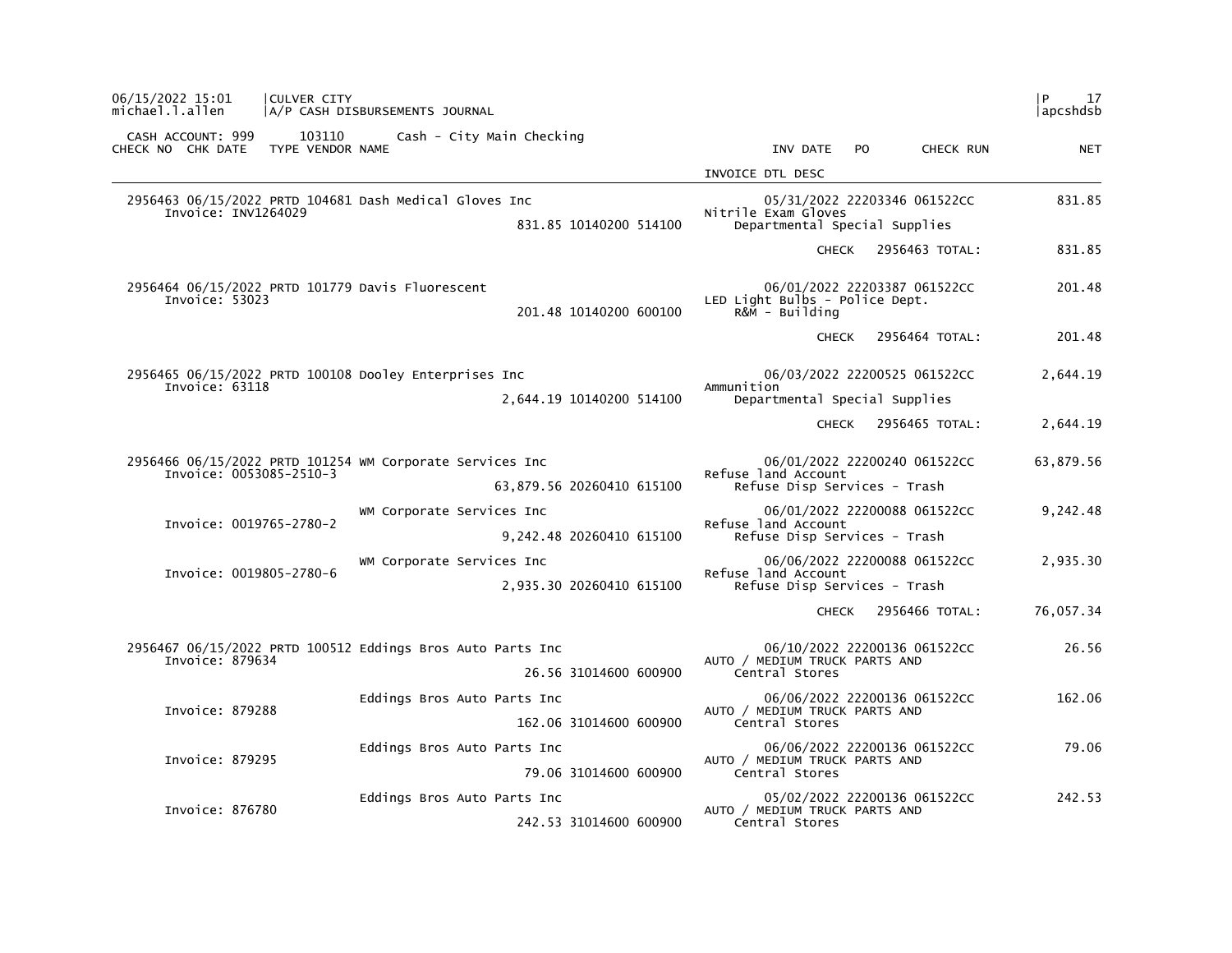| INV DATE<br>P <sub>O</sub><br>CHECK RUN<br><b>NET</b>                                             |
|---------------------------------------------------------------------------------------------------|
| INVOICE DTL DESC                                                                                  |
| 10.79<br>06/07/2022 22200136 061522CC<br>AUTO / MEDIUM TRUCK PARTS AND                            |
| Central Stores                                                                                    |
| 06/03/2022 22200136 061522CC<br>27.00<br>AUTO / MEDIUM TRUCK PARTS AND                            |
| Central Stores                                                                                    |
| 06/03/2022 22200136 061522CC<br>345.73<br>AUTO / MEDIUM TRUCK PARTS AND                           |
| Central Stores                                                                                    |
| 06/07/2022 22200136 061522CC<br>395.17<br>AUTO / MEDIUM TRUCK PARTS AND                           |
| Central Stores                                                                                    |
| 06/11/2022 22200136 061522CC<br>90.63<br>AUTO / MEDIUM TRUCK PARTS AND                            |
| Central Stores                                                                                    |
| 06/07/2022 22200136 061522CC<br>$-550.05$<br><b>CREDIT MEMO</b>                                   |
| Central Stores                                                                                    |
| 829.48<br>2956467 TOTAL:<br><b>CHECK</b>                                                          |
| 05/31/2022 22202828 061522CC<br>1,017.19                                                          |
| Cap Pieces (10)<br>Small Tools & Equipment                                                        |
| CHECK 2956468 TOTAL:<br>1,017.19                                                                  |
| 06/01/2022<br>2,017.74<br>061522CC                                                                |
| Equinix-Support Services - June 2022<br>Other Contractual Services                                |
| 2956469 TOTAL:<br>2,017.74<br><b>CHECK</b>                                                        |
| 05/11/2022 22203423 061522CC<br>495.00                                                            |
| Trucking, Pumping & Disposal Fees - Waste Oil<br>Petroleum Products-Other                         |
| 495.00<br>2956470 TOTAL:<br>CHECK                                                                 |
|                                                                                                   |
| 05/20/2022 22200692 061522CC<br>67.18<br>A/C 1148-5869-2, Ship Date 5/12/2022<br>Delivery Charges |
|                                                                                                   |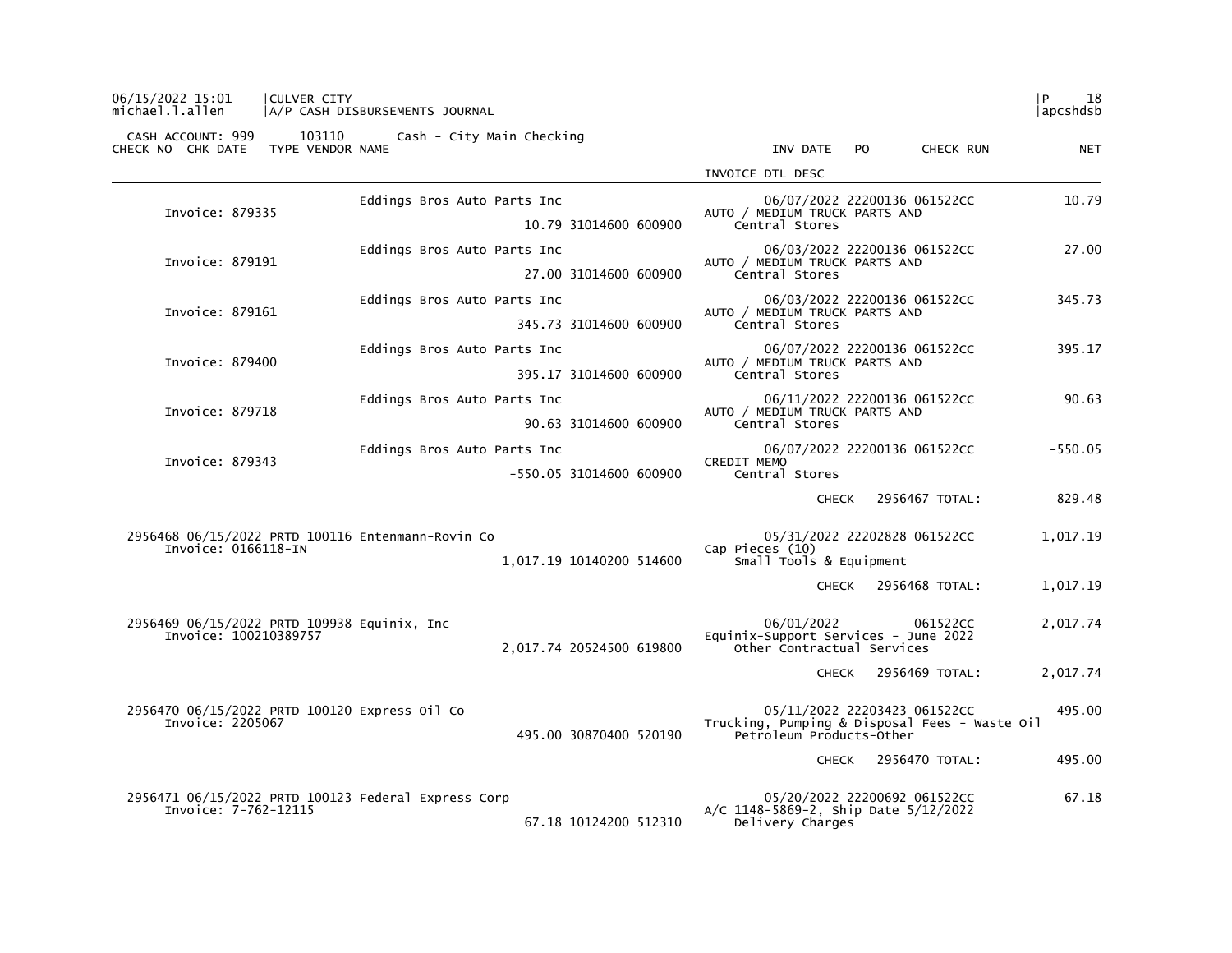| 06/15/2022 15:01<br>CULVER CITY<br>michael.l.allen                         | A/P CASH DISBURSEMENTS JOURNAL                   |                                                                                                   | l P<br>19<br> apcshdsb |
|----------------------------------------------------------------------------|--------------------------------------------------|---------------------------------------------------------------------------------------------------|------------------------|
| CASH ACCOUNT: 999<br>103110<br>TYPE VENDOR NAME<br>CHECK NO CHK DATE       | Cash - City Main Checking                        | INV DATE<br>CHECK RUN<br>PO.                                                                      | NET                    |
|                                                                            |                                                  | INVOICE DTL DESC                                                                                  |                        |
| Invoice: 7-769-16539                                                       | Federal Express Corp<br>117.08 10124200 512310   | 05/27/2022 22200692 061522CC<br>A/C #1148-5869-2, Ship Date 5/18/2022<br>Delivery Charges         | 117.08                 |
| Invoice: 7-776-26298                                                       | Federal Express Corp<br>46.40 10124200 512310    | 06/03/2022 22200692 061522CC<br>A/C #1148-5869-2, Ship Date 5/26/2022<br>Delivery Charges         | 46.40                  |
|                                                                            |                                                  | 2956471 TOTAL:<br><b>CHECK</b>                                                                    | 230.66                 |
| 2956472 06/15/2022 PRTD 103260 Ferno-Washington<br>Invoice: 904153         | 2,433.77 10145300 514600                         | 06/02/2022 22202769 061522CC<br>Surface Extenders, Six Pair Suits PZ1<br>Small Tools & Equipment  | 2,433.77               |
|                                                                            |                                                  | 2956472 TOTAL:<br><b>CHECK</b>                                                                    | 2,433.77               |
| 2956473 06/15/2022 PRTD 104748 First Choice Services<br>Invoice: 437754    | 566.50 31014600 600900                           | 05/26/2022 22203454 061522CC<br>Hot cup no hndl 8oz<br>Central Stores                             | 566.50                 |
|                                                                            |                                                  | 2956473 TOTAL:<br><b>CHECK</b>                                                                    | 566.50                 |
| 2956474 06/15/2022 PRTD 101661 Generator Services Co Inc<br>Invoice: 73185 | 827.19 31014600 600900                           | 02/03/2022 22203457 061522CC<br>P/N - RE522878 FILTER FUEL<br>Central Stores                      | 827.19                 |
|                                                                            |                                                  | 2956474 TOTAL:<br><b>CHECK</b>                                                                    | 827.19                 |
| 2956475 06/15/2022 PRTD 110377 George Hills Company<br>Invoice: INV1022972 | 916.67 30913400 619800                           | 05/31/2022<br>061522CC<br>Administration Fee through May 2022<br>Other Contractual Services       | 916.67                 |
| Invoice: INV1023043                                                        | George Hills Company<br>8,356.20 30913400 619800 | 05/31/2022<br>061522CC<br>May 2022, Administrative Services<br>Other Contractual Services         | 8,356.20               |
|                                                                            |                                                  | 2956475 TOTAL:<br>CHECK                                                                           | 9,272.87               |
| 2956476 06/15/2022 PRTD 111146 Go2Zero Strategies LLC<br>Invoice: 2012231  | 20,925.00 20260400 610400                        | 05/31/2022<br>061522CC<br>Consultant Services - SB1383 Organic Site Visits<br>Consulting Services | 20,925.00              |
|                                                                            |                                                  | CHECK 2956476 TOTAL:                                                                              | 20,925.00              |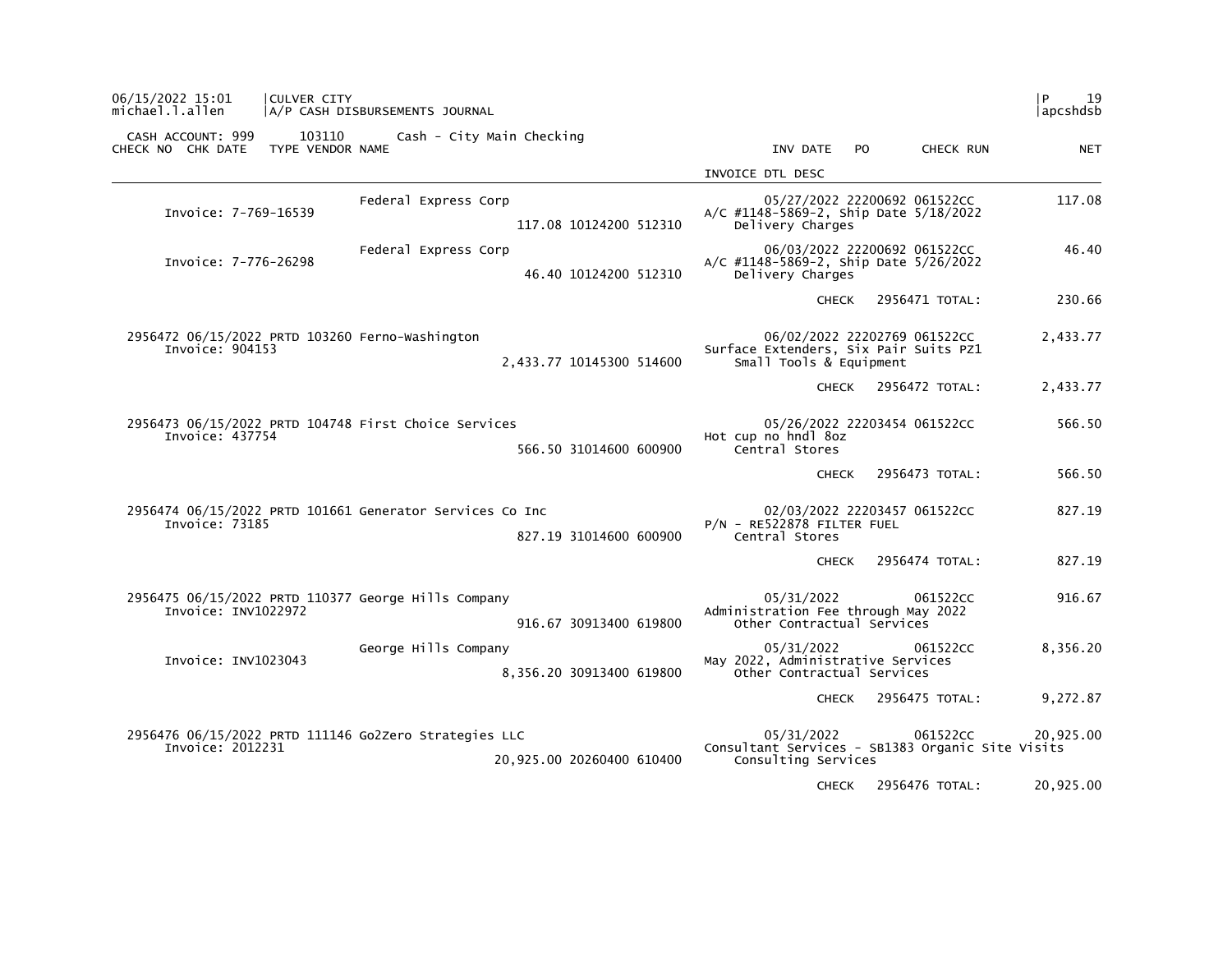| 06/15/2022 15:01<br><b>CULVER CITY</b><br>michael.l.allen<br> A/P CASH DISBURSEMENTS JOURNAL |                                        |                              | l P<br>20<br> apcshdsb |
|----------------------------------------------------------------------------------------------|----------------------------------------|------------------------------|------------------------|
| CASH ACCOUNT: 999 103110 Cash - City Main Checking<br>CHECK NO CHK DATE<br>TYPE VENDOR NAME  | INV DATE                               | PO.<br>CHECK RUN             | <b>NET</b>             |
|                                                                                              | INVOICE DTL DESC                       |                              |                        |
| 2956477 06/15/2022 PRTD 101418 Golden State Water Company                                    |                                        | 05/17/2022 22200816 061522CC | 317.92                 |
| Invoice: 04388400006-0522<br>317.92 47555560 513000                                          | 04388400006<br>Utilities               |                              |                        |
| Golden State Water Company<br>Invoice: 42177100007-0522                                      | 05/17/2022<br>42177100007              | 061522CC                     | 189.55                 |
| 189.55 10116100 513000                                                                       | Utilities                              |                              |                        |
| Golden State Water Company<br>Invoice: 42814100006-0522                                      | 05/17/2022<br>42814100006              | 061522CC                     | 149.93                 |
| 149.93 10116100 513000                                                                       | Utilities                              |                              |                        |
| Golden State Water Company<br>Invoice: 44814100002-0522                                      | 05/17/2022<br>44814100002              | 061522CC                     | 33.10                  |
| 33.10 10116100 513000                                                                        | Utilities                              |                              |                        |
| Golden State Water Company<br>Invoice: 49710200004-0522                                      | 05/17/2022<br>49710200004              | 061522CC                     | 115.59                 |
| 115.59 10116100 513000                                                                       | Utilities                              |                              |                        |
| Golden State Water Company<br>Invoice: 50814100009-0522                                      | 05/17/2022<br>50814100009              | 061522CC                     | 66.37                  |
| 66.37 10116100 513000                                                                        | Utilities                              |                              |                        |
| Golden State Water Company<br>Invoice: 52441200004-0522                                      | 05/17/2022<br>52441200004              | 061522CC                     | 237.69                 |
| 237.69 10116100 513000                                                                       | Utilities                              |                              |                        |
| Golden State Water Company<br>Invoice: 65882318556-0522                                      | 05/25/2022<br>65882318556              | 061522CC                     | 230.50                 |
| 230.50 10116100 513000                                                                       | Utilities                              |                              | 243.38                 |
| Golden State Water Company<br>Invoice: 54814100001-0522<br>243.38 10116100 513000            | 05/17/2022<br>54814100001<br>Utilities | 061522CC                     |                        |
| Golden State Water Company                                                                   | 05/17/2022                             | 061522CC                     | 130.72                 |
| Invoice: 59731200008-0522<br>130.72 10116100 513000                                          | 59731200008<br>Utilities               |                              |                        |
| Golden State Water Company                                                                   | 05/17/2022                             | 061522CC                     | 363.06                 |
| Invoice: 61814100006-0522<br>363.06 10116100 513000                                          | 61814100006<br>Utilities               |                              |                        |
| Golden State Water Company                                                                   | 05/17/2022                             | 061522CC                     | 1,389.95               |
| Invoice: 62814100004-0522<br>1,389.95 10116100 513000                                        | 62814100004<br>Utilities               |                              |                        |
| Golden State Water Company                                                                   | 05/17/2022                             | 061522CC                     | 1,754.87               |
| Invoice: 64814100000-0522<br>1,754.87 10116100 513000                                        | 64814100000<br>Utilities               |                              |                        |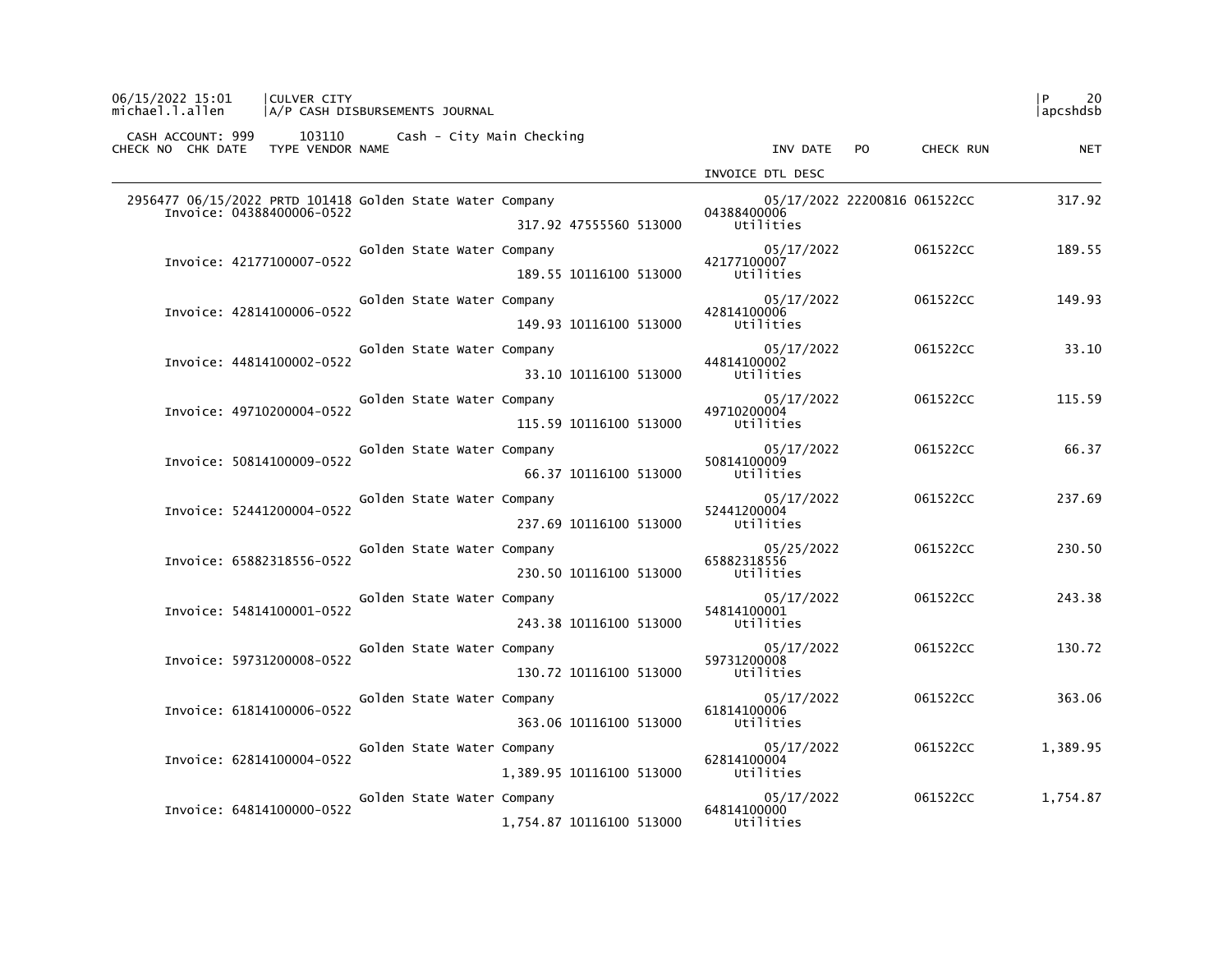| 06/15/2022 15:01<br><b>CULVER CITY</b><br>michael.l.allen<br>A/P CASH DISBURSEMENTS JOURNAL |                                        |           | l P<br>21<br> apcshdsb |
|---------------------------------------------------------------------------------------------|----------------------------------------|-----------|------------------------|
| CASH ACCOUNT: 999 103110 Cash - City Main Checking<br>CHECK NO CHK DATE<br>TYPE VENDOR NAME | INV DATE<br>PO.                        | CHECK RUN | <b>NET</b>             |
|                                                                                             | INVOICE DTL DESC                       |           |                        |
| Golden State Water Company                                                                  | 05/17/2022                             | 061522CC  | 130.72                 |
| Invoice: 69714100000-0522<br>130.72 10116100 513000                                         | 69714100000<br>Utilities               |           |                        |
| Golden State Water Company                                                                  | 05/17/2022                             | 061522CC  | 396.50                 |
| Invoice: 71814100005-0522<br>396.50 10116100 513000                                         | 71814100005<br>Utilities               |           |                        |
| Golden State Water Company<br>Invoice: 72814100003-0522                                     | 05/17/2022<br>72814100003              | 061522CC  | 66.37                  |
| 66.37 10116100 513000                                                                       | Utilities                              |           |                        |
| Golden State Water Company<br>Invoice: 79714100009-0522                                     | 05/17/2022<br>79714100009              | 061522CC  | 207.95                 |
| 207.95 10116100 513000                                                                      | Utilities                              |           |                        |
| Golden State Water Company<br>Invoice: 80814100006-0522                                     | 05/17/2022<br>80814100006              | 061522CC  | 207.95                 |
| 207.95 10116100 513000                                                                      | Utilities                              |           |                        |
| Golden State Water Company<br>Invoice: 82814100002-0522                                     | 05/17/2022<br>82814100002              | 061522CC  | 427.36                 |
| 427.36 10116100 513000                                                                      | Utilities                              |           |                        |
| Golden State Water Company<br>Invoice: 84814100008-0522                                     | 05/17/2022<br>84814100008              | 061522CC  | 994.17                 |
| 994.17 10116100 513000                                                                      | Utilities                              |           |                        |
| Golden State Water Company<br>Invoice: 89714100008-0522                                     | 05/17/2022<br>89714100008              | 061522CC  | 130.72                 |
| 130.72 10116100 513000                                                                      | Utilities                              |           |                        |
| Golden State Water Company<br>Invoice: 90814100005-0522                                     | 05/17/2022<br>90814100005              | 061522CC  | 66.37                  |
| 66.37 10116100 513000                                                                       | Utilities                              |           |                        |
| Golden State Water Company<br>Invoice: 91814100003-0522                                     | 05/17/2022<br>91814100003              | 061522CC  | 205.94                 |
| 205.94 10116100 513000                                                                      | Utilities                              |           |                        |
| Golden State Water Company<br>Invoice: 92814100001-0522<br>464.68 10116100 513000           | 05/17/2022<br>92814100001<br>Utilities | 061522CC  | 464.68                 |
| Golden State Water Company                                                                  | 05/17/2022                             | 061522CC  | 207.95                 |
| Invoice: 99714100007-0522<br>207.95 10116100 513000                                         | 99714100007<br>Utilities               |           |                        |
| Golden State Water Company                                                                  | 05/17/2022                             | 061522CC  | 1,047.65               |
| Invoice: 36639100001-0522<br>1,047.65 10116100 513000                                       | 36639100001<br>Utilities               |           |                        |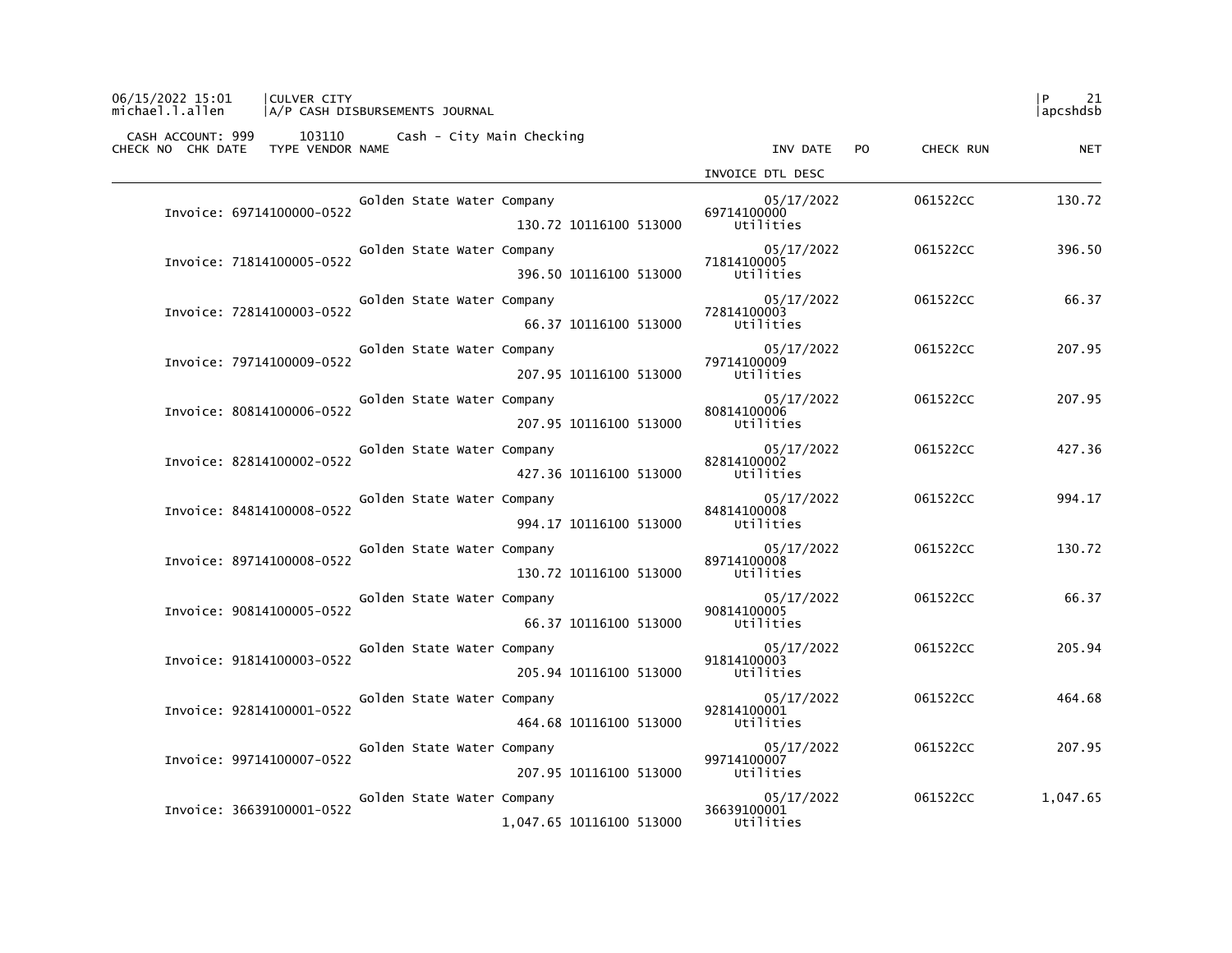| 06/15/2022 15:01<br><b>CULVER CITY</b><br>michael.l.allen<br>A/P CASH DISBURSEMENTS JOURNAL    |                           |           | l P<br>22<br> apcshdsb |
|------------------------------------------------------------------------------------------------|---------------------------|-----------|------------------------|
| CASH ACCOUNT: 999<br>103110 Cash - City Main Checking<br>CHECK NO CHK DATE<br>TYPE VENDOR NAME | INV DATE<br>PO.           | CHECK RUN | <b>NET</b>             |
|                                                                                                | INVOICE DTL DESC          |           |                        |
| Golden State Water Company                                                                     | 05/17/2022                | 061522CC  | 210.95                 |
| Invoice: 54780400005-0522<br>210.95 10116100 513000                                            | 54780400005<br>Utilities  |           |                        |
| Golden State Water Company                                                                     | 04/20/2022                | 061522CC  | 205.02                 |
| Invoice: 54780400005-0422<br>205.02 10116100 513000                                            | 54780400005<br>Utilities  |           |                        |
| Golden State Water Company                                                                     | 03/16/2022                | 061522CC  | 209.80                 |
| Invoice: 54780400005-0322<br>209.80 10116100 513000                                            | 54780400005<br>Utilities  |           |                        |
| Golden State Water Company<br>Invoice: 97055100008-0522                                        | 05/13/2022<br>97055100008 | 061522CC  | 218.64                 |
| 218.64 10116100 513000                                                                         | Utilities                 |           |                        |
| Golden State Water Company<br>Invoice: 24479100000-0522                                        | 05/13/2022<br>24479100000 | 061522CC  | 40.57                  |
| 40.57 10116100 513000                                                                          | Utilities                 |           |                        |
| Golden State Water Company<br>Invoice: 83836100004-0522                                        | 05/11/2022<br>83836100004 | 061522CC  | 75.89                  |
| 75.89 10116100 513000                                                                          | Utilities                 |           |                        |
| Golden State Water Company<br>Invoice: 62119100006-0522                                        | 05/11/2022<br>62119100006 | 061522CC  | 66.37                  |
| 66.37 10116100 513000                                                                          | Utilities                 |           |                        |
| Golden State Water Company<br>Invoice: 70628100003-0522                                        | 05/13/2022<br>70628100003 | 061522CC  | 352.36                 |
| 352.36 10116100 513000                                                                         | Utilities                 |           |                        |
| Golden State Water Company<br>Invoice: 98714100009-0522                                        | 05/17/2022<br>98714100009 | 061522CC  | 849.76                 |
| 849.76 10116100 513000                                                                         | Utilities                 |           |                        |
| Golden State Water Company<br>Invoice: 29714100004-0522                                        | 05/17/2022<br>29714100004 | 061522CC  | 24.30                  |
| 24.30 10116100 513000                                                                          | Utilities                 |           |                        |
| Golden State Water Company<br>Invoice: 38714100005-0522                                        | 05/17/2022<br>38714100005 | 061522CC  | 782.24                 |
| 782.24 10116100 513000                                                                         | Utilities                 |           |                        |
| Golden State Water Company<br>Invoice: 39714100003-0522                                        | 05/17/2022<br>39714100003 | 061522CC  | 31.09                  |
| 31.09 10116100 513000                                                                          | Utilities                 |           |                        |
| Golden State Water Company<br>Invoice: 47714100006-0522                                        | 05/17/2022<br>47714100006 | 061522CC  | 177.85                 |
| 177.85 10116100 513000                                                                         | Utilities                 |           |                        |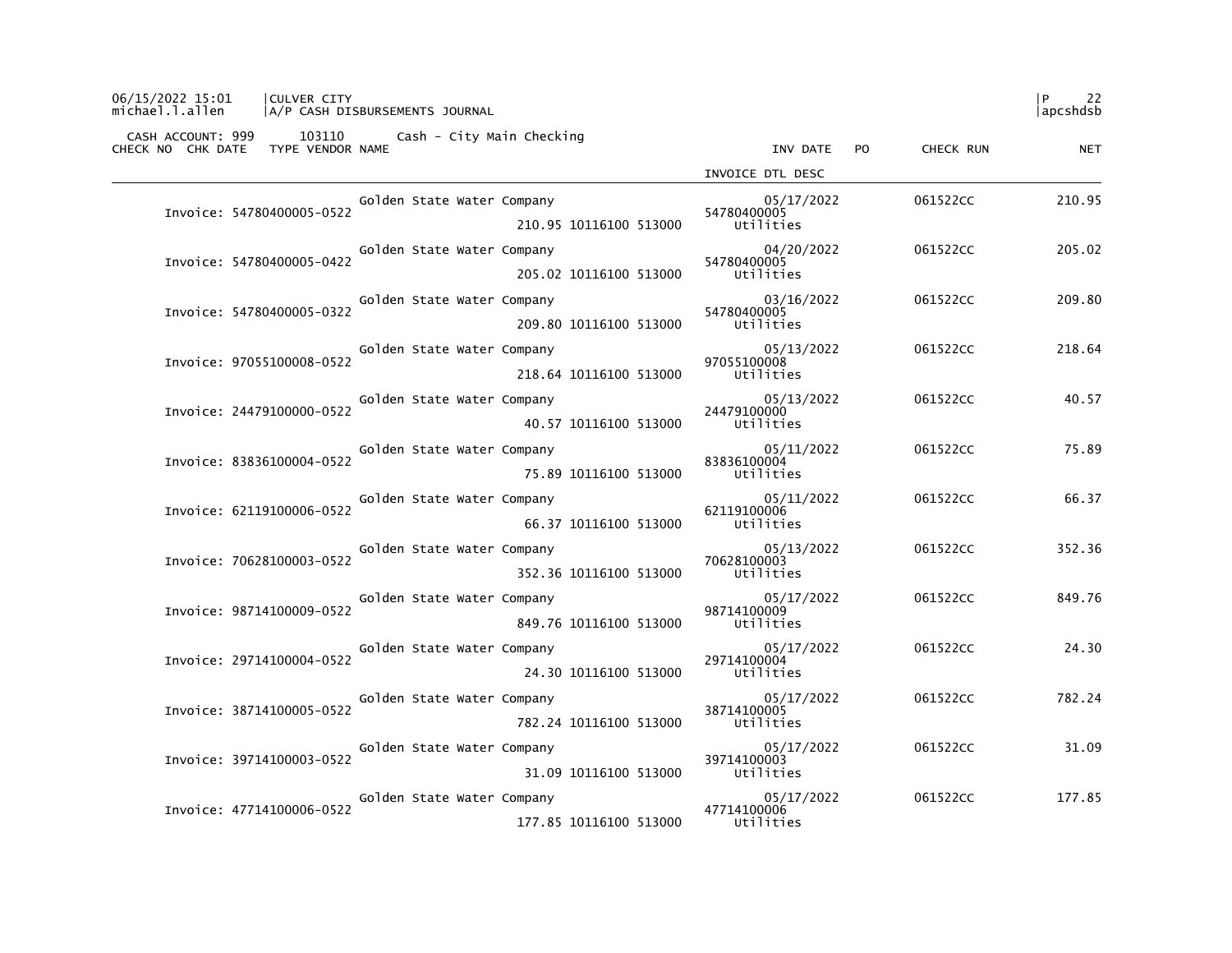| 06/15/2022 15:01<br><b>CULVER CITY</b><br>michael.l.allen<br>A/P CASH DISBURSEMENTS JOURNAL |                            |                           | l P<br>23<br> apcshdsb  |
|---------------------------------------------------------------------------------------------|----------------------------|---------------------------|-------------------------|
| CASH ACCOUNT: 999 103110<br>CHECK NO CHK DATE<br>TYPE VENDOR NAME                           | Cash - City Main Checking  | INV DATE<br>PO.           | CHECK RUN<br><b>NET</b> |
|                                                                                             |                            | INVOICE DTL DESC          |                         |
|                                                                                             | Golden State Water Company | 05/17/2022                | 061522CC<br>130.72      |
| Invoice: 57714100005-0522                                                                   | 130.72 10116100 513000     | 57714100005<br>Utilities  |                         |
|                                                                                             | Golden State Water Company | 05/17/2022                | 061522CC<br>468.02      |
| Invoice: 37714100007-0522                                                                   | 468.02 10116100 513000     | 37714100007<br>Utilities  |                         |
|                                                                                             | Golden State Water Company | 05/16/2022                | 061522CC<br>562.64      |
| Invoice: 05223200006-0522                                                                   | 562.64 10116100 513000     | 5223200006<br>Utilities   |                         |
| Invoice: 59714100001-0522                                                                   | Golden State Water Company | 05/16/2022<br>59714100001 | 6,285.30<br>061522CC    |
|                                                                                             | 6,285.30 10116100 513000   | Utilities                 |                         |
| Invoice: 00643400005-0522                                                                   | Golden State Water Company | 05/23/2022<br>643400005   | 151.94<br>061522CC      |
|                                                                                             | 151.94 10116100 513000     | Utilities                 |                         |
| Invoice: 89543400009-0522                                                                   | Golden State Water Company | 05/23/2022<br>89543400009 | 395.15<br>061522CC      |
|                                                                                             | 395.15 10116100 513000     | Utilities                 |                         |
| Invoice: 56531500009-0622                                                                   | Golden State Water Company | 06/03/2022<br>56531500009 | 109.16<br>061522CC      |
|                                                                                             | 109.16 10116100 513000     | Utilities                 |                         |
| Invoice: 87055100009-0522                                                                   | Golden State Water Company | 05/16/2022<br>87055100009 | 207.95<br>061522CC      |
|                                                                                             | 207.95 10116100 513000     | Utilities                 |                         |
| Invoice: 52956100003-0622                                                                   | Golden State Water Company | 06/06/2022<br>52956100003 | 136.07<br>061522CC      |
|                                                                                             | 136.07 10116100 513000     | Utilities                 |                         |
| Invoice: 27457400003-0622                                                                   | Golden State Water Company | 06/06/2022<br>27457400003 | 245.39<br>061522CC      |
|                                                                                             | 245.39 10116100 513000     | Utilities                 |                         |
| Invoice: 61956100004-0622                                                                   | Golden State Water Company | 06/06/2022<br>61956100004 | 207.95<br>061522CC      |
|                                                                                             | 207.95 10116100 513000     | Utilities                 |                         |
| Invoice: 26419200006-0522                                                                   | Golden State Water Company | 05/17/2022<br>26419200006 | 061522CC<br>900.42      |
|                                                                                             | 900.42 10116100 513000     | Utilities                 |                         |
| Invoice: 23017100001-0522                                                                   | Golden State Water Company | 05/16/2022<br>23017100001 | 061522CC<br>699.07      |
|                                                                                             | 699.07 10116100 513000     | Utilities                 |                         |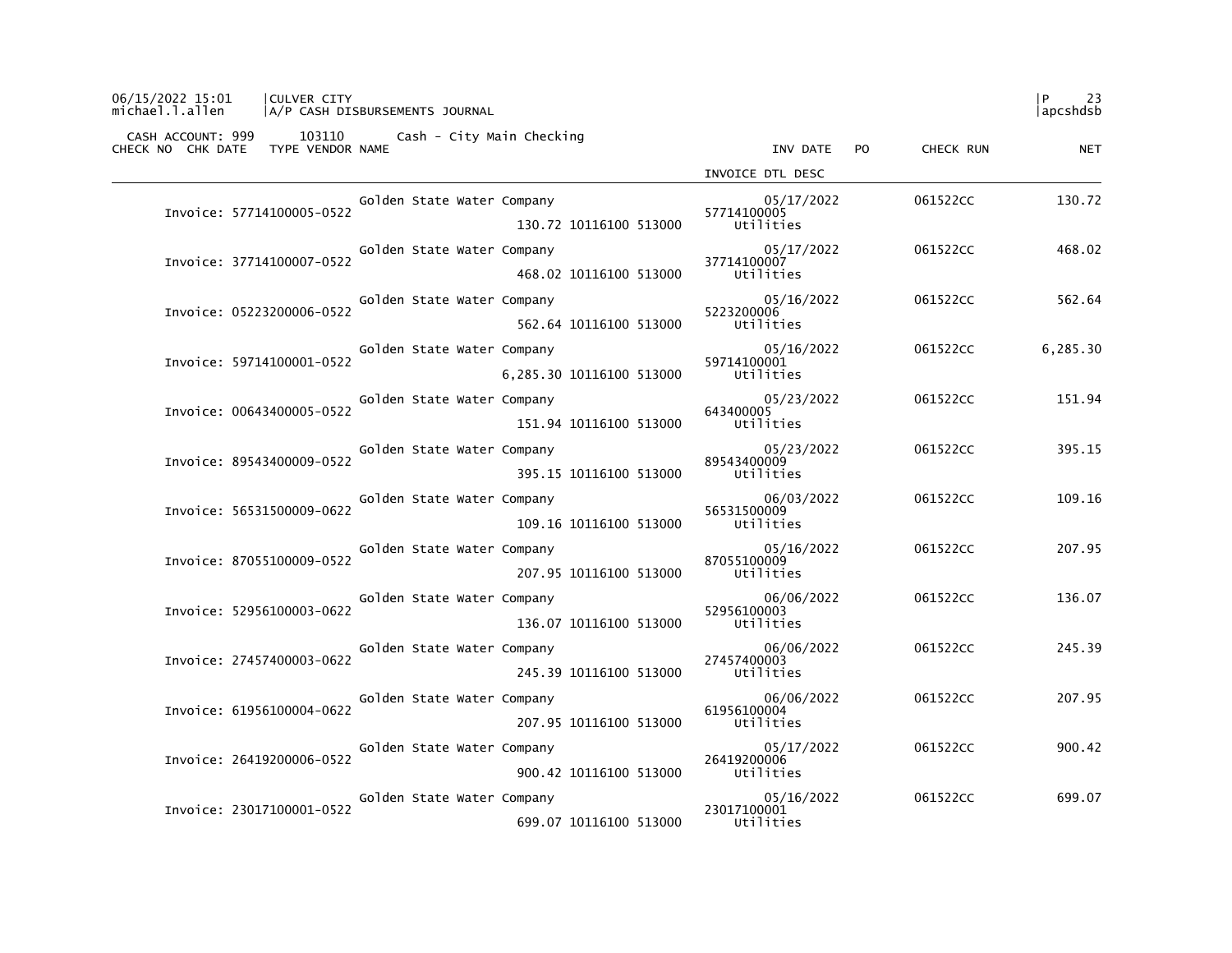| 06/15/2022 15:01<br><b>CULVER CITY</b><br>michael.l.allen | A/P CASH DISBURSEMENTS JOURNAL                     |                           |           | P<br>24<br> apcshdsb |
|-----------------------------------------------------------|----------------------------------------------------|---------------------------|-----------|----------------------|
| CHECK NO CHK DATE<br>TYPE VENDOR NAME                     | CASH ACCOUNT: 999 103110 Cash - City Main Checking | INV DATE<br>PO.           | CHECK RUN | <b>NET</b>           |
|                                                           |                                                    | INVOICE DTL DESC          |           |                      |
|                                                           | Golden State Water Company                         | 05/16/2022                | 061522CC  | 34.45                |
| Invoice: 26017100004-0522                                 | 34.45 10116100 513000                              | 26017100004<br>Utilities  |           |                      |
|                                                           | Golden State Water Company                         | 05/16/2022                | 061522CC  | 1,001.22             |
| Invoice: 63814100002-0522                                 | 1.001.22 10116100 513000                           | 63814100002<br>Utilities  |           |                      |
|                                                           | Golden State Water Company                         | 05/16/2022                | 061522CC  | 441.64               |
| Invoice: 74814100009-0522                                 | 441.64 10116100 513000                             | 74814100009<br>Utilities  |           |                      |
|                                                           | Golden State Water Company                         | 05/16/2022                | 061522CC  | 624.91               |
| Invoice: 14388687056-0522                                 | 624.91 10116100 513000                             | 14388687056<br>Utilities  |           |                      |
| Invoice: 20105300006-0522                                 | Golden State Water Company                         | 05/16/2022<br>20105300006 | 061522CC  | 24.30                |
|                                                           | 24.30 10116100 513000                              | Utilities                 |           |                      |
| Invoice: 20814100002-0522                                 | Golden State Water Company                         | 05/16/2022<br>20814100002 | 061522CC  | 135.90               |
|                                                           | 135.90 10116100 513000                             | Utilities                 |           |                      |
| Invoice: 21814100000-0522                                 | Golden State Water Company                         | 05/16/2022<br>21814100000 | 061522CC  | 4,549.92             |
|                                                           | 4,549.92 10116100 513000                           | Utilities                 |           |                      |
| Invoice: 24814100004-0522                                 | Golden State Water Company                         | 05/16/2022<br>24814100004 | 061522CC  | 207.95               |
|                                                           | 207.95 10116100 513000                             | Utilities                 |           |                      |
| Invoice: 27928300006-0522                                 | Golden State Water Company                         | 05/16/2022<br>27928300006 | 061522CC  | 27.75                |
|                                                           | 27.75 10116100 513000                              | Utilities                 |           |                      |
| Invoice: 31814100009-0522                                 | Golden State Water Company                         | 05/16/2022<br>31814100009 | 061522CC  | 566.29               |
|                                                           | 566.29 10116100 513000                             | Utilities                 |           |                      |
| Invoice: 32814100007-0522                                 | Golden State Water Company                         | 05/16/2022<br>32814100007 | 061522CC  | 1,646.68             |
|                                                           | 1,646.68 10116100 513000                           | Utilities                 |           |                      |
| Invoice: 40814100000-0522                                 | Golden State Water Company                         | 05/16/2022<br>40814100000 | 061522CC  | 1,240.19             |
|                                                           | 1,240.19 10116100 513000                           | Utilities                 |           |                      |
| Invoice: 41814100008-0522                                 | Golden State Water Company                         | 05/16/2022<br>41814100008 | 061522CC  | 215.31               |
|                                                           | 215.31 10116100 513000                             | Utilities                 |           |                      |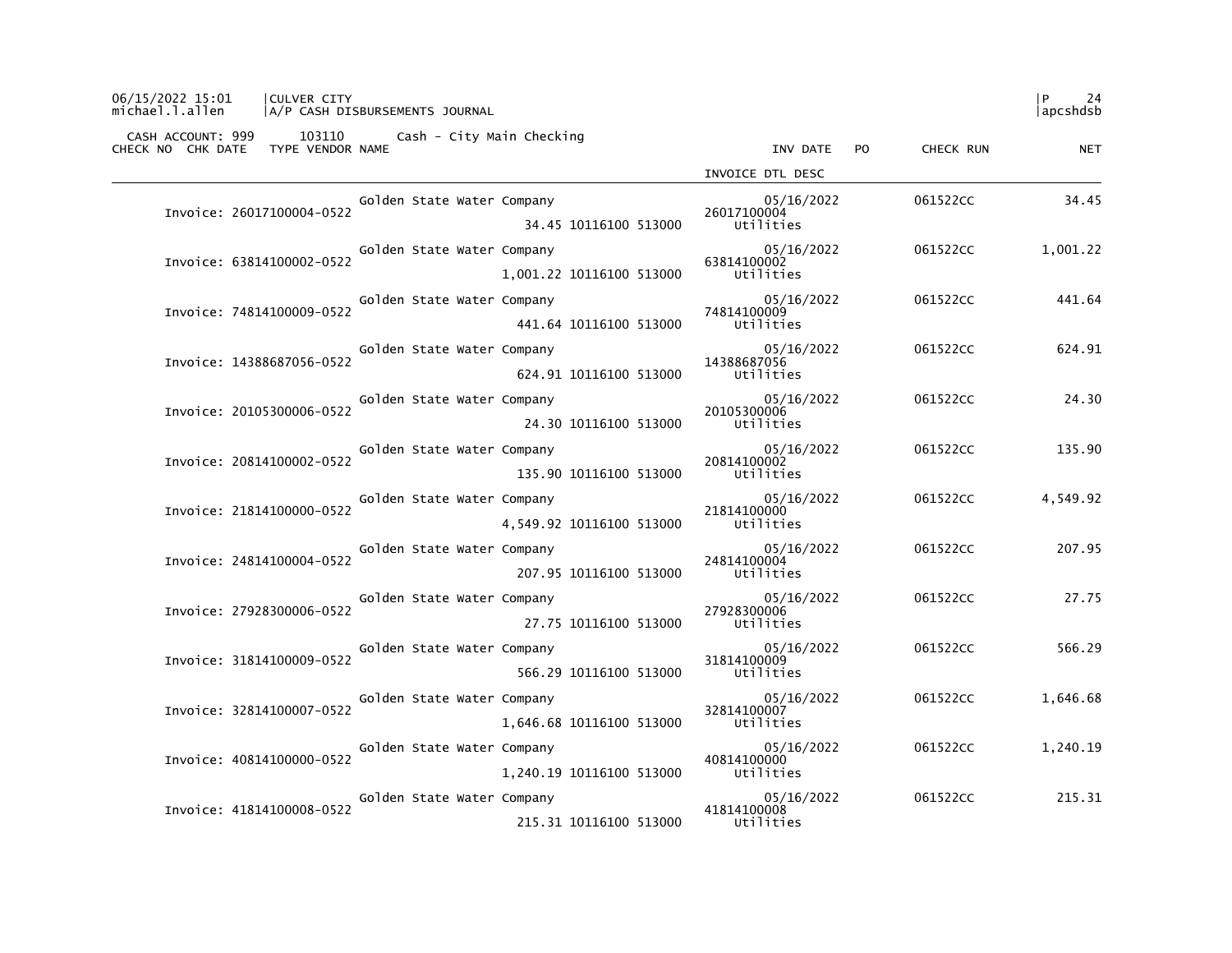| 06/15/2022 15:01<br><b>CULVER CITY</b><br>michael.l.allen<br>A/P CASH DISBURSEMENTS JOURNAL |                           |           | l P<br>25<br> apcshdsb |
|---------------------------------------------------------------------------------------------|---------------------------|-----------|------------------------|
| CASH ACCOUNT: 999 103110 Cash - City Main Checking<br>CHECK NO CHK DATE<br>TYPE VENDOR NAME | INV DATE<br>PO.           | CHECK RUN | <b>NET</b>             |
|                                                                                             | INVOICE DTL DESC          |           |                        |
| Golden State Water Company                                                                  | 05/17/2022                | 061522CC  | 3,476.84               |
| Invoice: 58714100003-0522<br>3,476.84 10116100 513000                                       | 58714100003<br>Utilities  |           |                        |
| Golden State Water Company                                                                  | 05/17/2022                | 061522CC  | 207.95                 |
| Invoice: 61220400008-0522<br>207.95 10116100 513000                                         | 61220400008<br>Utilities  |           |                        |
| Golden State Water Company                                                                  | 05/17/2022                | 061522CC  | 541.25                 |
| Invoice: 67714100004-0522<br>541.25 10116100 513000                                         | 67714100004<br>Utilities  |           |                        |
| Golden State Water Company<br>Invoice: 68714100002-0522                                     | 05/17/2022<br>68714100002 | 061522CC  | 267.06                 |
| 267.06 10116100 513000                                                                      | Utilities                 |           |                        |
| Golden State Water Company<br>Invoice: 70814100007-0522                                     | 05/17/2022<br>70814100007 | 061522CC  | 234.70                 |
| 234.70 10116100 513000                                                                      | Utilities                 |           |                        |
| Golden State Water Company<br>Invoice: 75864529534-0522                                     | 05/17/2022<br>75864529534 | 061522CC  | 38.19                  |
| 38.19 10116100 513000                                                                       | Utilities                 |           |                        |
| Golden State Water Company<br>Invoice: 77714100003-0522                                     | 05/17/2022<br>77714100003 | 061522CC  | 20.29                  |
| 20.29 10116100 513000                                                                       | Utilities                 |           |                        |
| Golden State Water Company<br>Invoice: 81814100004-0522                                     | 05/17/2022<br>81814100004 | 061522CC  | 609.09                 |
| 609.09 10116100 513000                                                                      | Utilities                 |           |                        |
| Golden State Water Company<br>Invoice: 87714100002-0522                                     | 05/17/2022<br>87714100002 | 061522CC  | 198.26                 |
| 198.26 10116100 513000                                                                      | Utilities                 |           |                        |
| Golden State Water Company<br>Invoice: 23814100006-0522                                     | 05/17/2022<br>23814100006 | 061522CC  | 30.43                  |
| 30.43 10116100 513000                                                                       | Utilities                 |           |                        |
| Golden State Water Company<br>Invoice: 00814100004-0522                                     | 05/17/2022<br>814100004   | 061522CC  | 207.95                 |
| 207.95 10116100 513000                                                                      | Utilities                 |           |                        |
| Golden State Water Company<br>Invoice: 01814100002-0522                                     | 05/17/2022<br>1814100002  | 061522CC  | 234.70                 |
| 234.70 10116100 513000                                                                      | Utilities                 |           |                        |
| Golden State Water Company<br>Invoice: 02814100000-0522                                     | 05/17/2022<br>2814100000  | 061522CC  | 373.75                 |
| 373.75 10116100 513000                                                                      | Utilities                 |           |                        |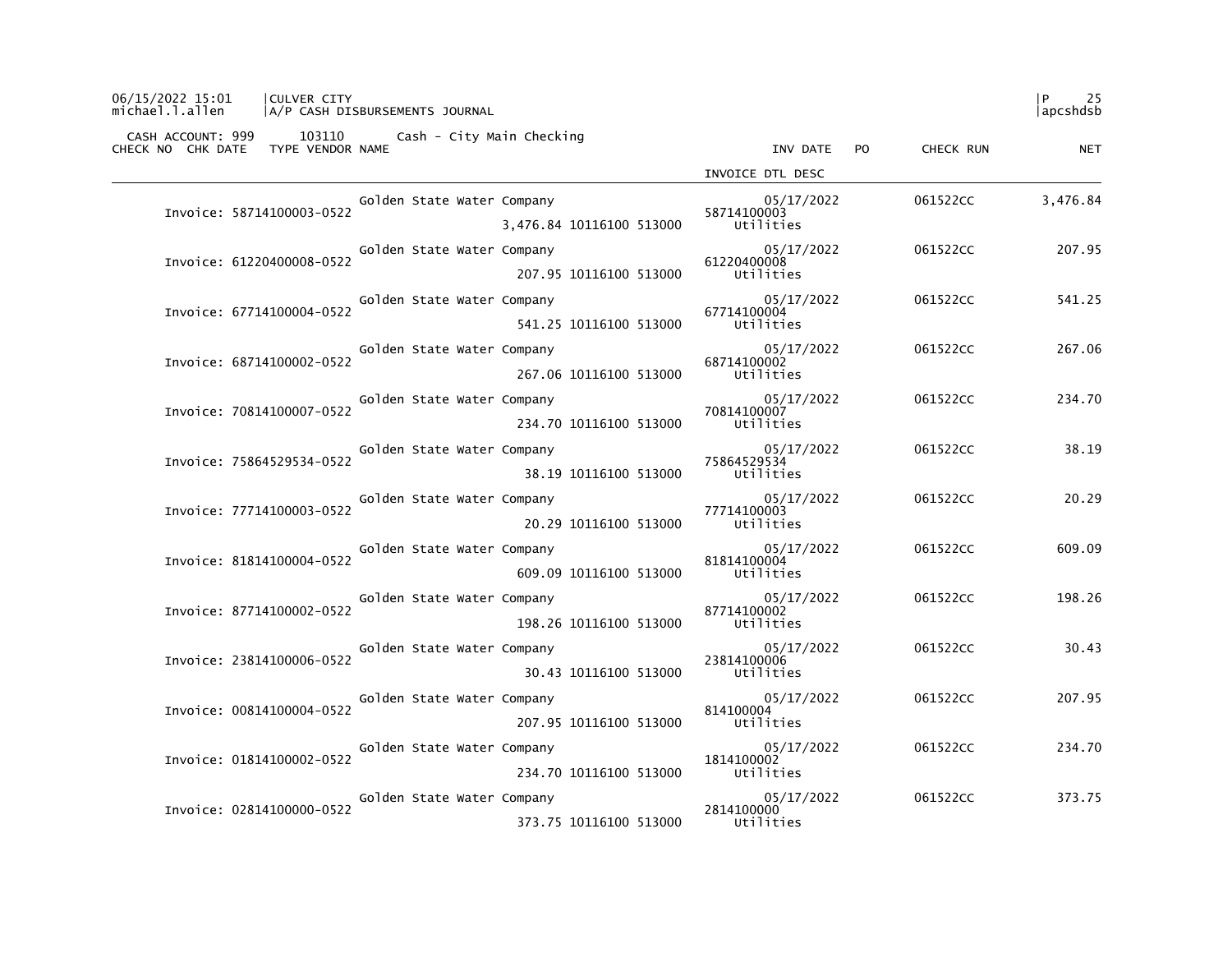| CASH ACCOUNT: 999<br>CHECK NO CHK DATE                          | 103110<br>TYPE VENDOR NAME | Cash - City Main Checking  |                          | INV DATE                                                                                                      | PO. | CHECK RUN                    | NET       |
|-----------------------------------------------------------------|----------------------------|----------------------------|--------------------------|---------------------------------------------------------------------------------------------------------------|-----|------------------------------|-----------|
|                                                                 |                            |                            |                          | INVOICE DTL DESC                                                                                              |     |                              |           |
| Invoice: 03441200007-0522                                       |                            | Golden State Water Company | 34.45 10116100 513000    | 05/17/2022<br>3441200007<br>Utilities                                                                         |     | 061522CC                     | 34.45     |
| Invoice: 03814100008-0522                                       |                            | Golden State Water Company | 1,678.77 10116100 513000 | 05/17/2022<br>3814100008<br>Utilities                                                                         |     | 061522CC                     | 1,678.77  |
| Invoice: 10814100003-0522                                       |                            | Golden State Water Company | 207.95 10116100 513000   | 05/17/2022<br>10814100003<br>Utilities                                                                        |     | 061522CC                     | 207.95    |
| Invoice: 11814100001-0522                                       |                            | Golden State Water Company | 151.94 10116100 513000   | 05/17/2022<br>11814100001<br>Utilities                                                                        |     | 061522CC                     | 151.94    |
| Invoice: 13814100007-0522                                       |                            | Golden State Water Company | 207.95 10116100 513000   | 05/17/2022<br>13814100007<br>Utilities                                                                        |     | 061522CC                     | 207.95    |
| Invoice: 15253400004-0522                                       |                            | Golden State Water Company | 34.45 10116100 513000    | 05/17/2022<br>15253400004<br>Utilities                                                                        |     | 061522CC                     | 34.45     |
| Invoice: 38742100001-0522                                       |                            | Golden State Water Company | 207.95 10116100 513000   | 05/17/2022<br>38742100001<br>Utilities                                                                        |     | 061522CC                     | 207.95    |
|                                                                 |                            |                            |                          |                                                                                                               |     | CHECK 2956477 TOTAL:         | 43,202.01 |
| 2956478 06/15/2022 PRTD 100142 Graingers<br>Invoice: 9233653006 |                            |                            | 173.41 30870400 514100   | SAFETY GLOVES FOR FLEET SERVICES, Fire Retardant<br>Departmental Special Supplies                             |     | 03/04/2022 22202407 061522CC | 173.41    |
| Invoice: 9233924423                                             |                            | Graingers                  | 606.91 30870400 514100   | 03/04/2022 22202407 061522CC<br>SAFETY GLOVES FOR FLEET SVCS. Fire Retardant<br>Departmental Special Supplies |     |                              | 606.91    |
| Invoice: 9223576803                                             |                            | Graingers                  | 61.66 10160230 600100    | 02/23/2022 22203375 061522CC<br>Equip. & Supplies: Bldg., Dairy Crate (4)<br>R&M - Building                   |     |                              | 61.66     |
| Invoice: 9280350191                                             |                            | Graingers                  | 100.71 10160230 600100   | 04/14/2022 22203375 061522CC<br>Equip & Supplies: Bldg. - Hip Wader Men's<br>$R$ &M - Building                |     |                              | 100.71    |
| Invoice: 9241278267                                             |                            | Graingers                  | 455.01 10160230 600100   | 03/10/2022 22203375 061522CC<br>Equip. & Supplies: Bldg., Electrical GLV Kit<br>$R\&M - Bui1$ ding            |     |                              | 455.01    |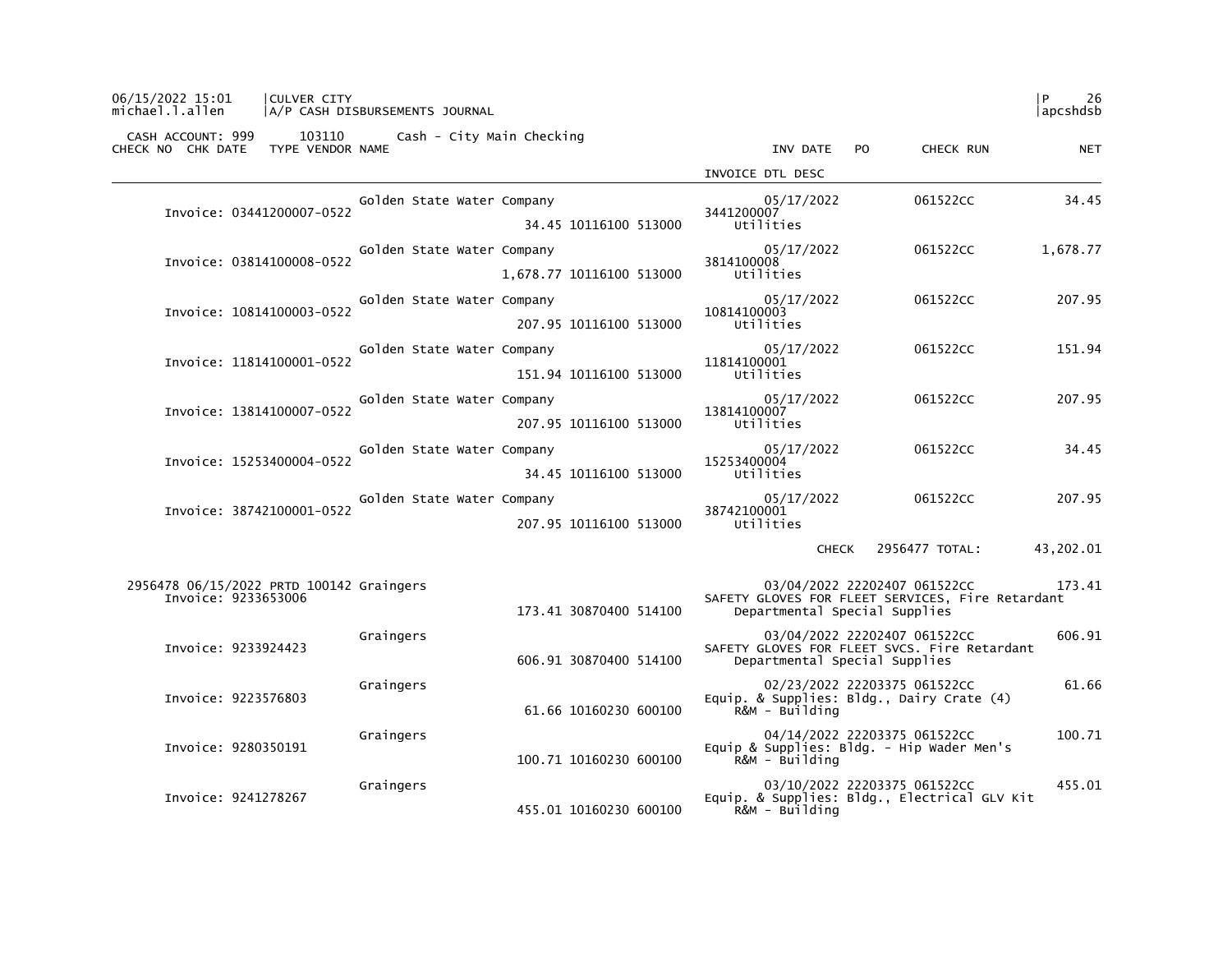| 06/15/2022 15:01<br>michael.l.allen                                                        | <b>ICULVER CITY</b> | A/P CASH DISBURSEMENTS JOURNAL   |                                                                                  |                                                                                                 |     |                              | P<br>27<br> apcshdsb |
|--------------------------------------------------------------------------------------------|---------------------|----------------------------------|----------------------------------------------------------------------------------|-------------------------------------------------------------------------------------------------|-----|------------------------------|----------------------|
| CASH ACCOUNT: 999<br>CHECK NO CHK DATE TYPE VENDOR NAME                                    |                     | 103110 Cash - City Main Checking |                                                                                  | INV DATE                                                                                        | PO. | CHECK RUN                    | <b>NET</b>           |
|                                                                                            |                     |                                  |                                                                                  | INVOICE DTL DESC                                                                                |     |                              |                      |
| Invoice: 9270517544                                                                        |                     | Graingers                        | 48.59 10160230 600100                                                            | Equip. & Supplies; Bldg., Electrical Gove Protecto<br>R&M - Building                            |     | 04/06/2022 22203375 061522CC | 48.59                |
|                                                                                            |                     |                                  |                                                                                  | <b>CHECK</b>                                                                                    |     | 2956478 TOTAL:               | 1,446.29             |
| 2956479 06/15/2022 PRTD 110813 Guardian Alliance Technologies Inc<br>Invoice: 15790        |                     |                                  | 50.00 10140200 732160                                                            | Personnel & Training - Guardian Platform License<br>IT Equipment - Software                     |     | 05/31/2022 22203378 061522CC | 50.00                |
|                                                                                            |                     |                                  |                                                                                  | <b>CHECK</b>                                                                                    |     | 2956479 TOTAL:               | 50.00                |
| 2956480 06/15/2022 PRTD 106030 Haaker Equipment Company<br>Invoice: C80730                 |                     |                                  | 4,272.19 20460300 619800                                                         | 06/02/2022<br>Parts and Labor<br>Other Contractual Services                                     |     | 061522CC                     | 4,272.19             |
|                                                                                            |                     |                                  |                                                                                  | <b>CHECK</b>                                                                                    |     | 2956480 TOTAL:               | 4,272.19             |
| 2956481 06/15/2022 PRTD 109007 HD Supply Construction and Industri<br>Invoice: 50018811040 |                     |                                  | 1,400.53 20460300 514100                                                         | Maint. Supplies, 14" 4 stroke 76CC power cutter<br>Departmental Special Supplies                |     | 06/02/2022 22203367 061522CC | 1,400.53             |
|                                                                                            |                     |                                  |                                                                                  | CHECK                                                                                           |     | 2956481 TOTAL:               | 1,400.53             |
| 2956482 06/15/2022 PRTD 110639 Homeboy Electronics Recycling<br>Invoice: 2022-0608         |                     |                                  | 4,900.00 20260410 615100                                                         | 05/27/2022<br>Electronics Recycling - E-Waste & Shredding Event<br>Refuse Disp Services - Trash |     | 061522CC                     | 4,900.00             |
|                                                                                            |                     |                                  |                                                                                  | CHECK                                                                                           |     | 2956482 TOTAL:               | 4,900.00             |
| 2956483 06/15/2022 PRTD 109270 HP Communications, Inc.<br>Invoice: 2221CULSL01             |                     |                                  |                                                                                  | 05/27/2022<br>April 2022 Fiber Screening, Locating & Warehousing                                |     | 061522CC                     | 22,500.00            |
|                                                                                            |                     |                                  | 7,000.00 10124100 619800<br>7,000.00 10160240 619800<br>8,500.00 20524500 619800 | Other Contractual Services<br>Other Contractual Services<br>Other Contractual Services          |     |                              |                      |
| Invoice: 2222CULSL01                                                                       |                     | HP Communications, Inc.          |                                                                                  | 06/03/2022<br>May 2022 Fiber Screening, Locating & Warehousing                                  |     | 061522CC                     | 22,500.00            |
|                                                                                            |                     |                                  | 7,000.00 10124100 619800<br>7,000.00 10160240 619800<br>8,500.00 20524500 619800 | Other Contractual Services<br>Other Contractual Services<br>Other Contractual Services          |     |                              |                      |
|                                                                                            |                     |                                  |                                                                                  | <b>CHECK</b>                                                                                    |     | 2956483 TOTAL:               | 45,000.00            |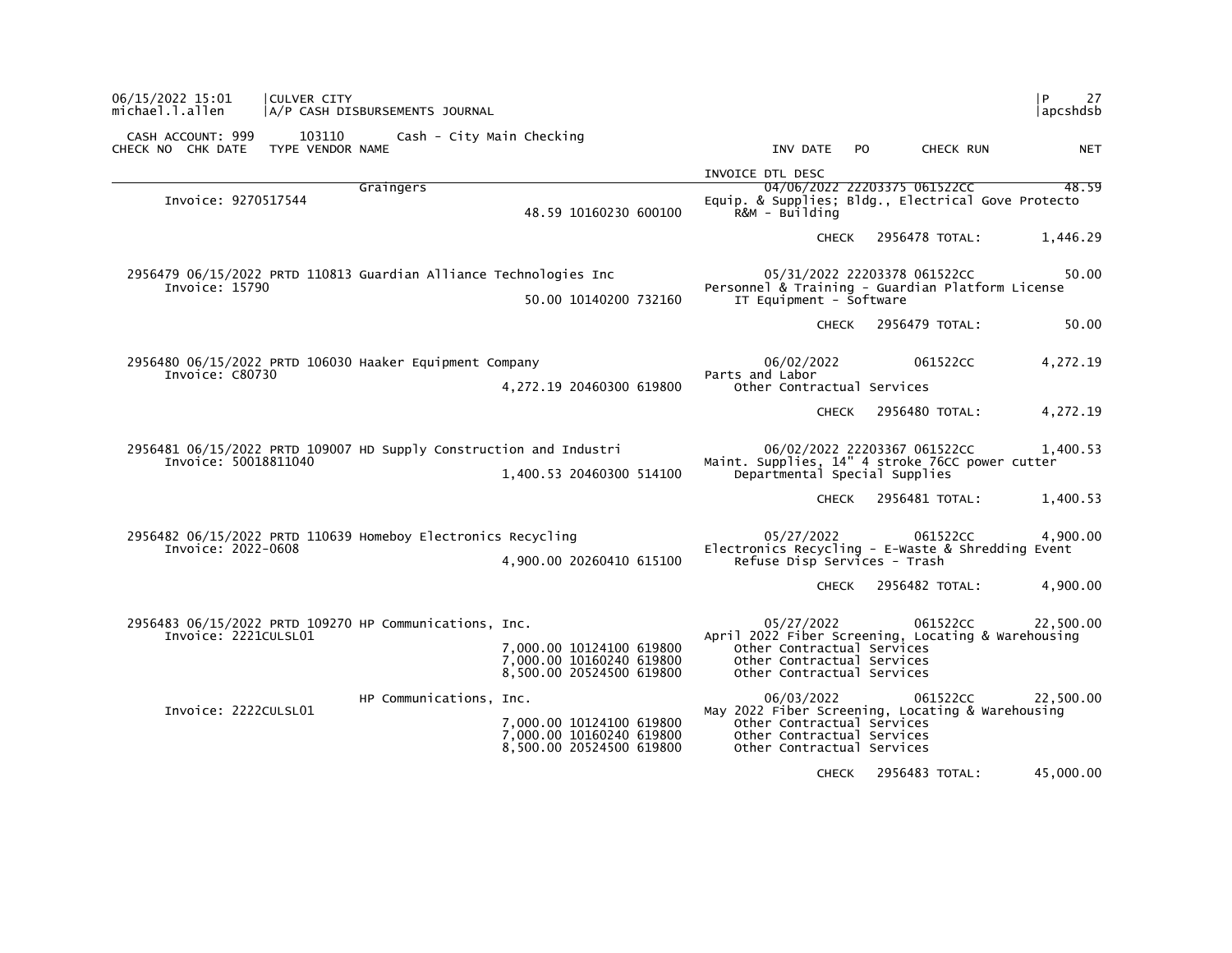| 06/15/2022 15:01<br>michael.l.allen                          | CULVER CITY<br>A/P CASH DISBURSEMENTS JOURNAL            |                                                    |                                                                                            |                                |           | l P<br>28<br> apcshdsb |
|--------------------------------------------------------------|----------------------------------------------------------|----------------------------------------------------|--------------------------------------------------------------------------------------------|--------------------------------|-----------|------------------------|
| CASH ACCOUNT: 999<br>CHECK NO CHK DATE                       | 103110<br>TYPE VENDOR NAME                               | Cash - City Main Checking                          | INV DATE                                                                                   | PO.                            | CHECK RUN | <b>NET</b>             |
|                                                              |                                                          |                                                    | INVOICE DTL DESC                                                                           |                                |           |                        |
| Invoice: 1241314-01                                          | 2956484 06/15/2022 PRTD 108499 HUNTINGTON HARDWARE       | 421.98 10160230 600100                             | Equip & Supplies: bldg. Grade 1 Entrance Return LV<br>R&M - Building                       | 05/31/2022 22203374 061522CC   |           | 421.98                 |
|                                                              |                                                          |                                                    | <b>CHECK</b>                                                                               | 2956484 TOTAL:                 |           | 421.98                 |
| Invoice: 1966                                                | 2956485 06/15/2022 PRTD 100164 Imagery Video Productions | 2,640.50 10110000 619800                           | 06/01/2022<br>Video Coverage of Council & Comm. Meetings<br>Other Contractual Services     |                                | 061522CC  | 2,640.50               |
|                                                              |                                                          |                                                    | <b>CHECK</b>                                                                               | 2956485 TOTAL:                 |           | 2,640.50               |
| Invoice: 34062                                               | 2956486 06/15/2022 PRTD 111156 Insight Strategies, Inc.  | 10,800.00 20370100 619800                          | 05/31/2022<br>CC Bus Sr. Leadership Team Project, Task 1,2,3<br>Other Contractual Services |                                | 061522CC  | 10,800.00              |
|                                                              |                                                          |                                                    |                                                                                            | 2956486 TOTAL:<br><b>CHECK</b> |           | 10,800.00              |
| Invoice: 10000107185                                         | 2956487 06/15/2022 PRTD 110751 Inyo Networks Inc         | 66,005.52 20524500 619800                          | 04/01/2022<br>Network Management Service for April 2022<br>Other Contractual Services      |                                | 061522CC  | 66,005.52              |
|                                                              |                                                          |                                                    |                                                                                            | CHECK 2956487 TOTAL:           |           | 66,005.52              |
| 2956488 06/15/2022 PRTD 109896 John Adams<br>Invoice: 052022 |                                                          | 100.24 10130220 514100                             | Replacement Wristband Crowd Control<br>Departmental Special Supplies                       | 05/20/2022 22203325 061522CC   |           | 100.24                 |
| Invoice: 030822-031122REIMB                                  | John Adams                                               | 475.02 10130300 516500                             | Mileage Sacramento, CA<br>Conferences & Conventions                                        | 06/01/2022 22203405 061522CC   |           | 475.02                 |
|                                                              |                                                          |                                                    |                                                                                            | CHECK 2956488 TOTAL:           |           | 575.26                 |
| Invoice: 12618                                               | 2956489 06/15/2022 PRTD 111177 Karish Industries         | 8,339.85 20524500 732160                           | Single Mode Fiber Strain<br>IT Equipment - Software                                        | 03/29/2022 22202359 061522CC   |           | 8,339.85               |
| Invoice: 12619                                               | Karish Industries                                        | 12,897.68 20524500 732160<br>38.69 20524500 732160 | Single Mode Fiber Strain<br>IT Equipment - Software<br>IT Equipment - Software             | 03/29/2022 22202359 061522CC   |           | 12,936.37              |
|                                                              |                                                          |                                                    | <b>CHECK</b>                                                                               | 2956489 TOTAL:                 |           | 21,276.22              |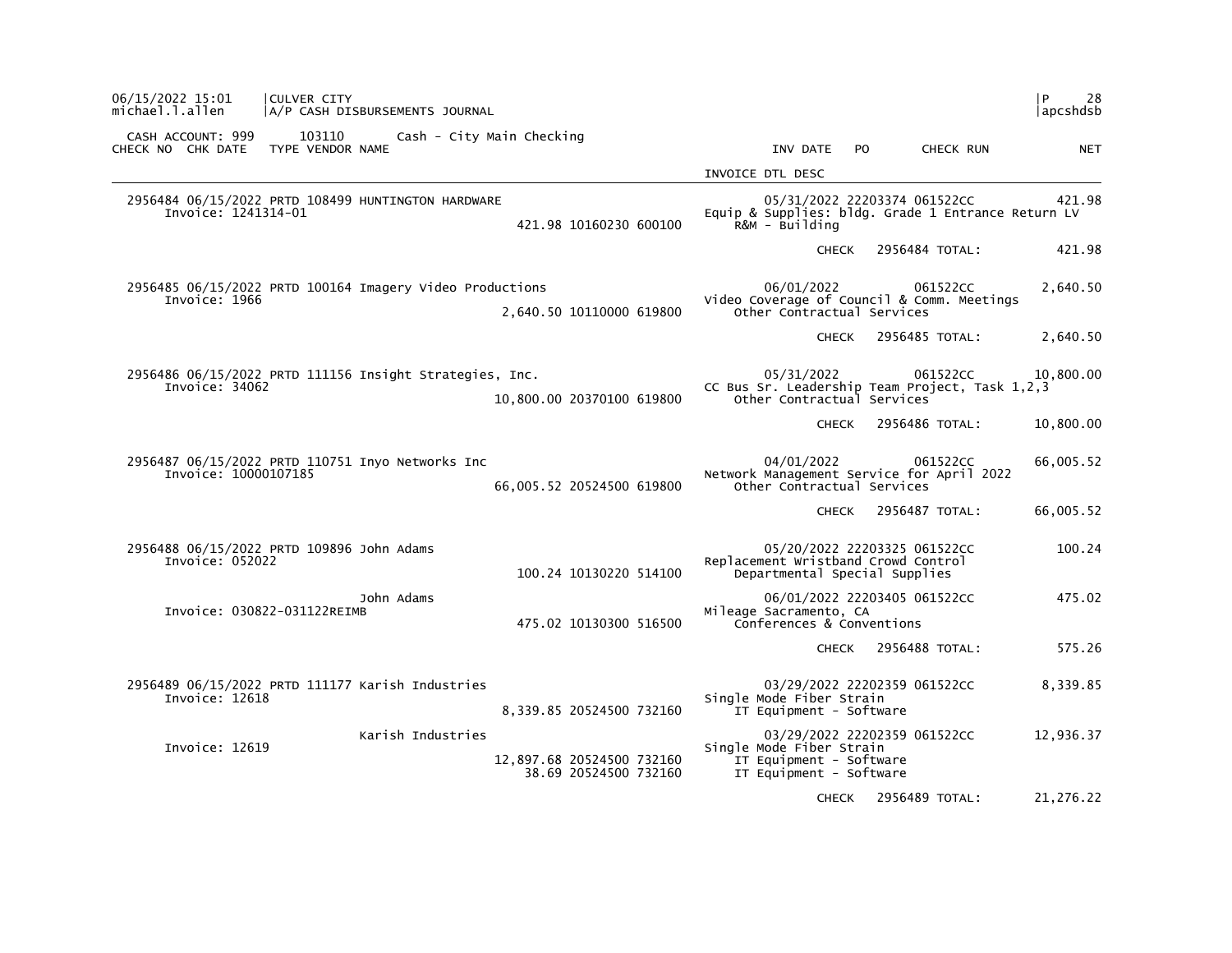| 06/15/2022 15:01<br> CULVER CITY<br>michael.l.allen                                     | A/P CASH DISBURSEMENTS JOURNAL |                           |                                                                                                              | P<br>29<br> apcshdsb |
|-----------------------------------------------------------------------------------------|--------------------------------|---------------------------|--------------------------------------------------------------------------------------------------------------|----------------------|
| CASH ACCOUNT: 999<br>CHECK NO CHK DATE                                                  | 103110<br>TYPE VENDOR NAME     | Cash - City Main Checking | INV DATE<br>PO.<br>CHECK RUN                                                                                 | <b>NET</b>           |
|                                                                                         |                                |                           | INVOICE DTL DESC                                                                                             |                      |
| 2956490 06/15/2022 PRTD 107850 Brandon Kay<br>Invoice: April18-21, 2022REIMB            |                                | 450.00 10145200 516210    | 04/18/2022 22203357 061522CC<br>Company Officer 2A Class<br>Certification Training                           | 450.00               |
|                                                                                         |                                |                           | 2956490 TOTAL:<br><b>CHECK</b>                                                                               | 450.00               |
| 2956491 06/15/2022 PRTD 111160 Kelly Spicers Stores<br>Invoice: 10949788                |                                | 1,295.99 10124200 514100  | 05/11/2022 22203422 061522CC<br>Specialty paper for print shop<br>Departmental Special Supplies              | 1,295.99             |
|                                                                                         |                                |                           | 2956491 TOTAL:<br><b>CHECK</b>                                                                               | 1,295.99             |
| 2956492 06/15/2022 PRTD 103798 Kimball Midwest<br>Invoice: 9953783                      |                                | 949.43 30870400 600200    | 06/03/2022 22203430 061522CC<br>Parts: Hardware & Fittings - Storage, Hose End<br>$R\&M - \text{Equi}$ pment | 949.43               |
| Invoice: 9947911                                                                        | Kimball Midwest                | 828.73 30870400 600200    | 06/02/2022 22203417 061522CC<br>Parts: Hardware & Fittings-Cleaner<br>R&M - Equipment                        | 828.73               |
| Invoice: 9936564                                                                        | Kimball Midwest                | 609.40 30870400 600200    | 05/27/2022 22200222 061522CC<br>Furnish Hardware Supplies - Connectors<br>$R&M - \text{Equi}$ pment          | 609.40               |
| Invoice: 9954255                                                                        | Kimball Midwest                | 264.48 30870400 600200    | 06/03/2022 22200222 061522CC<br>Furnish Hardware Supplies<br>$R\&M - \text{Equi}$                            | 264.48               |
| Invoice: 100003269                                                                      | Kimball Midwest                | 35.71 30870400 600200     | 06/06/2022 22200222 061522CC<br>Furnish Hardware Supplies<br>R&M - Equipment                                 | 35.71                |
| Invoice: 9935731                                                                        | Kimball Midwest                | 1,438.56 30870400 600200  | 05/27/2022 22203424 061522CC<br>Parts: Hardware & Fittings-Hose End<br>$R\&M - \text{Equi}$ pment            | 1,438.56             |
|                                                                                         |                                |                           | 2956492 TOTAL:<br><b>CHECK</b>                                                                               | 4,126.31             |
| 2956493 06/15/2022 PRTD 100977 KJ Services Environmental Consultin<br>Invoice: 2445     |                                | 1,379.59 41460904 619800  | 06/02/2022<br>061522CC<br>Consulting Services for May 2022<br>Other Contractual Services                     | 1,379.59             |
|                                                                                         |                                |                           | 2956493 TOTAL:<br><b>CHECK</b>                                                                               | 1,379.59             |
| 2956494 06/15/2022 PRTD 105583 Konica Minolta Business Solutions<br>Invoice: 9008611283 |                                | 2,876.79 10124200 605100  | 05/21/2022<br>061522CC<br>Monthly Maintenance, 4/22/22-5/21/22<br>Rental of Equipment                        | 2,876.79             |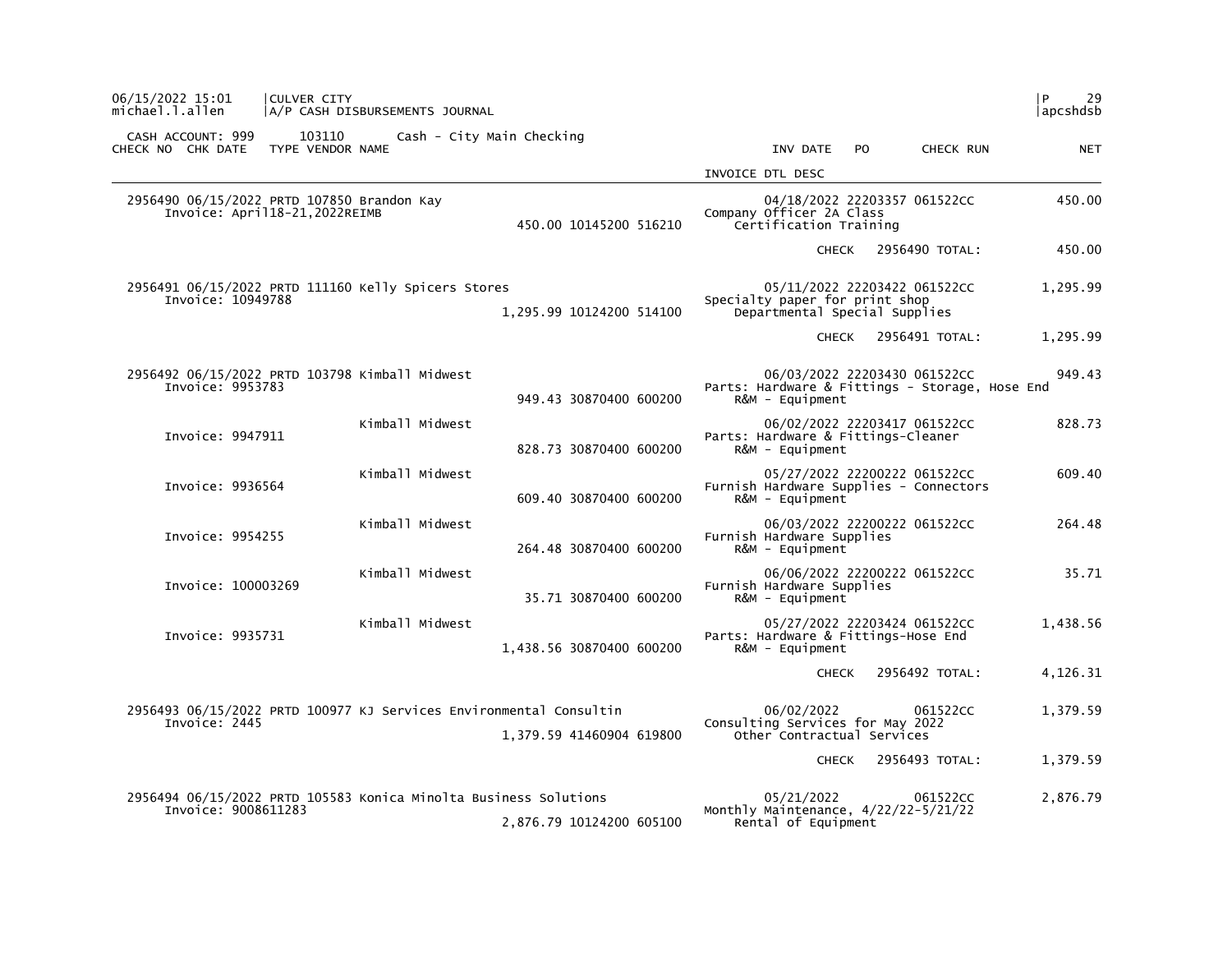| l P.<br>30<br> apcshdsb |                                                    |                                                                   |  |                          | A/P CASH DISBURSEMENTS JOURNAL                                     | <b>CULVER CITY</b>         |                                                                         | 06/15/2022 15:01<br>michael.l.allen |
|-------------------------|----------------------------------------------------|-------------------------------------------------------------------|--|--------------------------|--------------------------------------------------------------------|----------------------------|-------------------------------------------------------------------------|-------------------------------------|
| <b>NET</b>              | CHECK RUN                                          | INV DATE<br>PO.                                                   |  |                          | Cash - City Main Checking                                          | 103110<br>TYPE VENDOR NAME | CASH ACCOUNT: 999<br>CHECK NO CHK DATE                                  |                                     |
|                         |                                                    | INVOICE DTL DESC                                                  |  |                          |                                                                    |                            |                                                                         |                                     |
| 867.87                  | 061522CC                                           | 05/31/2022                                                        |  |                          | Konica Minolta Business Solutions                                  |                            |                                                                         |                                     |
|                         | Monthly Maintenance - May 2022, Graphic Services   | Rental of Equipment                                               |  | 867.87 10124200 605100   |                                                                    |                            | Invoice: 280325237                                                      |                                     |
| 156.79                  | 05/31/2022<br>061522CC                             |                                                                   |  |                          | Konica Minolta Business Solutions                                  |                            |                                                                         |                                     |
|                         | Monthly Maintenance - May 2022, Fire Station #2    | Rental of Equipment                                               |  | 156.79 10124200 605100   |                                                                    |                            | Invoice: 280325808                                                      |                                     |
| 3,901.45                | 2956494 TOTAL:                                     | <b>CHECK</b>                                                      |  |                          |                                                                    |                            |                                                                         |                                     |
| 25.18                   | Telestaff Usage Fee - Software Support             | 05/25/2022 22203343 061522CC<br>IT Equipment - Software           |  | 25.18 10145200 732160    |                                                                    |                            | 2956495 06/15/2022 PRTD 107608 Kronos Incorporated<br>Invoice: 11916645 |                                     |
| 25.18                   | 2956495 TOTAL:                                     | <b>CHECK</b>                                                      |  |                          |                                                                    |                            |                                                                         |                                     |
| 1,000.00                | 061522CC                                           | 09/15/2021                                                        |  |                          | 2956496 06/15/2022 PRTD 105345 LA County Metro Transportation Auth |                            |                                                                         |                                     |
|                         |                                                    | Rent-EXP-4205-020-902<br>Other Contractual Services               |  | 1,000.00 20524500 619800 |                                                                    |                            | Invoice: 44241                                                          |                                     |
| 1,000.00                | 2956496 TOTAL:                                     | <b>CHECK</b>                                                      |  |                          |                                                                    |                            |                                                                         |                                     |
| 166.92                  | 061522CC                                           | 06/10/2022                                                        |  |                          | 2956497 06/15/2022 PRTD 107828 Los Angeles County Sheriff's Depart |                            |                                                                         |                                     |
|                         | Payroll Run 1- Warrant 220605 -Replaces Ck 2956422 | Payroll Pyble-Garnishments                                        |  | 166.92 101<br>202150     |                                                                    |                            | Invoice: 413394-RE                                                      |                                     |
| 166.92                  | 2956497 TOTAL:                                     | <b>CHECK</b>                                                      |  |                          |                                                                    |                            |                                                                         |                                     |
| 265.50                  | 061522CC                                           | 04/30/2022                                                        |  |                          | 2956498 06/15/2022 PRTD 100206 Liebert Cassidy and Whitmore        |                            |                                                                         |                                     |
|                         |                                                    | Prof Svc - April 2022, CU020-00124<br>Legal Services - Land Use   |  | 265.50 10113100 611300   |                                                                    |                            | Invoice: 217268                                                         |                                     |
| 796.50                  | 061522CC                                           | 04/30/2022                                                        |  |                          | Liebert Cassidy and Whitmore                                       |                            |                                                                         |                                     |
|                         |                                                    | Prof. Svcs - April 2022, CU020-00127<br>Legal Services - Land Use |  | 796.50 10113100 611300   |                                                                    |                            | Invoice: 217269                                                         |                                     |
| 29.50                   | 061522CC                                           | 04/30/2022                                                        |  |                          | Liebert Cassidy and Whitmore                                       |                            |                                                                         |                                     |
|                         | Prof Svcs - April 2022, CU020-00128 CalPERS MOU Re | Legal Services - Land Use                                         |  | 29.50 10113100 611300    |                                                                    |                            | Invoice: 218641                                                         |                                     |
| 1,091.50                | 2956498 TOTAL:                                     | <b>CHECK</b>                                                      |  |                          |                                                                    |                            |                                                                         |                                     |
| 200.00                  | 061522CC                                           | 06/01/2022                                                        |  |                          | 2956499 06/15/2022 PRTD 111120 Littlejohn Communications Inc       |                            |                                                                         |                                     |
|                         |                                                    | Inmate Phone System for May 2022<br>Other Contractual Services    |  | 200.00 10140200 619800   |                                                                    |                            | Invoice: 06012022                                                       |                                     |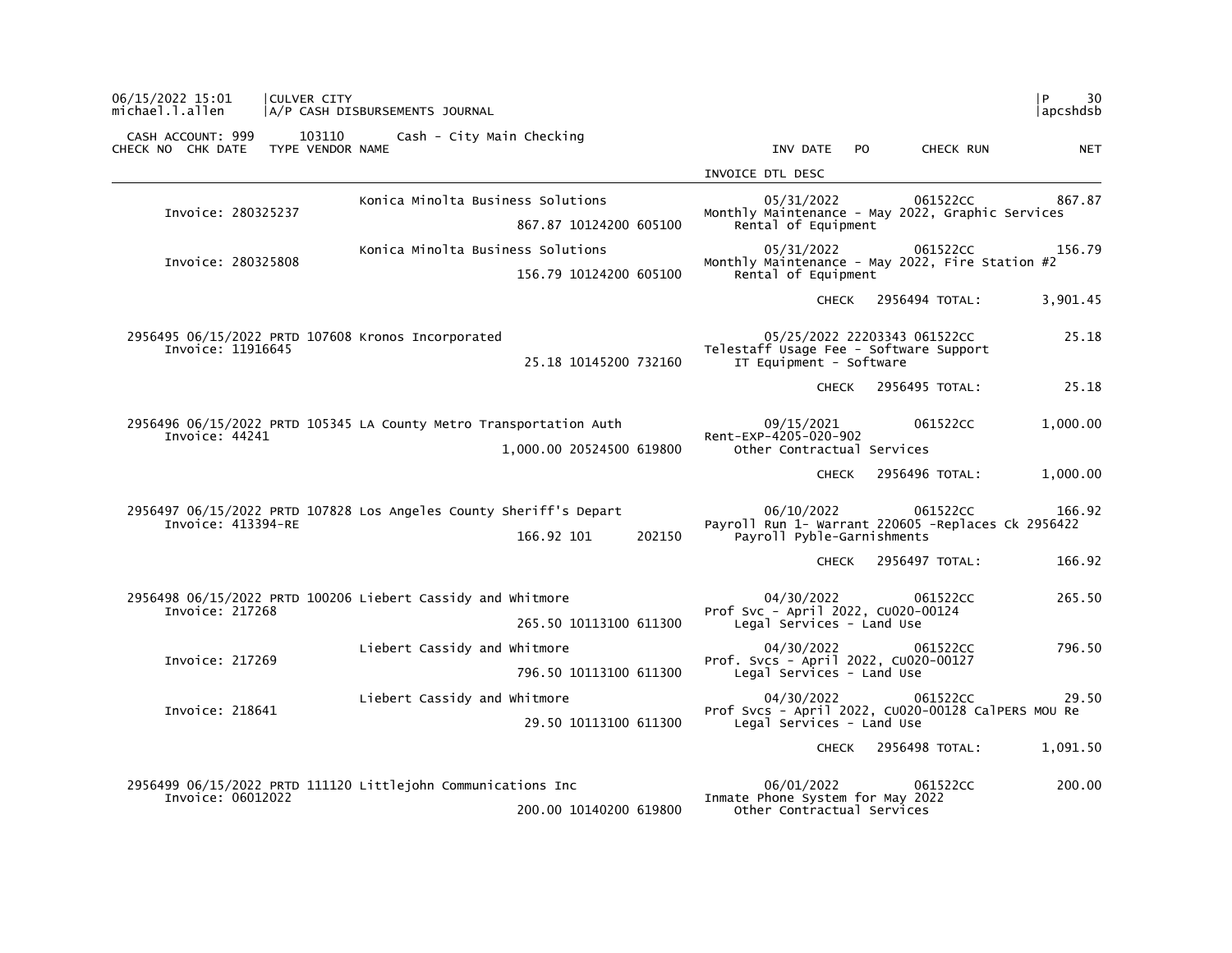| 06/15/2022 15:01<br>michael.l.allen                     | CULVER CITY | A/P CASH DISBURSEMENTS JOURNAL                            |                           |                                                           |                                                                                  | l P<br>31<br>apcshdsb |
|---------------------------------------------------------|-------------|-----------------------------------------------------------|---------------------------|-----------------------------------------------------------|----------------------------------------------------------------------------------|-----------------------|
| CASH ACCOUNT: 999<br>CHECK NO CHK DATE TYPE VENDOR NAME | 103110      | Cash - City Main Checking                                 |                           | INV DATE                                                  | PO.<br>CHECK RUN                                                                 | <b>NET</b>            |
|                                                         |             |                                                           |                           | INVOICE DTL DESC                                          |                                                                                  |                       |
|                                                         |             |                                                           |                           | <b>CHECK</b>                                              | 2956499 TOTAL:                                                                   | 200.00                |
| Invoice: INV599240                                      |             | 2956500 06/15/2022 PRTD 100193 LN Curtis and Sons         | 202.86 10145200 514600    | Small Tools & Equipment                                   | 05/25/2022 22202087 061522CC<br>Swift Water Rescue Equipment-Red/Grey Crew       | 202.86                |
|                                                         |             |                                                           |                           |                                                           | CHECK 2956500 TOTAL:                                                             | 202.86                |
| Invoice: XA220400660:01                                 |             | 2956501 06/15/2022 PRTD 106249 Los Angeles Freightliner   | 254.62 31014600 600900    | HEAVY DUTY TRUCK PARTS AND SUP<br>Central Stores          | 04/25/2022 22200134 061522CC                                                     | 254.62                |
| Invoice: XA210772169:01                                 |             | Los Angeles Freightliner                                  | 25.68 31014600 600900     | HEAVY DUTY TRUCK PARTS AND SUP<br>Central Stores          | 05/31/2022 22200134 061522CC                                                     | 25.68                 |
| Invoice: XA210731083:01                                 |             | Los Angeles Freightliner                                  | 85.00 31014600 600900     | HEAVY DUTY TRUCK PARTS AND SUP<br>Central Stores          | 03/11/2022 22200134 061522CC                                                     | 85.00                 |
| Invoice: XA220413078:01                                 |             | Los Angeles Freightliner                                  | 1,418.59 31014600 600900  | HEAVY DUTY TRUCK PARTS AND SUP<br>Central Stores          | 06/10/2022 22200134 061522CC                                                     | 1,418.59              |
|                                                         |             |                                                           |                           |                                                           | CHECK 2956501 TOTAL:                                                             | 1,783.89              |
| Invoice: MAY2022                                        |             | 2956502 06/15/2022 PRTD 100719 Los Angeles Superior Court | 15,546.00 10140200 338100 | Allocation for Parking Penalties<br>Court Fines - General | 06/06/2022 22200430 061522CC                                                     | 15,546.00             |
|                                                         |             |                                                           |                           |                                                           | CHECK 2956502 TOTAL:                                                             | 15,546.00             |
| Invoice: 35136                                          |             | 2956503 06/15/2022 PRTD 100228 M-G Lawnmower Shop         | 35.54 10130300 600200     | $R&M - \text{Equi}$ pment                                 | 05/12/2022 22203412 061522CC<br>Equip & Supplies: parks, Flex pipe & Labor       | 35.54                 |
| Invoice: 35355                                          |             | M-G Lawnmower Shop                                        | 39.41 10130300 600200     | $R&M - \text{Equi}$ pment                                 | 06/03/2022 22203410 061522CC<br>Equip & Supplies: Parks, Mix Oil, Prunning Shear | 39.41                 |
| Invoice: 35297                                          |             | M-G Lawnmower Shop                                        | 53.90 10130300 600200     | $R\&M - \text{Equi}$                                      | 05/26/2022 22203411 061522CC<br>Equip & Supplies: Parks - Weeder, Recoil Ass'y   | 53.90                 |
|                                                         |             |                                                           |                           |                                                           | CHECK 2956503 TOTAL:                                                             | 128.85                |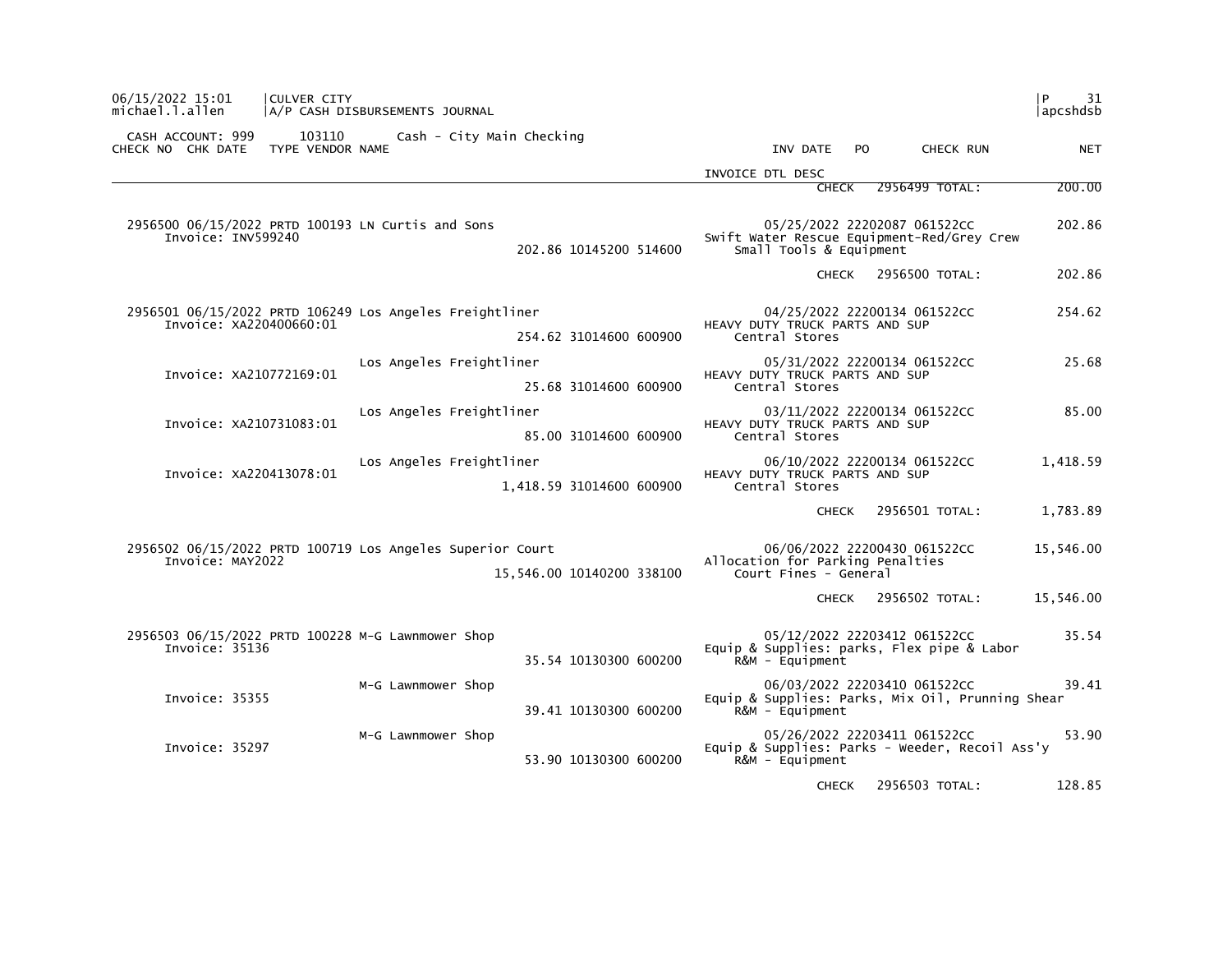| 06/15/2022 15:01<br>michael.l.allen    | CULVER CITY<br>A/P CASH DISBURSEMENTS JOURNAL                                       | 32<br>l P<br> apcshdsb                                                                                                 |
|----------------------------------------|-------------------------------------------------------------------------------------|------------------------------------------------------------------------------------------------------------------------|
| CASH ACCOUNT: 999<br>CHECK NO CHK DATE | 103110<br>Cash - City Main Checking<br>TYPE VENDOR NAME                             | INV DATE<br>PO.<br>CHECK RUN<br><b>NET</b>                                                                             |
|                                        |                                                                                     | INVOICE DTL DESC                                                                                                       |
| Invoice: 8092                          | 2956504 06/15/2022 PRTD 111035 Martin Construction Inc<br>17,167.00 20524500 619800 | 061522CC<br>03/29/2022<br>17, 167.00<br>RFQ Culver Connect, CRHH75.00, 9696 Culver Blvd.<br>Other Contractual Services |
|                                        |                                                                                     | 2956504 TOTAL:<br>17,167.00<br>CHECK                                                                                   |
| Invoice: 060722                        | 2956505 06/15/2022 PRTD 102349 Masakazu Tazaki<br>1,015.00 10130240 619800          | 06/07/2022<br>061522CC<br>1,015.00<br>IAIDO Classes 3/2-5/25/22<br>Other Contractual Services                          |
|                                        |                                                                                     | 2956505 TOTAL:<br>1,015.00<br>CHECK                                                                                    |
|                                        | 2956506 06/15/2022 PRTD 111015 MasterCorp Commercial Services LLC                   | 05/09/2022 22200474 061522CC<br>14,520.26                                                                              |
| Invoice: MCS-4356                      | 14,520.26 10130300 619800                                                           | Janitorial Services for May 2022<br>Other Contractual Services                                                         |
| Invoice: MCS-4547                      | MasterCorp Commercial Services LLC                                                  | 05/29/2022 22200630 061522CC<br>3,810.47<br>May23-29, Event Services, Veteran's Bldg., Sr. Ctr                         |
|                                        | 3,810.47 10130110 619800                                                            | Other Contractual Services                                                                                             |
| Invoice: MCS-4570                      | MasterCorp Commercial Services LLC                                                  | 421.92<br>05/31/2022 22200630 061522CC<br>May31 - Event Services Veteran's Bldg., Sr. Ctr, T                           |
|                                        | 421.92 10130110 619800                                                              | Other Contractual Services                                                                                             |
| Invoice: MCS-4357                      | MasterCorp Commercial Services LLC                                                  | 05/09/2022 22200641 061522CC<br>2,850.60<br>Janitorial Services for May 2022                                           |
|                                        | 2,850.60 10160230 619800                                                            | Other Contractual Services                                                                                             |
| Invoice: MCS-4472                      | MasterCorp Commercial Services LLC                                                  | 05/15/2022 22200630 061522CC<br>3,283.07<br>Event Services                                                             |
|                                        | 3, 283.07 10130110 619800                                                           | Other Contractual Services                                                                                             |
| Invoice: MCS-4473                      | MasterCorp Commercial Services LLC                                                  | 3,573.14<br>05/22/2022 22200630 061522CC<br>Event Services                                                             |
|                                        | 3,573.14 10130110 619800                                                            | Other Contractual Services                                                                                             |
|                                        |                                                                                     | 28,459.46<br>CHECK 2956506 TOTAL:                                                                                      |
| Invoice: 0000155559                    | 2956507 06/15/2022 PRTD 111100 Mediwaste Disposal LLC<br>15.01 10140200 619800      | 06/01/2022<br>061522CC<br>15.01<br>June 2022, OSHA Service - CC Police Dept.<br>Other Contractual Services             |
|                                        |                                                                                     | 2956507 TOTAL:<br>15.01<br><b>CHECK</b>                                                                                |
|                                        | 2956508 06/15/2022 PRTD 101552 Meyers Nave Riback Silver Wilson                     | 474.00<br>05/24/2022<br>061522CC                                                                                       |
| Invoice: 192940                        | 474.00 10113100 611600                                                              | Prof Svcs - April 2022, 1st Amend. Analysis Winter<br>Legal Services - Miscellaneous                                   |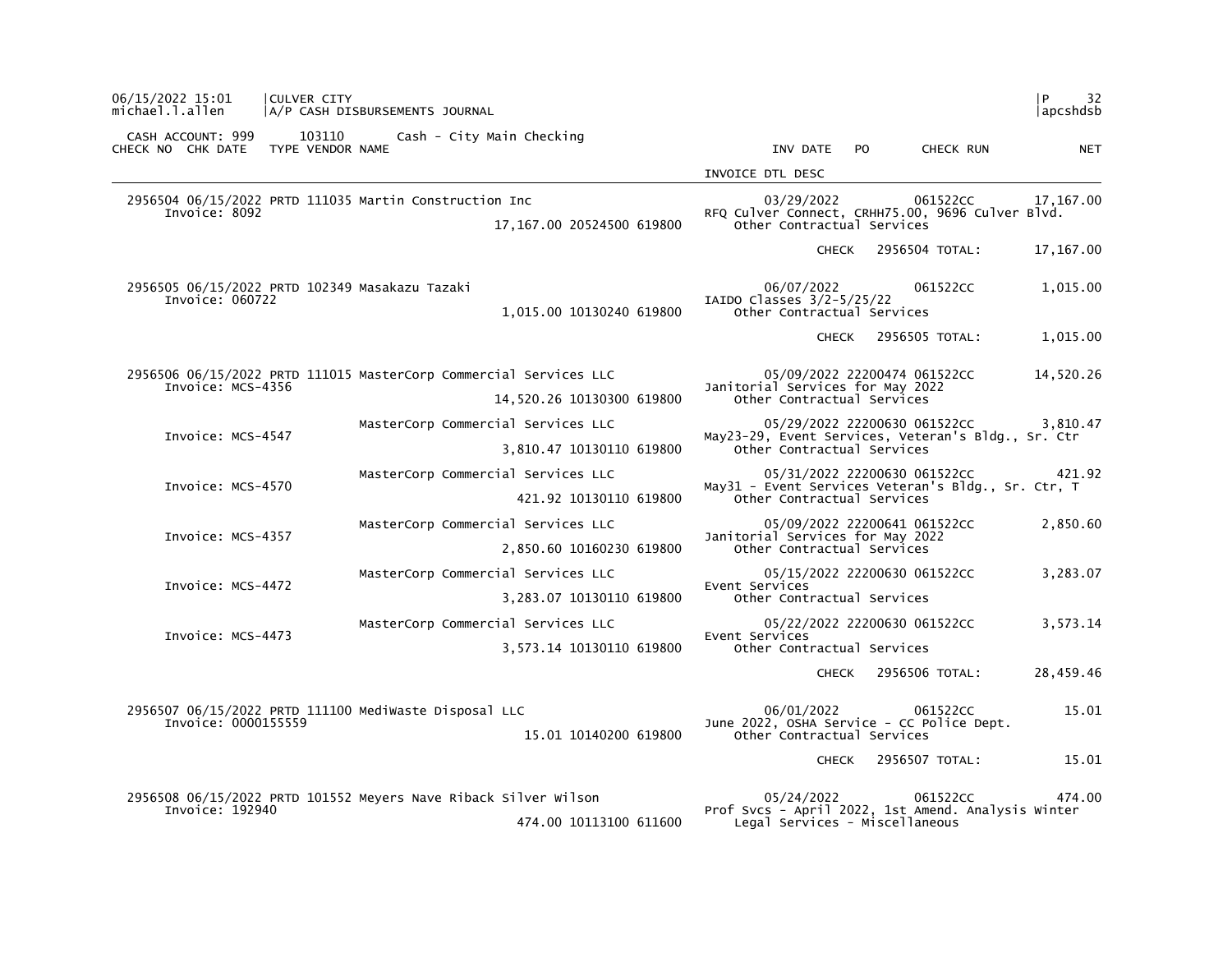| 06/15/2022 15:01<br>michael.l.allen                                                 | <b>CULVER CITY</b>         | A/P CASH DISBURSEMENTS JOURNAL |                                                               |                      |                  |                                                                                      |     |                                                           | $\mathsf{P}$<br>33<br> apcshdsb |
|-------------------------------------------------------------------------------------|----------------------------|--------------------------------|---------------------------------------------------------------|----------------------|------------------|--------------------------------------------------------------------------------------|-----|-----------------------------------------------------------|---------------------------------|
| CASH ACCOUNT: 999<br>CHECK NO CHK DATE                                              | 103110<br>TYPE VENDOR NAME |                                | Cash - City Main Checking                                     |                      |                  | INV DATE                                                                             | PO. | CHECK RUN                                                 | <b>NET</b>                      |
|                                                                                     |                            |                                |                                                               |                      | INVOICE DTL DESC |                                                                                      |     |                                                           |                                 |
|                                                                                     |                            |                                |                                                               |                      |                  | <b>CHECK</b>                                                                         |     | 2956508 TOTAL:                                            | 474.00                          |
| 2956509 06/15/2022 PRTD 100239 Mutual Propane<br>Invoice: 601589                    |                            |                                | 141.51 30870400 520190                                        |                      |                  | 05/24/2022 22203416 061522CC<br>Petroleum Products-Other                             |     | Propane Fuel Purchase & Compliance Fee                    | 141.51                          |
|                                                                                     |                            |                                |                                                               |                      |                  | <b>CHECK</b>                                                                         |     | 2956509 TOTAL:                                            | 141.51                          |
| 2956510 06/15/2022 PRTD 110426 Nate Mohler<br>Invoice: 10                           |                            |                                |                                                               |                      |                  | 06/02/2022                                                                           |     | 061522CC<br>Culver Current 2021, Final Payment, Temp. Art | 3,060.00                        |
|                                                                                     |                            |                                |                                                               |                      |                  | <b>CHECK</b>                                                                         |     | 2956510 TOTAL:                                            | 3,060.00                        |
| 2956511 06/15/2022 PRTD 110152 National Auto Fleet Group<br>Invoice: WF3854         |                            |                                | 35,725.38 30780000 732100PE004 Auto-Rolling Stock & Equipment |                      |                  | 05/31/2022 22201553 061522CC<br>(1) New/Unused 2022 Ford Escape                      |     |                                                           | 35,725.38                       |
|                                                                                     |                            |                                |                                                               |                      |                  | <b>CHECK</b>                                                                         |     | 2956511 TOTAL:                                            | 35,725.38                       |
| 2956512 06/15/2022 PRTD 103569 NBS Government Finance Group<br>Invoice: 202205-0717 |                            |                                | 3,530.00 10114100 619100                                      |                      |                  | 05/18/2022<br>Professional Services - April 2022<br>Fiscal Services                  |     | 061522CC                                                  | 3,530.00                        |
|                                                                                     |                            |                                |                                                               |                      |                  | <b>CHECK</b>                                                                         |     | 2956512 TOTAL:                                            | 3,530.00                        |
| 2956513 06/15/2022 PRTD 108642 OfficeMax<br>Invoice: 246760723001                   |                            |                                | 20.84 10130200 512100                                         |                      |                  | 06/01/2022 22203345 061522CC<br>Office Expense                                       |     | ITEM: Disinfectant CRSP, VETS Registration Office         | 20.84                           |
|                                                                                     |                            |                                |                                                               |                      |                  | <b>CHECK</b>                                                                         |     | 2956513 TOTAL:                                            | 20.84                           |
| 2956514 06/15/2022 PRTD 108642 Office Depot Inc<br>Invoice: 248341621001            |                            |                                | 313.75 10122100 512100                                        |                      |                  | 06/02/2022 22203358 061522CC<br>Item: Envelope, Clasp, 281b<br>Office Expense        |     |                                                           | 313.75                          |
| Invoice: 248341622001                                                               |                            | Office Depot Inc               |                                                               | 4.54 10122100 512100 |                  | 06/02/2022 22203358 061522CC<br>Item: Clip, PPR, JMB<br>Office Expense               |     |                                                           | 4.54                            |
| Invoice: 246270917001                                                               |                            | Office Depot Inc               | 152.51 10150150 512100                                        |                      |                  | 05/23/2022 22203256 061522CC<br>ITEM: Shredder, CC, Upgrade, Ativa<br>Office Expense |     |                                                           | 152.51                          |
|                                                                                     |                            | Office Depot Inc               |                                                               |                      |                  | 05/23/2022 22203256 061522CC                                                         |     |                                                           | 33.06                           |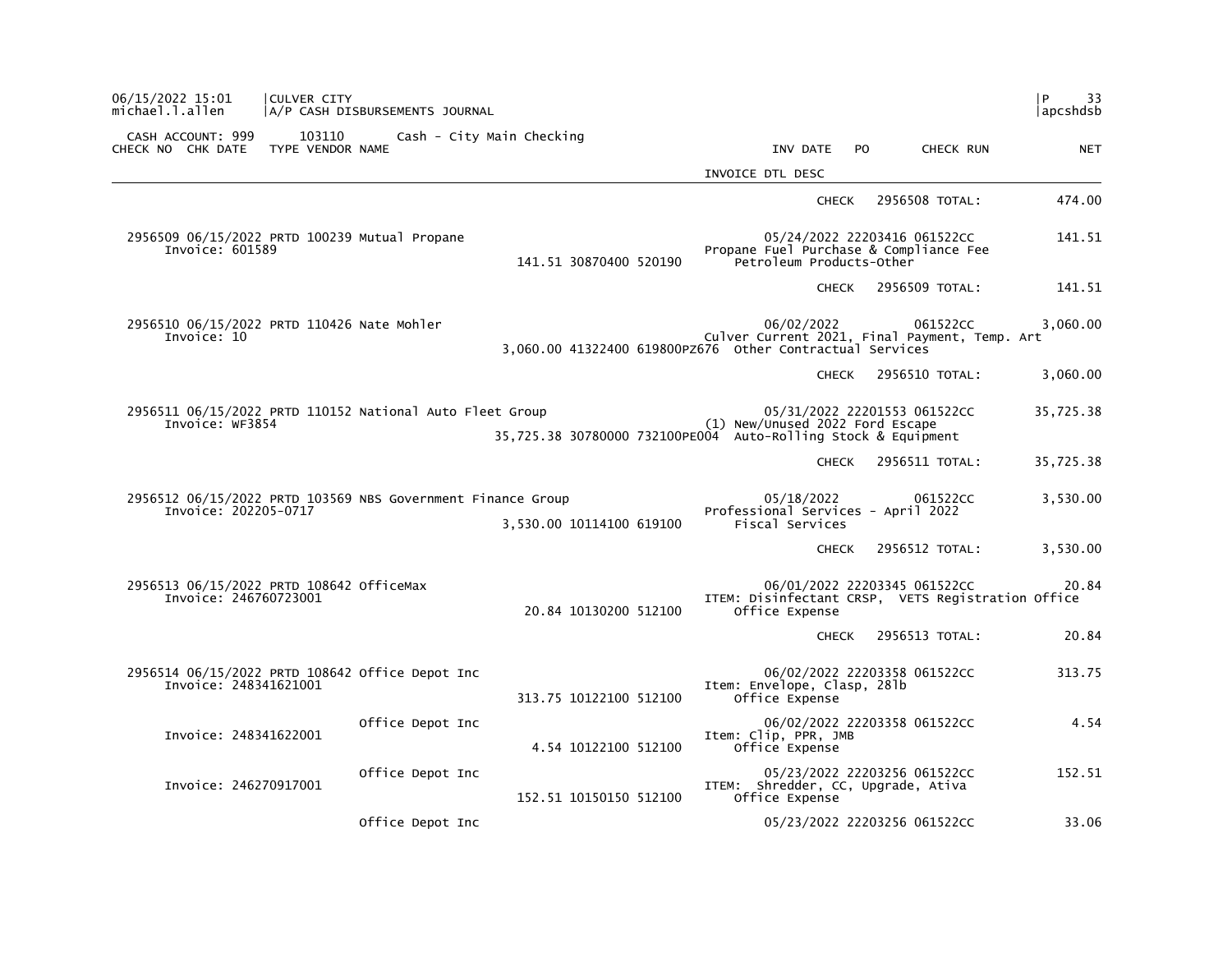## 06/15/2022 15:01 |CULVER CITY |P 34 michael.l.allen |A/P CASH DISBURSEMENTS JOURNAL |apcshdsb

| <b>NET</b> | CHECK RUN                                                                   | PO. | INV DATE                                                            |                        |                  | TYPE VENDOR NAME      | CHECK NO CHK DATE |
|------------|-----------------------------------------------------------------------------|-----|---------------------------------------------------------------------|------------------------|------------------|-----------------------|-------------------|
|            | ITEM: Mind Reader Spinning Lazy Susan, 12-13/16rd                           |     | INVOICE DTL DESC<br>Departmental Special Supplies                   | 33.06 10150150 514100  |                  | Invoice: 246270913001 |                   |
| 61.65      | 05/02/2022 22203018 061522CC                                                |     | Business Cards<br>Office Expense                                    | 61.65 10150100 512100  | Office Depot Inc | Invoice: 240093828001 |                   |
| 14.95      | 06/06/2022 22203210 061522CC                                                |     | ITEM: Pad, Perf, 8.5x11, OD 12 PK<br>Office Expense                 | 14.95 10130400 512100  | Office Depot Inc | Invoice: 246305942003 |                   |
| 551.24     | 06/01/2022 22203299 061522CC                                                |     | Item: Desk Converter, Dual Monitor<br>Office Expense                | 551.24 10110100 512100 | Office Depot Inc | Invoice: 247442951001 |                   |
| 269.14     | 06/01/2022 22203345 061522CC                                                |     | ITEM: Toner, HP 80A, Black<br>Office Expense                        | 269.14 10130200 512100 | Office Depot Inc | Invoice: 246760722001 |                   |
| 26.74      | 06/01/2022 22203344 061522CC                                                |     | ITEM: Pen, RT, LIQ<br>Office Expense                                | 26.74 10130200 512100  | Office Depot Inc | Invoice: 246760093001 |                   |
| 30.97      | 06/01/2022 22203344 061522CC                                                |     | ITEM: Envelope, CLSP, 6.5x9.5<br>Office Expense                     | 30.97 10130200 512100  | Office Depot Inc | Invoice: 246760121001 |                   |
| 24.13      | 06/01/2022 22203344 061522CC                                                |     | ITEM: PAD, PERF, 8.5 x 11<br>Office Expense                         | 24.13 10130200 512100  | Office Depot Inc | Invoice: 246760095001 |                   |
| 21.92      | 04/27/2022 22202993 061522CC                                                |     | Item: Notepad, sticky, Tabbed<br>Office Expense                     | 21.92 10150100 512100  | Office Depot Inc | Invoice: 241288898001 |                   |
| 21.70      | 04/27/2022 22202993 061522CC                                                |     | ITEM: MARKR, DRYERS, Expo2<br>Office Expense                        | 21.70 10150100 512100  | Office Depot Inc | Invoice: 241288897001 |                   |
| 76.84      | 04/28/2022 22202993 061522CC                                                |     | ITEM: Pressboard, 1 DIV 2"<br>Office Expense                        | 76.84 10150100 512100  | Office Depot Inc | Invoice: 241288897002 |                   |
| 18.87      | 06/03/2022 22203331 061522CC                                                |     | ITEM: Tape, Masking, OD 3/4"x60 yd<br>Departmental Special Supplies | 18.87 20370100 514100  | Office Depot Inc | Invoice: 246105427002 |                   |
| 167.21     | 06/01/2022 22203331 061522CC<br>Bright Air Scent Gems Odor Eliminator Gel B |     | ITEM:<br>Departmental Special Supplies                              | 167.21 20370100 514100 | Office Depot Inc | Invoice: 246105421001 |                   |
| 194.08     | 06/01/2022 22203331 061522CC                                                |     |                                                                     |                        | Office Depot Inc |                       |                   |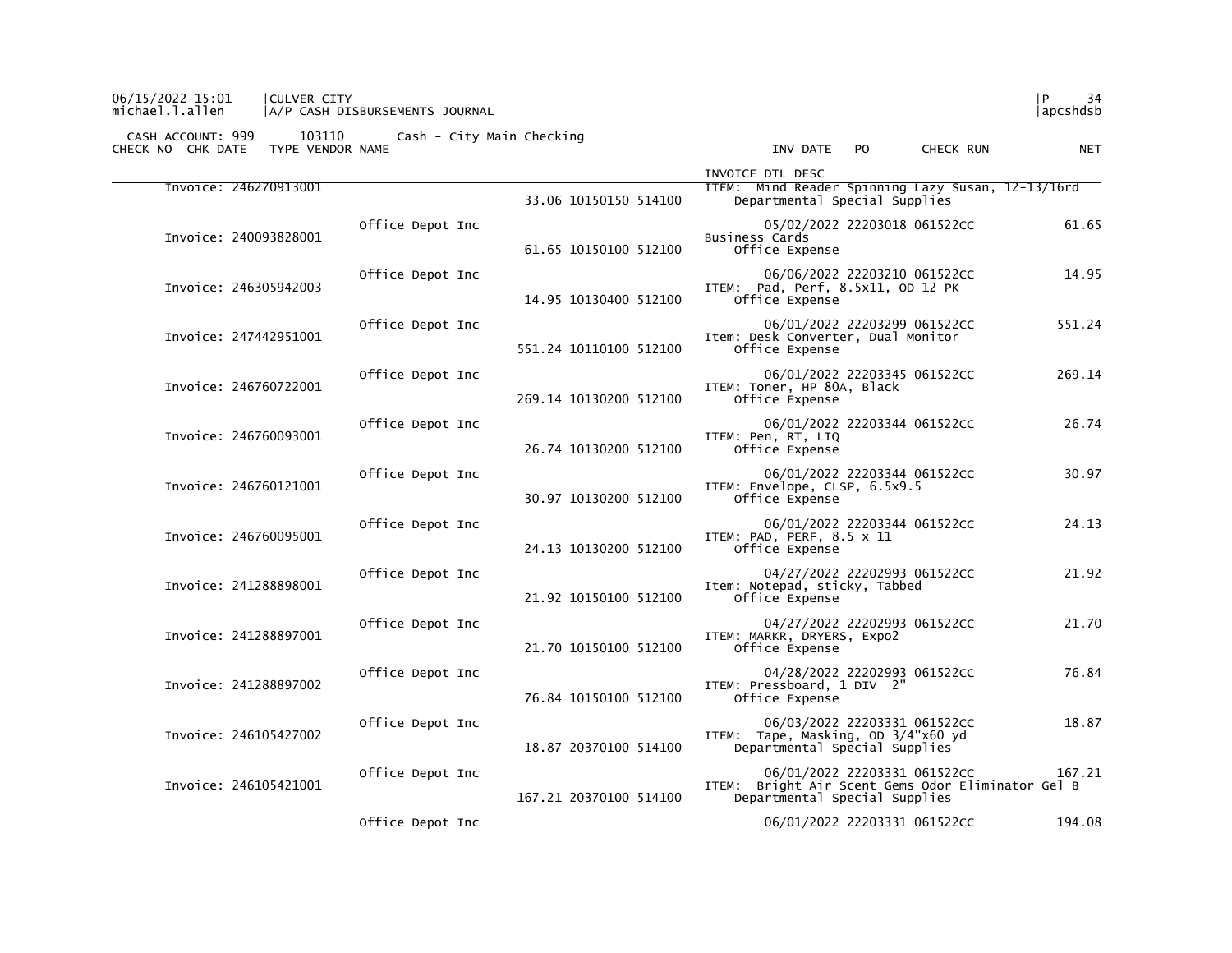| CASH ACCOUNT: 999<br>103110<br>CHECK NO CHK DATE<br>TYPE VENDOR NAME               | Cash - City Main Checking         |                          | INV DATE<br>PO<br>CHECK RUN                                                                                      | <b>NET</b> |
|------------------------------------------------------------------------------------|-----------------------------------|--------------------------|------------------------------------------------------------------------------------------------------------------|------------|
|                                                                                    |                                   |                          | INVOICE DTL DESC                                                                                                 |            |
| Invoice: 246105427001                                                              |                                   | 194.08 20370100 514100   | ITEM: Pouch Lam Menu, OD, 3MIL<br>Departmental Special Supplies                                                  |            |
|                                                                                    |                                   |                          | 2956514 TOTAL:<br>CHECK                                                                                          | 1,983.30   |
| 2956515 06/15/2022 PRTD 110571 01son Remcho LLP<br>Invoice: 364813                 |                                   | 2,340.00 10113100 611600 | 05/31/2022<br>061522CC<br>Prof Legal Svcs - May 2022, A/C 2713-01<br>Legal Services - Miscellaneous              | 2,340.00   |
|                                                                                    |                                   |                          | <b>CHECK</b><br>2956515 TOTAL:                                                                                   | 2,340.00   |
| 2956516 06/15/2022 PRTD 100000 GCX LLC<br>Invoice: 610988                          |                                   | 500.00 202<br>211100     | 02/11/2021<br>061522CC<br>Refuse Deposit<br>Customer Deposits                                                    | 500.00     |
|                                                                                    |                                   |                          | 2956516 TOTAL:<br><b>CHECK</b>                                                                                   | 500.00     |
| 2956517 06/15/2022 PRTD 109285 Planning PLUS / P+<br>Invoice: 64                   |                                   | 4,887.50 10150100 619800 | 06/01/2022<br>061522CC<br>Consulting Services for May 2022<br>Other Contractual Services                         | 4,887.50   |
|                                                                                    |                                   |                          | <b>CHECK</b><br>2956517 TOTAL:                                                                                   | 4,887.50   |
| 2956518 06/15/2022 PRTD 102158 Quinn Company<br>Invoice: PC810951271               |                                   | 933.86 31014600 600900   | 06/01/2022 22200129 061522CC<br>TRACKTOR PARTS AND SUPPLIES<br>Central Stores                                    | 933.86     |
|                                                                                    |                                   |                          | 2956518 TOTAL:<br><b>CHECK</b>                                                                                   | 933.86     |
| 2956519 06/15/2022 PRTD 110555 Regency Shark Fire Services, Inc.<br>Invoice: 74305 |                                   | 154.00 10160230 619800   | 05/12/2022 22200901 061522CC<br>Fire Station 1, Annual Services & Hydro Test<br>Other Contractual Services       | 154.00     |
| Invoice: 74307                                                                     | Regency Shark Fire Services, Inc. | 112.50 10160230 619800   | 05/12/2022 22200901 061522CC<br>Fire Station 3 (Bldg) - Annual Service Fire Ext.<br>Other Contractual Services   | 112.50     |
| Invoice: 74306                                                                     | Regency Shark Fire Services, Inc. | 423.50 10160230 619800   | 05/12/2022 22200901 061522CC<br>Fire Station 2 (Bldg), Service Call, Hydro Test &<br>Other Contractual Services  | 423.50     |
| Invoice: 74303                                                                     | Regency Shark Fire Services, Inc. | 902.49 10160230 619800   | 05/12/2022 22200901 061522CC<br>City Yard, Fire Ext. Services & 1 Refurbished Halo<br>Other Contractual Services | 902.49     |
| Invoice: 74304                                                                     | Regency Shark Fire Services, Inc. |                          | 05/12/2022 22200901 061522CC<br>Fire St. 1 (Transportation) Annual Service                                       | 423.50     |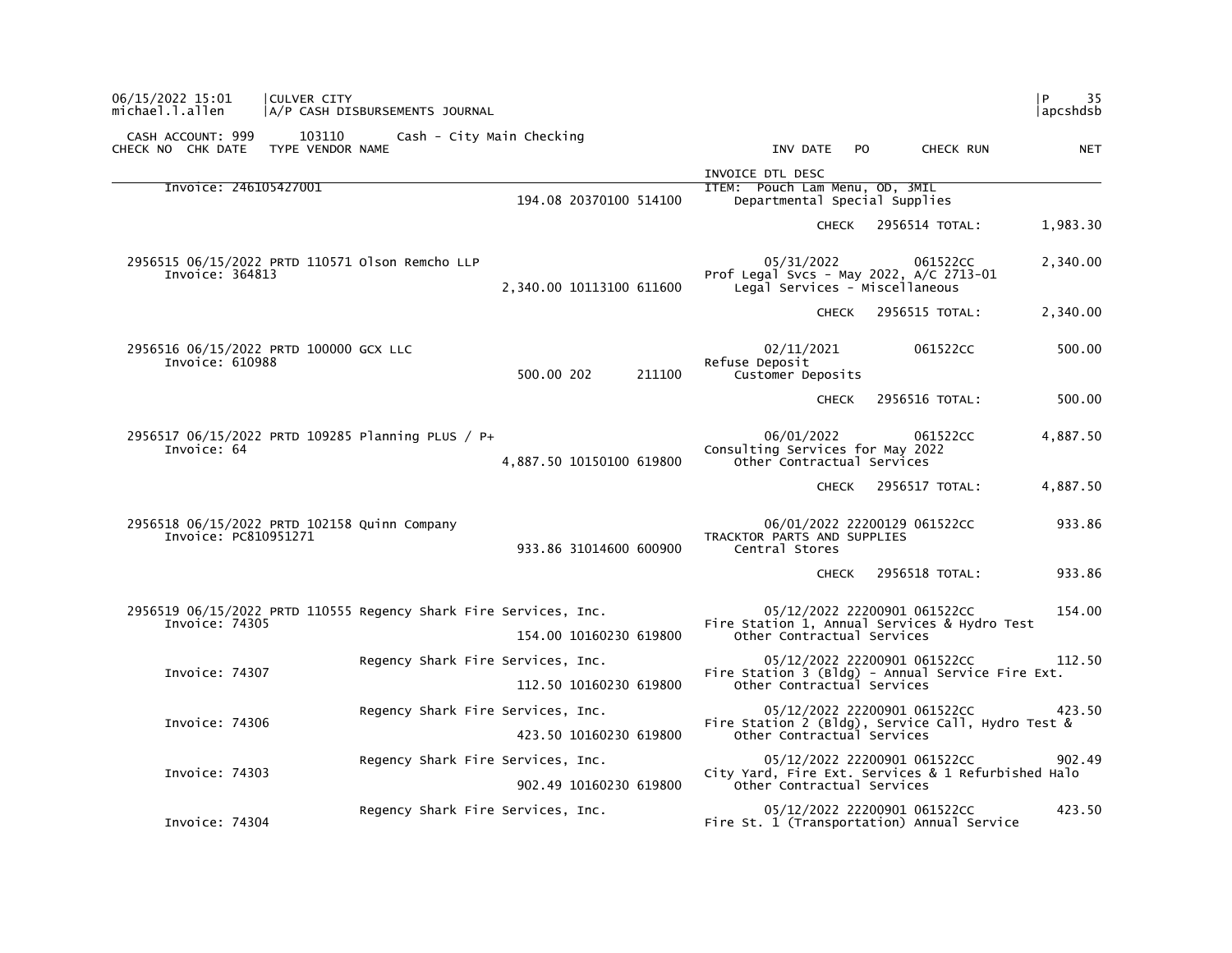| 36<br>P<br> apcshdsb                                                              |                                                                                |                                                            | CULVER CITY<br>A/P CASH DISBURSEMENTS JOURNAL                      | 06/15/2022 15:01<br>michael.l.allen    |
|-----------------------------------------------------------------------------------|--------------------------------------------------------------------------------|------------------------------------------------------------|--------------------------------------------------------------------|----------------------------------------|
| PO.<br>CHECK RUN<br><b>NET</b>                                                    | INV DATE                                                                       |                                                            | 103110<br>Cash - City Main Checking<br>TYPE VENDOR NAME            | CASH ACCOUNT: 999<br>CHECK NO CHK DATE |
|                                                                                   | INVOICE DTL DESC                                                               | 423.50 10160230 619800                                     |                                                                    |                                        |
|                                                                                   | Other Contractual Services                                                     |                                                            |                                                                    |                                        |
| 2,015.99<br>2956519 TOTAL:                                                        | <b>CHECK</b>                                                                   |                                                            |                                                                    |                                        |
| 061522CC<br>10,512.86<br>CCFD - Continuing Ed. CE/QI Services for June 2022       | 06/01/2022<br>Consulting Services                                              | 10,512.86 10145300 610400                                  | 2956520 06/15/2022 PRTD 107601 Regents of University of California | Invoice: 3013-164                      |
| 10,512.86<br>2956520 TOTAL:                                                       | <b>CHECK</b>                                                                   |                                                            |                                                                    |                                        |
| 06/08/2022 22200163 061522CC<br>50.00<br>Furnish Smog Check for All City Vehicles | $R\&M - \text{Equi}$                                                           | 50.00 30870400 600200                                      | 2956521 06/15/2022 PRTD 110899 Rocket Smog LLC                     | Invoice: 03272                         |
| 50.00<br>06/04/2022 22200163 061522CC<br>Furnish Smog Check for All City Vehicles | $R&M - \text{Equi}$ pment                                                      | 50.00 30870400 600200                                      | Rocket Smog LLC                                                    | Invoice: 03200                         |
| 06/04/2022 22200163 061522CC<br>50.00<br>Furnish Smog Check for All City Vehicles | R&M - Equipment                                                                | 50.00 30870400 600200                                      | Rocket Smog LLC                                                    | Invoice: 03203                         |
| 06/04/2022 22200163 061522CC<br>50.00<br>Furnish Smog Check for All City Vehicles | $R&M - \text{Equi}$ pment                                                      | 50.00 30870400 600200                                      | Rocket Smog LLC                                                    | Invoice: 03236                         |
| 2956521 TOTAL:<br>200.00                                                          | <b>CHECK</b>                                                                   |                                                            |                                                                    |                                        |
| 3,300.00<br>061522CC                                                              | 06/01/2022<br>Professional Services for May 2022<br>Other Contractual Services | 3,300.00 10140200 619800                                   | 2956522 06/15/2022 PRTD 109804 Ron Smith & Associates Inc          | Invoice: 22-099                        |
| 2956522 TOTAL:<br>3,300.00                                                        | <b>CHECK</b>                                                                   |                                                            |                                                                    |                                        |
| 061522CC<br>8,580.00                                                              | 05/24/2022<br>Catch Basin Cleaning                                             | 8,580.00 43480000 730100PZ497 Improvements other than Bldg | 2956523 06/15/2022 PRTD 108053 Ron's Maintenance                   | Invoice: 475                           |
| 950.00<br>061522CC                                                                | 05/18/2022<br>Trench Drain Cleaning<br>$R\&M - Bui1$ ding                      | 950.00 20260410 600100                                     | Ron's Maintenance                                                  | Invoice: 469                           |
| 061522CC<br>5,500.00                                                              | 05/18/2022<br>Storage Tank Cleaning<br>R&M - Building                          | 5,500.00 20260410 600100                                   | Ron's Maintenance                                                  | Invoice: 470                           |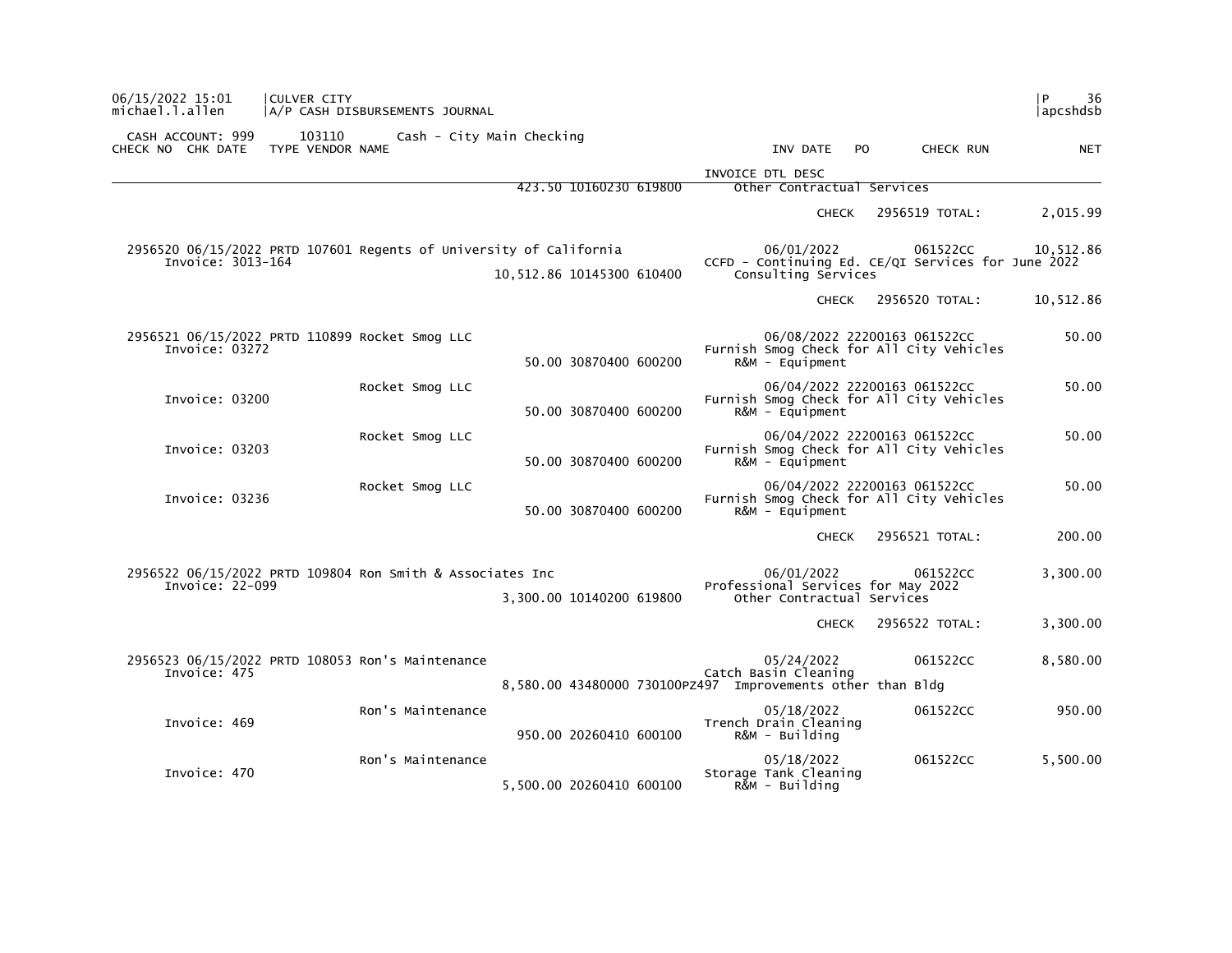| 06/15/2022 15:01<br>michael.l.allen                                                  | CULVER CITY<br>A/P CASH DISBURSEMENTS JOURNAL |                                |                          |                                                                  |                              | 37<br>l P.<br> apcshdsb |
|--------------------------------------------------------------------------------------|-----------------------------------------------|--------------------------------|--------------------------|------------------------------------------------------------------|------------------------------|-------------------------|
| CASH ACCOUNT: 999<br>CHECK NO CHK DATE                                               | 103110<br>TYPE VENDOR NAME                    | Cash - City Main Checking      |                          | INV DATE                                                         | PO.<br>CHECK RUN             | <b>NET</b>              |
|                                                                                      |                                               |                                |                          | INVOICE DTL DESC                                                 |                              |                         |
|                                                                                      |                                               |                                |                          | <b>CHECK</b>                                                     | 2956523 TOTAL:               | 15,030.00               |
| 2956524 06/15/2022 PRTD 100573 Rush Truck Centers<br>Invoice: 3028051079             |                                               |                                | 8,000.86 31014600 600900 | HEAVY DUTY TRUCK PARTS AND SUP<br>Central Stores                 | 06/08/2022 22200135 061522CC | 8,000.86                |
| Invoice: 3027953312                                                                  |                                               | Rush Truck Centers             | -14.66 31014600 600900   | CREDIT MEMO<br>Central Stores                                    | 06/01/2022 22200135 061522CC | $-14.66$                |
|                                                                                      |                                               |                                |                          |                                                                  |                              |                         |
| Invoice: 3027937261                                                                  |                                               | Rush Truck Centers             | -513.21 31014600 600900  | CREDIT MEMO<br>Central Stores                                    | 05/31/2022 22200135 061522CC | $-513.21$               |
| Invoice: 3028078858                                                                  |                                               | Rush Truck Centers             | 189.80 31014600 600900   | HEAVY DUTY TRUCK PARTS AND SUP<br>Central Stores                 | 06/11/2022 22200135 061522CC | 189.80                  |
|                                                                                      |                                               |                                |                          | <b>CHECK</b>                                                     | 2956524 TOTAL:               | 7,662.79                |
| 2956525 06/15/2022 PRTD 110197 Schindler Elevator Corporation<br>Invoice: 8105950021 |                                               |                                | 1,158.35 10160230 619800 | Elevator Maintenance for June 2022<br>Other Contractual Services | 06/01/2022 22200228 061522CC | 1,158.35                |
|                                                                                      |                                               | Schindler Elevator Corporation |                          |                                                                  | 06/01/2022 22200223 061522CC | 176.66                  |
| Invoice: 8105950023                                                                  |                                               |                                | 176.66 10140200 600100   | Elevator Maintenance for June 2022<br>$R&M - Building$           |                              |                         |
|                                                                                      |                                               | Schindler Elevator Corporation |                          |                                                                  | 06/01/2022 22200218 061522CC | 176.66                  |
| Invoice: 8105950024                                                                  |                                               |                                | 176.66 20370200 619800   | Elevator Service for June 2022<br>Other Contractual Services     |                              |                         |
|                                                                                      |                                               |                                |                          | <b>CHECK</b>                                                     | 2956525 TOTAL:               | 1,511.67                |
| 2956526 06/15/2022 PRTD 100483 Sea-Clear Pools Inc<br>Invoice: 22-3413               |                                               |                                | 1,195.85 10160230 514100 | CC Plunge Maintenance<br>Departmental Special Supplies           | 05/25/2022 22203373 061522CC | 1,195.85                |
| Invoice: 22-3368                                                                     |                                               | Sea-Clear Pools Inc            | 2,275.52 10160230 514100 | CC Plunge Maintenance<br>Departmental Special Supplies           | 05/24/2022 22203369 061522CC | 2,275.52                |
| Invoice: 22-3459                                                                     |                                               | Sea-Clear Pools Inc            | 2,017.14 10160230 514100 | CC Plunge Maintenance<br>Departmental Special Supplies           | 05/26/2022 22203379 061522CC | 2,017.14                |
|                                                                                      |                                               |                                |                          | <b>CHECK</b>                                                     | 2956526 TOTAL:               | 5,488.51                |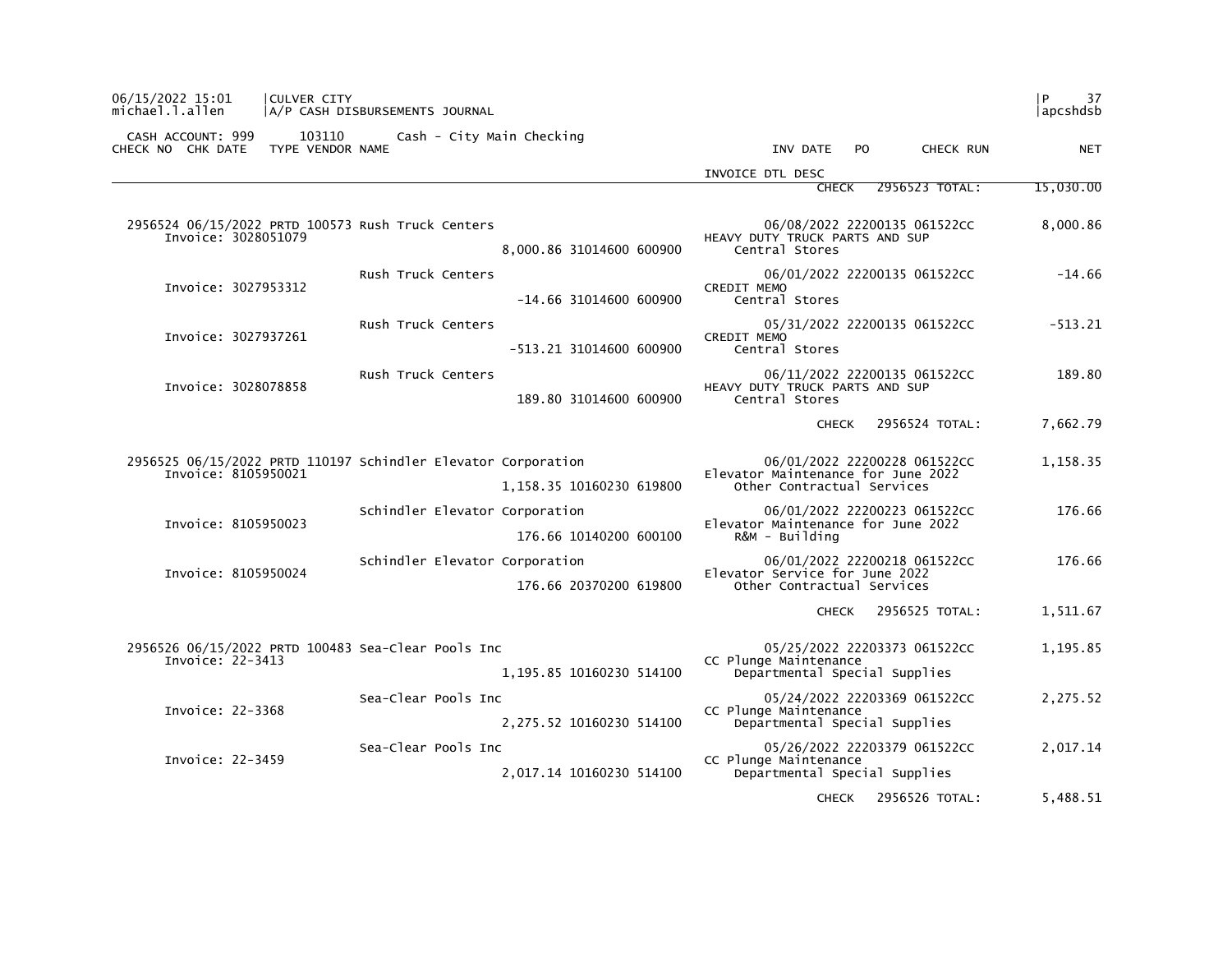| P<br>38<br> apcshdsb |                |                                                                                          |                          | A/P CASH DISBURSEMENTS JOURNAL                                     | CULVER CITY                          |                                                                 | 06/15/2022 15:01<br>michael.l.allen    |  |  |
|----------------------|----------------|------------------------------------------------------------------------------------------|--------------------------|--------------------------------------------------------------------|--------------------------------------|-----------------------------------------------------------------|----------------------------------------|--|--|
| <b>NET</b>           | CHECK RUN      | INV DATE<br>PO.                                                                          |                          | Cash - City Main Checking                                          | 103110<br>TYPE VENDOR NAME           |                                                                 | CASH ACCOUNT: 999<br>CHECK NO CHK DATE |  |  |
|                      |                | INVOICE DTL DESC                                                                         |                          |                                                                    |                                      |                                                                 |                                        |  |  |
| 566.22               |                | 06/06/2022 22203398 061522CC<br>Waste Expo Las Vegas NV<br>Special Events & Meetings     | 566.22 20260400 516600   | 2956527 06/15/2022 PRTD 111227 Sean Singletary                     |                                      |                                                                 | Invoice: WasteExpo2022LV               |  |  |
| 566.22               | 2956527 TOTAL: | <b>CHECK</b>                                                                             |                          |                                                                    |                                      |                                                                 |                                        |  |  |
| 3,470.43             |                | 06/02/2022 22200142 061522CC<br>TRACTOR TIRES<br>Central Stores                          | 3,470.43 31014600 600900 |                                                                    | 2956528 06/15/2022 PRTD 100313 Setco |                                                                 | Invoice: 226399                        |  |  |
| 3,470.43             | 2956528 TOTAL: | <b>CHECK</b>                                                                             |                          |                                                                    |                                      |                                                                 |                                        |  |  |
| 975.00               | 061522CC       | 05/06/2022<br>High Pressure Washing/Steam Cleaning Service<br>Other Contractual Services | 975.00 10150120 619800   |                                                                    |                                      | 2956529 06/15/2022 PRTD 108636 Shine Walk LLC<br>Invoice: 18176 |                                        |  |  |
| 975.00               | 2956529 TOTAL: | <b>CHECK</b>                                                                             |                          |                                                                    |                                      |                                                                 |                                        |  |  |
| 7,007.50             | 061522CC       | 03/30/2022<br>Prof Svcs. - 2/26/2022-3/25/2022<br>Other Contractual Services             | 7,007.50 10160150 619800 | 2956530 06/15/2022 PRTD 101853 Sikand Engineering                  |                                      |                                                                 | Invoice: 76650                         |  |  |
| 5,360.00             | 061522CC       | 04/26/2022<br>Prof. Services, $3/28/22 - 4/22/2022$<br>Other Contractual Services        | 5,360.00 10160150 619800 | Sikand Engineering                                                 |                                      |                                                                 | Invoice: 76688                         |  |  |
| 12,367.50            | 2956530 TOTAL: | <b>CHECK</b>                                                                             |                          |                                                                    |                                      |                                                                 |                                        |  |  |
| 5,530.41             |                | 05/16/2022 22203444 061522CC<br>Central Stores: Kit Circulation<br>Central Stores        | 5,530.41 31014600 600900 | 2956531 06/15/2022 PRTD 111162 Sonsray Fleet Services              |                                      |                                                                 | Invoice: BU0001932                     |  |  |
| 5,530.41             | 2956531 TOTAL: | <b>CHECK</b>                                                                             |                          |                                                                    |                                      |                                                                 |                                        |  |  |
| 143.74               |                | 05/18/2022 22203451 061522CC<br>Central Stores: Auto Non-Stock<br>Central Stores         | 143.74 31014600 600900   | 2956532 06/15/2022 PRTD 108404 South Coast Emergency Vehicle Servi |                                      |                                                                 | Invoice: 508166                        |  |  |
| 143.74               | 2956532 TOTAL: | <b>CHECK</b>                                                                             |                          |                                                                    |                                      |                                                                 |                                        |  |  |
| 134.40               |                | 05/31/2022 22200198 061522CC<br>700562484553<br>Utilities - Electrical                   | 134.40 10116100 513100   | 2956533 06/15/2022 PRTD 100331 Southern California Edison          | Invoice: 700562484553-0522           |                                                                 |                                        |  |  |
| 338.11               |                | 05/27/2022 22200198 061522CC                                                             |                          | Southern California Edison                                         |                                      |                                                                 |                                        |  |  |
|                      |                |                                                                                          |                          |                                                                    |                                      |                                                                 |                                        |  |  |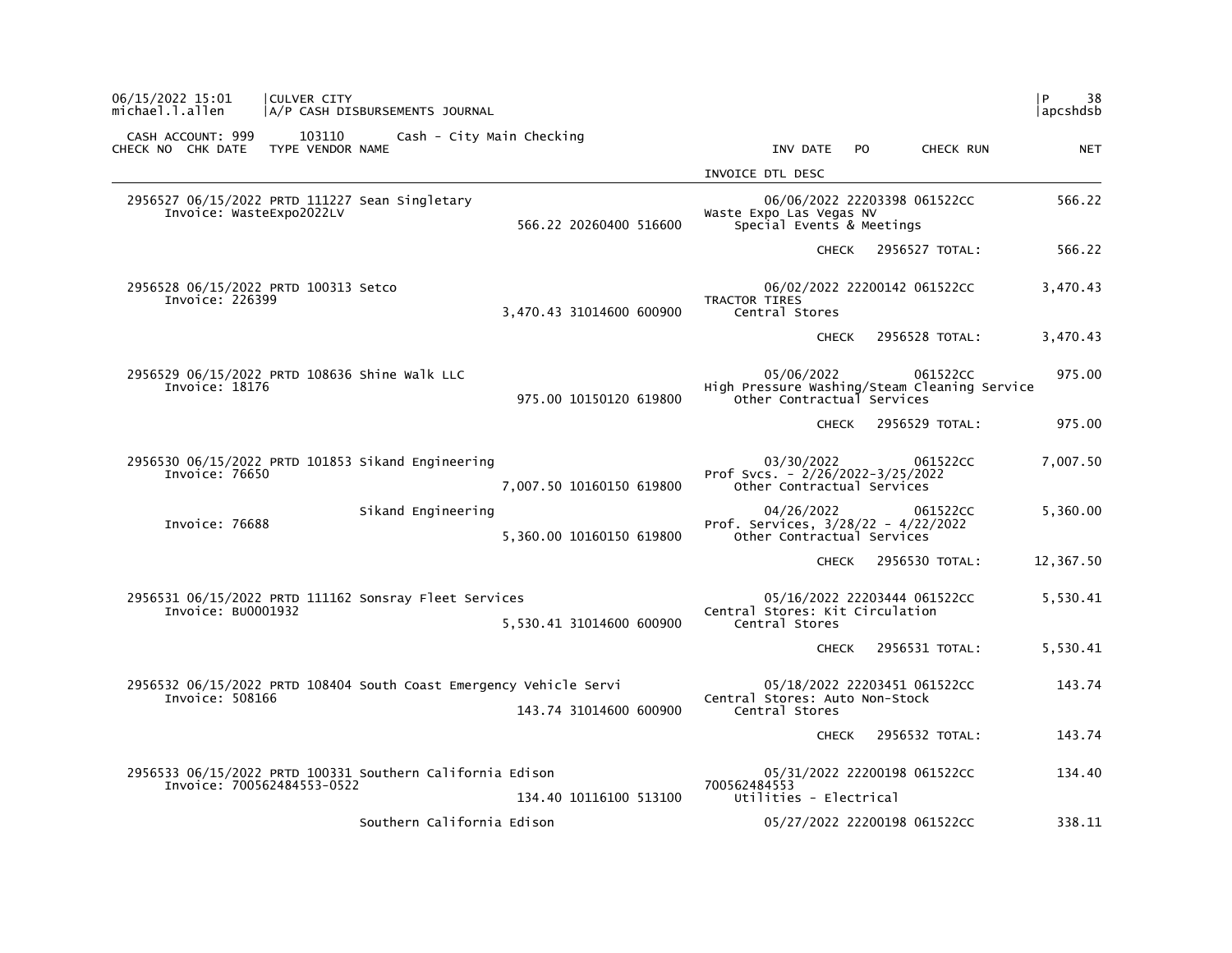| 06/15/2022 15:01<br>CULVER CITY<br>michael.l.allen<br> A/P CASH DISBURSEMENTS JOURNAL       |                                                                              | 39<br>P<br>lapcshdsb |  |
|---------------------------------------------------------------------------------------------|------------------------------------------------------------------------------|----------------------|--|
| CASH ACCOUNT: 999 103110 Cash - City Main Checking<br>TYPE VENDOR NAME<br>CHECK NO CHK DATE | INV DATE PO<br>CHECK RUN                                                     | <b>NET</b>           |  |
|                                                                                             | INVOICE DTL DESC                                                             |                      |  |
| Invoice: 700313475550-0422<br>338.11 10116100 513100                                        | 700313475550<br>Utilities - Electrical                                       |                      |  |
| Southern California Edison                                                                  | 06/03/2022 22200198 061522CC                                                 | 352.73               |  |
| Invoice: 700074577280-0422<br>352.73 10116100 513100                                        | 700074577280<br>Utilities - Electrical                                       |                      |  |
| Southern California Edison                                                                  | 05/23/2022 22200198 061522CC                                                 | 615.68               |  |
| Invoice: 700082994254-0422<br>615.68 10116100 513100                                        | 700082994254<br>Utilities - Electrical                                       |                      |  |
| Southern California Edison                                                                  | 05/23/2022 22200198 061522CC                                                 | 1,380.66             |  |
| Invoice: 700592725315-0422<br>1,380.66 20260410 513100                                      | 700592725315<br>Utilities - Electrical                                       |                      |  |
| Southern California Edison                                                                  | 06/03/2022 22200198 061522CC                                                 | 2,598.39             |  |
| Invoice: 700009882324-0422<br>2,598.39 10116100 513100                                      | 700009882324<br>Utilities - Electrical                                       |                      |  |
| Southern California Edison                                                                  | 06/02/2022 22200198 061522CC                                                 | 3,512.12             |  |
| Invoice: 700588917053-0422<br>3,512.12 20460300 513100                                      | 700588917053<br>Utilities - Electrical                                       |                      |  |
| Southern California Edison                                                                  | 05/25/2022 22200198 061522CC                                                 | 5,592.28             |  |
| Invoice: 700219128401-0422<br>5,592.28 10116100 513100                                      | 700219128401<br>Utilities - Electrical                                       |                      |  |
| Southern California Edison                                                                  | 05/27/2022 22200198 061522CC                                                 | 7,233.59             |  |
| Invoice: 700115325869-0422<br>7,233.59 10116100 513100                                      | 700115325869<br>Utilities - Electrical                                       |                      |  |
| Southern California Edison                                                                  | 06/01/2022 22200198 061522CC                                                 | 8,998.73             |  |
| Invoice: 700058947449-0522<br>8,998.73 10116100 513100                                      | 700058947449<br>Utilities - Electrical                                       |                      |  |
| Southern California Edison                                                                  | 05/23/2022 22200198 061522CC                                                 | 16,331.88            |  |
| Invoice: 600001506540-0422<br>16,331.88 10116100 513100                                     | 600001506540<br>Utilities - Electrical                                       |                      |  |
|                                                                                             | CHECK 2956533 TOTAL:                                                         | 47,088.57            |  |
| 2956534 06/15/2022 PRTD 108868 Southern Computer Warehouse                                  | 05/20/2022 22203255 061522CC 4,979.32                                        |                      |  |
| Invoice: INV00738750<br>4,979.32 10140200 732150                                            | IT Equip. - Police Dept. 1.92TB 2.5 SAS 512 NYTRO<br>IT Equipment - Hardware |                      |  |
|                                                                                             | CHECK 2956534 TOTAL:                                                         | 4,979.32             |  |
| 2956535 06/15/2022 PRTD 100333 Sparkletts Water Co                                          | 06/02/2022 22201155 061522CC                                                 | 321.97               |  |
| Invoice: 14276393060222<br>321.97 10140200 514100                                           | Drinking Water<br>Departmental Special Supplies                              |                      |  |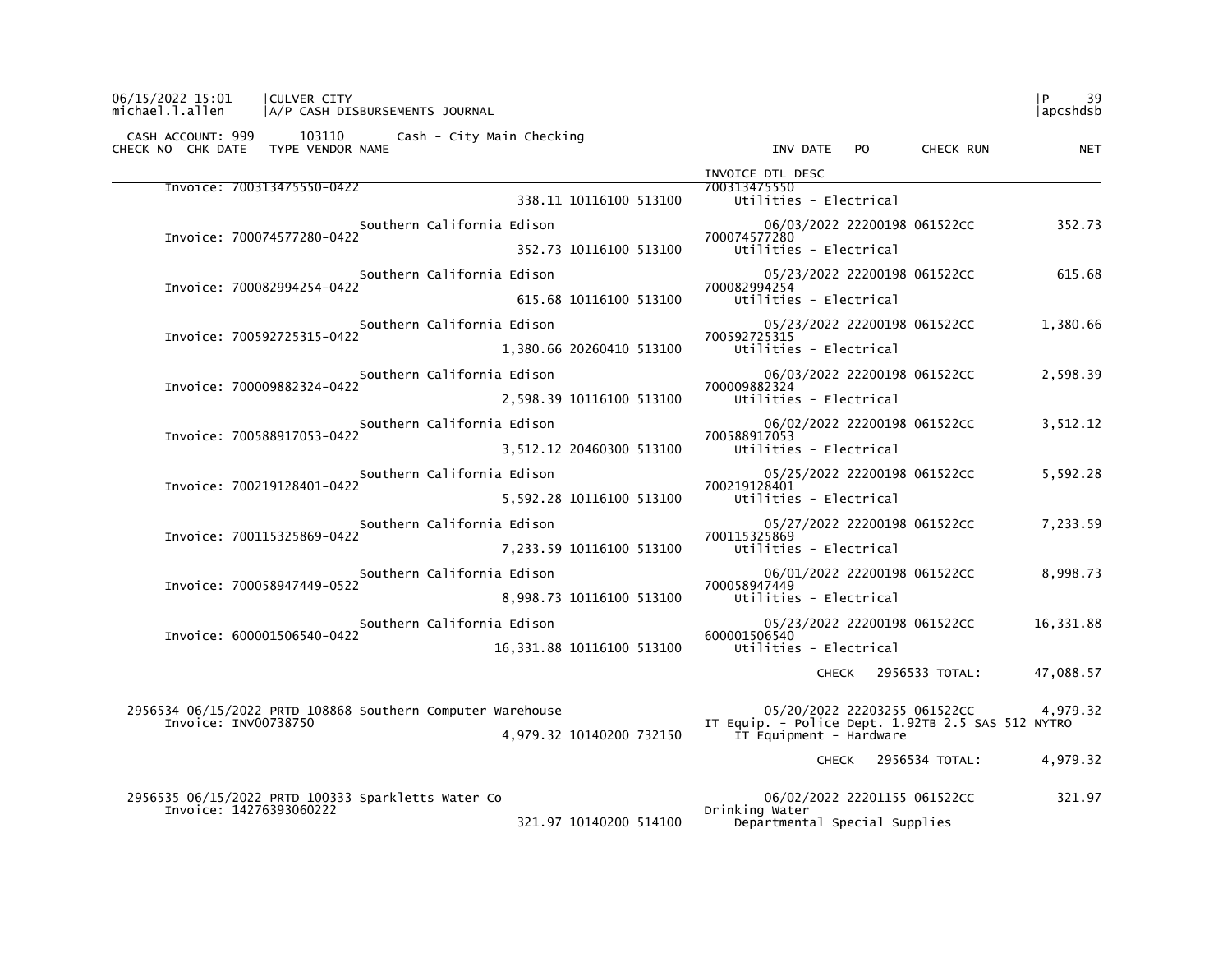| $\mathsf{P}$<br>40<br>apcshdsb |                              |                                                                                                                                |                          |                           |                | <b>CULVER CITY</b><br>A/P CASH DISBURSEMENTS JOURNAL                           |                                        | 06/15/2022 15:01<br>michael.l.allen |
|--------------------------------|------------------------------|--------------------------------------------------------------------------------------------------------------------------------|--------------------------|---------------------------|----------------|--------------------------------------------------------------------------------|----------------------------------------|-------------------------------------|
| <b>NET</b>                     | CHECK RUN                    | INV DATE<br>PO.                                                                                                                |                          | Cash - City Main Checking |                | 103110<br>TYPE VENDOR NAME                                                     | CASH ACCOUNT: 999<br>CHECK NO CHK DATE |                                     |
|                                |                              | INVOICE DTL DESC                                                                                                               |                          |                           |                |                                                                                |                                        |                                     |
| 321.97                         | 2956535 TOTAL:               | <b>CHECK</b>                                                                                                                   |                          |                           |                |                                                                                |                                        |                                     |
| 3,300.00                       | 061522CC                     | 06/02/2022<br>Animal Services for May 2022<br>Other Contractual Services                                                       | 3,300.00 10140200 619800 |                           |                | 2956536 06/15/2022 PRTD 100334 SPCA LA                                         | Invoice: 2022-0531                     |                                     |
| 3,300.00                       | 2956536 TOTAL:               | <b>CHECK</b>                                                                                                                   |                          |                           |                |                                                                                |                                        |                                     |
| 43.58                          | 05/31/2022 22200191 061522CC | Acct# 7956540-4PW<br>Communications                                                                                            | 43.58 20460300 512400    |                           |                | 2956537 06/15/2022 PRTD 108885 Spok Inc.                                       | Invoice: F7956540R                     |                                     |
| 43.58                          | 2956537 TOTAL:               | <b>CHECK</b>                                                                                                                   |                          |                           |                |                                                                                |                                        |                                     |
| 449.28                         | 06/01/2022 22203404 061522CC | Mileage Sacramento, CA<br>Conferences & Conventions                                                                            | 449.28 10130300 516500   |                           |                | 2956538 06/15/2022 PRTD 110624 Stephanie DaVall<br>Invoice: 030822-031122REIMB |                                        |                                     |
| 449.28                         | 2956538 TOTAL:               | <b>CHECK</b>                                                                                                                   |                          |                           |                |                                                                                |                                        |                                     |
| 1,080.00                       | 061522CC                     | 05/31/2022<br>May 2022, Prof Services, Civil Service Commission<br>Legal Services - Personnel Gri                              | 1,080.00 10113100 611200 |                           |                | 2956539 06/15/2022 PRTD 110092 Talley & Talley Law, APC                        | Invoice: 1258                          |                                     |
| 1,080.00                       | 2956539 TOTAL:               | <b>CHECK</b>                                                                                                                   |                          |                           |                |                                                                                |                                        |                                     |
| 8,960.00                       | 061522CC                     | 06/07/2022<br>Tennis Classes 4/10/22-5/21/22<br>Other Contractual Services                                                     | 8,960.00 10130240 619800 |                           |                | 2956540 06/15/2022 PRTD 109633 Ted Salter                                      | Invoice: 060722                        |                                     |
| 8,960.00                       | 2956540 TOTAL:               | <b>CHECK</b>                                                                                                                   |                          |                           |                |                                                                                |                                        |                                     |
| 2,497.50                       | 061522CC                     | 06/08/2022<br>April 2022, Culver Blvd. Stormwater Infiltration &<br>2,497.50 43480000 730100PR002 Improvements other than Bldg |                          |                           |                | 2956541 06/15/2022 PRTD 109160 Tetra Tech Inc                                  | Invoice: 51905755                      |                                     |
| 2,485.00                       | 061522CC                     | 06/08/2022<br>May 2022, Culver Blvd. Stormwater Infiltration & R<br>2,485.00 43480000 730100PR002 Improvements other than Bldg |                          |                           | Tetra Tech Inc |                                                                                | Invoice: 51905827                      |                                     |
| 4,982.50                       | 2956541 TOTAL:               | <b>CHECK</b>                                                                                                                   |                          |                           |                |                                                                                |                                        |                                     |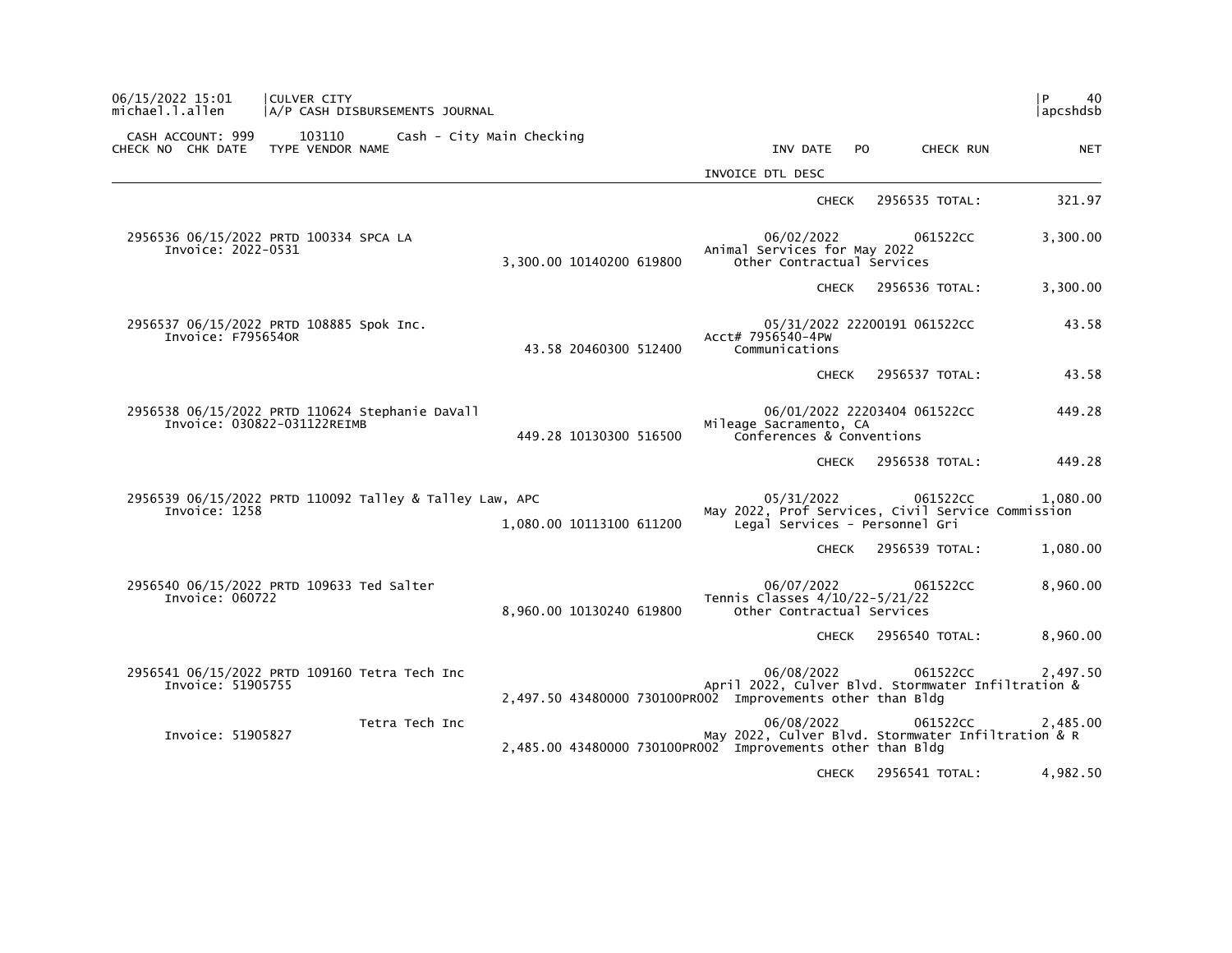| michael.l.allen<br>A/P CASH DISBURSEMENTS JOURNAL                                                           | apcshdsb                                                                                                     |            |
|-------------------------------------------------------------------------------------------------------------|--------------------------------------------------------------------------------------------------------------|------------|
| CASH ACCOUNT: 999<br>103110<br>Cash - City Main Checking<br>TYPE VENDOR NAME<br>CHECK NO CHK DATE           | INV DATE<br>CHECK RUN<br>P <sub>0</sub>                                                                      | <b>NET</b> |
|                                                                                                             | INVOICE DTL DESC                                                                                             |            |
| 2956542 06/15/2022 PRTD 100490 The Gas Company<br>Invoice: 15870283007-0622<br>126.83 10116100 513000       | 06/03/2022<br>061522CC<br>$158 - 702 - 8300 - 7$<br>Utilities                                                | 126.83     |
| The Gas Company<br>Invoice: 16210401002-0522<br>279.36 10116100 513000                                      | 05/26/2022<br>061522CC<br>$162 - 104 - 0100 - 2$<br>Utilities                                                | 279.36     |
| The Gas Company<br>Invoice: 12620321005-0522<br>15.40 10116100 513000                                       | 05/25/2022<br>061522CC<br>$126 - 203 - 2100 - 5$<br>Utilities                                                | 15.40      |
| The Gas Company<br>Invoice: 16610337004-0522<br>21.09 10116100 513000                                       | 05/25/2022<br>061522CC<br>$166 - 103 - 3700 - 4$<br>Utilities                                                | 21.09      |
| The Gas Company<br>Invoice: 03590346007-0522<br>75.46 10116100 513000                                       | 05/25/2022<br>061522CC<br>$035 - 903 - 4600 - 7$<br>Utilities                                                | 75.46      |
| The Gas Company<br>Invoice: 18500337094-0522<br>349.99 10116100 513000                                      | 05/25/2022<br>061522CC<br>185-003-3709-4<br>Utilities                                                        | 349.99     |
| The Gas Company<br>Invoice: 19137612164-0522<br>321.78 10116100 513000                                      | 05/25/2022<br>061522CC<br>191-376-1216-4<br>Utilities                                                        | 321.78     |
| The Gas Company<br>Invoice: 14105264031-0522<br>1,144.27 10116100 513000                                    | 061522CC<br>05/25/2022<br>1,144.27<br>141-052-6403-1<br>Utilities                                            |            |
| The Gas Company<br>Invoice: 04430346009-0522<br>4,480.61 10116100 513000                                    | 4,480.61<br>05/25/2022<br>061522CC<br>$044 - 303 - 4600 - 9$<br>Utilities                                    |            |
| The Gas Company<br>Invoice: 03170346005-0522<br>600.74 10116100 513000                                      | 05/25/2022<br>061522CC<br>$031 - 703 - 4600 - 5$<br>Utilities                                                | 600.74     |
| The Gas Company<br>Invoice: 06550398009-0622<br>2,330.60 10116100 513000                                    | 06/07/2022<br>061522CC<br>2,330.60<br>$065 - 503 - 9800 - 9$<br>Utilities                                    |            |
|                                                                                                             | 9,746.13<br>2956542 TOTAL:<br><b>CHECK</b>                                                                   |            |
| 2956543 06/15/2022 PRTD 105481 Thomson Reuters - Barclays<br>Invoice: 846429635<br>1.008.92 10113100 514400 | 06/01/2022 22203409 061522CC<br>1,008.92<br>online/software subscription charges<br>Legal Resources/Research |            |

06/15/2022 15:01 |CULVER CITY |P 41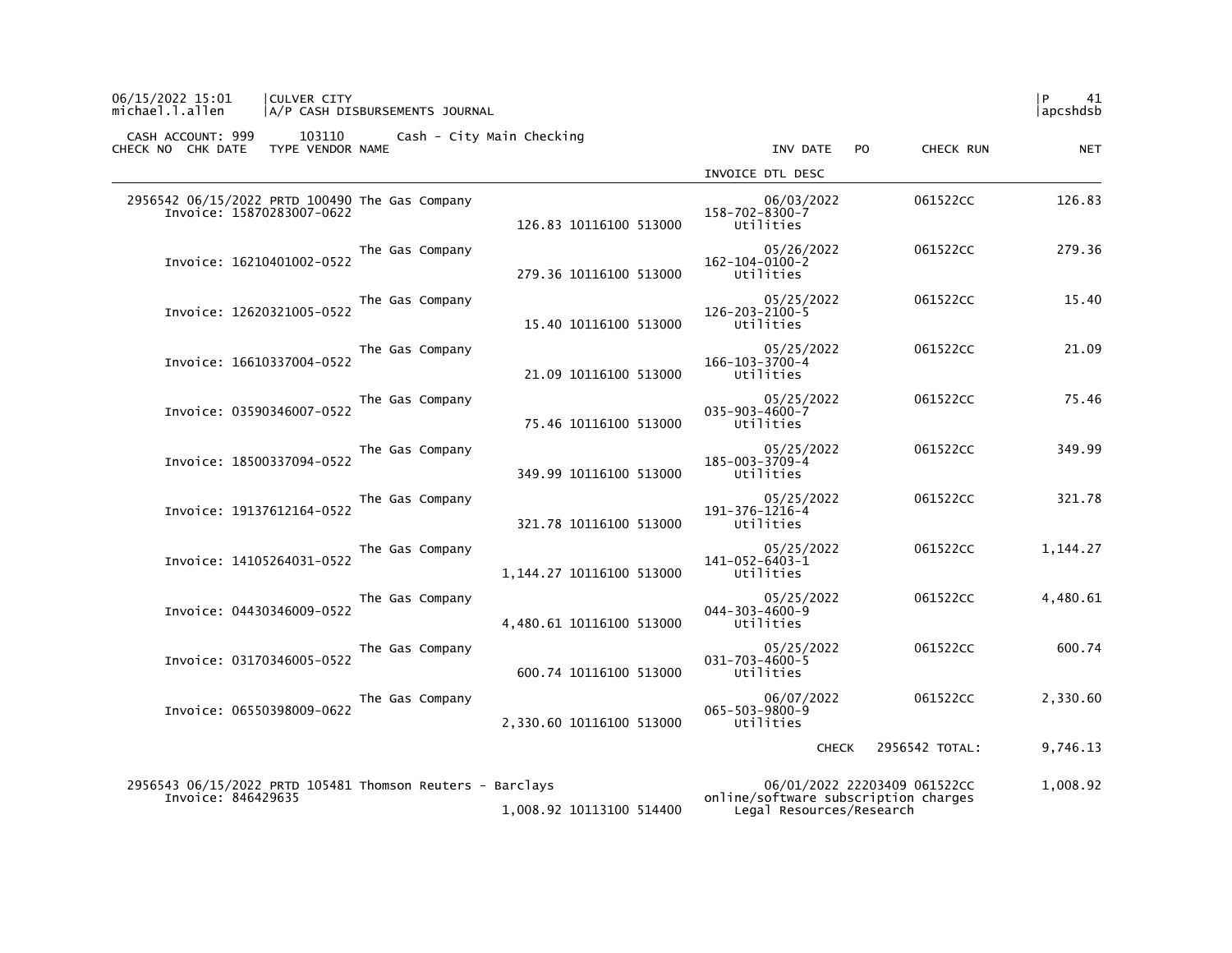| 06/15/2022 15:01<br>CULVER CITY<br>michael.l.allen<br>A/P CASH DISBURSEMENTS JOURNAL                       | l P<br>42<br> apcshdsb                                                                                             |
|------------------------------------------------------------------------------------------------------------|--------------------------------------------------------------------------------------------------------------------|
| CASH ACCOUNT: 999<br>103110<br>Cash - City Main Checking<br>CHECK NO CHK DATE<br>TYPE VENDOR NAME          | INV DATE<br>P <sub>O</sub><br>CHECK RUN<br><b>NET</b>                                                              |
|                                                                                                            | INVOICE DTL DESC                                                                                                   |
|                                                                                                            | 2956543 TOTAL:<br>1,008.92<br><b>CHECK</b>                                                                         |
| 2956544 06/15/2022 PRTD 110748 Time Warner Cable<br>Invoice: 1358855053022<br>1,379.82 10140200 517100     | 05/30/2022 22200044 061522CC<br>1,379.82<br>Acct# 8448300021358855<br>Subscriptions                                |
|                                                                                                            | 2956544 TOTAL:<br>1,379.82<br><b>CHECK</b>                                                                         |
| 2956545 06/15/2022 PRTD 110748 Time Warner Cable<br>Invoice: 0482057053022<br>454.96 10140200 517100       | 05/30/2022 22200044 061522CC<br>454.96<br>Acct# 8448300520482057<br>Subscriptions                                  |
|                                                                                                            | 2956545 TOTAL:<br>454.96<br><b>CHECK</b>                                                                           |
| 2956546 06/15/2022 PRTD 111043 Timothy Koutsouros<br>Invoice: 17685<br>85.00 10150150 516600               | 85.00<br>06/01/2022 22203386 061522CC<br>Registration SEAOSC 2022 EiSE & Safer Cities<br>Special Events & Meetings |
|                                                                                                            | 85.00<br>2956546 TOTAL:<br><b>CHECK</b>                                                                            |
| 2956547 06/15/2022 PRTD 110025 TireHub, LLC<br>Invoice: 27551992<br>1,196.60 31014600 600900               | 06/07/2022 22200130 061522CC<br>1,196.60<br><b>TIRES</b><br>Central Stores                                         |
|                                                                                                            | 2956547 TOTAL:<br>1,196.60<br><b>CHECK</b>                                                                         |
| 2956548 06/15/2022 PRTD 100368 Turbo Data Systems Inc<br>Invoice: 37584<br>1,921.72 10140200 619800        | 05/31/2022<br>061522CC<br>1,921.72<br>Parking Citation Processing<br>Other Contractual Services                    |
|                                                                                                            | 2956548 TOTAL:<br>1,921.72<br><b>CHECK</b>                                                                         |
| 2956549 06/15/2022 PRTD 104652 Turnout Maintenance Company LLC<br>Invoice: 25517<br>217.40 10145200 550110 | 05/06/2022 22203333 061522CC<br>217.40<br>Turnout Coat Repair (2)<br>Uniforms                                      |
| Turnout Maintenance Company LLC                                                                            | 05/06/2022 22203334 061522CC<br>351.79                                                                             |
| Invoice: 25509<br>351.79 10145200 550110                                                                   | Turnout Coat/Pants Repair<br>Uniforms                                                                              |
|                                                                                                            | 2956549 TOTAL:<br>569.19<br><b>CHECK</b>                                                                           |
| 2956550 06/15/2022 PRTD 110278 Unifirst Corporation<br>Invoice: 3242733102<br>39.15 10160210 550110        | 06/06/2022 22200155 061522CC<br>74.32<br>Uniform<br>Uniforms                                                       |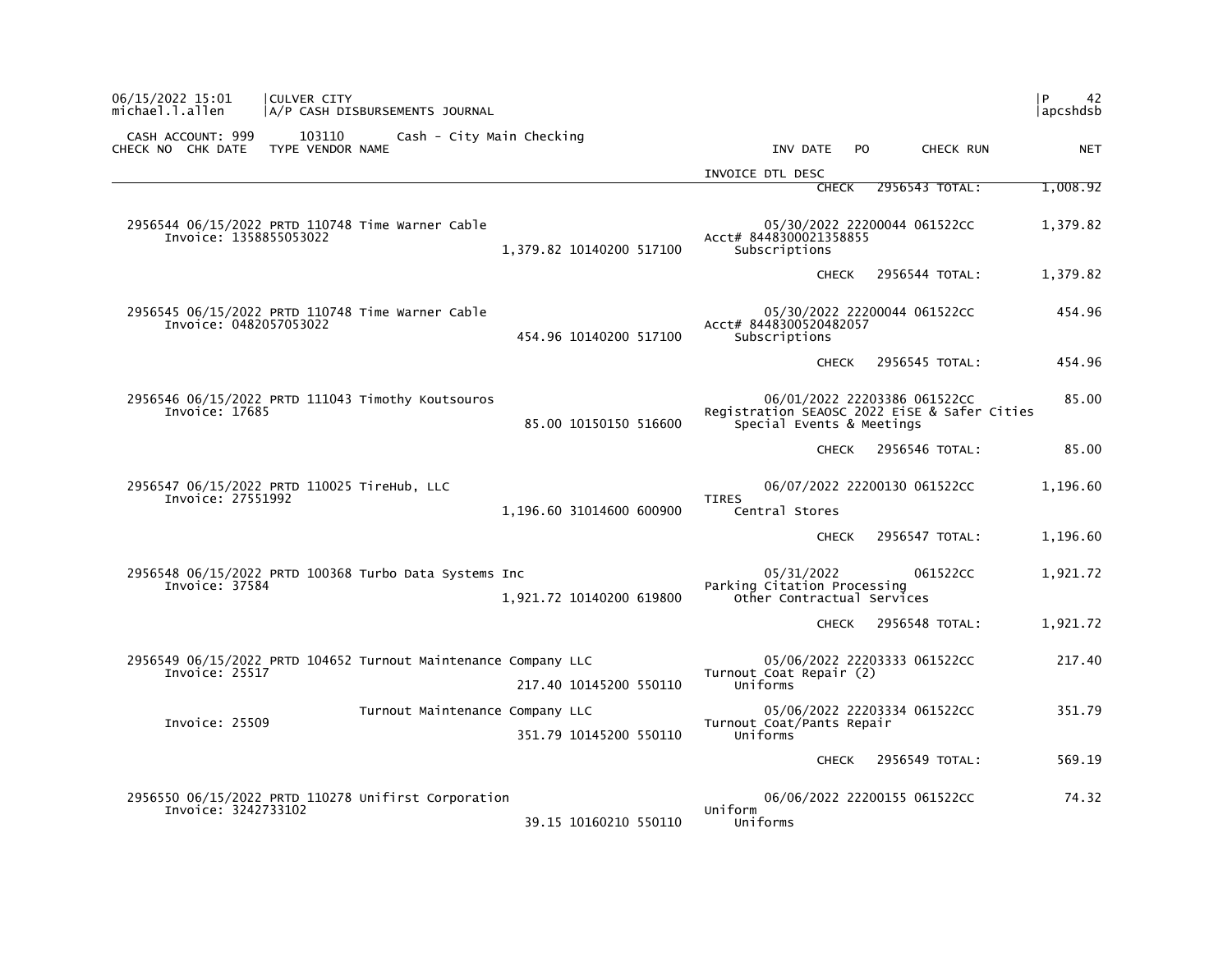## 06/15/2022 15:01 |CULVER CITY |P 43 michael.l.allen |A/P CASH DISBURSEMENTS JOURNAL |apcshdsb

|                      | 9.23 10160220 550110<br>9.23 10160260 550110                                                                               | INVOICE DTL DESC<br>Uniforms<br>Uniforms                                                                       |
|----------------------|----------------------------------------------------------------------------------------------------------------------------|----------------------------------------------------------------------------------------------------------------|
| Invoice: 3242733100  | 16.71 20460300 550110<br>Unifirst Corporation<br>189.49 30870400 550110<br>23.81 30870400 600100<br>136.12 30870400 600200 | Uniforms<br>349.42<br>06/06/2022 22200250 061522CC<br>Uniform<br>Uniforms<br>R&M - Building<br>R&M - Equipment |
| Invoice: 3242729757  | Unifirst Corporation<br>189.38 20260400 550110                                                                             | 189.38<br>05/30/2022 22200366 061522CC<br>Uniform<br>Uniforms                                                  |
| Invoice: 3242729791  | Unifirst Corporation<br>39.98 10160230 550110                                                                              | 05/30/2022 22200298 061522CC<br>39.98<br>Uniform<br>Uniforms                                                   |
| Invoice: 3242733134  | Unifirst Corporation<br>39.98 10160230 550110                                                                              | 39.98<br>06/06/2022 22200298 061522CC<br>Uniform<br>Uniforms                                                   |
| Invoice: 3242733103  | Unifirst Corporation<br>119.93 10160240 550110                                                                             | 06/06/2022 22200298 061522CC<br>119.93<br>Uniform<br>Uniforms                                                  |
| Invoice: 3242729759  | Unifirst Corporation<br>81.28 10160240 550110                                                                              | 81.28<br>05/30/2022 22200298 061522CC<br>Uniform<br>Uniforms                                                   |
| Invoice: 3242729794  | Unifirst Corporation<br>27.75 10160230 600100                                                                              | 27.75<br>05/30/2022 22200296 061522CC<br>Mat<br>R&M - Building                                                 |
| Invoice: 3242733138  | Unifirst Corporation<br>27.75 10160230 600100                                                                              | 27.75<br>06/06/2022 22200296 061522CC<br>Mat<br>R&M - Building                                                 |
| Invoice: 3242733104  | Unifirst Corporation<br>10.74 10160250 550110                                                                              | 10.74<br>06/06/2022 22200297 061522CC<br>Uniform<br>Uniforms                                                   |
| Invoice: 3242729760  | Unifirst Corporation<br>10.74 10160250 550110                                                                              | 10.74<br>05/30/2022 22200297 061522CC<br>Uniform<br>Uniforms                                                   |
| Invoice: 3242733106  | Unifirst Corporation<br>25.31 10140200 550120                                                                              | 25.31<br>06/06/2022 22200225 061522CC<br>Uniform<br>Laundry                                                    |
| Invoice: 324 2736440 | Unifirst Corporation                                                                                                       | 308.01<br>06/13/2022 22200147 061522CC<br>ANNUAL UNIFORM SERVICE                                               |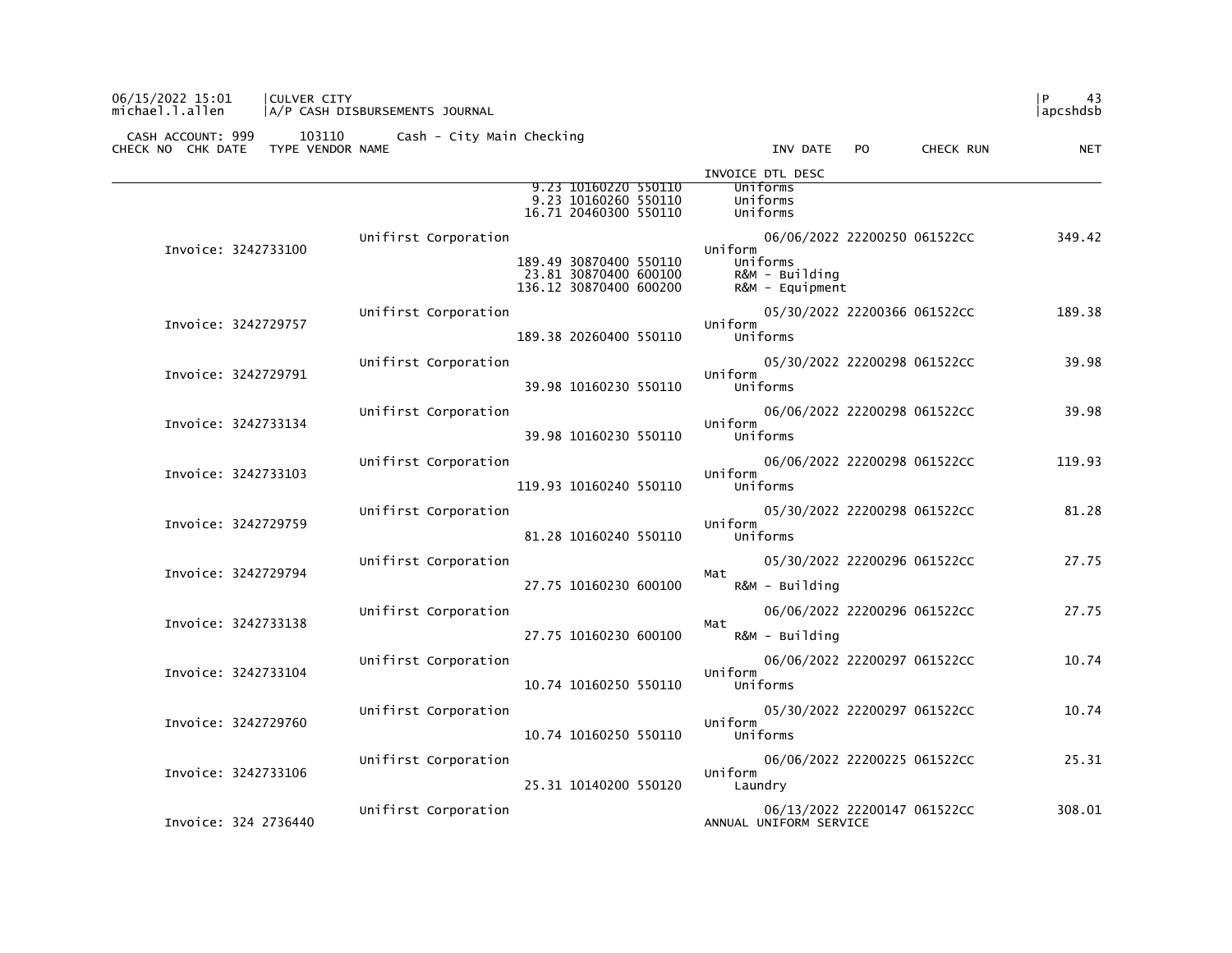| 06/15/2022 15:01<br>michael.l.allen    | CULVER CITY<br>A/P CASH DISBURSEMENTS JOURNAL                      |                           |                                                                                |                                                                                        | l P<br>44<br> apcshdsb |
|----------------------------------------|--------------------------------------------------------------------|---------------------------|--------------------------------------------------------------------------------|----------------------------------------------------------------------------------------|------------------------|
| CASH ACCOUNT: 999<br>CHECK NO CHK DATE | 103110<br>TYPE VENDOR NAME                                         | Cash - City Main Checking | INV DATE                                                                       | CHECK RUN<br>PO.                                                                       | <b>NET</b>             |
|                                        |                                                                    |                           | INVOICE DTL DESC                                                               |                                                                                        |                        |
|                                        |                                                                    | 308.01 10114500 550110    | Uniforms                                                                       |                                                                                        |                        |
|                                        |                                                                    |                           |                                                                                | <b>CHECK</b><br>2956550 TOTAL:                                                         | 1,304.59               |
| Invoice: 3138119                       | 2956551 06/15/2022 PRTD 110764 Unisan Products LLC                 |                           | COVID 19 - Disinfecting Wipes<br>175.84 10116100 514120CV019 Disaster Supplies | 05/02/2022 22200102 061522CC                                                           | 175.84                 |
| Invoice: 3139194                       | Unisan Products LLC                                                |                           | COVID 19 - Disinfecting Wipes<br>176.16 10116100 514120CV019 Disaster Supplies | 06/01/2022 22200102 061522CC                                                           | 176.16                 |
|                                        |                                                                    |                           |                                                                                | <b>CHECK</b><br>2956551 TOTAL:                                                         | 352.00                 |
| Invoice: CD-2021-026A                  | 2956552 06/15/2022 PRTD 103670 Urban Futures Inc                   | 1,675.00 10114100 619800  | 06/06/2022                                                                     | 061522CC<br>Covered Municipal Bonds & Private Placements<br>Other Contractual Services | 1.675.00               |
|                                        |                                                                    |                           |                                                                                | 2956552 TOTAL:<br><b>CHECK</b>                                                         | 1,675.00               |
| Invoice: 1042671494                    | 2956553 06/15/2022 PRTD 108313 VCA Antech Inc - West LA Veterinary | 787.92 10140200 514500    | K9 Program Veterinary Services<br>Canine Program Expense                       | 06/01/2022 22200271 061522CC                                                           | 787.92                 |
|                                        |                                                                    |                           |                                                                                | 2956553 TOTAL:<br><b>CHECK</b>                                                         | 787.92                 |
| Invoice: 9907210097                    | 2956554 06/15/2022 PRTD 101674 Verizon                             | 123.60 10140200 512400    | Acct# 442235841-00001<br>Communications                                        | 05/23/2022 22200411 061522CC                                                           | 123.60                 |
|                                        |                                                                    |                           |                                                                                | 2956554 TOTAL:<br><b>CHECK</b>                                                         | 123.60                 |
| Invoice: 9906940447                    | 2956555 06/15/2022 PRTD 101674 Verizon                             | 1,421.75 10145200 512400  | Acct# 370691171-0002<br>Communications                                         | 05/20/2022 22200425 061522CC                                                           | 1,421.75               |
|                                        |                                                                    |                           |                                                                                | 2956555 TOTAL:<br><b>CHECK</b>                                                         | 1,421.75               |
|                                        | 2956556 06/15/2022 PRTD 110260 Wex Bank                            |                           |                                                                                | 06/06/2022 22200442 061522CC                                                           | 1,389.72               |
| Invoice: 81315781                      |                                                                    | 1,389.72 10140200 600800  | Vehicle Fuel<br>Equip Maint Charges                                            |                                                                                        |                        |
|                                        |                                                                    |                           |                                                                                | <b>CHECK</b><br>2956556 TOTAL:                                                         | 1.389.72               |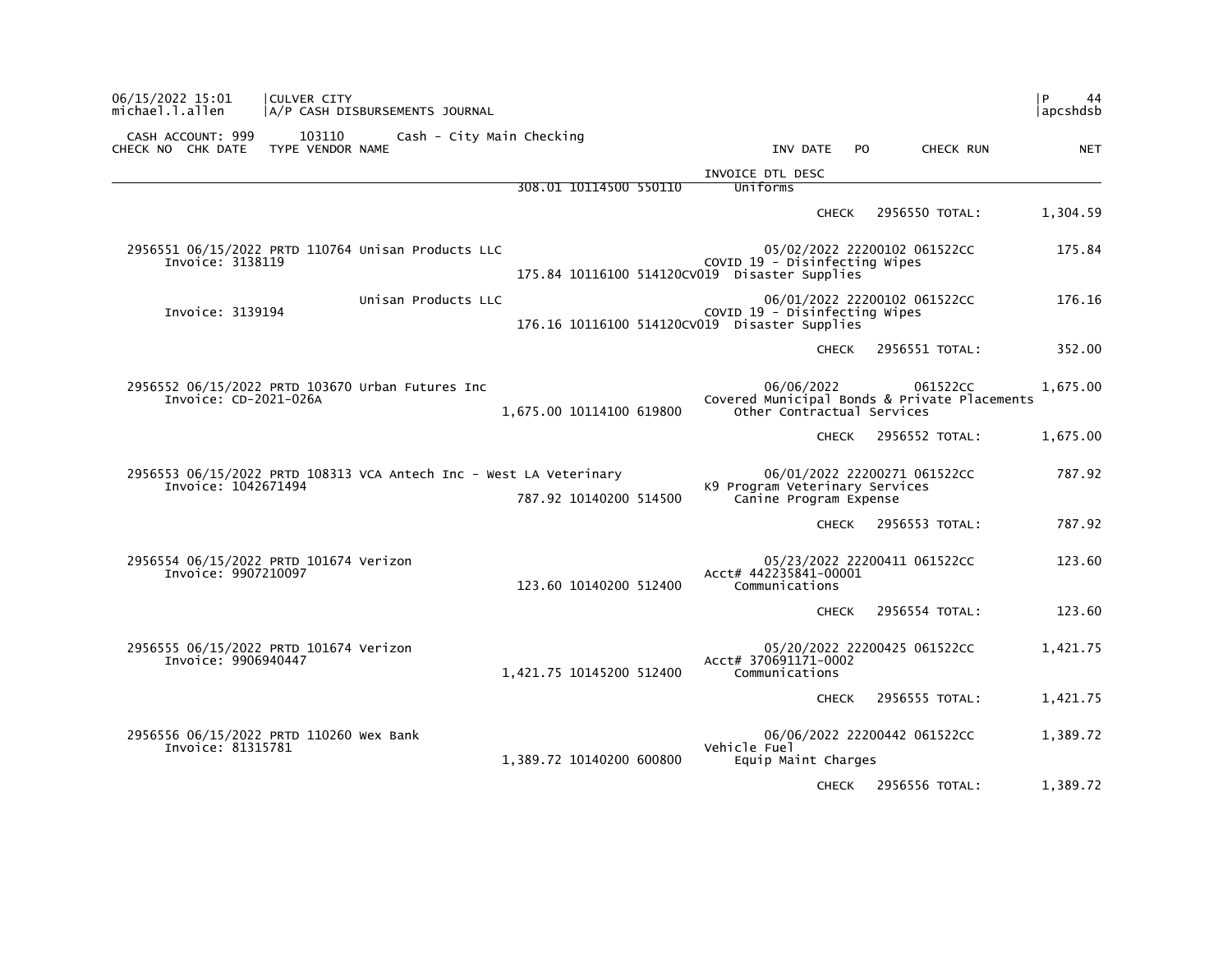| 06/15/2022 15:01<br>michael.l.allen                                                  | CULVER CITY                | A/P CASH DISBURSEMENTS JOURNAL |                           |                                                                |                                                                  |                              |                              | 45<br>l P<br>  apcshdsb |
|--------------------------------------------------------------------------------------|----------------------------|--------------------------------|---------------------------|----------------------------------------------------------------|------------------------------------------------------------------|------------------------------|------------------------------|-------------------------|
| CASH ACCOUNT: 999<br>CHECK NO CHK DATE                                               | 103110<br>TYPE VENDOR NAME |                                | Cash - City Main Checking |                                                                | INV DATE                                                         | PO.                          | CHECK RUN                    | <b>NET</b>              |
|                                                                                      |                            |                                |                           |                                                                | INVOICE DTL DESC                                                 |                              |                              |                         |
| 2956557 06/15/2022 PRTD 109210 Witmer Public Safety Group, Inc.<br>Invoice: INV38722 |                            |                                |                           | 553.31 10145200 514600                                         | Ballistic helmets (2), Black, X-large<br>Small Tools & Equipment |                              | 05/19/2022 22203244 061522CC | 553.31                  |
|                                                                                      |                            |                                |                           |                                                                |                                                                  | <b>CHECK</b>                 | 2956557 TOTAL:               | 553.31                  |
| 2956558 06/15/2022 PRTD 100399 Wittman Enterprises LLC<br>Invoice: 2205010           |                            |                                | 6,838.92 10145300 619100  | 06/01/2022<br>Billing Services for May 2022<br>Fiscal Services |                                                                  | 061522CC                     | 6,838.92                     |                         |
|                                                                                      |                            |                                |                           |                                                                |                                                                  | <b>CHECK</b>                 | 2956558 TOTAL:               | 6,838.92                |
| 2956559 06/15/2022 PRTD 108065 ZOLL Medical Corporation<br>Invoice: 3502035          |                            |                                | 1,267.82 10145300 514100  | First Aid Supplies<br>Departmental Special Supplies            |                                                                  | 05/12/2022 22203332 061522CC | 1,267.82                     |                         |
|                                                                                      |                            |                                |                           |                                                                |                                                                  | <b>CHECK</b>                 | 2956559 TOTAL:               | 1,267.82                |
|                                                                                      |                            |                                |                           | NUMBER OF CHECKS 153                                           |                                                                  |                              | *** CASH ACCOUNT TOTAL ***   | 1,363,626.96            |
|                                                                                      |                            |                                |                           |                                                                | <b>COUNT</b>                                                     |                              | <b>AMOUNT</b>                |                         |
|                                                                                      |                            |                                |                           | TOTAL PRINTED CHECKS<br>TOTAL EFT'S                            | 135<br>18                                                        |                              | 876,790.26<br>486,836.70     |                         |

\*\*\* GRAND TOTAL \*\*\* 1,363,626.96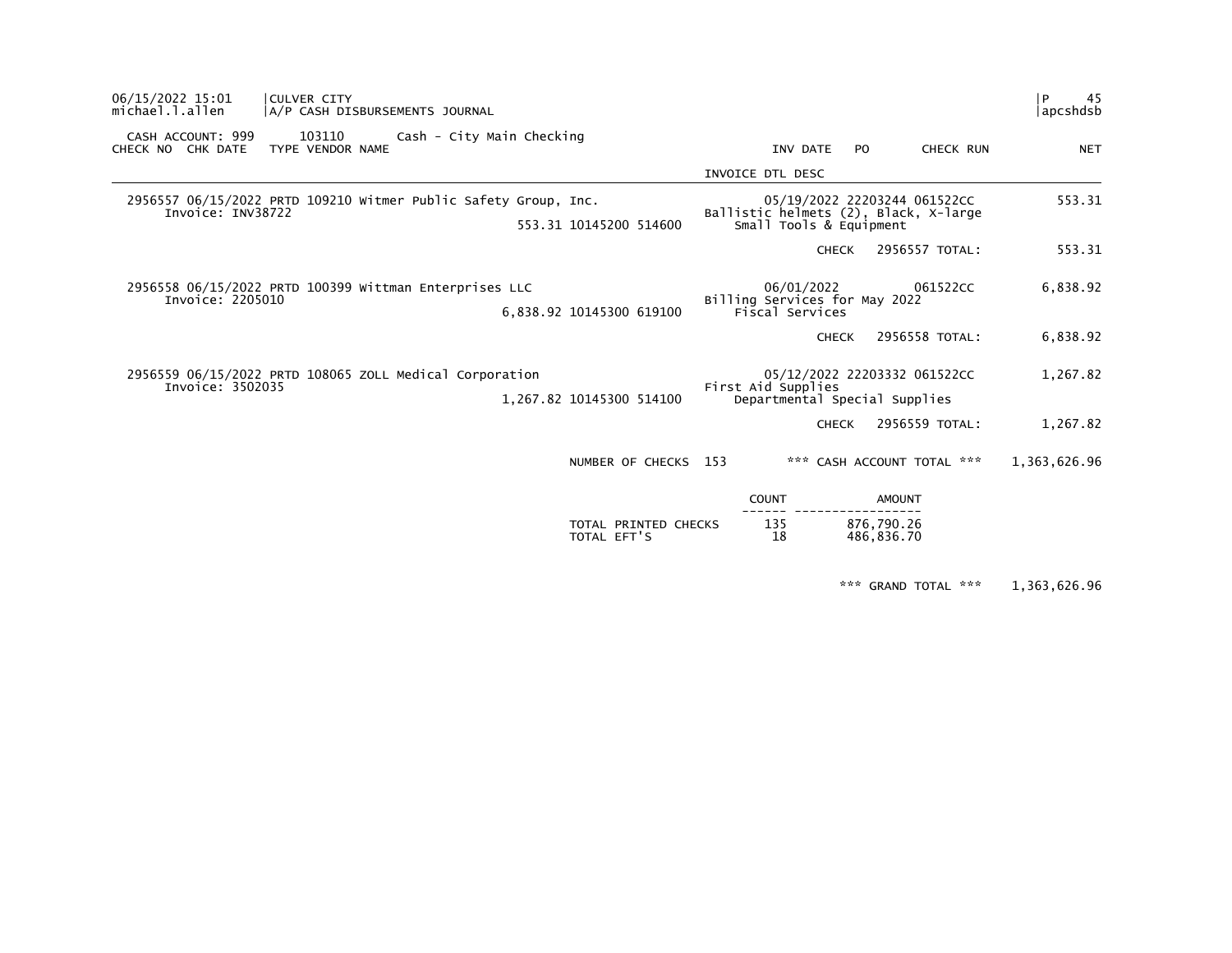| 06/08/2022 14:34<br>michael.l.allen       | CULVER CITY<br> A/P CASH DISBURSEMENTS JOURNAL                             |                         |                          |                                            |              |     |                                       | l P<br>  apcshdsb |
|-------------------------------------------|----------------------------------------------------------------------------|-------------------------|--------------------------|--------------------------------------------|--------------|-----|---------------------------------------|-------------------|
| CASH ACCOUNT: 999<br>CHECK NO<br>CHK DATE | 105410<br>TYPE VENDOR NAME                                                 | Cash - Successor Agency |                          |                                            | INV DATE     | PO. | CHECK RUN                             | <b>NET</b>        |
|                                           |                                                                            |                         |                          | INVOICE DTL DESC                           |              |     |                                       |                   |
|                                           | 400255 06/08/2022 PRTD 100716 BLX Group LLC<br>Invoice: 41612-12170/032822 |                         | 2,250.00 55090000 619100 | Prep Interim Arbitrage,<br>Fiscal Services | 03/28/2022   |     | 060822SA<br>Rebate Report, PE 3/03/22 | 2.250.00          |
|                                           |                                                                            |                         |                          |                                            | <b>CHECK</b> |     | 400255 TOTAL:                         | 2,250.00          |
|                                           |                                                                            |                         | NUMBER OF CHECKS         |                                            |              |     | *** CASH ACCOUNT TOTAL ***            | 2,250.00          |
|                                           |                                                                            |                         |                          | <b>COUNT</b>                               |              |     | <b>AMOUNT</b>                         |                   |
|                                           |                                                                            |                         | TOTAL PRINTED CHECKS     |                                            |              |     | 2,250.00                              |                   |
|                                           |                                                                            |                         |                          |                                            |              |     |                                       |                   |

\*\*\* GRAND TOTAL \*\*\* 2,250.00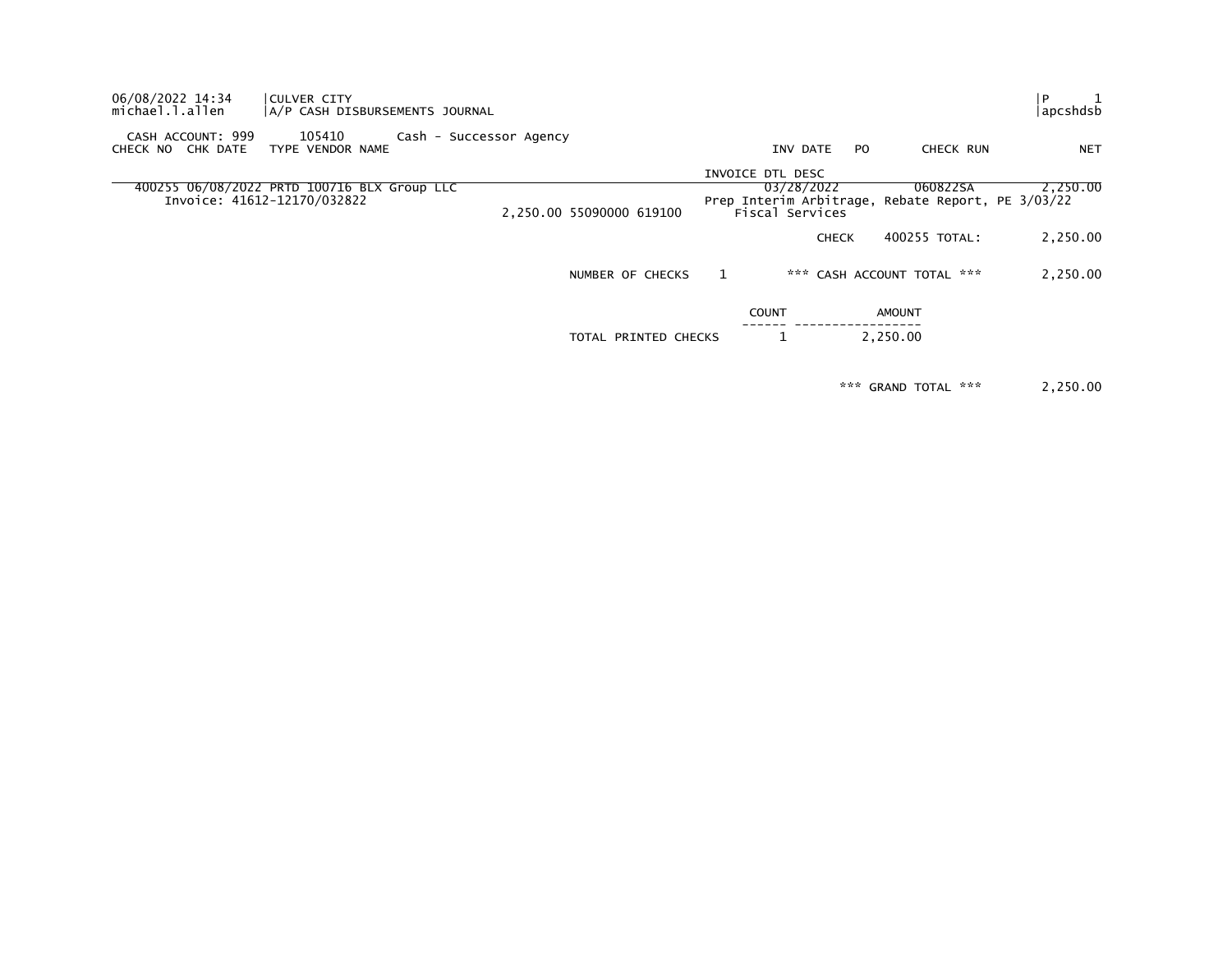| 06/15/2022 15:05<br>CULVER CITY<br>michael.l.allen                      | A/P CASH DISBURSEMENTS JOURNAL |                          |                                                                                           |                            |               | $\mathbf{1}$<br>i P<br>apcshdsb |
|-------------------------------------------------------------------------|--------------------------------|--------------------------|-------------------------------------------------------------------------------------------|----------------------------|---------------|---------------------------------|
| 105410<br>CASH ACCOUNT: 999<br>CHK DATE<br>CHECK NO<br>TYPE VENDOR NAME | Cash - Successor Agency        |                          | INV DATE                                                                                  | PO.                        | CHECK RUN     | <b>NET</b>                      |
| 400256 06/15/2022 PRTD 103670 Urban Futures Inc<br>Invoice: CD-2021-026 |                                | 4,806.00 55090000 619100 | INVOICE DTL DESC<br>06/06/2022<br>Covered Municipal Bonds & Placements<br>Fiscal Services |                            | 061522SA      | 4,806.00                        |
|                                                                         |                                |                          |                                                                                           | <b>CHECK</b>               | 400256 TOTAL: | 4,806.00                        |
|                                                                         |                                | NUMBER OF CHECKS         | 1                                                                                         | *** CASH ACCOUNT TOTAL *** |               | 4,806.00                        |
|                                                                         |                                |                          | <b>COUNT</b>                                                                              | AMOUNT                     |               |                                 |
|                                                                         |                                | TOTAL PRINTED CHECKS     |                                                                                           | 4,806.00                   |               |                                 |
|                                                                         |                                |                          |                                                                                           |                            |               |                                 |

\*\*\* GRAND TOTAL \*\*\* 4,806.00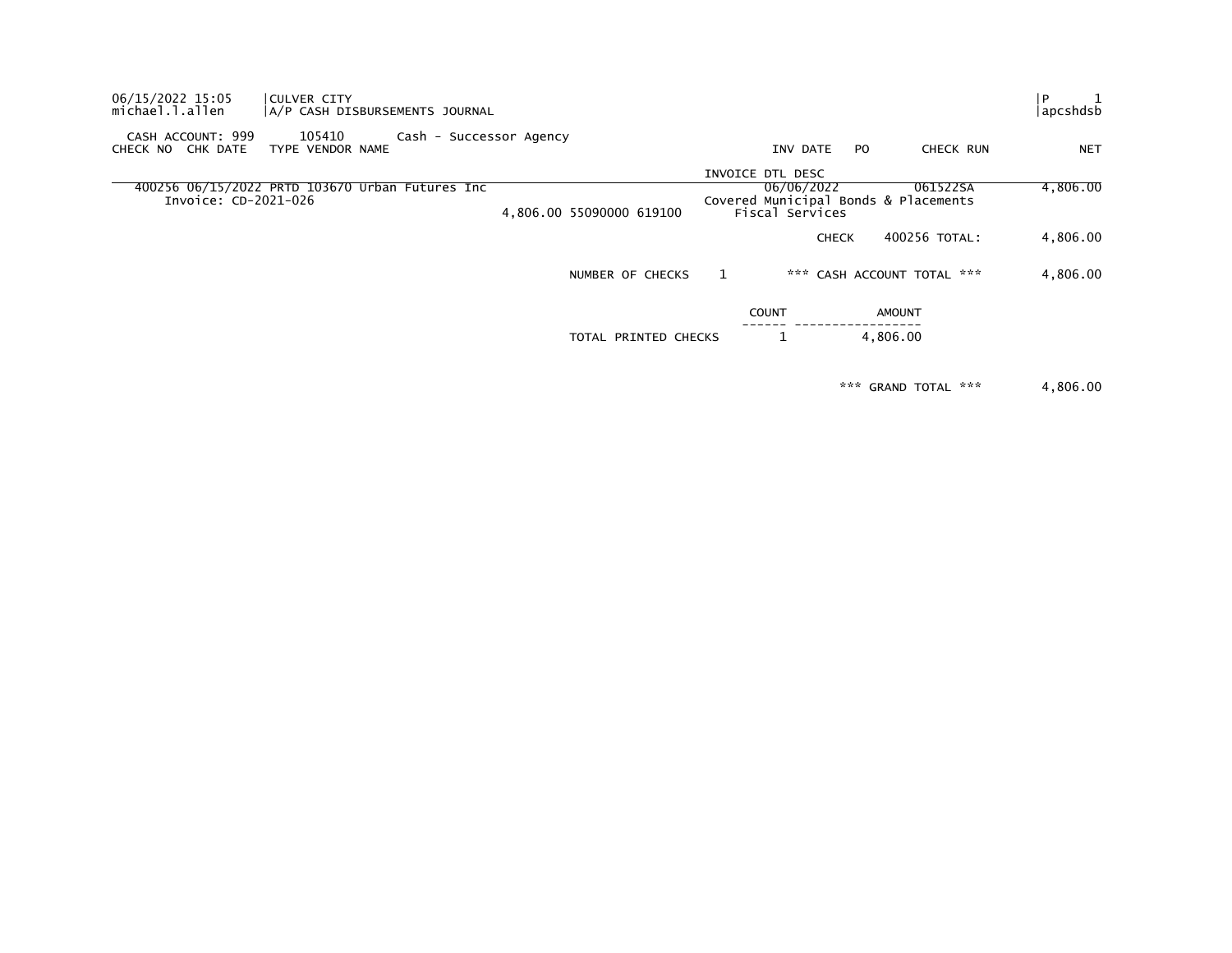| 06/08/2022 14:33<br>CULVER CITY<br>michael.l.allen                     | A/P CASH DISBURSEMENTS JOURNAL |                           |                  |                         |                                                                                   | $\mathbf{1}$<br>l P<br> apcshdsb |
|------------------------------------------------------------------------|--------------------------------|---------------------------|------------------|-------------------------|-----------------------------------------------------------------------------------|----------------------------------|
| 104100<br>CASH ACCOUNT: 999<br>CHECK NO CHK DATE<br>TYPE VENDOR NAME   | Cash - Section 8 Checking      |                           |                  | INV DATE<br>PO.         | CHECK RUN                                                                         | <b>NET</b>                       |
| 91222 06/08/2022 PRTD 110069 MRI Software LLC<br>Invoice: MRIUS1090227 |                                | 11,207.53 42650510 732160 | INVOICE DTL DESC | IT Equipment - Software | 02/28/2022 22203270 06082258<br>6/1/22-5/31/23, HAPPY Annual Subscription Renewal | 11,207.53                        |
| Invoice: MRIUS1136282                                                  | MRI Software LLC               | 12.46 42650510 618100     | Housing Services |                         | 05/20/2022 22202443 06082258<br>FY2022, IVR Phone charges, 4/20/22-5/19/22        | 12.46                            |
|                                                                        |                                |                           |                  | <b>CHECK</b>            | 91222 TOTAL:                                                                      | 11,219.99                        |
|                                                                        |                                | NUMBER OF CHECKS          |                  |                         | *** CASH ACCOUNT TOTAL ***                                                        | 11,219.99                        |
|                                                                        |                                |                           | <b>COUNT</b>     |                         | <b>AMOUNT</b>                                                                     |                                  |
|                                                                        |                                | TOTAL PRINTED CHECKS      |                  |                         | 11,219.99                                                                         |                                  |

\*\*\* GRAND TOTAL \*\*\* 11,219.99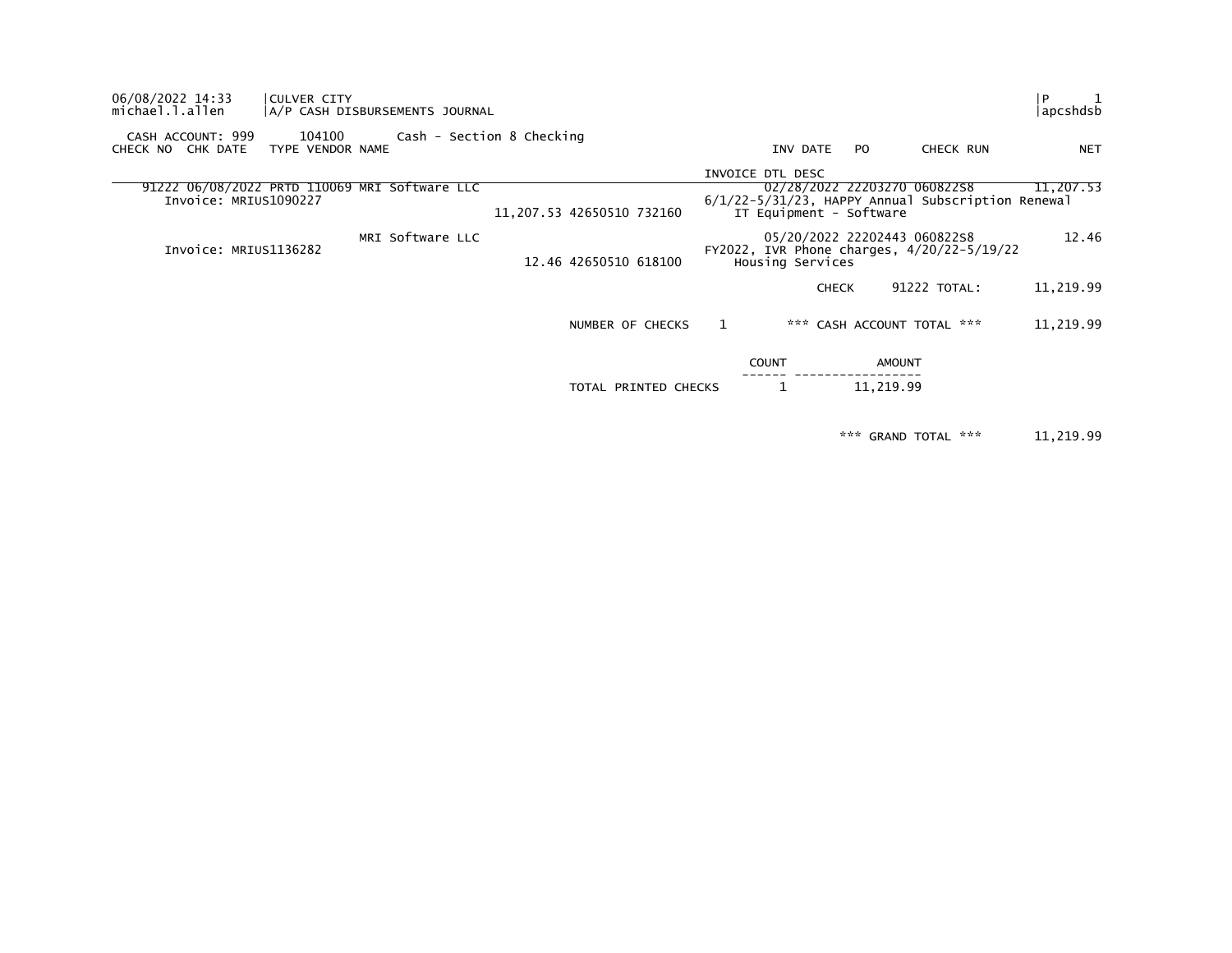| 06/15/2022 15:04<br>michael.l.allen                                     | CULVER CITY<br> A/P CASH DISBURSEMENTS JOURNAL |                  |                           |                          |   |                                              |              |               |                                                     | P<br> apcshdsb |
|-------------------------------------------------------------------------|------------------------------------------------|------------------|---------------------------|--------------------------|---|----------------------------------------------|--------------|---------------|-----------------------------------------------------|----------------|
| CASH ACCOUNT: 999<br>CHECK NO CHK DATE                                  | 104100<br>TYPE VENDOR NAME                     |                  | Cash - Section 8 Checking |                          |   | INV DATE                                     |              | PO.           | CHECK RUN                                           | <b>NET</b>     |
|                                                                         |                                                |                  |                           |                          |   | INVOICE DTL DESC                             |              |               |                                                     |                |
| 91223 06/15/2022 PRTD 101329 St Joseph Center<br>Invoice: CCFSS-11.2021 |                                                |                  |                           | 7,871.70 42650510 618120 |   | 05/05/2022<br>Family Self-Sufficiency Progra |              |               | 06152258<br>Family Self Sufficiency - November 2021 | 7,871.70       |
| Invoice: CCFSS-12.2021                                                  |                                                | St Joseph Center |                           | 7,285.34 42650510 618120 |   | 05/05/2022<br>Family Self-Sufficiency Progra |              |               | 06152258<br>Family Self Sufficiency - December 2021 | 7,285.34       |
| Invoice: CCFSS-01.2022                                                  |                                                | St Joseph Center |                           | 6,784.44 42650510 618120 |   | 05/05/2022<br>Family Self-Sufficiency Progra |              |               | 06152258<br>Family Self Sufficiency - January 2022  | 6,784.44       |
| Invoice: CCFSS-02.2022                                                  |                                                | St Joseph Center |                           | 6,597.46 42650510 618120 |   | 05/05/2022<br>Family Self-Sufficiency Progra |              |               | 06152258<br>Family Self Sufficiency - February 2022 | 6,597.46       |
| Invoice: CCFSS-03.2022                                                  |                                                | St Joseph Center |                           | 7,463.94 42650510 618120 |   | 05/05/2022<br>Family Self-Sufficiency Progra |              |               | 06152258<br>Family Self Sufficiency - March 2022    | 7,463.94       |
|                                                                         |                                                |                  |                           |                          |   |                                              | <b>CHECK</b> |               | 91223 TOTAL:                                        | 36,002.88      |
|                                                                         |                                                |                  |                           | NUMBER OF CHECKS         | 1 |                                              |              |               | *** CASH ACCOUNT TOTAL ***                          | 36,002.88      |
|                                                                         |                                                |                  |                           |                          |   | <b>COUNT</b>                                 |              | <b>AMOUNT</b> |                                                     |                |
|                                                                         |                                                |                  |                           | TOTAL PRINTED CHECKS     |   | 1                                            |              | 36,002.88     |                                                     |                |

\*\*\* GRAND TOTAL \*\*\* 36,002.88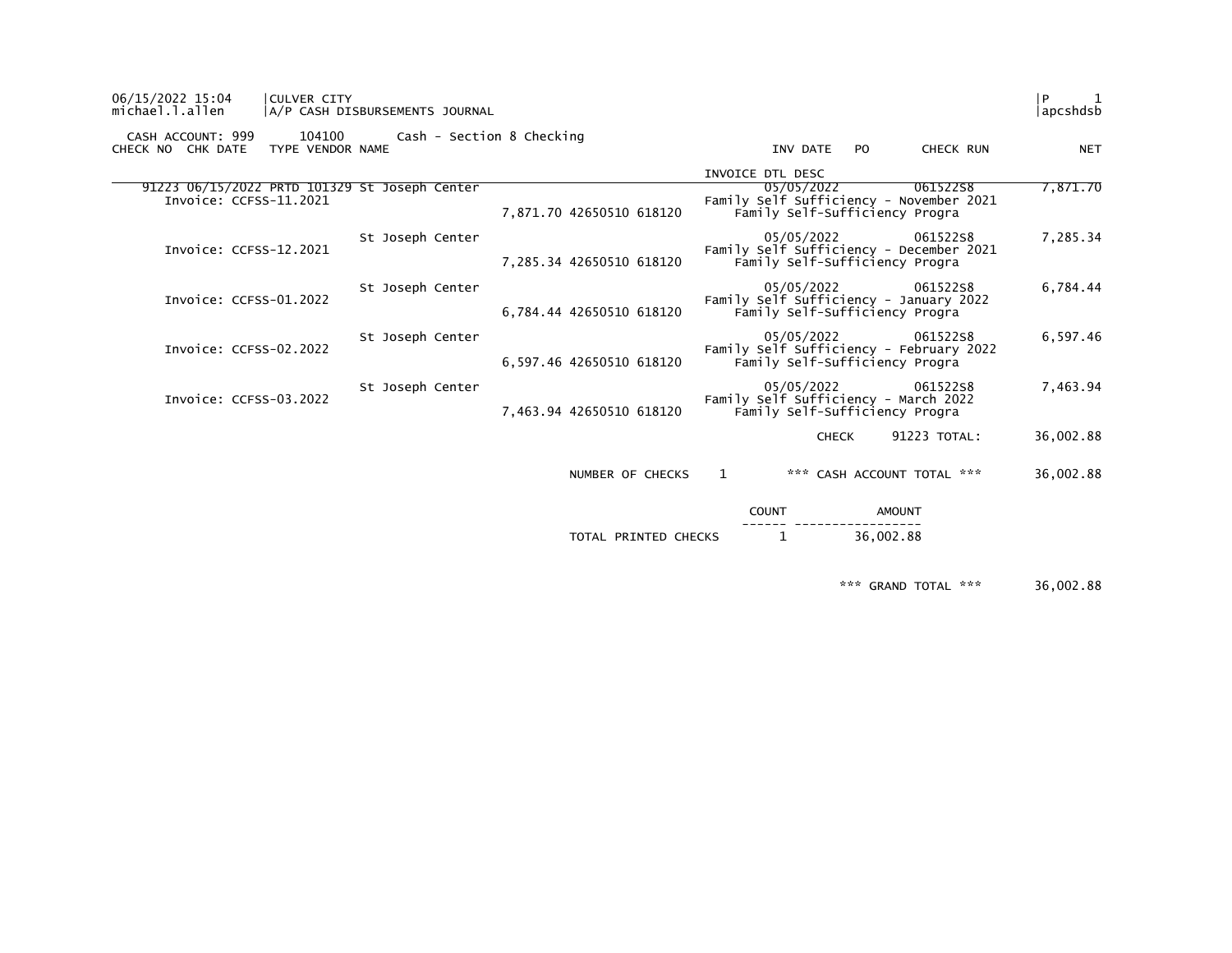| 06/08/2022 14:36<br>michael.l.allen                                          | CULVER CITY                | A/P CASH DISBURSEMENTS JOURNAL |                          |                           |   |                                          |              |                                                             | P<br> apcshdsb                                                 |
|------------------------------------------------------------------------------|----------------------------|--------------------------------|--------------------------|---------------------------|---|------------------------------------------|--------------|-------------------------------------------------------------|----------------------------------------------------------------|
| CASH ACCOUNT: 999<br>CHECK NO CHK DATE                                       | 105310<br>TYPE VENDOR NAME |                                | Cash - Housing Authority |                           |   | INV DATE                                 | PO.          | CHECK RUN                                                   | <b>NET</b>                                                     |
|                                                                              |                            |                                |                          |                           |   | INVOICE DTL DESC                         |              |                                                             |                                                                |
| 703384 06/08/2022 PRTD 110604 John Kaliski Architects Inc<br>Invoice: 6120   |                            |                                |                          | 3,659.73 47650780 619800  |   | 02/17/2022<br>Other Contractual Services |              | 060822HA                                                    | 3,659.73<br>CCMotel Reuse Feasibility Study, 12/1/21-1/31/2022 |
|                                                                              |                            |                                |                          |                           |   |                                          | <b>CHECK</b> | 703384 TOTAL:                                               | 3,659.73                                                       |
| 703385 06/08/2022 PRTD 103599 Upward Bound House<br>Invoice: 31700118A2 0422 |                            |                                |                          | 10,632.11 47650725 619800 |   | 04/30/2022<br>Other Contractual Services |              | 060822HA<br>Apr. 22, Homeless Outreach & Case Mgmt. Service | 10,632.11                                                      |
|                                                                              |                            |                                |                          |                           |   |                                          | <b>CHECK</b> | 703385 TOTAL:                                               | 10,632.11                                                      |
|                                                                              |                            |                                |                          | NUMBER OF CHECKS          | 2 |                                          |              | *** CASH ACCOUNT TOTAL ***                                  | 14,291.84                                                      |
|                                                                              |                            |                                |                          |                           |   | <b>COUNT</b>                             |              | AMOUNT                                                      |                                                                |
|                                                                              |                            |                                |                          | TOTAL PRINTED CHECKS      |   | 2                                        |              | 14,291.84                                                   |                                                                |
|                                                                              |                            |                                |                          |                           |   |                                          |              |                                                             |                                                                |

\*\*\* GRAND TOTAL \*\*\* 14,291.84